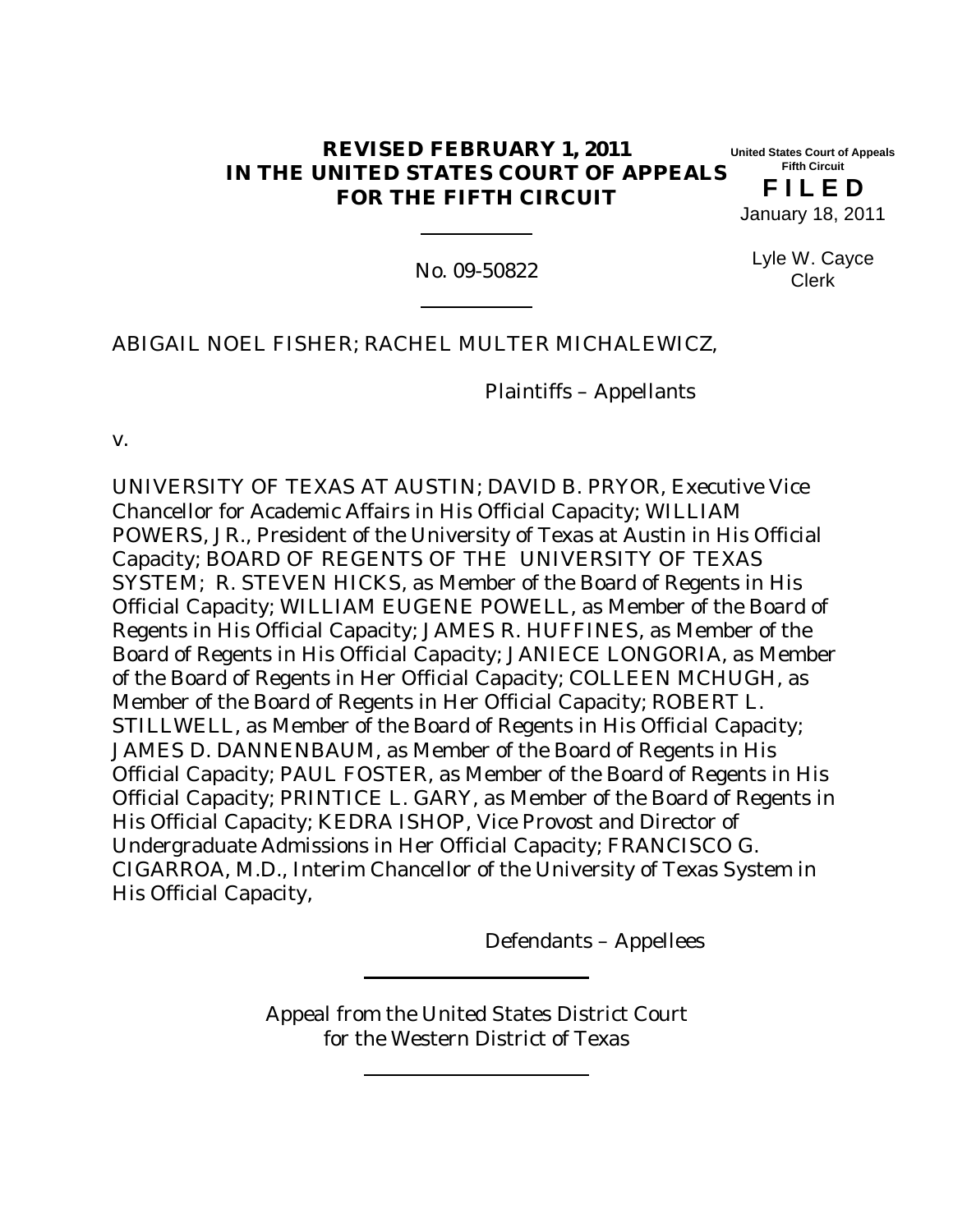Before KING, HIGGINBOTHAM, and GARZA, Circuit Judges. PATRICK E. HIGGINBOTHAM, Circuit Judge:

We consider a challenge to the use of race in undergraduate admissions at the University of Texas at Austin. While the University has confined its explicit use of race to the elements of a program approved by the Supreme Court in *Grutter v. Bollinger*, <sup>1</sup> UT's program acts upon a university applicant pool shaped by a legislatively-mandated parallel diversity initiative that guarantees admission to Texas students in the top ten percent of their high school class. The ever-increasing number of minorities gaining admission under this Top Ten Percent Law casts a shadow on the horizon to the otherwise-plain legality of the *Grutter*-like admissions program, the Law's own legal footing aside. While the Law's ultimate fate is not the fare of this suit, the challenge to the *Grutter* plan here rests upon the intimate ties and ultimate confluence of the two initiatives. Today we affirm the constitutionality of the University's program as it existed when Appellants applied and were denied admission.

Abigail Fisher and Rachel Michalewicz, both Texas residents, were denied undergraduate admission to the University of Texas at Austin for the class entering in Fall 2008. They filed this suit alleging that UT's admissions policies discriminated against them on the basis of race in violation of their right to equal protection under the Fourteenth Amendment and federal civil rights statutes.<sup>2</sup> They sought damages as well as injunctive and declaratory relief. Proceeding with separate phases of liability and remedy, the district court, in a thoughtful opinion, found no liability and granted summary judgment to the University.

 $1$  539 U.S. 306 (2003).

<sup>2</sup> *Fisher v. Univ. of Tex. at Austin*, 645 F. Supp. 2d 587, 590 (W.D. Tex. 2009) (citing U.S. CONST. amend. XIV, § 1, and 42 U.S.C. §§ 1981, 1983, and 2000d *et seq.*).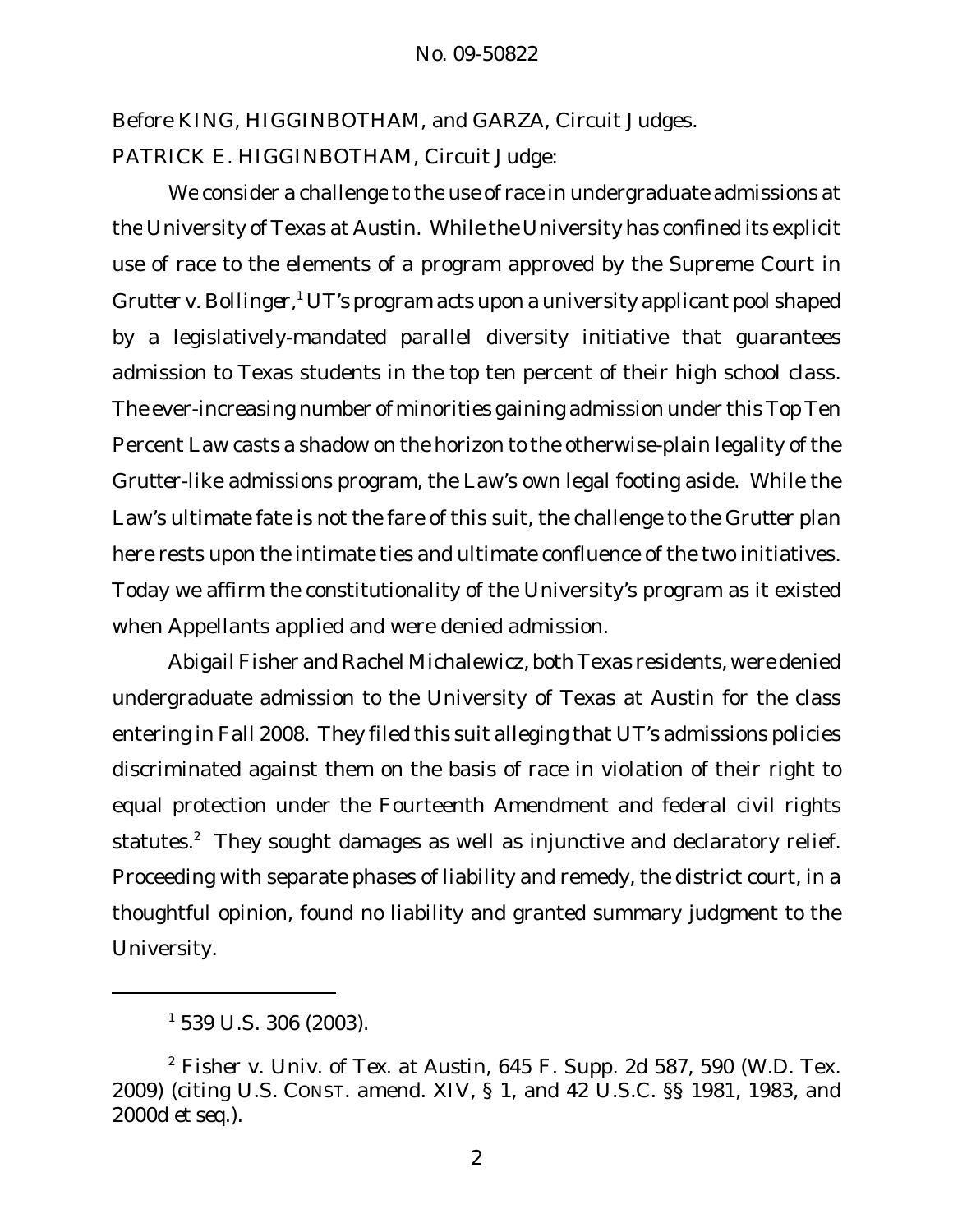The procedural posture of this case defines the scope of our review. There are no class claims and both students deny intention to reapply to UT. $^3$  It follows that Fisher and Michalewicz lack standing to seek injunctive or forwardlooking declaratory relief.<sup>4</sup> This principle is rote. To obtain forward-looking equitable remedies, a plaintiff must show she faces imminent threat of future injury.<sup>5</sup> Without that threat, these two applicants only have standing to challenge their rejection and to seek money damages for their injury.<sup>6</sup>

Our focus will be upon the process employed by UT to admit freshmen when Fisher and Michalewicz applied for the class entering Fall 2008, looking to earlier and later years only as they illuminate the rejection of these two applicants.<sup>7</sup> Our task is burdened by the reality that we are examining a dynamic program administered by a large university subject to government oversight. Indeed, the first of UT's periodic five-year reviews was to begin in the fall of 2009, a review that must engage an array of variables, including an everpresent question of whether to adjustthe percentage of students admitted under the two diversity initiatives.

 $3$  Like all Texas residents, Appellants could attend UT Austin as transfer students if they first enrolled in a participating UT system school and met the standards required by the Coordinated Admissions Program, discussed in greater detail below. Instead, Appellants permanently enrolled at other institutions.

<sup>4</sup> *See Defunis v. Odegaard*, 416 U.S. 312, 319 (1974) (per curiam) (dismissing for lack of standing a suit that challenged a law school admissions policy because the plaintiff would "never again be required to run the gantlet of the Law School's admissions process").

<sup>5</sup> *Adarand Constructors, Inc. v. Peña*, 515 U.S. 200, 201–11 (1995); *City of L.A. v. Lyons*, 461 U.S. 95, 105–10 (1983).

<sup>6</sup> *See Lyons*, 461 U.S. at 105–07.

<sup>7</sup> *Cf. Parents Involved in Cmty. Schs. v. Seattle Sch. Dist. No. 1*, 551 U.S. 701, 711 n.1 (relying on data from before the district court record closed, even after newer data had become available).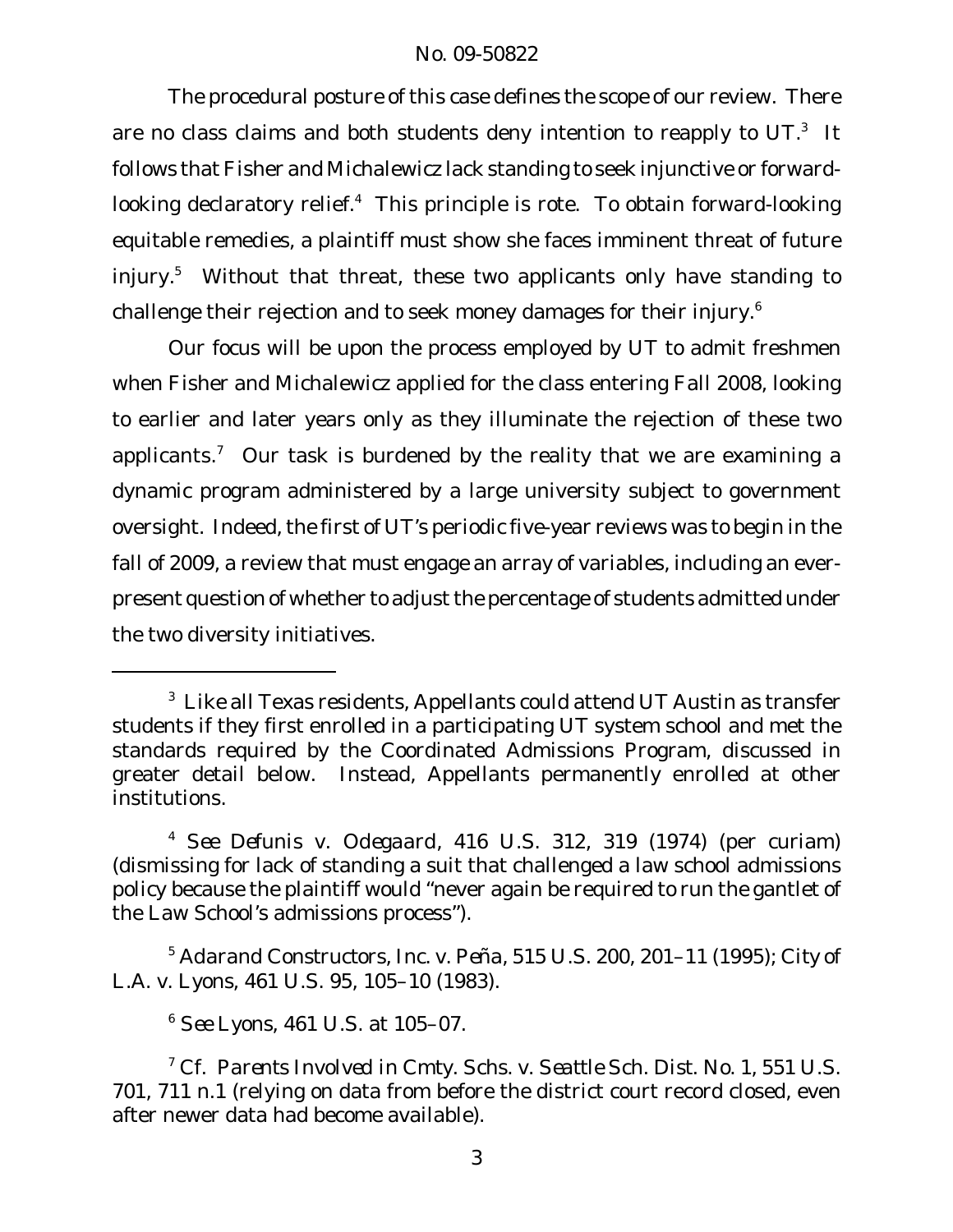### **I.** *GRUTTER V. BOLLINGER*

We begin with *Grutter v. Bollinger* because UT's race-conscious admissions procedures were modeled after the program it approved. In rejecting constitutional challenges to the University of Michigan Law School's admissions program, *Grutter* held that the Equal Protection Clause did not prohibit a university's "narrowly tailored use of race in admissions decisions to further a compelling interest in obtaining the educational benefits that flow from a diverse student body."<sup>8</sup> Mapping on *Grutter*, UT evaluates each application using a holistic, multi-factor approach, in which race is but one of many considerations. In granting summary judgment to UT, the district court found that "it would be difficult for UT to construct an admissions policy that more closely resembles the policy approved by the Supreme Court in *Grutter*," and "as long as *Grutter* remains good law, UT's current admissions program remains constitutional."<sup>9</sup> Laying aside the Top Ten Percent Law, that observation is indisputably sound.<sup>10</sup>

#### A

*Grutter* embraced the diversity interest articulated twenty-five years earlier by Justice Powell, who wrote separately in *Regents of the University of California v. Bakke*. <sup>11</sup> This vision of diversity encompassed a broad array of qualifications and characteristics where race was a single but important

<sup>8</sup> *Grutter*, 539 U.S. at 343.

<sup>9</sup> *Fisher*, 645 F. Supp. 2d at 612–13; *see also id.* at 613 ("If the Plaintiffs are right, *Grutter* is wrong." (internal quotation marks omitted)).

 $10$  In practice, the admissions systems of Michigan Law School and UT differ because UT's automatic admission of the top ten percent of Texas high school seniors "largely dominates [its] admissions process." *Fisher*, 645 F. Supp. 2d at 595. We discuss the impact of the Top Ten Percent Law in greater detail below.

 $11$  438 U.S. 265, 269 (1978) (opinion of Powell, J.).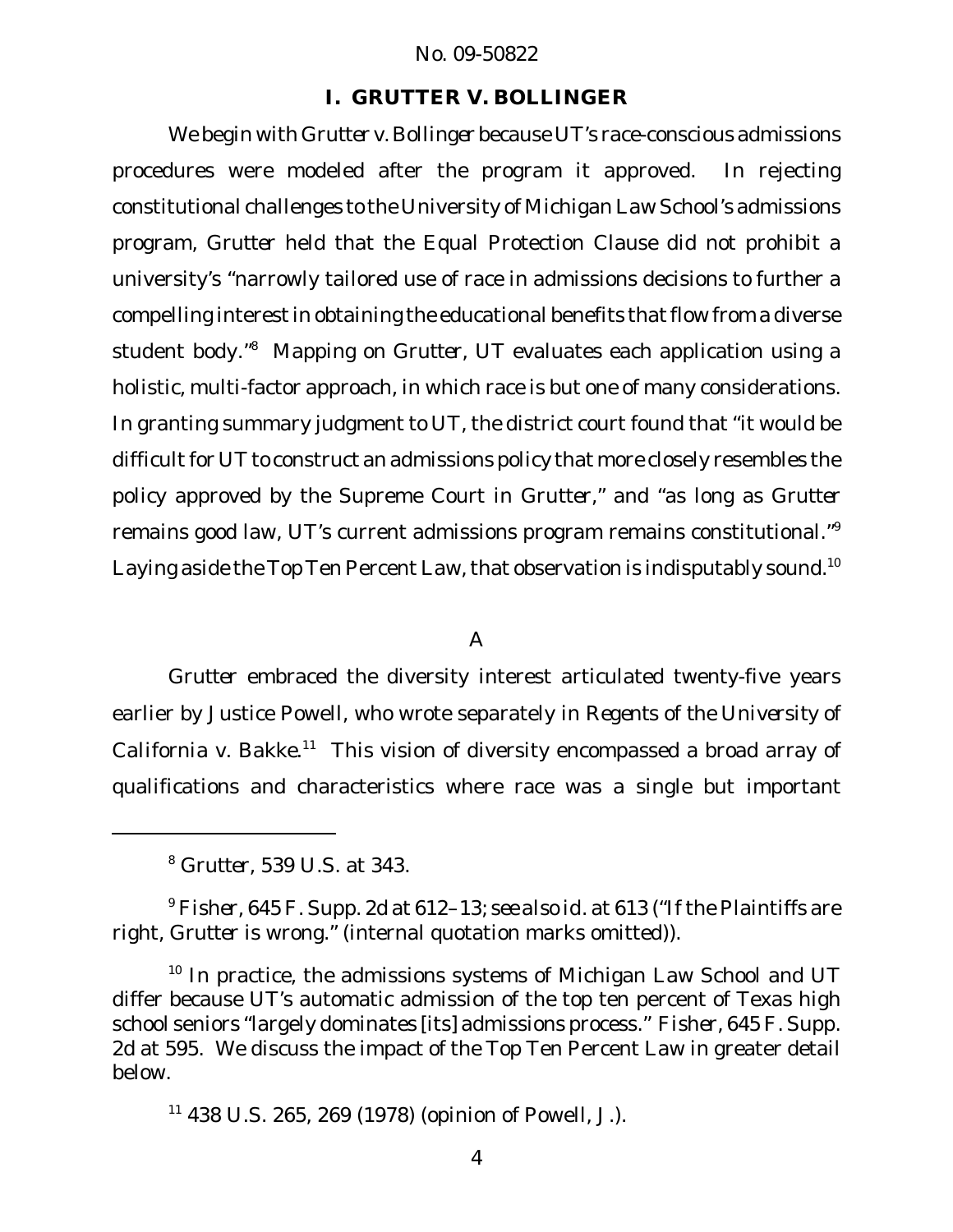element.<sup>12</sup> The Michigan Law School designed its admissions program to achieve this broad diversity, selecting students with varied backgrounds and experiences—including varied racial backgrounds—who would respect and learn from one another. $13$  The Court explained:

[The Law School's] policy makes clear there are many possible bases for diversity admissions, and provides examples of admittees who have lived or traveled widely abroad, are fluent in several languages, have overcome personal adversity and family hardship, have exceptional records of extensive community service, and have had successful careers in other fields.<sup>14</sup>

The Law School's policy also reaffirmed its "longstanding commitment" to "one particular type of diversity, that is, racial and ethnic diversity with special reference to the inclusion of students from groups which have been historically discriminated against, like African-Americans, Hispanics and Native Americans, who without this commitment might not be represented in [the] student body in meaningful numbers."<sup>15</sup>

In an effort to ensure representation of minorities, the Law School sought to enroll a "critical mass" of minority students, which would result in increased minority engagement in the classroom and enhanced minority contributions to the character of the School. The *Grutter* Court endorsed this goal, holding that diversity, including seeking a critical mass of minority students, is "a compelling state interest that can justify the use of race in university admissions."<sup>16</sup>

<sup>14</sup> *Id.* at 338 (brackets and internal quotation marks omitted).

<sup>15</sup> *Id.* at 316 (internal quotation marks omitted).

<sup>16</sup> *Id.* at 325; *see id.* at 329–30.

<sup>12</sup> *See Grutter*, 539 U.S. at 325 (citing *Bakke*, 438 U.S. at 315 (opinion of Powell, J.)).

<sup>13</sup> *Id.* at 314.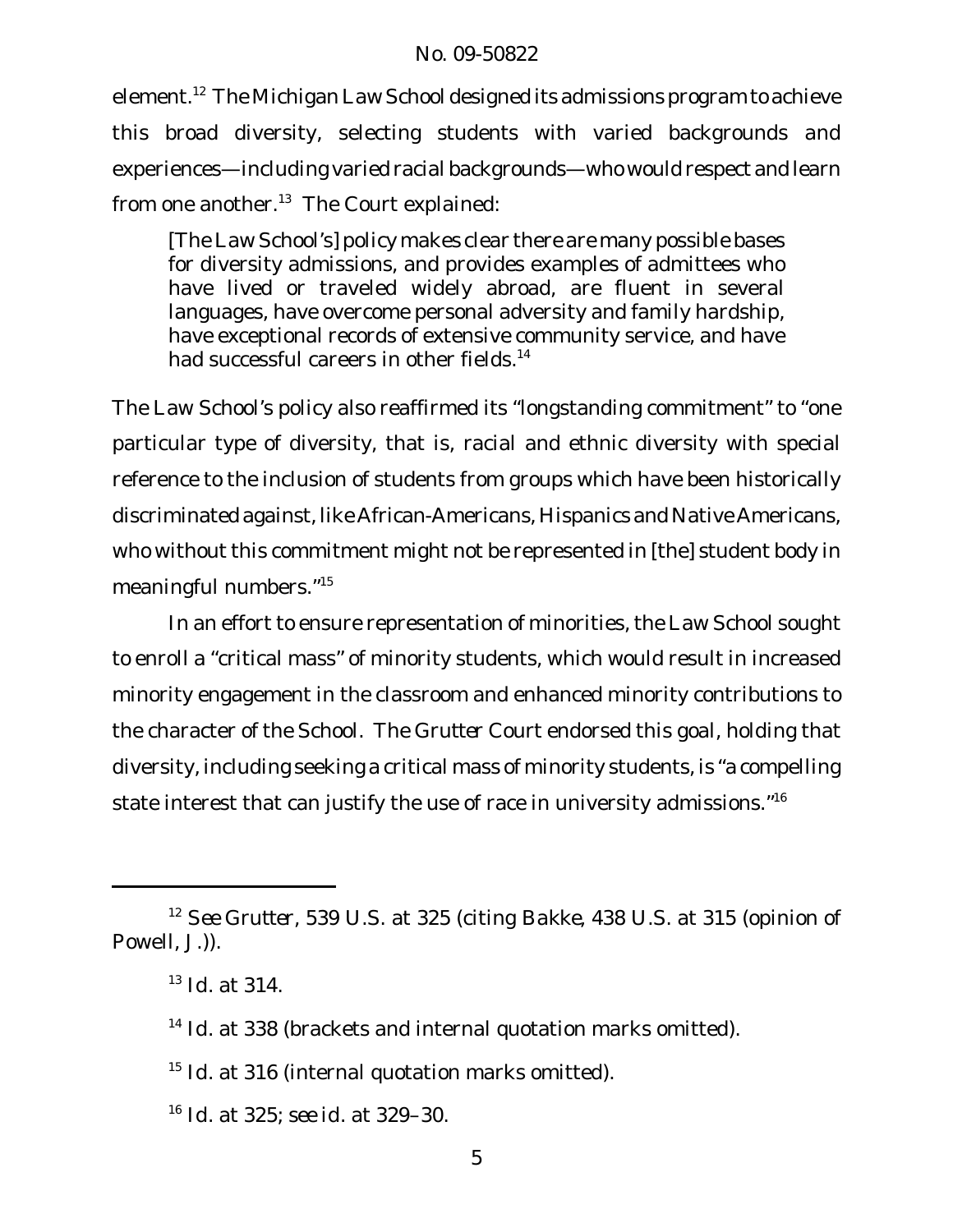That the concept of critical mass bears a simple but deceptive label is evidenced by the division of the Justices over its meaning. In his dissent, Chief Justice Rehnquist saw critical mass as only the minimum level necessary "[t]o ensure that the[] minority students do not feel isolated or like spokespersons for their race; to provide adequate opportunities for the type of interaction upon which the educational benefits of diversity depend; and to challenge all students to think critically and reexamine stereotypes."<sup>17</sup> On this view, critical mass is defined only as a proportion of the student body, and the percentage that suffices for one minority group should also suffice for another group.

In contrast, Justice O'Connor, writing for the Court, explained that critical mass must be "defined by reference to the educational benefits that diversity is designed to produce."<sup>18</sup> Her opinion recognizes that universities do more than simply impart knowledge to their students. Synthesizing, we find at least three distinct educational objectives served by the diversity she envisioned:

1. **Increased Perspectives.** Justice O'Connor observed that including diverse perspectives improves the quality of the educational process because "classroom discussion is livelier, more spirited, and simply more enlightening and interesting when the students have the greatest possible variety of backgrounds."<sup>19</sup> In this respect, *Grutter* echoes Justice Powell's recognition in *Bakke* that it is "essential to the quality of higher education" that a university be able to pursue "[t]he atmosphere of speculation, excitement and creation" that is "promoted by a diverse student body." $20$ Indeed, diversity often brings not just excitement, but valuable knowledge as well. "[A] student with a particular background—whether it be ethnic, geographic, culturally

<sup>20</sup> 438 U.S. at 312 (opinion of Powell, J.) (internal quotation marks omitted).

<sup>17</sup> *Id.* at 380 (Rehnquist, C.J., dissenting).

<sup>18</sup> *Id.* at 329–30 (opinion of the Court).

<sup>19</sup> *Id.* at 330 (internal quotation marks omitted).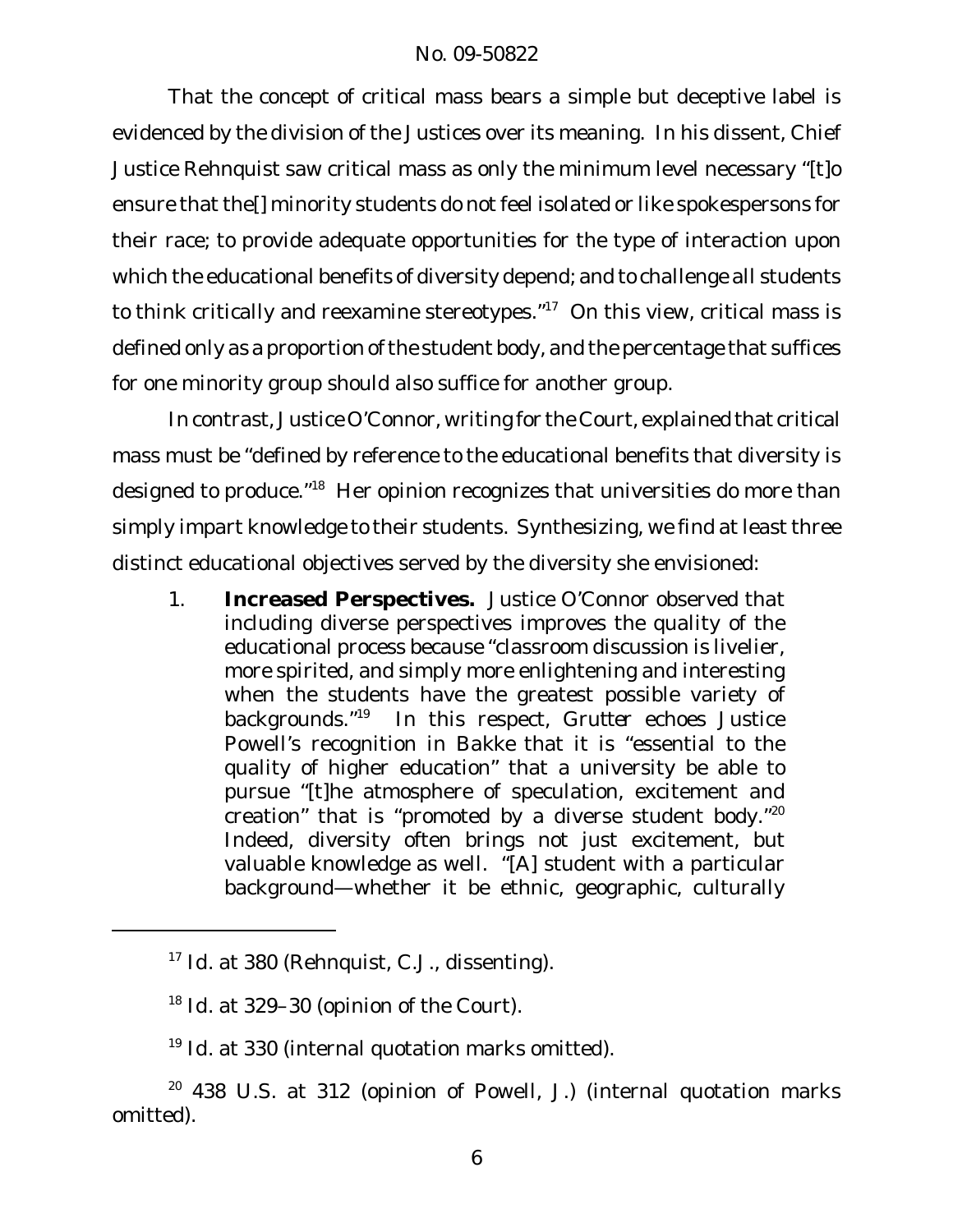advantaged or disadvantaged—may bring to a [university] experiences, outlooks, and ideas that enrich the training of its student body and better equip its graduates to render with understanding their vital service to humanity. $121$ 

- 2. **Professionalism.** The majority pointed to "numerous studies" showing that "student body diversity . . . better prepares [students] as professionals."<sup>22</sup> The Court has "repeatedly acknowledged the overriding importance of preparing students for work and citizenship,"<sup>23</sup> and today's students must be prepared to work within "an increasingly diverse workforce."<sup>24</sup> Indeed, "major American businesses have made clear that the skills needed in today's increasingly global marketplace can only be developed through exposure to widely diverse people, cultures, ideas, and viewpoints."<sup>25</sup> A diverse student body serves this end by "promot[ing] cross-racial understanding, help[ing] to break down racial stereotypes, and enabl[ing] students to better understand persons of different races."<sup>26</sup>
- 3. **Civic Engagement.** The Court recognized that "[e]ffective participation by members of all racial and ethnic groups in the civic life of our Nation is essential if the dream of one Nation, indivisible, is to be realized."<sup>27</sup> A diverse student body is crucial for fostering this ideal of civic engagement, because "[i]n order to cultivate a set of leaders with legitimacy in the eyes of the citizenry, it is necessary that the path to leadership be visibly open to talented and qualified

- <sup>23</sup> *Id.* (internal quotation marks omitted).
- <sup>24</sup> *Id.* (internal quotation marks omitted).
- $^{25}$   $Id.$
- <sup>26</sup> *Id.* (internal quotation marks and brackets omitted).
- <sup>27</sup> *Id.* at 332.

<sup>21</sup> *Id.* at 314.

<sup>22</sup> *Grutter*, 539 U.S. at 330 (internal quotation marks omitted).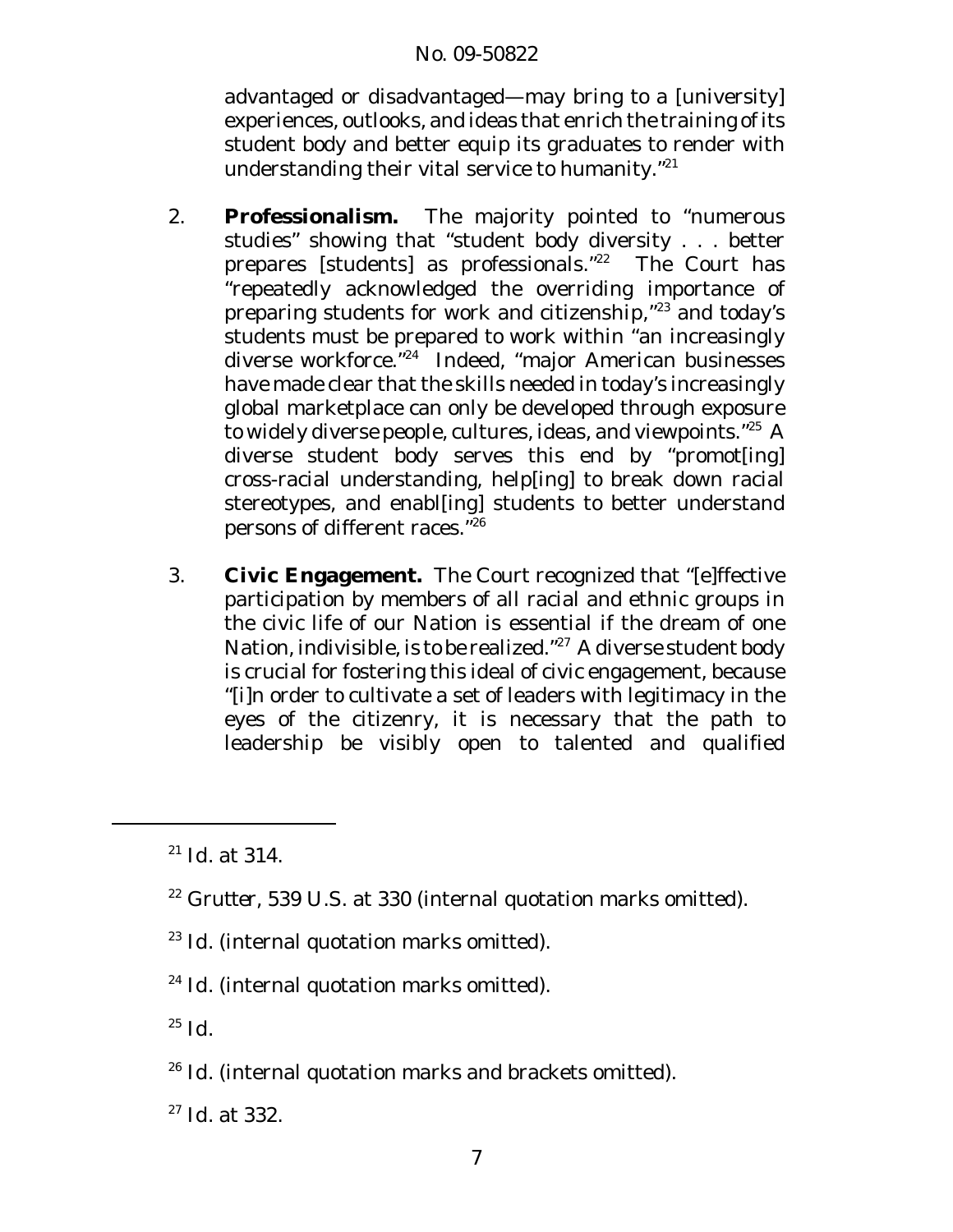individuals of every race and ethnicity. $728$  Maintaining a visibly open path to leadership demands that "[a]ccess to [higher] education . . . be inclusive of talented and qualified individuals of every race and ethnicity, so that all members of our heterogeneous society may participate in the educational institutions that provide the training and education necessary to succeed in America."<sup>29</sup> Each member of society "must have confidence in the openness and integrity of the educational institutions that provide this training. $130$  Further, efforts to educate and to encourage future leaders from previously underrepresented backgrounds will serve not only to inspire, but to actively engage with many woefully underserved communities, helping to draw them back into our national fabric.

B

Recognizing the pursuit of diversity, including racial diversity, to be a compelling interest in higher education, *Grutter* endorsed the right of public universities to increase enrollment of underrepresented minorities. *Grutter* also cautioned that, while it accepted diversity as a compelling interest, any sorting

<sup>28</sup> *Id.*

<sup>29</sup> *Id.* at 332–33. The Court further explained:

[E]ducation [is] pivotal to sustaining our political and cultural heritage with a fundamental role in maintaining the fabric of society. . . . [T]he diffusion of knowledge and opportunity through public institutions of higher education must be accessible to all individuals regardless of race or ethnicity. The United States, as *amicus curiae*, affirms that "[e]nsuring that public institutions are open and available to all segments of American society, including people of all races and ethnicities, represents a paramount government objective." And, "[n]owhere is the importance of such openness more acute than in the context of higher education."

*Id.* at 331–32 (final two alterations in original; citations and some internal quotation marks omitted).

<sup>30</sup> *Id.* at 332.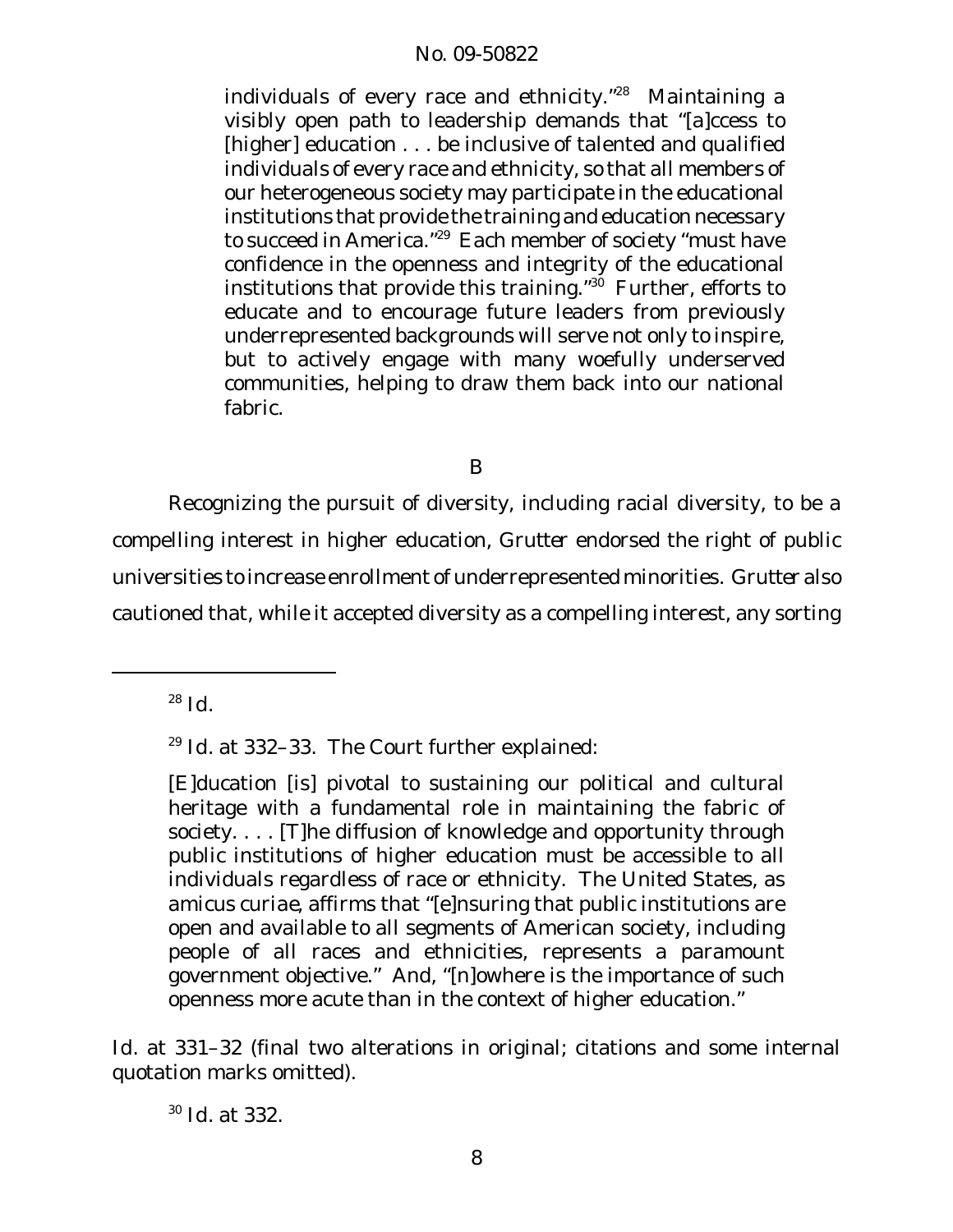of persons on the basis of race must be by measures narrowly tailored to the interest at stake.

As we read the Court, a university admissions program is narrowly tailored only if it allows for individualized consideration of applicants of all races.<sup>31</sup> Such consideration does not define an applicant by race but instead ensures that she is valued for all her unique attributes. Rather than applying fixed stereotypes of ways that race affects students' lives, an admissions policy must be "'flexible enough to consider all pertinent elements of diversity in light of the particular qualifications of each applicant.<sup>1732</sup> As the Supreme Court later summarized, "The entire gist of the analysis in *Grutter* was that the admissions program at issue there focused on each applicant as an individual, and not simply as a member of a particular racial group. $133$  Thus, a university admissions policy is more likely to be narrowly tailored if it contemplates that a broad range of qualities and experiences beyond race will be important contributions to diversity and as such are appropriately considered in admissions decisions.<sup>34</sup>

Because a race-conscious admissions program is constitutional only if holistic, flexible, and individualized, a university may not establish a quota for minority applicants, nor may it evaluate minority applications "on separate admissions tracks."<sup>35</sup> The "racial-set-aside program" rejected by Justice Powell in *Bakke* ran afoul of these related prohibitions because it reserved 16 out of 100

<sup>31</sup> *Id.* at 337.

<sup>32</sup> *Id.* (quoting *Bakke*, 438 U.S. at 317 (opinion of Powell, J.)).

<sup>33</sup> *Parents Involved*, 551 U.S. at 722; *see also Grutter*, 539 U.S. at 337 ("The importance of this individualized consideration in the context of a race-conscious admissions program is paramount.").

<sup>34</sup> *Grutter*, 539 U.S. at 338.

<sup>35</sup> *Id.* at 334 (citing *Bakke*, 438 U.S. at 315–16 (opinion of Powell, J.)).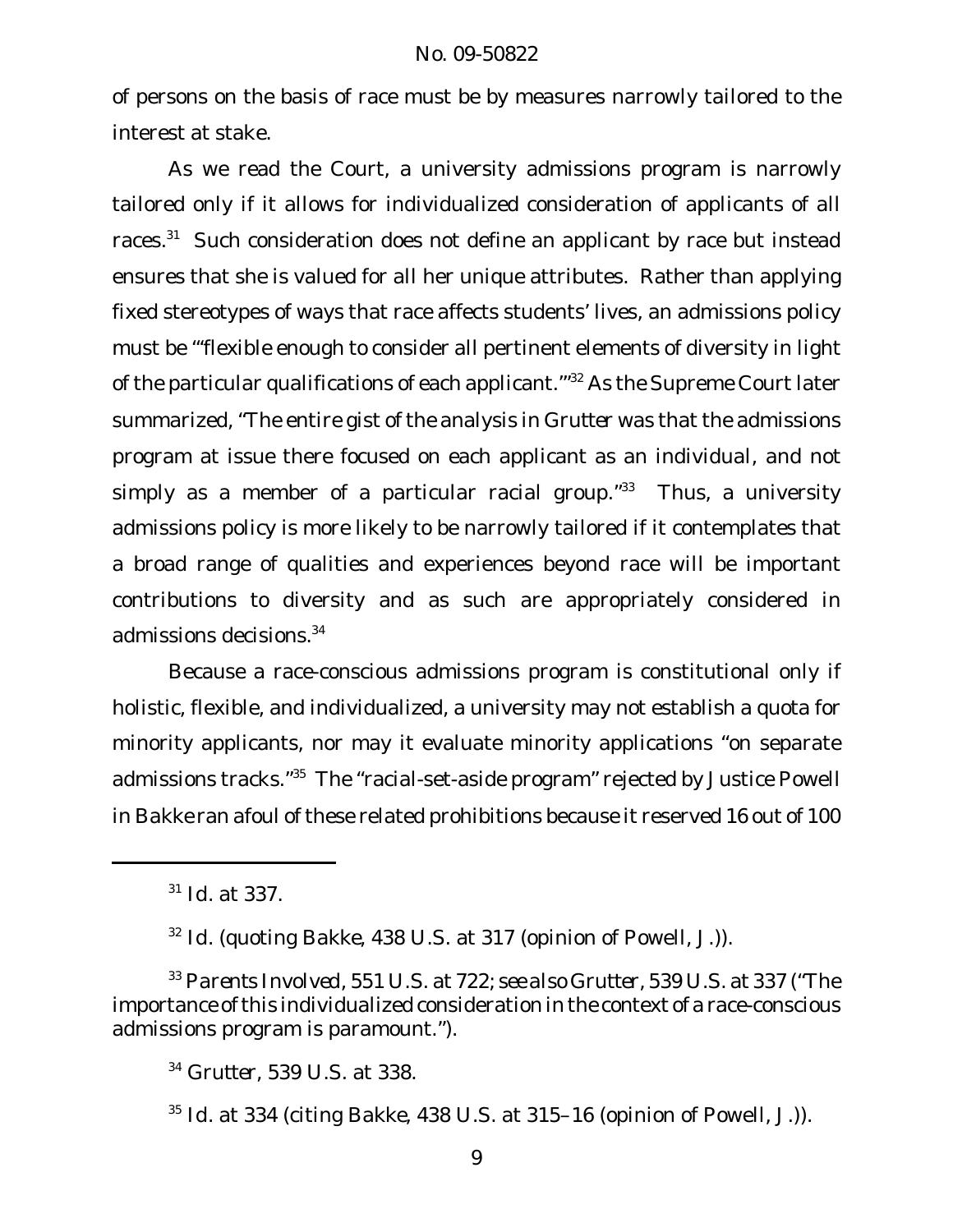seats for members of certain minority groups.<sup>36</sup> A university also may not award a fixed number of bonus points to minority applicants.<sup>37</sup> That was the lesson of *Grutter*'s companion case, *Gratz v. Bollinger*, in which the Court struck down the University of Michigan's undergraduate admissions program because it automatically awarded a fixed number of admissions points to all underrepresented minority applicants, resulting in a group-based admissions boost. $38$ 

Both *Bakke* and *Gratz* firmly rejected group treatment, insisting that the focus be upon individuals and that an applicant's achievements be judged in the context of one's personal circumstances, of which race is only a part. So deployed, a white applicant raised by a single parent who did not attend high school and struggled paycheck to paycheck and a minority child of a successful cardiovascular surgeon may both claim adversity, but the personal hurdles each has cleared will not be seen to be of the same height.

## C

Finally, *Grutter* requires that any race-conscious measures must have a "logical end point" and be "limited in time."<sup>39</sup> This durational requirement can be satisfied by sunset provisions or by periodic reviews to reconsider whether there are feasible race-neutral alternatives that would achieve diversity interests "'about as well.'"<sup>40</sup> In this respect, *Grutter* is best seen not as an unqualified endorsement of racial preferences, but as a transient response to

<sup>38</sup> *Id.*

<sup>39</sup> *Grutter*, 539 U.S. at 342.

<sup>36</sup> *Id.* at 322; *see Bakke*, 438 U.S. at 289 (opinion of Powell, J.).

<sup>37</sup> *Gratz v. Bollinger*, 539 U.S. 244, 271–72 (2003).

<sup>40</sup> *Id.* at 339 (quoting *Wygant v. Jackson Bd. of Educ.*, 476 U.S. 267, 280 n.6 (1986)).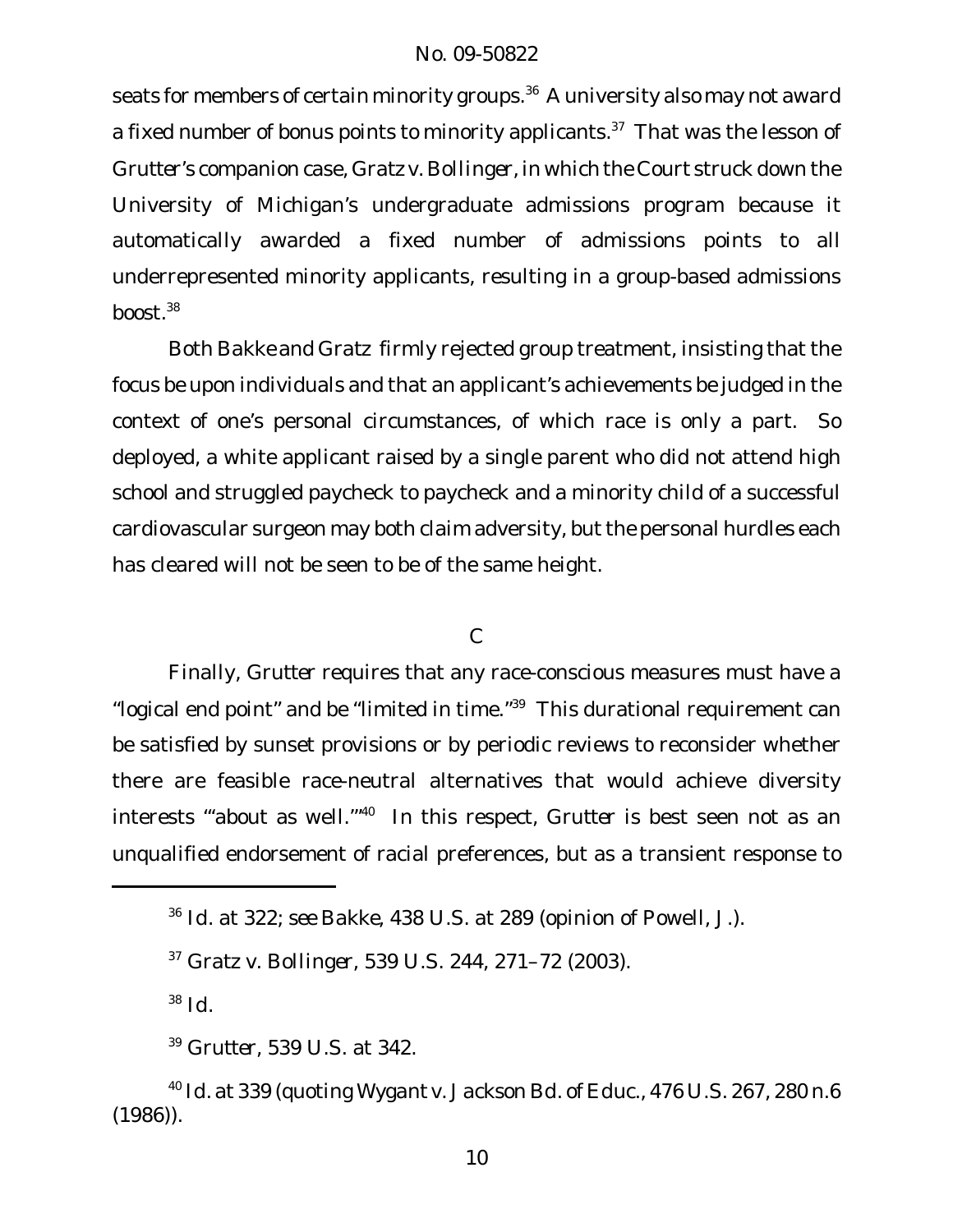anemic academic diversity. As Justice O'Connor observed, "We expect that 25 years from now, the use of racial preferences will no longer be necessary to further the interest approved today."<sup>41</sup>

# **II. HISTORY OF THE UNIVERSITY'S ADMISSIONS POLICIES**

Justice O'Connor's vision may prove to be more aspirational than predictive. Regardless, universities will construct admissions programs wedded to their missions, which include bringing both meritorious and diverse students to campus. Each year, UT receives applications from approximately four times more students than it can enroll.<sup>42</sup> Over the past two decades, UT has repeatedly revised its admissions procedures to reflect its calculus of educational values while navigating judicial decisions and legislative mandates.

# A

Until 1996, UT selected students using two metrics. The first measure, still employed today, is the Academic Index ("AI"), a computation based on the student's high school class rank, standardized test scores, and the extent to which the applicant exceeded UT's required high school curriculum.<sup>43</sup> Perceiving that AI alone would produce a class with unacceptably low diversity levels, UT considered a second element for admissions—race. These measures combined resulted in UT admitting more than 90% of applicants who were ranked in the top ten percent of their high school class.<sup>44</sup>

<sup>41</sup> *Id.* at 343.

<sup>42</sup> *Fisher*, 645 F. Supp. 2d at 590.

<sup>43</sup> *Id.* at 596.

<sup>44</sup> Marta Tienda et al., *Closing the Gap?: Admissions & Enrollment at the Texas Public Flagships Before and After Affirmative Action* 52 tbl.5 (Tex. Higher Educ. Opportunity Project Working Paper), *available*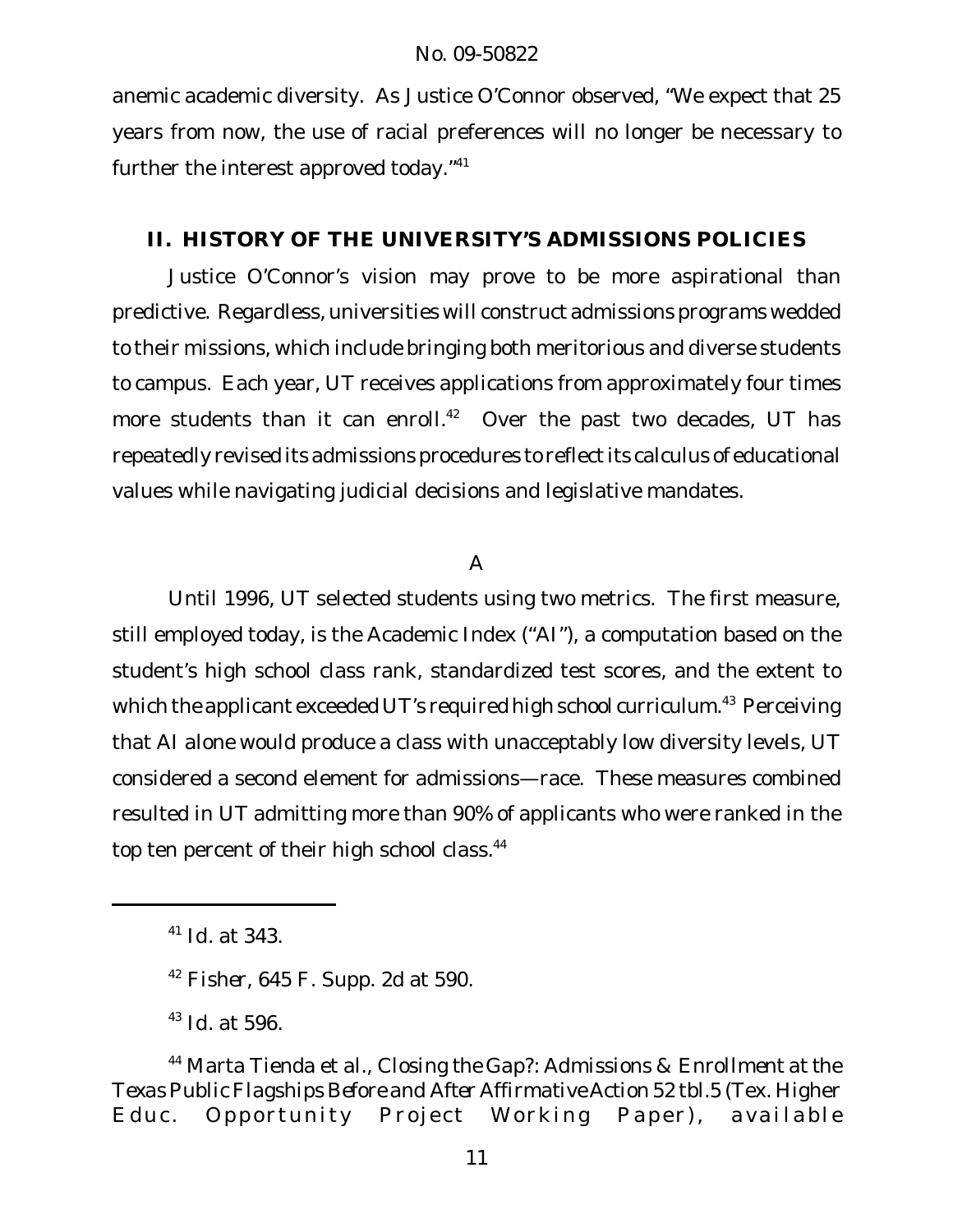There were then no clear legal limits on a university's use of race in admissions. The Supreme Court decided *Bakke* in 1978 but its guidance came in a fractured decision, leaving a quarter century of uncertainty. $45$  The record does not detail precisely how race factored in admissions decisions during this time, but it is undisputed that race was considered directly and was often a controlling factor in admission.<sup>46</sup> Under this race-conscious admissions policy, the freshman class entering in Fall 1993 included 5,329 students, of whom 238

*at* http://theop.princeton.edu/workingpapers.html. Unlike the current Top Ten Percent Law, UT's earlier policies did not *mandate* the admission of all top ten percent students. Thus, even though a top ranking at a predominantly minority high school would contribute to a higher AI score, the AI alone could not effectively serve as a proxy for race because, on average, minorities received lower standardized test scores.

<sup>45</sup> *Regents of the Univ. of Cal. v. Bakke*, 438 U.S. 265 (1978). Four Justices would have held that universities have broad authority to consider race in admissions in order to "remedy disadvantage cast on minorities by past racial prejudice." *Id.* at 325 (joint opinion of Brennan, White, Marshall, and Blackmun, JJ.). Four other Justices would have held that Title VI of the Civil Rights Act of 1964 bars federally funded universities from making any admissions decisions on the basis of race. *Id.* at 417–18 (opinion of Stevens, J., joined by Burger, C.J., and Stewart and Rehnquist, JJ.). Justice Powell cast the decisive vote in a separate opinion—not joined in full by any other Justice—that invalidated the racial set-aside in the admissions program then before the Court, but reasoned that it would be constitutional for a university to consider race as one facet of diversity in a flexible review that treated each applicant as an individual. *Id.* at 316–19 (opinion of Powell, J.). Because none of these positions carried the support of a majority of the Court, it was not completely clear which (if any) of these rationales was controlling. *See Grutter*, 529 U.S. at 322–25 (2003) (recounting this history and the subsequent confusion among lower courts).

<sup>&</sup>lt;sup>46</sup> Records do reflect that at UT's law school during this time, minority and nonminority applicants were reviewed by separate admissions committees and were subject to different grade and test-score cutoffs. *See Hopwood v. Texas*, 78 F.3d 932, 935–38 (5th Cir. 1996).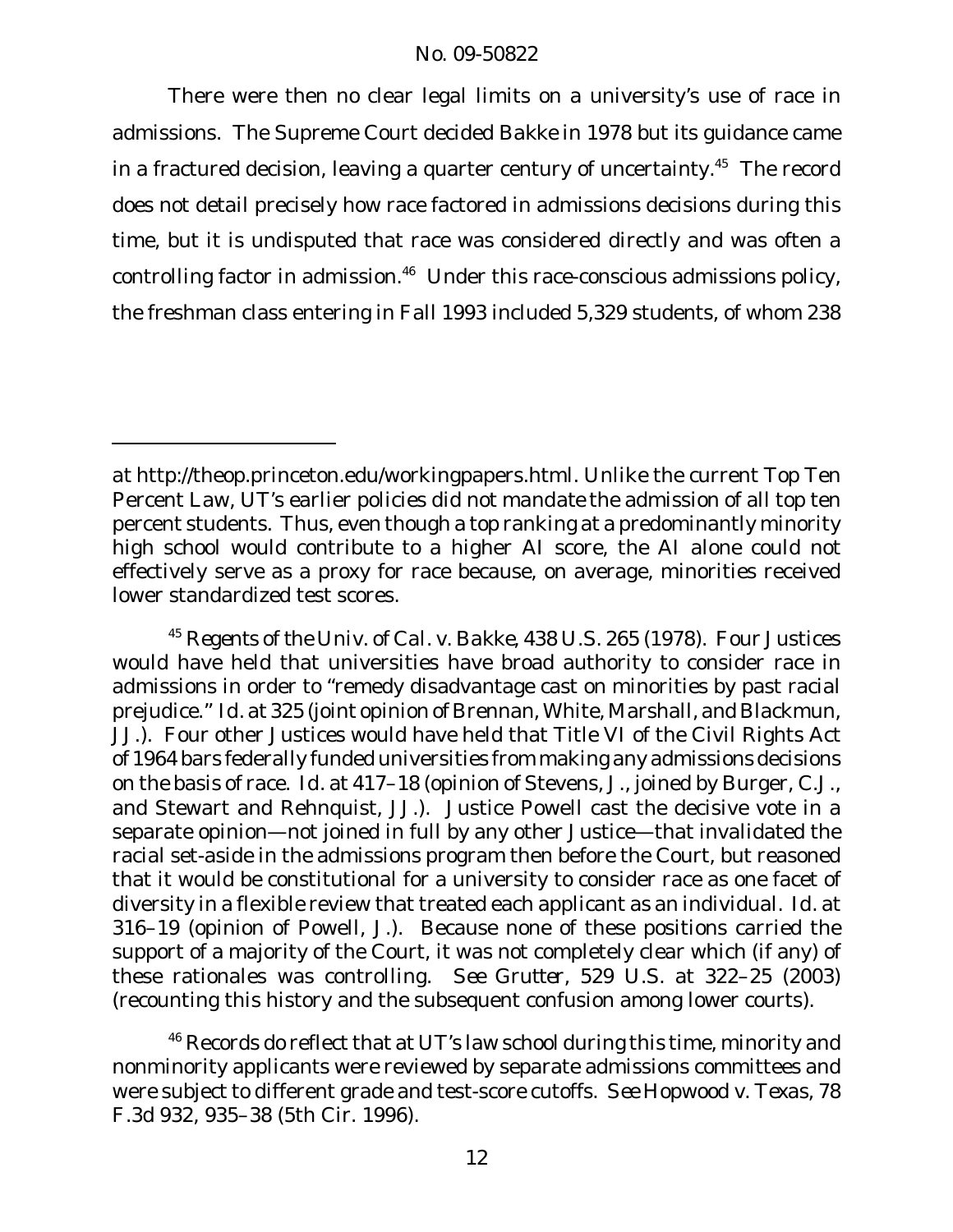were African-American (4.5% of the overall class) and 832 were Hispanic  $(15.6\%)$ .<sup>47</sup>

B

Race-conscious admissions ended in 1996 with *Hopwood v. Texas*, when a panel of this court struck down the use of race-based criteria in admissions decisions at UT's law school.<sup>48</sup> A majority of that panel held that diversity in education was not a compelling government interest, $49$  a conclusion the Texas Attorney General interpreted as prohibiting the use of race as a factor in admissions by any undergraduate or graduate program at Texas state universities.<sup>50</sup>

Beginning with the 1997 admissions cycle, UT deployed a Personal Achievement Index ("PAI") to be used with the Academic Index. In contrast to the mechanical formulas used to calculate the AI, the PAI was meant "to identify and reward students whose merit as applicants was not adequately reflected by

<sup>47</sup> Univ. of Tex. at Austin, *1998–1999 Statistical Handbook*. Minority enrollment was fairly consistent from 1989 until 1993, with some slight decreases in 1994 and 1995. UT publishes its *Statistical Handbook* annually, and these handbooks are cited throughout the district court record. *See* Univ. of Tex. at Austin Office of Admissions, *Diversity Levels of Undergraduate Classes at The University of Texas at Austin 1996–2002* (2003) (Dist. Ct. Dkt. No. 96, Tab 8, Ex. B), at 5, 6; Univ. of Tex. at Austin, *Proposal to Consider Race and Ethnicity in Admissions* (2004) (Dist. Ct. Dkt. No. 96, Tab 11, Ex. A), at 30; Univ. of Tex. at Austin Office of Admissions*, 2008 Top Ten Percent Report* (Dist. Ct. Dkt. No. 94, Ex. 9), at 4 [hereinafter *2008 Top Ten Percent Report*]. Handbooks dating back to 1998 are available online at http://www.utexas.edu/academic/ima/stat\_handbook/.

<sup>48</sup> 78 F.3d 932 (1996).

<sup>49</sup> *Id.* at 944–48.

<sup>50</sup> *See* Tex. Att'y Gen. Letter Op. No. 97-001 (1997).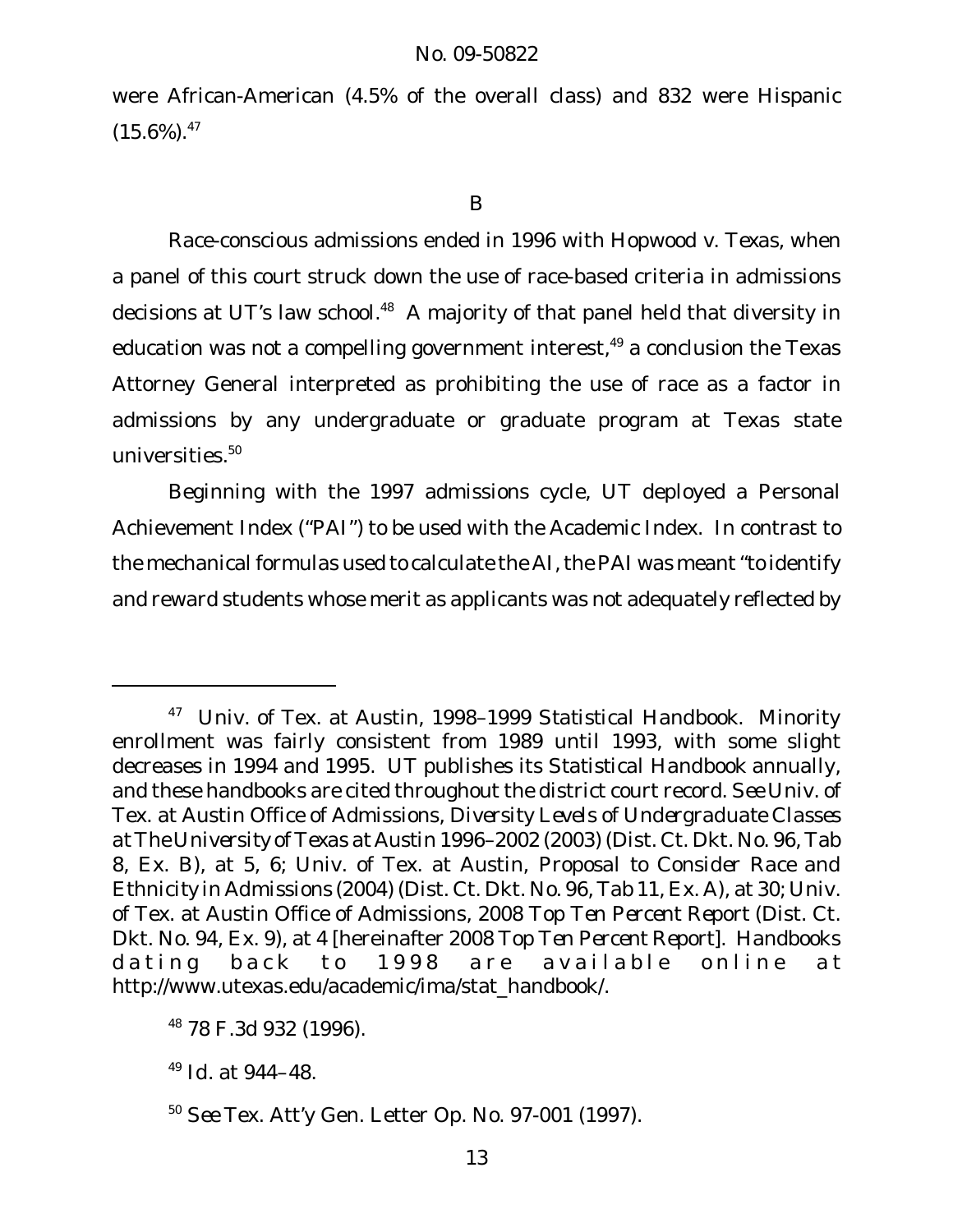their class rank and test scores."<sup>51</sup> Although facially race-neutral, the PAI was in part designed to increase minority enrollment; many of the PAI factors disproportionately affected minority applicants.<sup>52</sup>

UT also implemented other facially "race-neutral" policies that, together with the AI and PAI, remain in use today. It created targeted scholarship programs to increase its yield among minority students, expanded the quality and quantity of its outreach efforts to high schools in underrepresented areas of the state, and focused additional attention and resources on recruitment in low-performing schools.<sup>53</sup>

Despite these efforts, minority presence at UT decreased immediately. Although the 1996 admissions decisions were not affected by *Hopwood*, the publicity from the case impacted the number of admitted minorities who chose to enroll. In 1997, fewer minorities applied to UT than in years past. The number of African-American and Hispanic applicants dropped by nearly a quarter, while the total number of University applicants decreased by only 13%.<sup>54</sup> This decrease in minority applicants had a corresponding effect on enrollment. Compared to 1995, African-American enrollment for 1997 dropped almost 40% (from 309 to 190 entering freshmen) while Hispanic enrollment decreased by 5% (from 935 to 892 entering freshmen). In contrast, Caucasian enrollment increased by 14%, and Asian-American enrollment increased by 20%.55

<sup>52</sup> *Id.* at 591–92.

<sup>53</sup> *Id.* at 592.

<sup>54</sup> *Diversity Levels of Undergraduate Classes at The University of Texas at Austin 1996–2002* (2003) (Dist. Ct. Dkt. No. 96, Tab 8, Ex. B), at 6.

<sup>55</sup> *1998–1999 Statistical Handbook*.

<sup>51</sup> *Fisher*, 645 F. Supp. 2d at 591.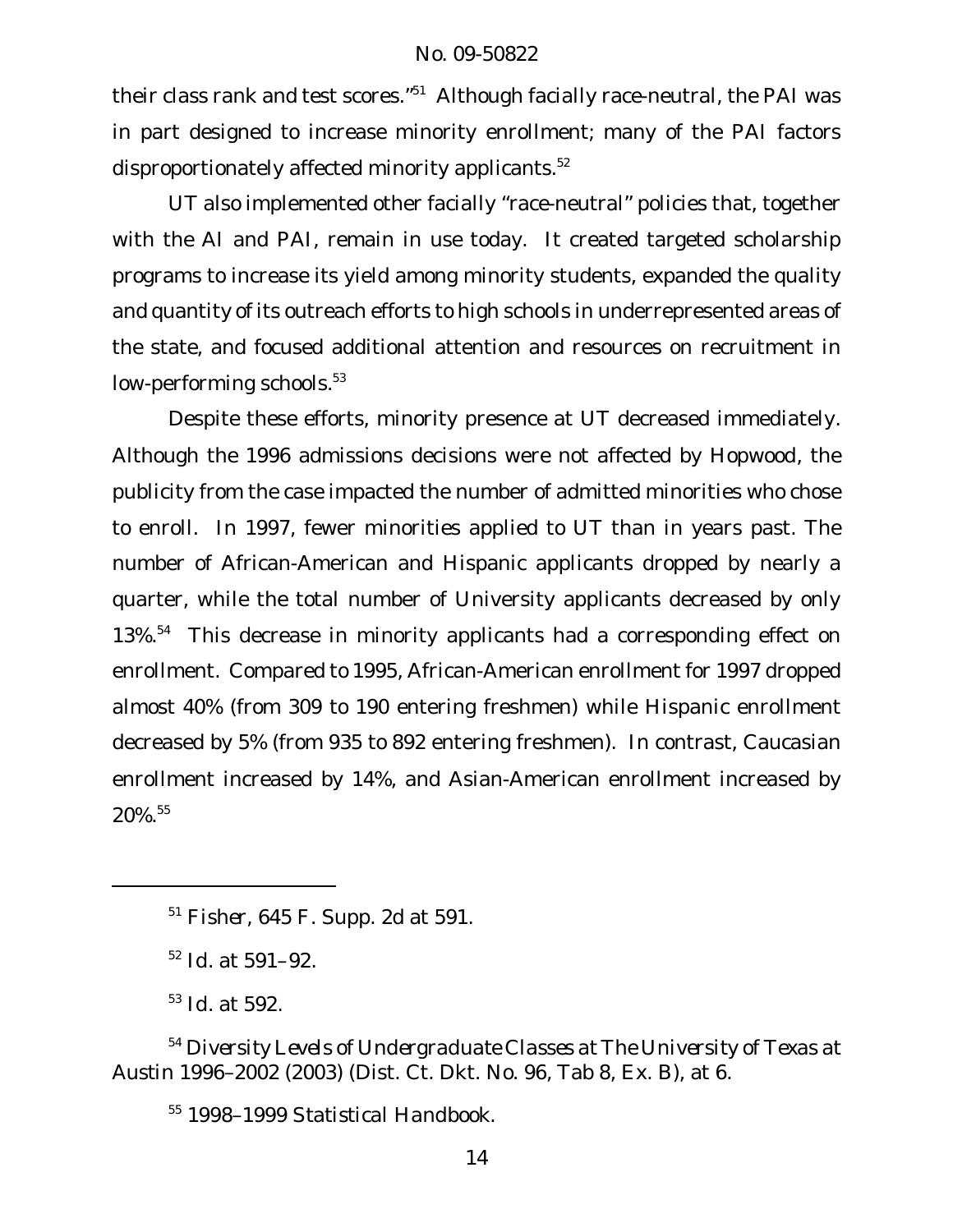C

In 1997, the Texas legislature responded to the *Hopwood* decision by enacting the Top Ten Percent Law, still in effect.<sup>56</sup> The law altered UT's preexisting policy and mandated that Texas high school seniors in the top ten percent of their class be automatically admitted to any Texas state university.

In its first year, the Top Ten Percent Law succeeded in increasing minority percentages at UT. African-American enrollment rose from 2.7% to 3.0% and Hispanic enrollment rose from 12.6% to 13.2%. However, the absolute number of minorities remained stable as a result of a smaller freshman class. Over time, both the number and percentage of enrolled Hispanics and African-Americans increased. The entering freshman class of 2004, the last admitted without the *Grutter*-like plan, was 4.5% African-American (309 students), 16.9% Hispanic (1,149 students), and 17.9% Asian-American (1,218 students) in a class of 6,796 students.<sup>57</sup>

The Top Ten Percent Law did not by its terms admit students on the basis of race, but underrepresented minorities were its announced target and their admission a large, if not primary, purpose. In 2004, among freshmen who were Texas residents, 77% of the enrolled African-American students and 78% of the Hispanic students had been admitted under the Top Ten Percent Law, compared to 62% of Caucasian students.<sup>58</sup> These numbers highlight the contribution of the Top Ten Percent Law to increasing minority enrollment, but they also reflect a

<sup>56</sup> TEX. EDUC. CODE § 51.803 (1997). The Top Ten Percent Law was amended, during the course of this litigation, to cap the number of students guaranteed admission at UT Austin to 75% of the seats available to Texas residents. *Id.* § 51.803(a-1) (2010). The cap is effective starting with admissions to the Fall 2011 entering class and is currently scheduled to end with admissions to the Fall 2015 entering class.

<sup>57</sup> *2008 Top Ten Percent Report* at 6 tbl.1.

<sup>58</sup> *Id.* at 8; *see also Fisher*, 645 F. Supp. 2d at 593 (reporting statistics for total admitted applicants, both Texas and non-Texas residents).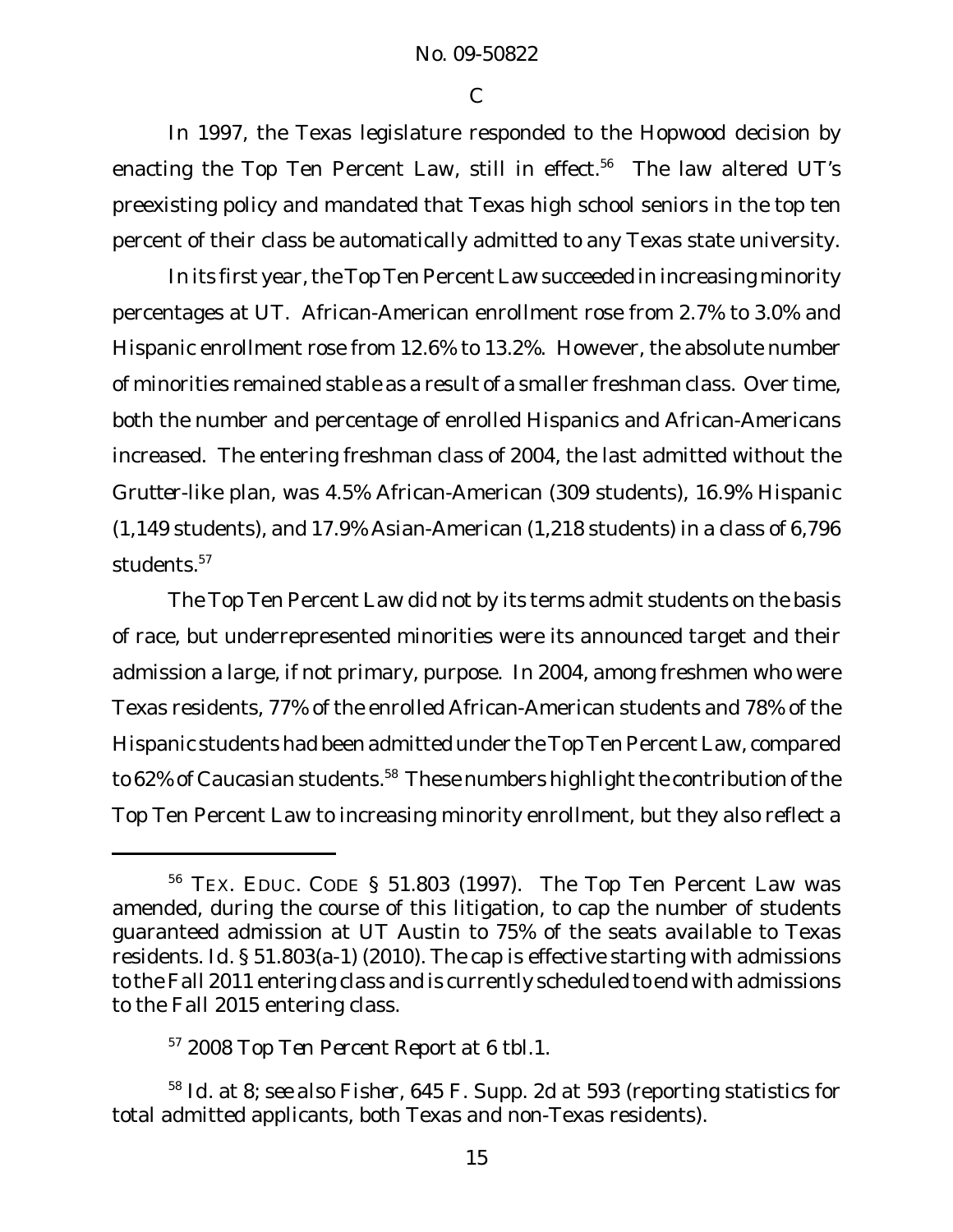trade-off implicit in the Law: the increase rested heavily on the pass from standardized testing offered by the Top Ten Percent Law. After implementation of the Law, the likelihood of acceptance for African-American and Hispanic students in the second decile of their high school class, who were without the benefits of the pass from standardized testing, declined. Meanwhile, the acceptance probability of similarly situated Caucasian students increased.<sup>59</sup>

D

*Hopwood*'s prohibitions ended after the 2004 admissions cycle with the Supreme Court's 2003 decision in *Grutter.*<sup>60</sup> In August 2003, the University of Texas Board of Regents authorized the institutions within the University of Texas system to examine "whether to consider an applicant's race and ethnicity" in admissions "in accordance with the standards enunciated in" *Grutter*. 61

As part of its examination, UT commissioned two studies to explore whether the University was enrolling a critical mass of underrepresented minorities. The first study examined minority representation in undergraduate classes, focusing on classes of "participatory size," which it defined as between 5 and 24 students. UT analyzed these classes, which included most of the undergraduate courses, because they offered the best opportunity for robust classroom discussion, rich soil for diverse interactions. According to the study, 90% of these smaller classes in Fall 2002 had either one or zero African-American students, 46% had one or zero Asian-American students, and

<sup>59</sup> Tienda et al., *supra* note 44, at 52 tbl.5.

<sup>60</sup> 539 U.S. 306 (2003).

 $61$  Minutes of the Board of Regents of the University of Texas at Austin, Meeting No. 969, Aug. 6–7, 2003 (Dist. Ct. Dkt. No. 94, Ex. 19, Tab A), at 4.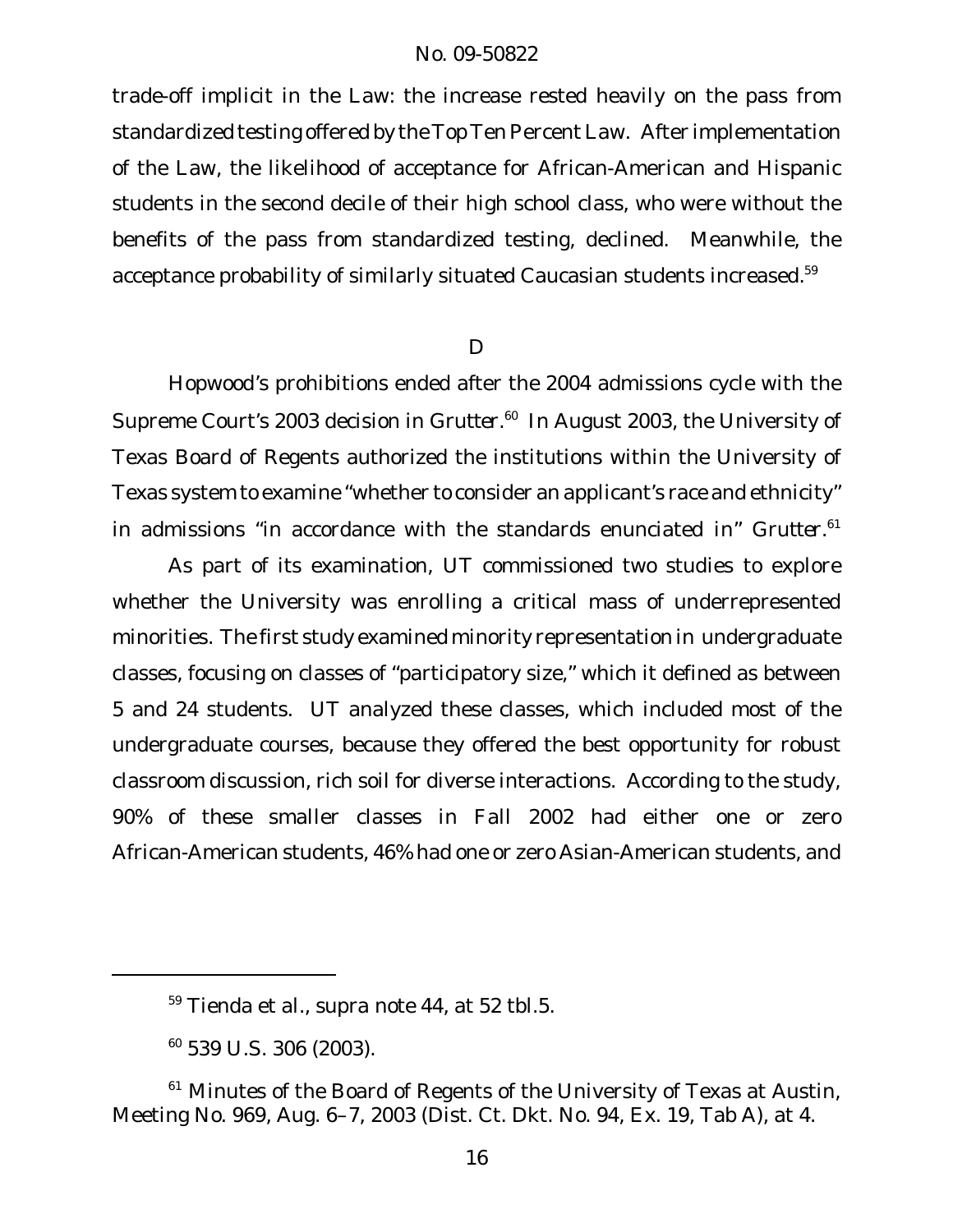43% had one or zero Hispanic students.<sup>62</sup> A later retabulation, which excluded the very smallest of these classes and considered only classes with 10 to 24 students, found that 89% of those classes had either one or zero African-American students, 41% had one or zero Asian-American students, and 37% had either one or zero Hispanic students.<sup>63</sup> In its second study, UT surveyed undergraduates on their impressions of diversity on campus and in the classroom. Minority students reported feeling isolated, and a majority of all students felt there was "insufficient minority representation" in classrooms for "the full benefits of diversity to occur."<sup>64</sup>

The University incorporated the findings of these two studies in its June 2004 *Proposal to Consider Race and Ethnicity in Admissions*. <sup>65</sup> The *2004 Proposal* concluded that diverse student enrollment"break[s] down stereotypes," "promotes cross-racial understanding," and "prepares students for an increasingly diverse workplace and society."<sup>66</sup> With respect to the undergraduate program in particular, the *2004 Proposal* explained that "[a] comprehensive college education requires a robust exchange of ideas, exposure to differing cultures, preparation for the challenges of an increasingly diverse workforce, and acquisition of competencies required of future leaders."<sup>67</sup> With

<sup>62</sup> *Fisher*, 645 F. Supp. 2d at 593. Classes with only one student of a given minority were thought to be just as troubling as classes with zero students of that minority because a single minority student is apt to feel isolated or like a spokesperson for his or her race. *Id.* at 602–603; *see also Grutter*, 539 U.S. at 319.

 $63$  Lavergne Aff. (Dist. Ct. Dkt. No. 102, Tab B)  $\P\P$  4-5.

<sup>64</sup> Walker Aff. (Dist. Ct. Dkt. No. 96, Tab 11) ¶ 12.

<sup>65</sup> Dist. Ct. Dkt. No. 96, Tab 11, Ex. A [hereinafter *2004 Proposal*].

<sup>66</sup> *Id.* at 1 (internal quotation marks omitted); *see also Fisher*, 645 F. Supp. 2d at 603.

<sup>67</sup> *2004 Proposal* at 23 (quoted in *Fisher*, 645 F. Supp. 2d at 602).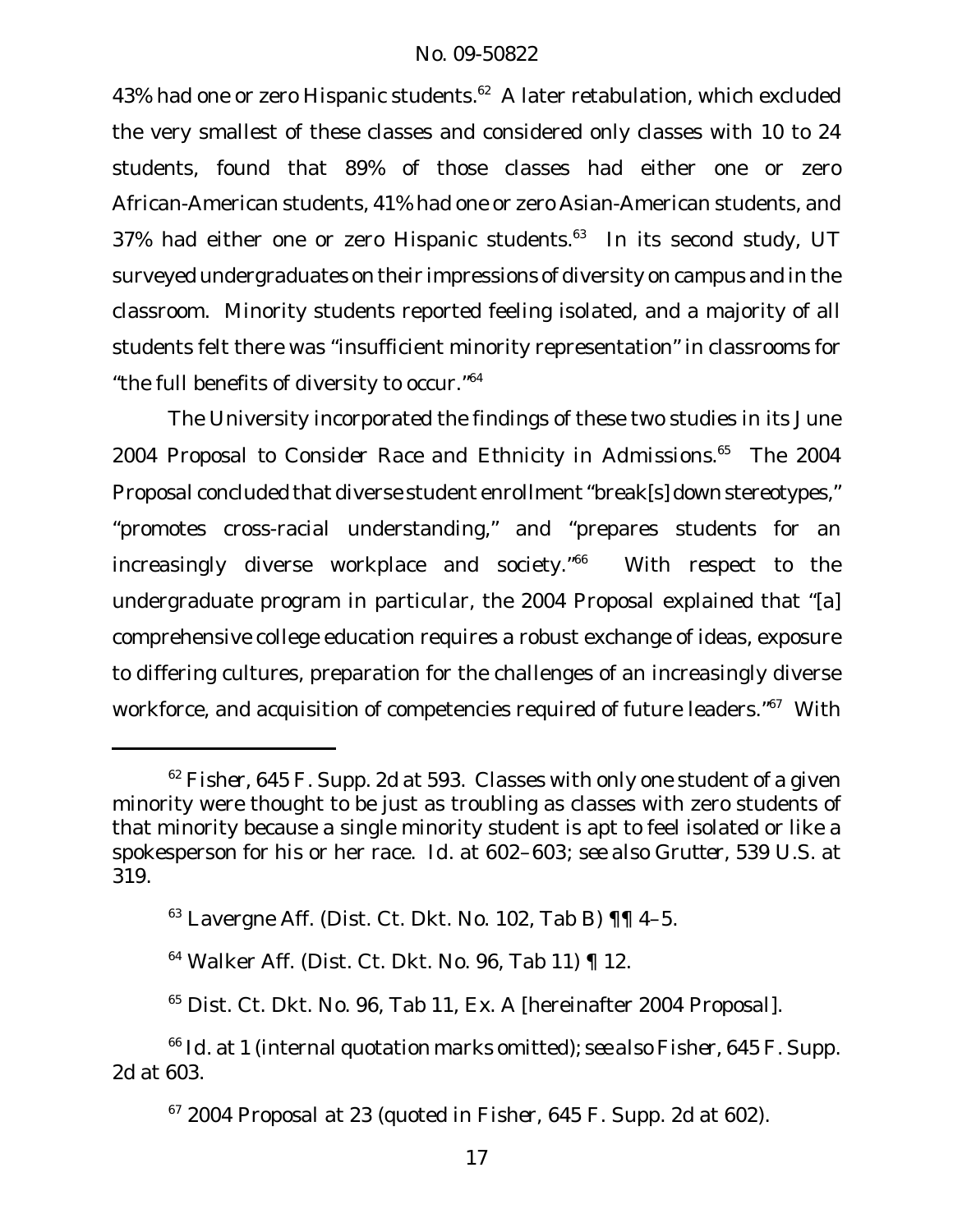one eye on *Grutter*, it observed that these objectives are especially important at UT because its "mission and . . . flagship role" is to "prepare its students to be the leaders of the State of Texas"—a role which, given the state's increasingly diverse profile, will require them "to be able to lead a multicultural workforce and to communicate policy to a diverse electorate."<sup>68</sup>

Citing the classroom diversity study,the *2004 Proposal* explained that UT had not yet achieved the critical mass of underrepresented minority students needed to obtain the full educational benefits of diversity. Accordingly, the *2004 Proposal* recommended adding the consideration of race as one additional factor within a larger admissions scoring index. This recommendation was presented as "an acknowledgment that the significant differences between the racial and ethnic makeup of the University's undergraduate population and the state's population prevent the University from fully achieving its mission."<sup>69</sup>

After more than a year of study following the *Grutter* decision, UT adopted a policy to include race as one of many factors considered in admissions. UT has no set date by which it will end the use of race in undergraduate admissions. Rather, it formally reviews the need for race-conscious measures every five years and considers whether adequate race-neutral alternatives exist. In addition, the district court found that the University informally reviews its admissions procedures each year.<sup>70</sup>

The current policy has produced noticeable results. One magazine dedicated to diversity in higher education ranked UT "sixth in the nation in producing undergraduate degrees for minority groups."<sup>71</sup> In an entering class

<sup>68</sup> *Id.* at 24 (quoted in *Fisher*, 645 F. Supp. 2d at 602).

<sup>69</sup> *Id.* (quoted in *Fisher*, 645 F. Supp. 2d at 602).

<sup>70</sup> *Fisher*, 645 F. Supp. 2d at 594.

<sup>&</sup>lt;sup>71</sup> Id. This particular ranking is somewhat limited in its significance, however, as the results are based on raw tabulations of the number of degrees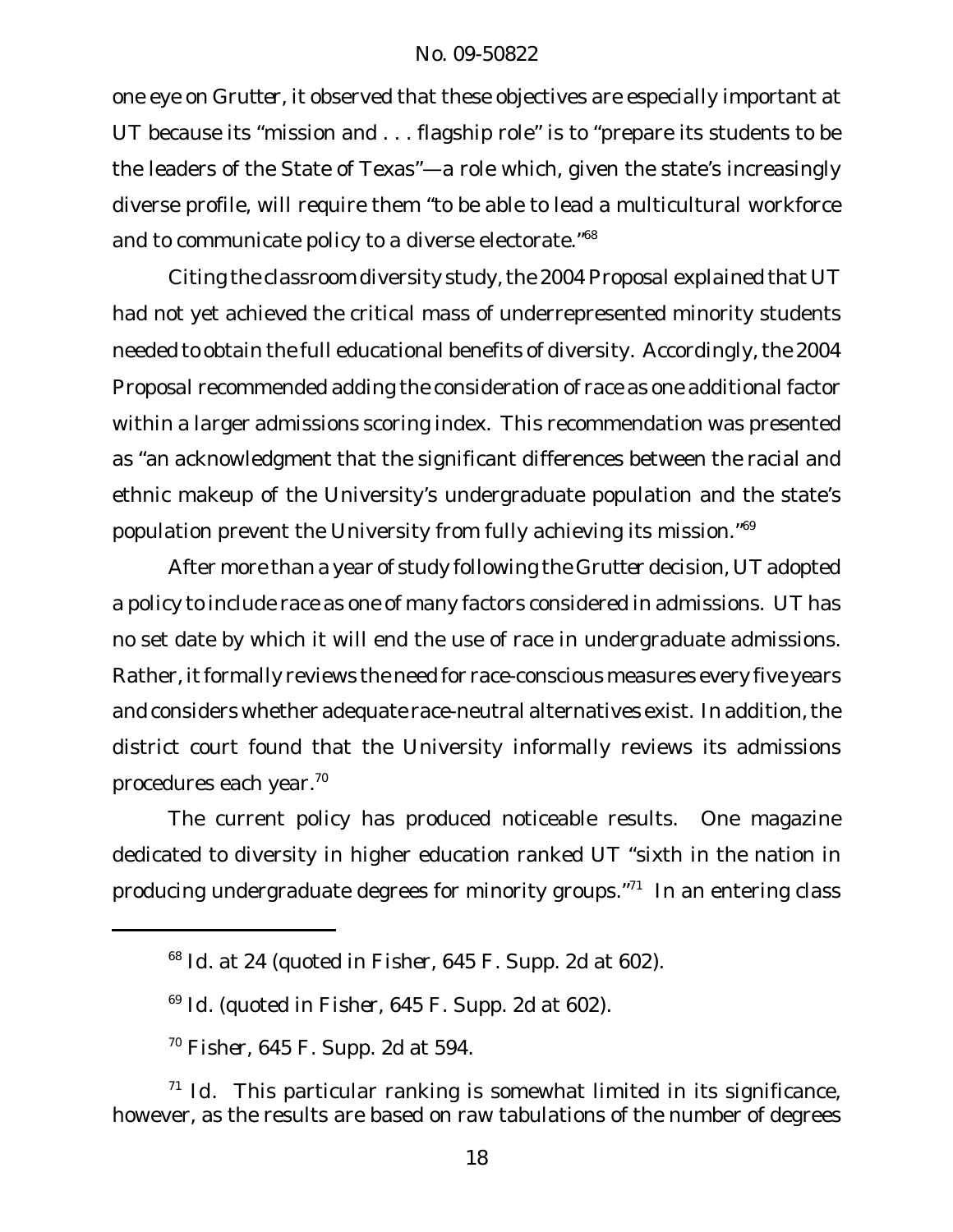that was roughly the same size in 1998 as it was in 2008, the enrollment of African-American students doubled from 165 students to 335 students. Hispanic enrollment increased approximately 1.5 times, from 762 students to 1,228 students. Asian-American enrollment also increased nearly 10%, from 1,034 students to 1,126 students.<sup>72</sup> By contrast, in 2004, the last year the Top Ten Percent Law operated without the *Grutter* plan, fall enrollment included only 275 African-Americans and 1,024 Hispanics.

Because of the myriad programs instituted, it can be difficult to attribute increases in minority enrollment to any one initiative. In addition, demographics have shifted in Texas, so increases in minority enrollment likely in part reflect the increased presence of minorities statewide.

# **III. THE CHALLENGED POLICY**

UT's consideration of race is one part of the complex admissions process operating when Appellants were rejected. Given Appellants' challenge, we must examine the whole of the process.

# A

UT is a public institution of higher education, authorized by the Texas Constitution and supported by state and federal funding. Accordingly, it begins its admissions process by dividing applicants into three pools: (1) Texas residents, (2) domestic non-Texas residents, and (3) international students.

conferred upon minority students. Large schools, like UT, are more likely to be ranked higher simply because they graduate a greater number of students (both minorities and non-minorities). *See* Victor M.H. Borden, *Top 100 Undergraduate Degree Producers: Interpreting the Data*, DIVERSE ISSUES INHIGHER EDUC.,June 12, 2008.

<sup>72</sup> *Statistical Handbook 2004–2005*, at 22 tbl.S13A; *Statistical Handbook 2009–2010*, at 16 tbl.S12 (data for fall enrollment only). For fall and summer numbers combined, see *2008 Top Ten Percent Report* at 6.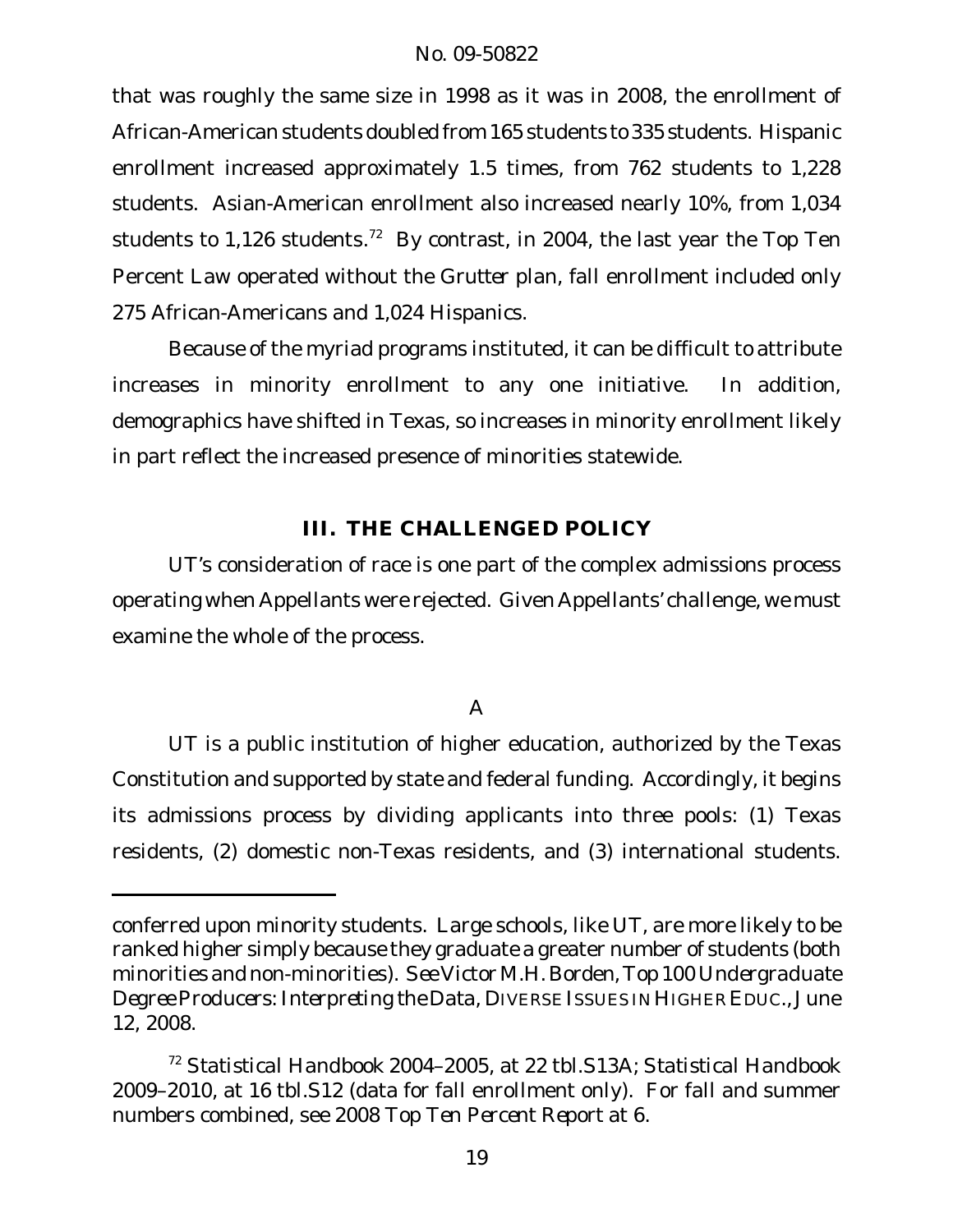Students compete for admission only against other students in their respective pool. Texas residents are allotted 90% of all available seats, with admission based on a two-tiered system, beginning with students automatically admitted under the Top Ten Percent Law and then filling the remaining seats on the basis of the Academic and Personal Achievement Indices.<sup>73</sup> Because Appellants are Texas residents, their challenge focuses on the admissions procedures applied to in-state applicants.

Texas applicants are divided into two subgroups: (1) Texas residents who are in the top ten percent of their high school class and (2) those Texas residents who are not. Top ten percent applicants are guaranteed admission to the University, and the vast majority of freshmen are selected in this way, without a confessed consideration of race. In 2008, for example, 81% of the entering class was admitted under the Top Ten Percent Law, filling 88% of the seats allotted to Texas residents and leaving only 1,216 offers of admission university-wide for non-top ten percent residents.<sup>74</sup> The impact of the Top Ten Percent Law on UT's admissions has increased dramatically since it was first introduced in 1998, when only 41% of the seats for Texas residents were claimed by students with guaranteed admission.75

<sup>&</sup>lt;sup>73</sup> Admission decisions for domestic non-Texas residents and international applicants are made solely on the basis of their Academic and Personal Achievement Indices.

<sup>74</sup> *2008 Top Ten Percent Report* at 8 tbl.2, 9 tbl.2b. Table 2 shows 8,984 top ten percent students were admitted in 2008. The UT Associate Director of Admissions reported that 10,200 admissions slots are available for Texas residents, leaving 1,216 slots for non-top ten percent students. Ishop Aff. (Dist. Ct. Dkt. No. 96, Tab 7) ¶ 12.

<sup>75</sup> *Id.* at 7 tbl.1a. In 1998, out of a class that included 6,110 Texas residents, only 2,513 enrolled freshmen were admitted under the Top Ten Percent Law.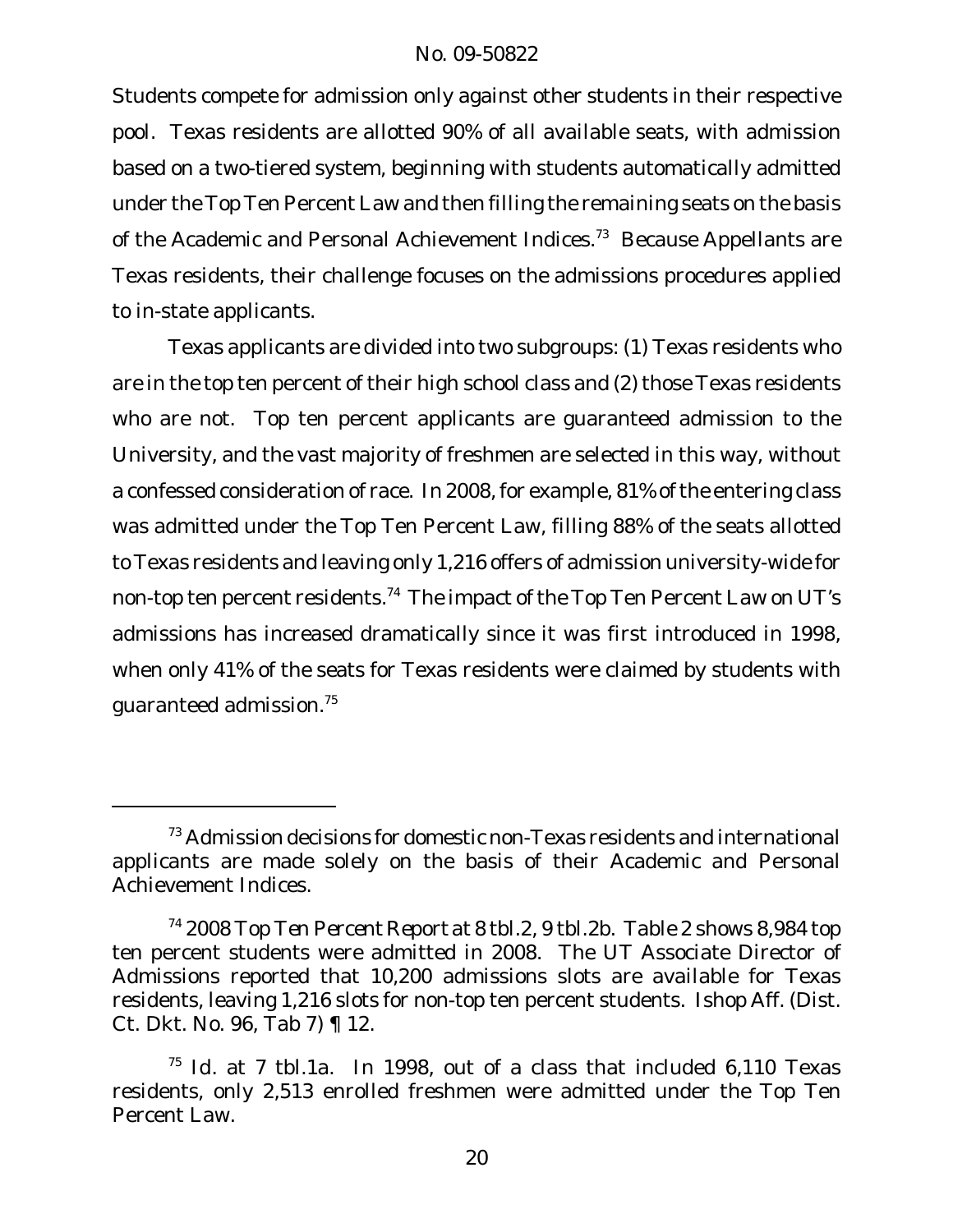The remaining Texas applicants, who were not within the top ten percent of their high school graduating class, compete for admission based on their Academic and Personal Achievement Indices.<sup>76</sup> The Academic Index is the mechanical formula that predicts freshman GPA using standardized test scores and high school class rank.<sup>77</sup> Some applicants' AI scores are high enough that they receive admission based on that score alone. Others are low enough that their applications are considered presumptively denied. If an application is presumptively denied, senior admission staff review the file and may, on rare occasions, designate the file for full review notwithstanding the AI score.<sup>78</sup>

The Personal Achievement Index is based on three scores: one score for each of the two required essays and a third score, called the personal achievement score, which represents an evaluation of the applicant's entire file. The essays are each given a score between 1 and 6 through "a holistic evaluation of the essay as a piece of writing based on its complexity of thought, substantiality of development, and facility with language. $79$  The personal achievement score is also based on a scale of 1 to 6, although it is given slightly

<sup>76</sup> The district court found that, on "relatively rare" occasions, a holistic review of the entire application may result in the University admitting an applicant to the fall class even though his or her AI or PAI scores fall just shy of the official cutoff. *See Fisher*, 645 F. Supp. 2d at 599.

<sup>77</sup> *Fisher*, 645 F. Supp. 2d at 596. The precise formulas used to calculate an applicant's Academic Index are derived by regression analysis and vary by intended major. For instance, the formula for prospective engineering majors gives greater weight to math scores, whereas the formula for prospective liberal arts majors gives somewhat greater weight to verbal scores. *See 2004 Proposal* at 27 & n.5. The differences in these formulas are immaterial to the present case.

 $78$  In other words, no applicant is denied admission based purely on AI score without having her file reviewed by at least one admissions reader and her individual circumstances considered.

<sup>79</sup> *Fisher*, 645 F. Supp. 2d at 597.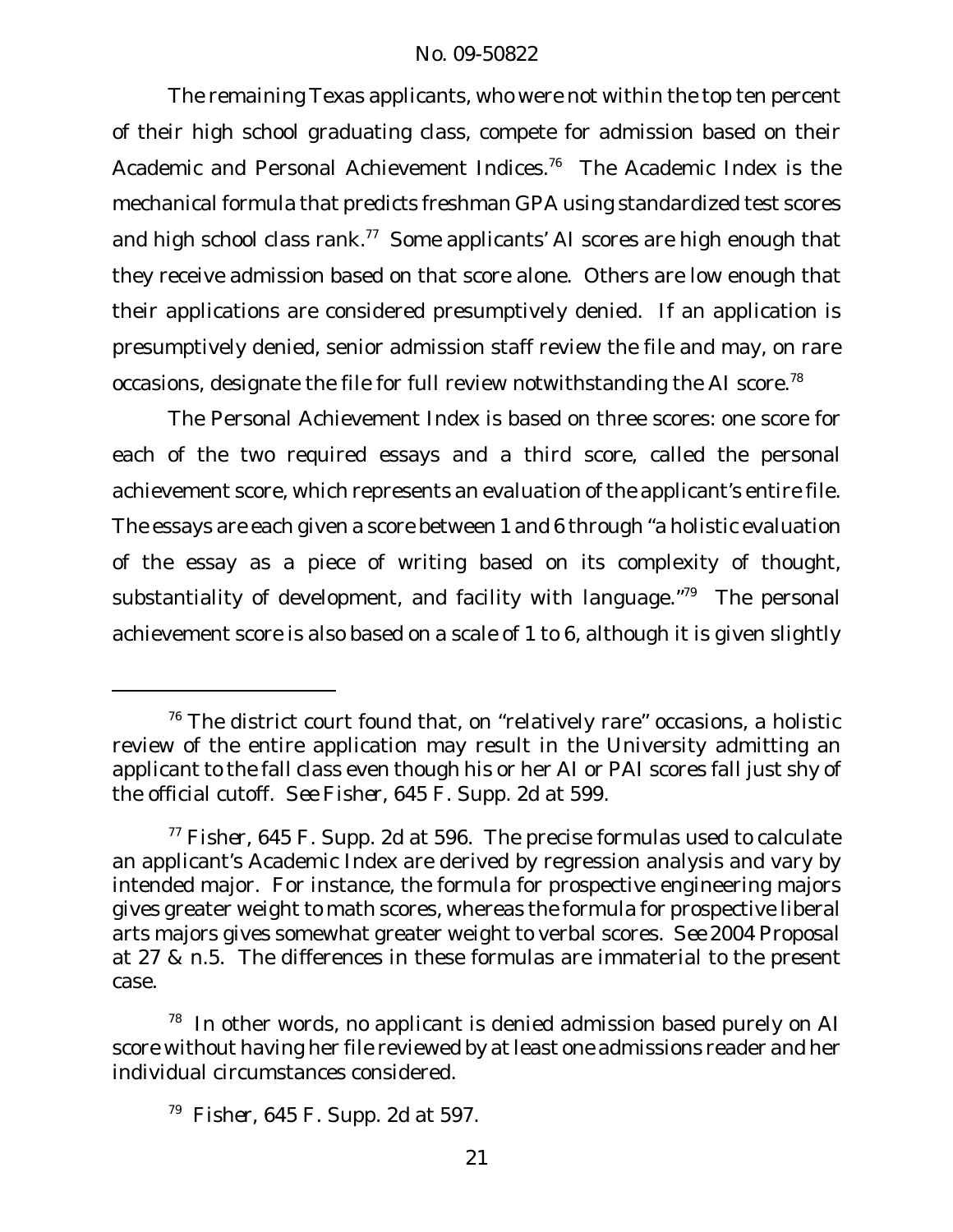greater weight in the final PAI calculation than the mean of the two essay scores.<sup>80</sup>

This personal achievement score is designed to recognize qualified students whose merit as applicants was not adequately reflected by their Academic Index. Admissions staff assign the score by assessing an applicant's demonstrated leadership qualities, awards and honors, work experience, and involvement in extracurricular activities and community service. In addition, the personal achievement score includes a "special circumstances" element that may reflect the socioeconomic status of the applicant and his or her high school, the applicant's family status and family responsibilities, the applicant's standardized test score compared to the average of her high school, and—beginning in 2004—the applicant's race. $81$  To assess these intangible factors, evaluators read the applicant's essays again, but this time with an eye to the information conveyed rather than the quality of the student's writing. Admissions officers undergo annual training by a nationally recognized expert in holistic scoring, and senior staff members perform quality control to verify that awarded scores are appropriate and consistent. The most recent study, in 2005, found that holistic file readers scored within one point of each other 88% of the time.<sup>82</sup>

None of the elements of the personal achievement score—including race—are considered individually or given separate numerical values to be added together. Rather, the file is evaluated as a whole in order to provide the fullest possible understanding of the student as a person and to place his or her

 $80$  PAI = [(personal achievement score  $*$  4) + (average essay score  $*$  3)] / 7. *Id.* at 597 n.7.

<sup>81</sup> *Id.* at 591–592, 597.

<sup>82</sup> *Id.* at 597; *see* Univ. of Tex. at Austin Office of Admissions, *Inter-Rater Reliability of Holistic Measures Used in the Freshman Admission Process of the University of Texas at Austin* (Feb. 22, 2005) (Dist. Ct. Dkt. No. 94, Ex. 10).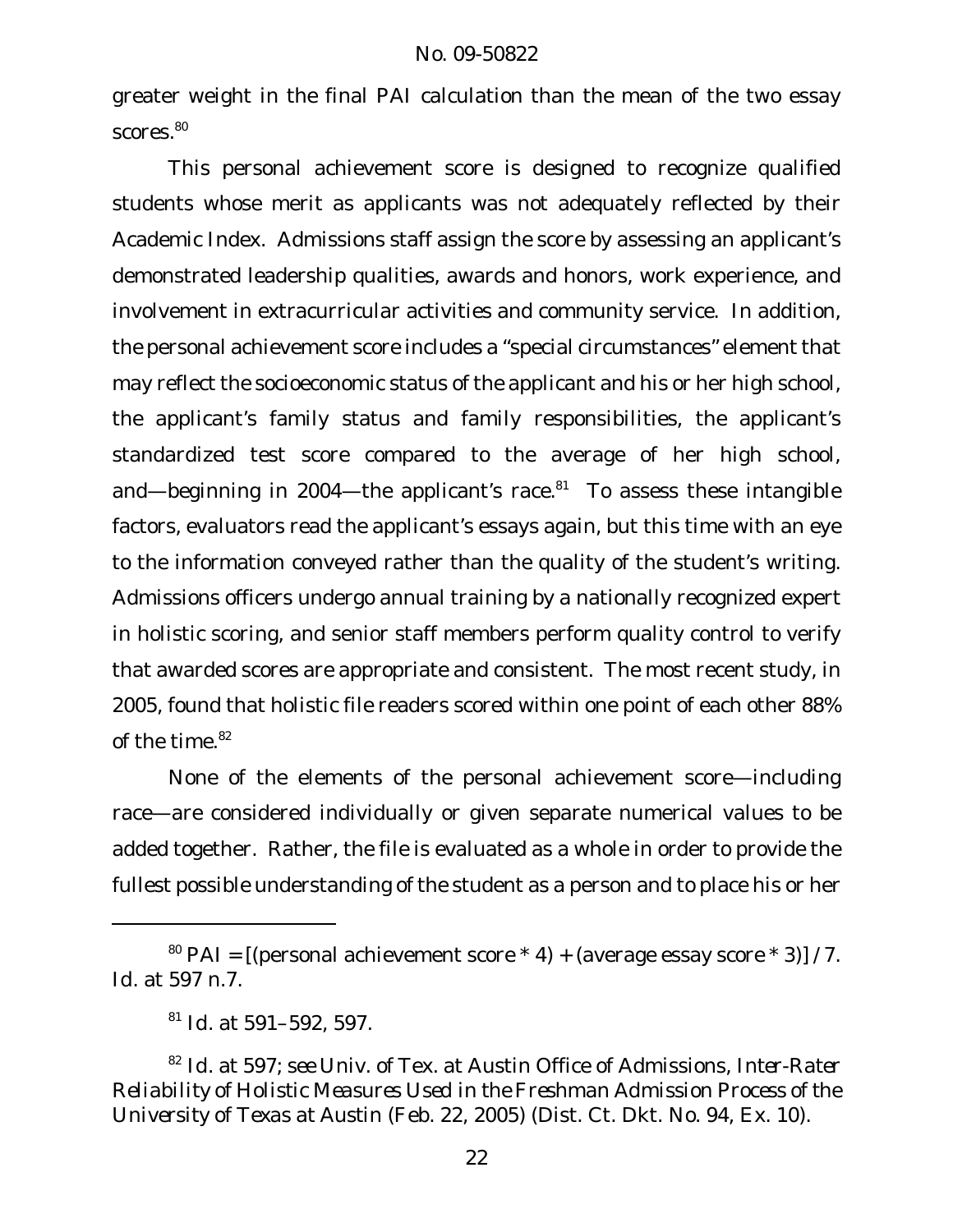achievements in context.<sup>83</sup> As UT's director of admissions explained, "race provides—like [the] language [spoken in the applicant's home], whether or not someone is the first in their family to attend college, and family responsibilities—important context in which to evaluate applicants, and is only one aspect of the diversity that the University seeks to attain."<sup>84</sup> Race is considered as part of the applicant's context whether or not the applicant belongs to a minority group, and so—at least in theory—it "can positively impact applicants of all races, including Caucasian[s], or [it] may have no impact whatsoever.<sup>"85</sup> Moreover, given the mechanics of UT's admissions process, race has the potential to influence only a small part of the applicant's overall admissions score. The sole instance when race is considered is as one element of the personal achievement score, which itself is only a part of the total PAI. Without a sufficiently high AI and well-written essays, an applicant with even the highest personal achievement score will still be denied admission.<sup>86</sup>

#### B

Although the process for calculating AI and PAI scores is common to all parts of the University, each offer of admission to UT is ultimately tied to an individual school or major. Texas residents in the top ten percent of their high school class are guaranteed admission to the University, but they are not assured admission to the individual school or program of their choice.

Most majors and colleges in the University provide automatic admission to Top Ten Percent Law applicants, but certain "impacted majors"—including the School of Business, the College of Communication, and the Schools of

<sup>83</sup> *Fisher*, 645 F. Supp. 2d at 597.

<sup>84</sup> Walker Aff. (Dist. Ct. Dkt. No. 96, Tab 11) ¶ 15.

<sup>85</sup> *Fisher*, 645 F. Supp. 2d at 597.

<sup>86</sup> *See id.* at 608.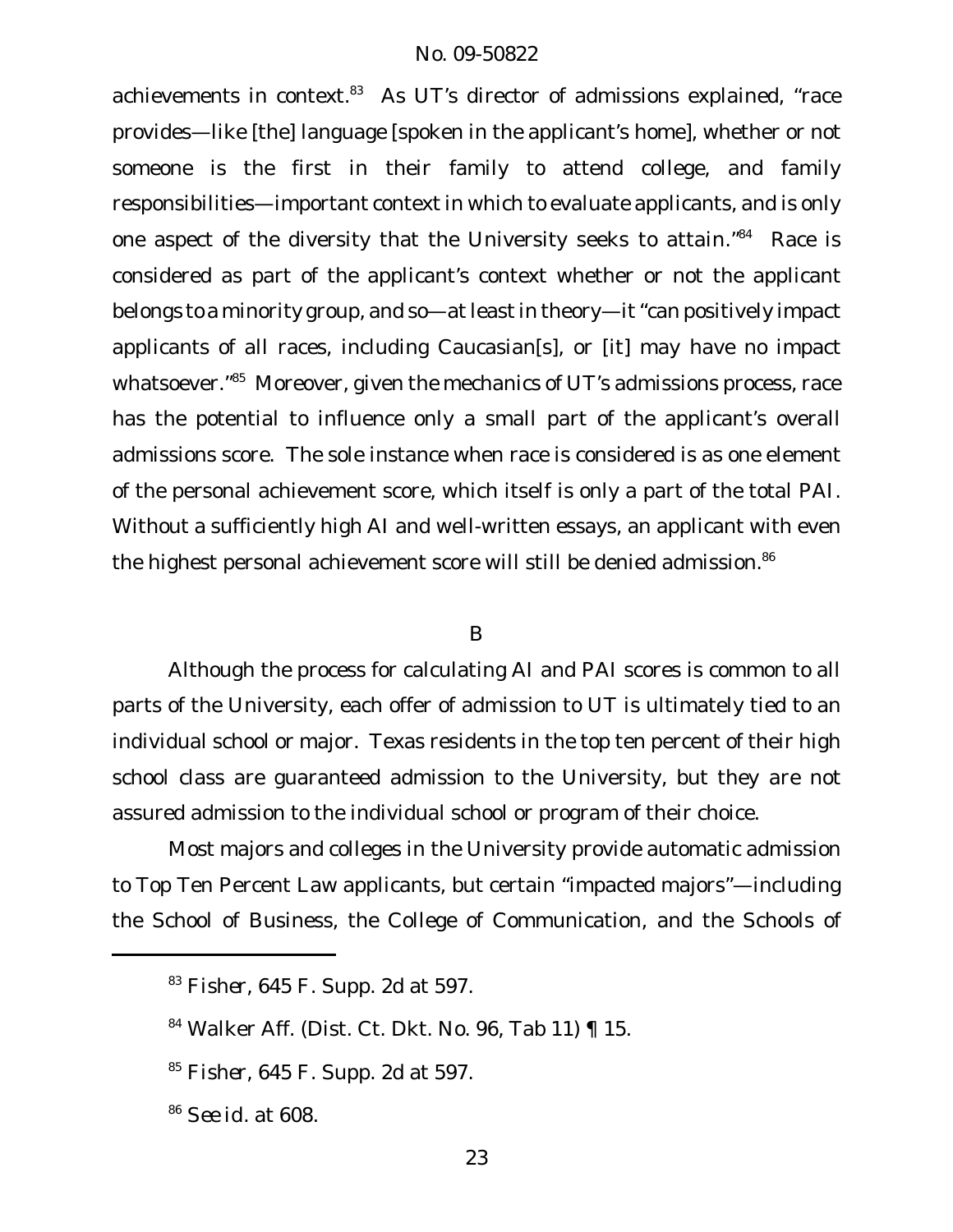Engineering, Kinesiology, and Nursing—are obligated to accept only a certain number of Top Ten Percent Law applicants.<sup>87</sup> These programs are "impacted" because they could fill 80% or more of their available spaces each year solely through operation of the Top Ten Percent Law. To avoid oversubscription and to allow these colleges and majors to admit some non-top ten percent applicants, UT caps the percentage of students automatically admitted to these programs at 75% of the available spaces.<sup>88</sup>

Top Ten Percent Law applicants who do not receive automatic entry to their first choice program compete for admission to the remaining spaces, and if necessary to their second-choice program, on the basis of their AI and PAI scores. The admissions office places students into matrices for each preferred school or major, with students grouped by AI score along one axis and PAI score along the other axis. Liaisons for the majors then establish a cutoff line, which is drawn in a stair-step pattern. Applicants denied admission to their firstchoice program are considered for their second choice, with cutoff lines readjusted to reflect the influx of those applicants. Any top ten percent applicants not admitted to either their first- or second-choice program are automatically admitted as Liberal Arts Undeclared majors. All other applicants not yet admitted to UT compete, again according to AI and PAI scores, for any remaining seats in the Liberal Arts Undeclared program.

Although this completes the admissions process for the fall portion of the freshman class, no Texas resident who submits a timely application is denied admission. Instead, those residents not admitted to the entering fall class are

 $87$  In addition, because of special portfolio, audition, and other requirements, the Top Ten Percent Law does not apply to the School of Architecture, the School of Fine Arts, and certain honors programs.

<sup>88</sup> Thus, for example, the School of Business granted automatic admission only to those students who graduated in the top 4% of their high school class and selected a business major as their first choice. Ishop Dep. (Dist. Ct. Dkt. No. 96, Tab 2) at 32.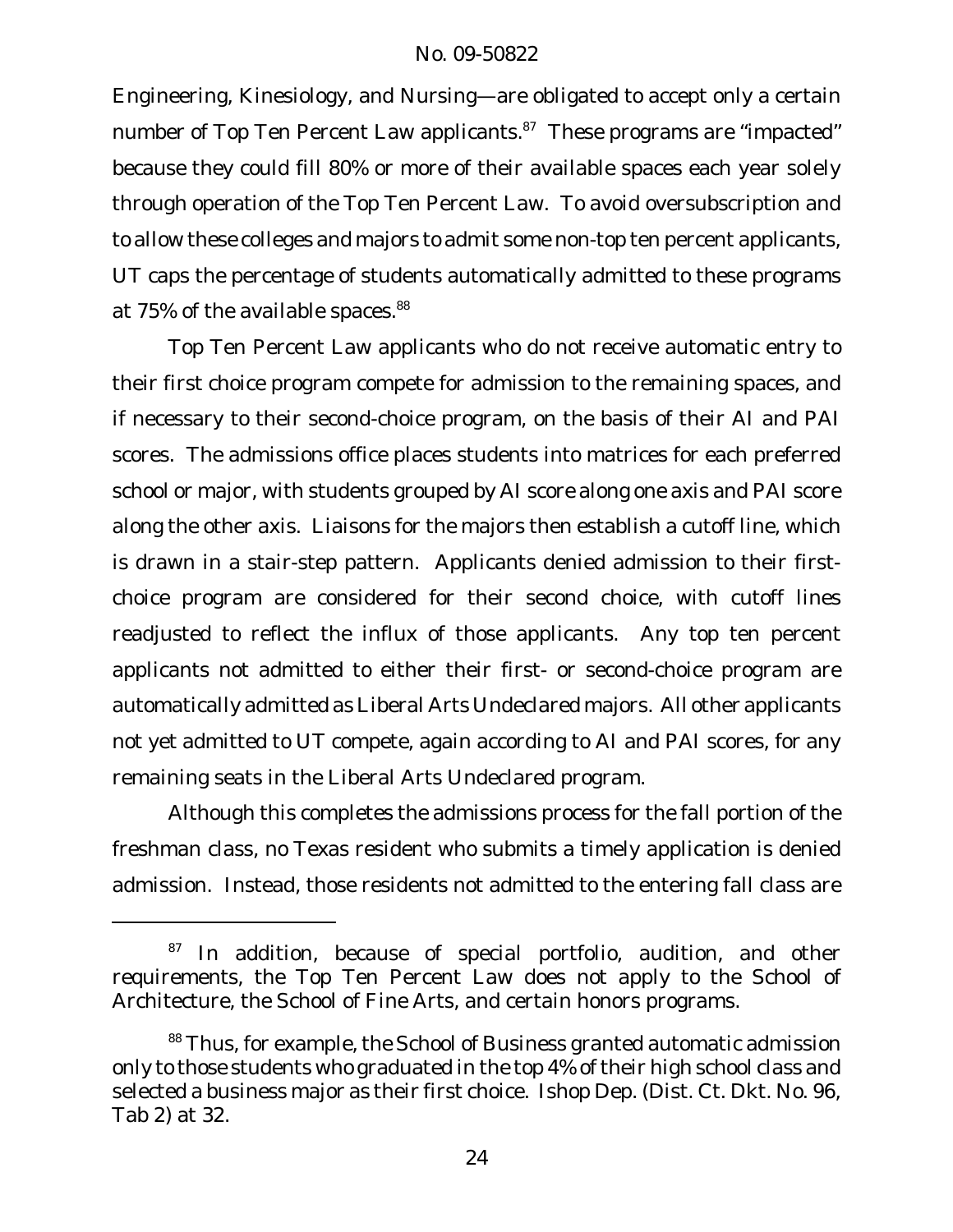offered admission to either the summer program or the Coordinated Admissions Program (CAP). Marginal applicants who missed the cutoff for the fall class are offered admission to the summer program, which permits students to begin their studies at UT during the summer and then join the regularly admitted students in the fall. About 800 students enroll in the summer program each year. All remaining Texas applicants are automatically enrolled in CAP, which guarantees admission as a transfer student if the student enrolls in another UT system campus for her freshman year and meets certain other conditions, including the completion of thirty credit hours with a cumulative grade point average of 3.2 or higher.

C

The Academic Index and Personal Achievement Index now employed by UT have been in continuous use since 1997. The lone substantive change came in 2005, following the *Grutter* decision, when the Board of Regents authorized the consideration of race as another "special circumstance" in assessing an applicant's personal achievement score.

Race—like all other elements of UT's holistic review—is not considered alone. Admissions officers reviewing each application are aware of the applicant's race, but UT does not monitor the aggregate racial composition of the admitted applicant pool during the process. The admissions decision for any particular applicant is not affected—positively or negatively—by the number of other students in her racial group who have been admitted during that year.<sup>89</sup> Thus, "it is difficult to evaluate which applicants have been positively or negatively affected by its consideration or which applicants were ultimately offered admission due to their race who would not have otherwise been offered

<sup>89</sup> *Fisher*, 645 F. Supp. 2d at 598, 609.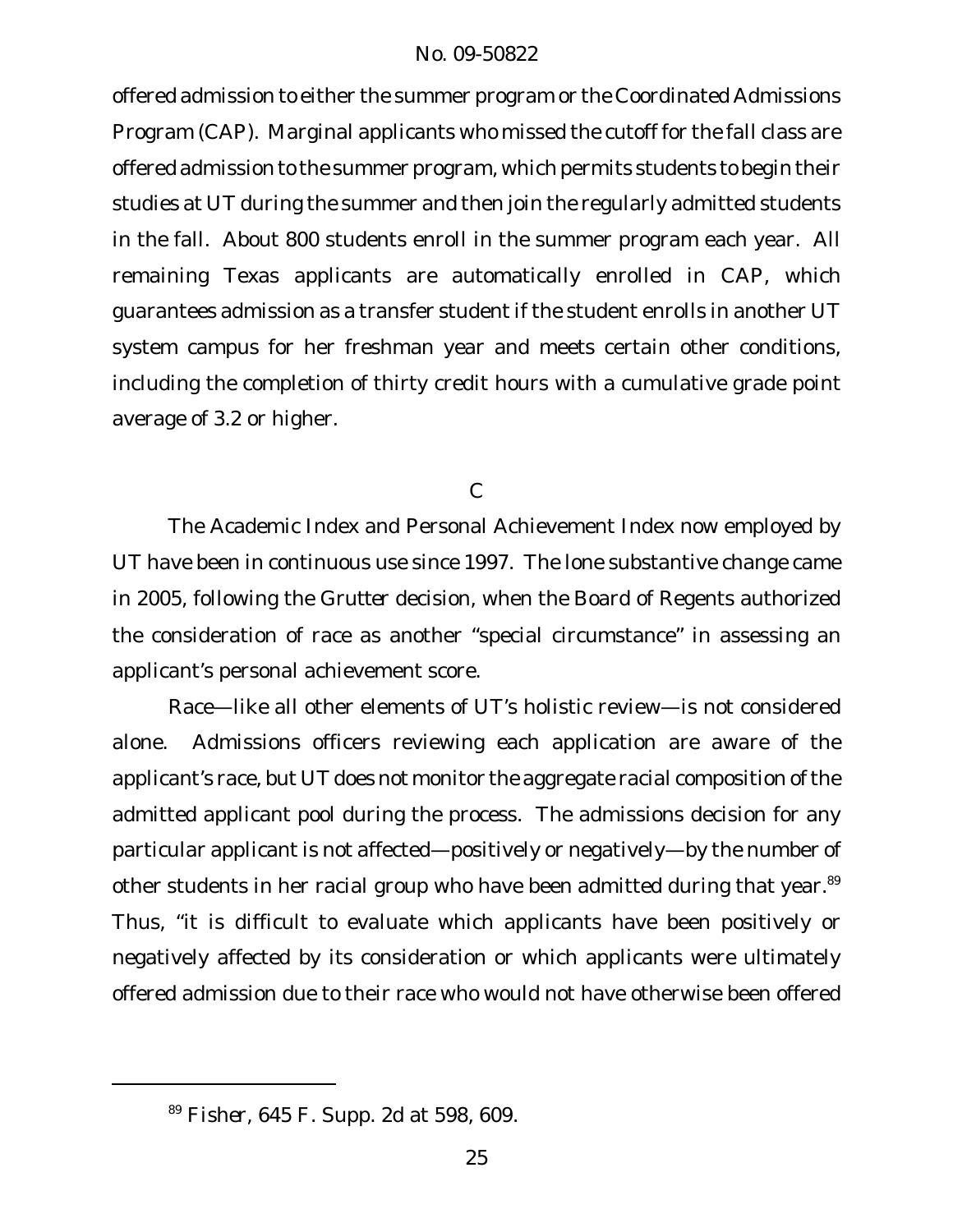admission."<sup>90</sup> Nevertheless, the district court found that race "is undisputedly a meaningful factor that can make a difference in the evaluation of a student's application."<sup>91</sup>

D

UT undoubtedly has a compelling interest in obtaining the educational benefits of diversity, and its reasons for implementing race-conscious admissions—expressed in the *2004 Proposal*—mirror those approved by the Supreme Court in *Grutter*. The district court found that both the UT and *Grutter* policies "attempt to promote 'cross-racial understanding,' 'break down racial stereotypes,' enable students to better understand persons of other races, better prepare students to function in a multi-cultural workforce, cultivate the next set of national leaders, and prevent minority students from serving as 'spokespersons' for their race."<sup>92</sup> Like the law school in *Grutter*, UT "has determined, based on its experience and expertise, that a 'critical mass' of

<sup>90</sup> *Id.* at 597.

<sup>91</sup> *Id.* at 597–598.

<sup>92</sup> *Id.* at 603 (quoting *Grutter*, 539 U.S. at 319–20). More specifically, as described in the *2004 Proposal*, one purpose of UT's race-conscious policy is "'to provide an educational setting that fosters cross-racial understanding, provides enlightened discussion and learning, and prepares students to function in an increasingly diverse workforce and society.'" *2004 Proposal* at 25 (quoted in *Fisher*, 645 F. Supp. 2d at 603). Another is to produce "'future educational, cultural, business, and sociopolitical leaders.'" *Id.* at 24 (quoted in *Fisher*, 645 F. Supp. 2d at 602). And because Texas's population is uniquely diverse—"[i]n the near future, Texas will have no majority race"—"'tomorrow's leaders must not only be drawn from a diverse population[,] but must also be able to lead a multicultural workforce and to communicate policy to a diverse electorate.'" *Id.* at 24 (quoted in *Fisher*, 645 F. Supp. 2d at 602). As the state's flagship public institution, UT determined that it "'has a compelling educational interest to produce graduates who are capable of fulfilling the future leadership needs of Texas.'" *Id.* at 24 (quoted in *Fisher*, 645 F. Supp. 2d at 602).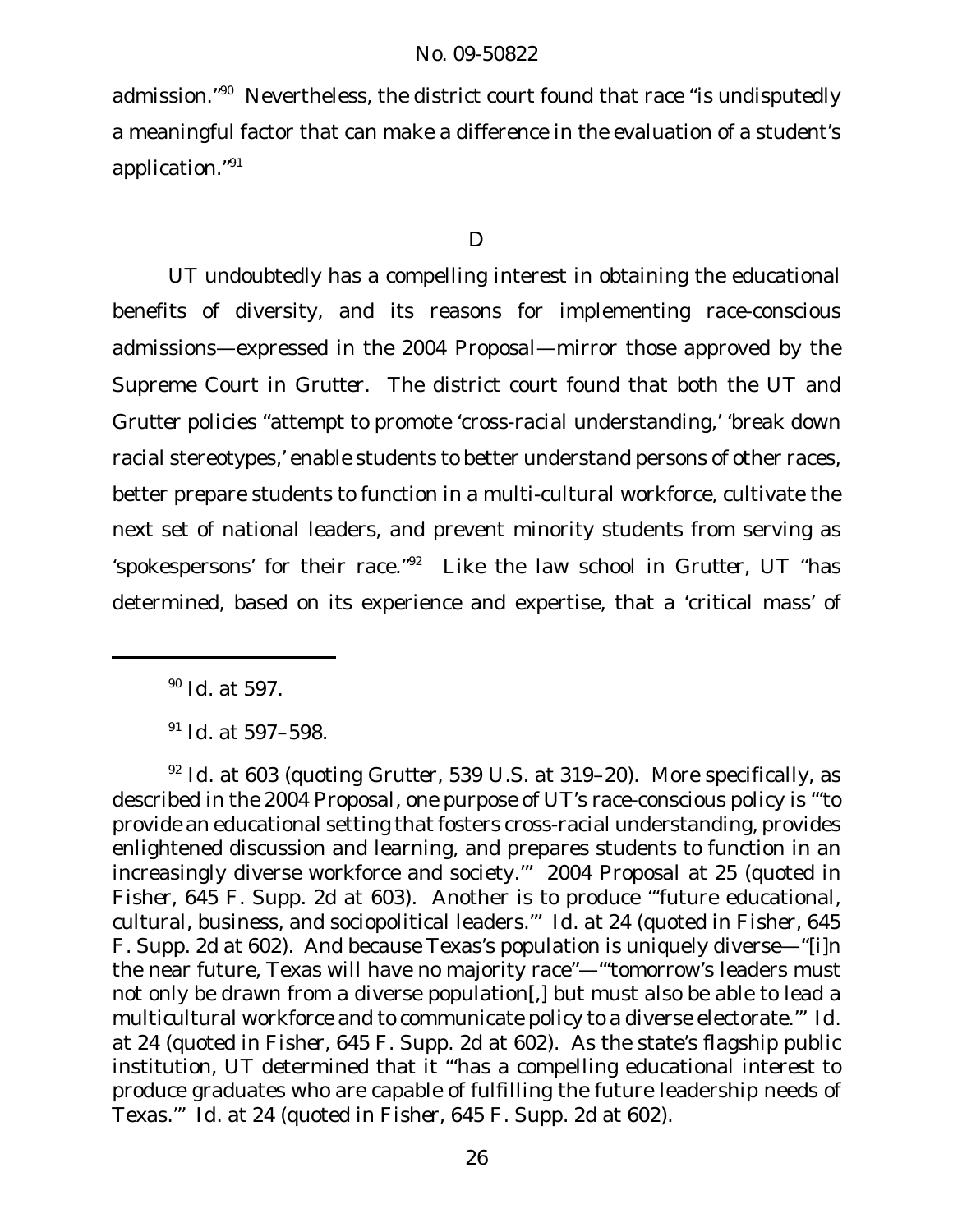underrepresented minorities is necessary to further its compelling interest in securing the educational benefits of a diverse student body."<sup>93</sup> UT has made an "educational judgment that such diversity is essential to its educational mission," just as Michigan's Law School did in *Grutter*. 94

Considering UT's admissions system in its historical context, it is evident that the efforts of the University have been studied, serious, and of high purpose, lending support to a constitutionally protected zone of discretion. That said, the use of race summons close judicial scrutiny, necessary for the nation's slow march toward the ideal of a color-blind society, at least as far as the government can see.

# **IV. STANDARD OF REVIEW**

It is a given that as UT's *Grutter*-like admissions program differentiates between applicants on the basis of race, it is subject to strict scrutiny with its requirement of narrow tailoring.<sup>95</sup> At the same time, the Supreme Court has held that "[c]ontext matters" when evaluating race-based governmental action, and a university's educational judgment in developing diversity policies is due deference.<sup>96</sup>

<sup>94</sup> *Grutter*, 539 U.S. at 328.

<sup>95</sup> *Id.* at 326, 328 (citing *Adarand*, 515 U.S. at 227); *see also Parents Involved*, 551 U.S. at 720.

<sup>93</sup> *Fisher*, 645 F. Supp. 2d at 603 (quoting *Grutter*, 539 U.S. at 333).

<sup>96</sup> *Grutter*, 539 U.S. at 327; *see also id.* at 328 ("The Law School's educational judgment . . . is one to which we defer. . . . Our holding today is in keeping with our tradition of giving a degree of deference to a university's academic decisions, within constitutionally prescribed limits.").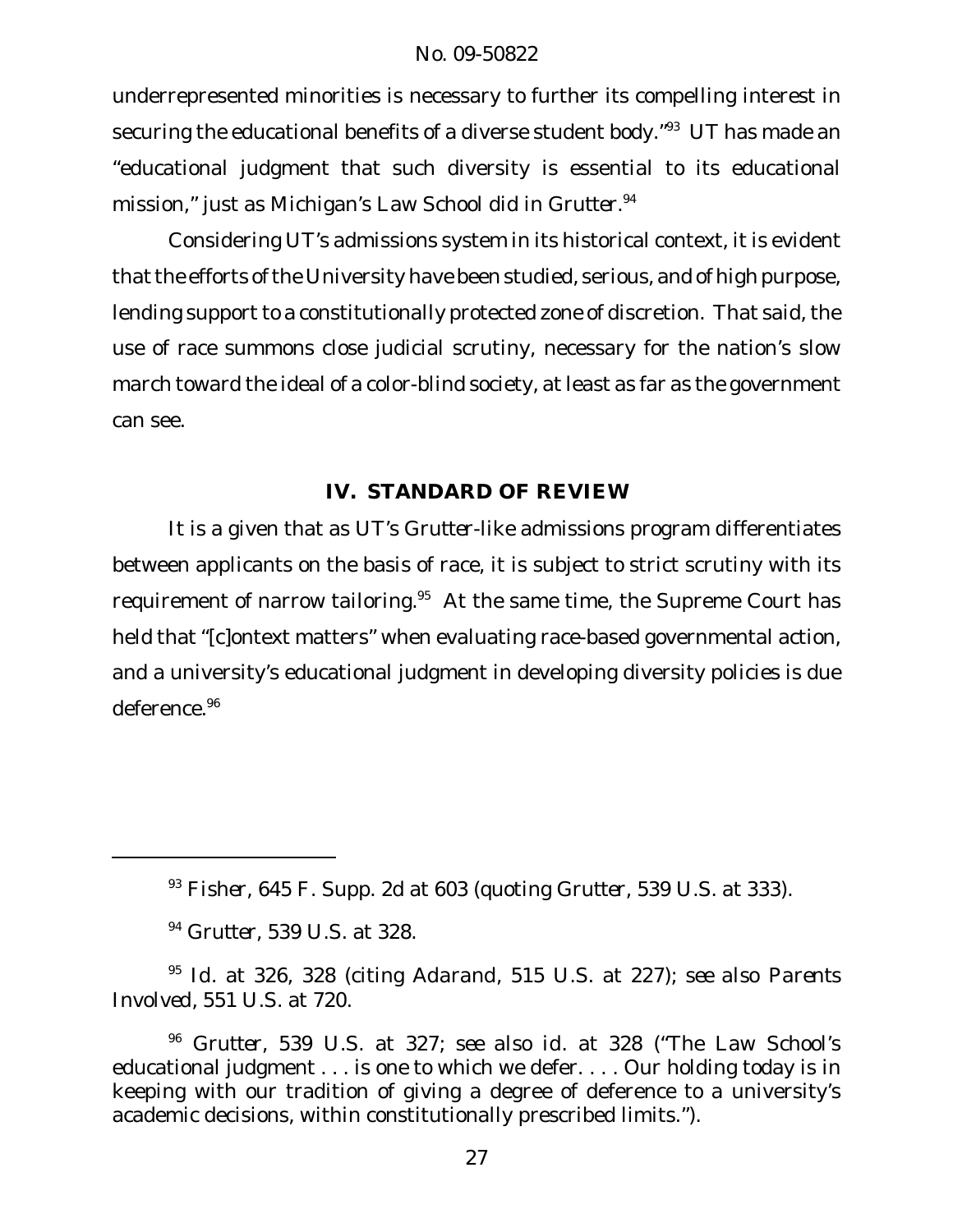Judicial deference to a university's academic decisions rests on two independent foundations. First, these decisions are a product of "complex educational judgments in an area that lies primarily within the expertise of the university," far outside the experience of the courts.<sup>97</sup> Second, "universities occupy a special niche in our constitutional tradition," with educational autonomy grounded in the First Amendment.<sup>98</sup> As Justice Powell explained in *Bakke*, "[a]cademic freedom . . . . includes [a university's] selection of its student body."<sup>99</sup>

Yet the scrutiny triggered by racial classification "is no less strict for taking into account" the special circumstances of higher education.<sup>100</sup> "[S]trict scrutiny is designed to provide a framework for carefully examining the importance and the sincerity of the reasons advanced by the governmental decisionmaker for the use of race in [a] particular context."<sup>101</sup> Narrow tailoring, a component of strict scrutiny, requires any use of racial classifications to so closely fit a compelling goal as to remove the possibility that the motive for the classification was illegitimate racial stereotype. Rather than second-guess the merits of the University's decision, a task we are ill-equipped to perform, we instead scrutinize the University's decisionmaking process to ensure that its decision to adopt a race-conscious admissions policy followed from the good faith consideration *Grutter* requires. We presume the University acted in good faith,

- <sup>99</sup> *Bakke*, 438 U.S. at 312 (opinion of Powell, J.).
- <sup>100</sup> *Grutter*, 539 U.S. at 328.
- <sup>101</sup> *Id.* at 327.

<sup>97</sup> *Id.* at 328.

<sup>98</sup> *Id.* at 329.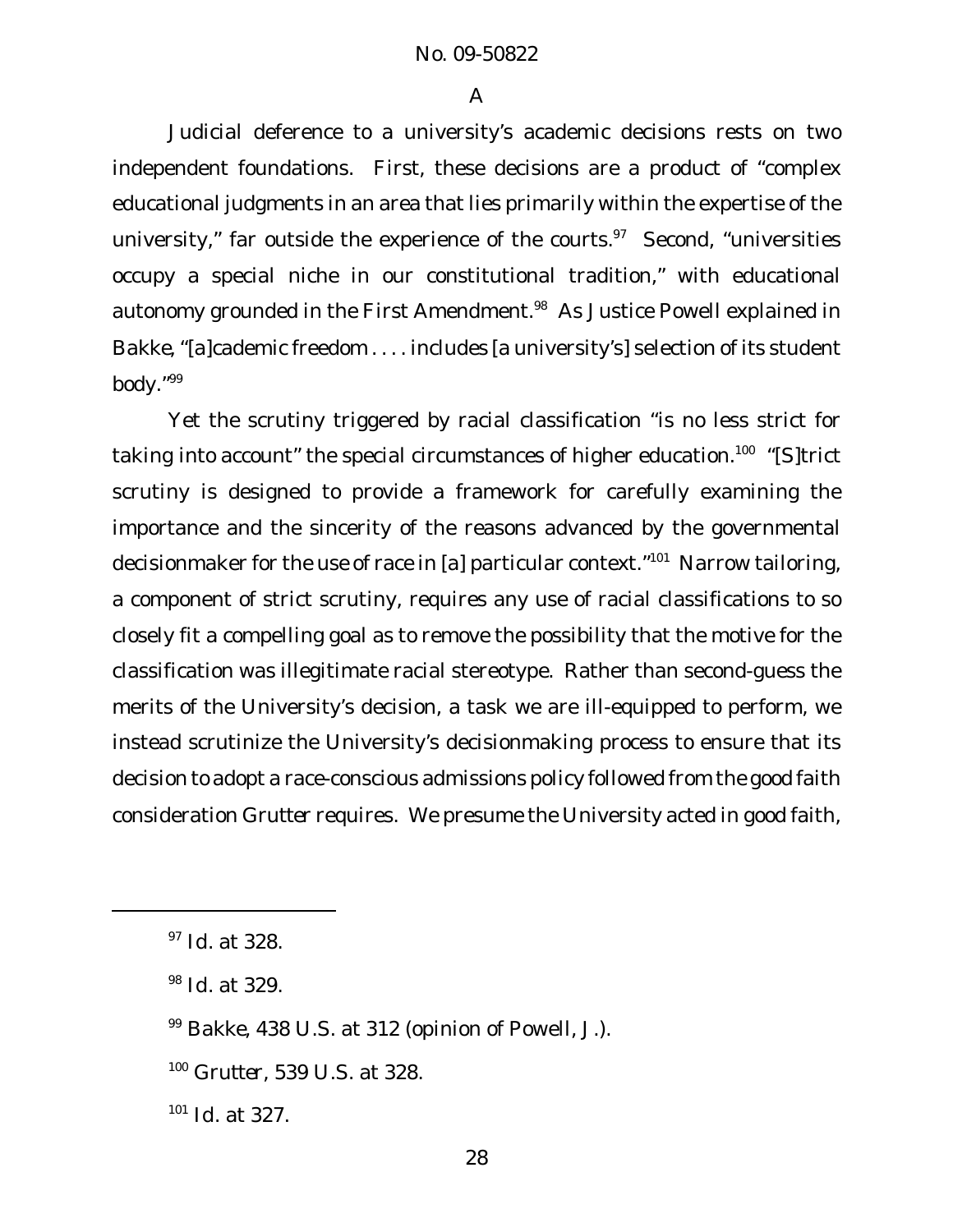a presumption Appellants are free to rebut.<sup>102</sup> Relatedly, while we focus on the University's decision to adopt a *Grutter*-like plan, admissions outcomes remain relevant evidence of the plan's necessity—a reality check.

#### B

With a nod to *Grutter*'s command that we generally give a degree of deference to a university's educational judgments, Appellants urge that *Grutter* did not extend such deference to a university's decision to implement a raceconscious admissions policy. Instead, they maintain *Grutter* deferred only to the university's judgment that diversity would have educational benefits, not to the assessment of whether the university has attained critical mass of a racial group or whether race-conscious efforts are necessary to achieve that end.

As an initial matter, this argument in its full flower is contradicted by *Grutter*. The majority held that, like the examination into whether the University has a compelling interest, "the narrow-tailoring inquiry . . . must be calibrated to fit the distinct issues raised by the use of race to achieve student body diversity in public higher education. $103$  That is, the narrow-tailoring inquiry—like the compelling-interest inquiry—is undertaken with a degree of deference to the University's constitutionally protected, presumably expert academic judgment.

Appellants would have us borrow a more restrictive standard of review from a series of public employment and government contracting cases, in which the Supreme Court "held that certain government actions to remedy past racial discrimination—actions that are themselves based on race—are constitutional

<sup>&</sup>lt;sup>102</sup> Id. at 329 ("[G]ood faith on the part of a university is presumed absent a showing to the contrary." (internal quotation marks omitted) (quoting *Bakke*, 438 U.S. at 318–19 (opinion of Powell, J.))).

<sup>103</sup> *Id.* at 333–34.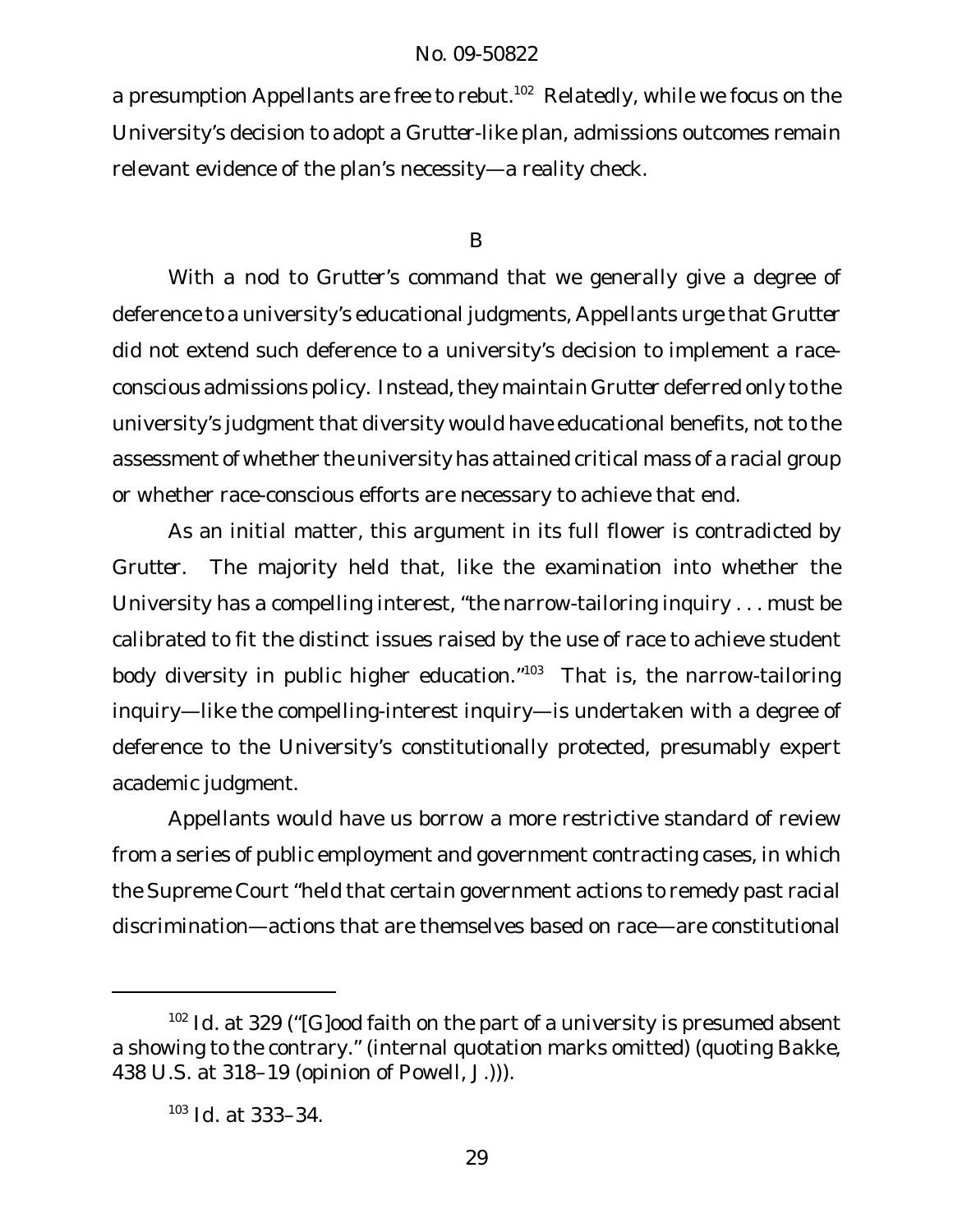only where there is a 'strong basis in evidence' that the remedial actions were necessary."<sup>104</sup> The Court most recently applied this strong-basis-in-evidence standard in *Ricci v. DeStefano*.

In *Ricci*, white firefighters from New Haven, Connecticut sued under Title VII, challenging the city's decision to disregard a promotions test after the results showed that white candidates significantly outperformed minority candidates.<sup>105</sup> New Haven defended this action, arguing that if it had ratified the test results it could have faced liability under Title VII for adopting a practice that had a disparate impact on the minority firefighters.<sup>106</sup> The white firefighters, however, argued that ignoring the test results was a violation of Title VII's separate prohibition against intentional race discrimination, or disparate treatment.<sup>107</sup> Responding to this tension, the Supreme Court held that such intentional race-based action is not permitted by Title VII unless the employer can demonstrate with a strong basis in evidence that it would have been liable under the disparate impact provision had it not taken the action.<sup>108</sup> The Court suggested that anything less would risk creating a *de facto* quota system, where an employer could disregard test results to achieve a preferred racial balance, impermissibly shifting the focus from individual discrimination

<sup>104</sup> *Ricci v. DeStefano*, 129 S. Ct. 2658, 2675 (2009) (some internal quotation marks omitted) (quoting *Richmond v. J.A Croson Co.*, 488 U.S. 469, 500 (1989), in turn quoting *Wygant v. Jackson Bd. of Educ.*, 476 U.S. 267, 277 (1986) (plurality)).

<sup>105</sup> *Id.* at 2664.

<sup>106</sup> *Id.*; *see* 42 U.S.C. § 2000e-2(k)(1)(A)(i) (codifying *Griggs v. Duke Power Co.*, 401 U.S. 424 (1971)).

<sup>107</sup> *See* 42 U.S.C. § 2000e-2(a)(1).

<sup>108</sup> *Ricci*, 129 S. Ct. at 2664.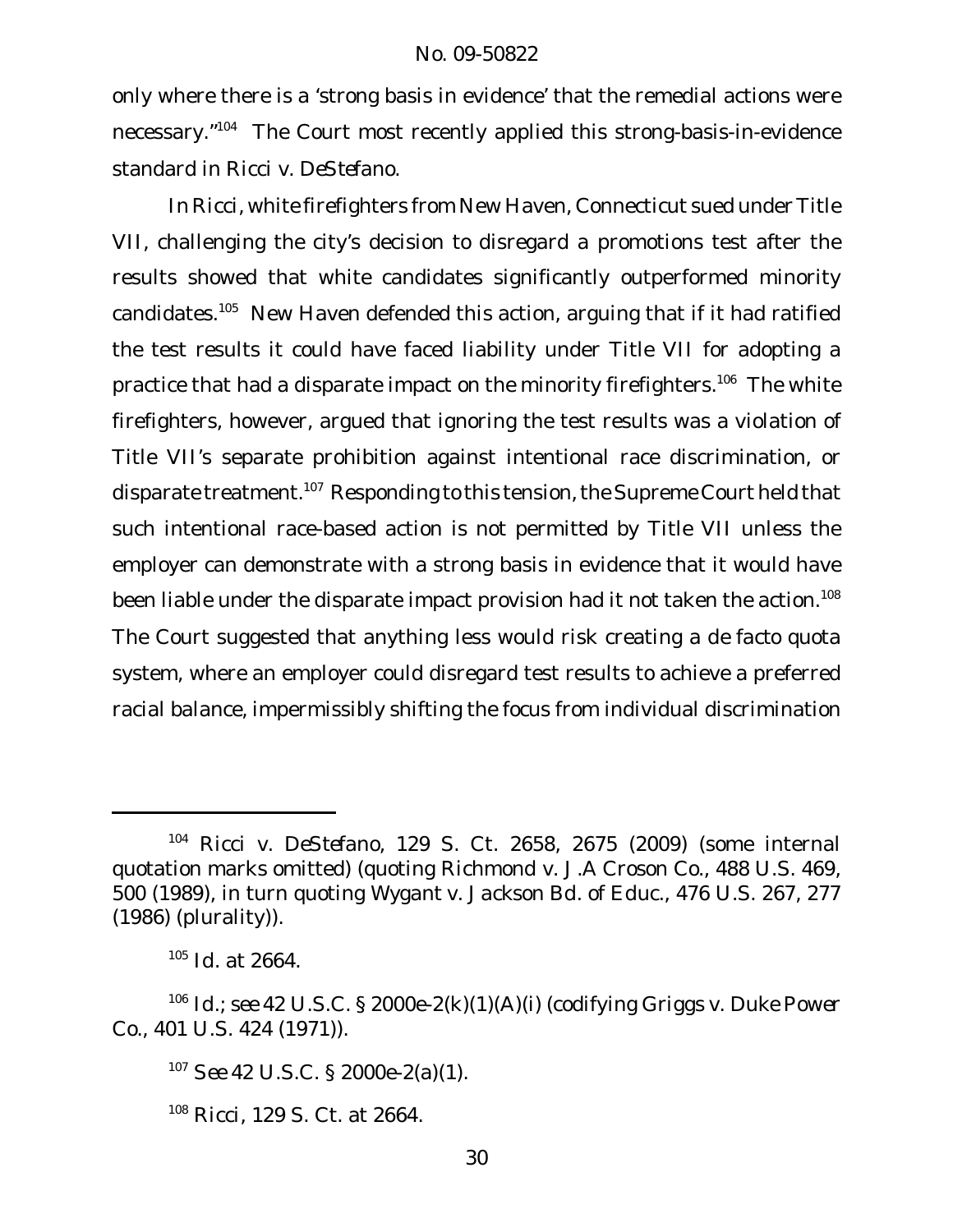to group bias.<sup>109</sup> Applying the strong-basis-in-evidence standard, the Supreme Court held that New Haven's fear of disparate impact liability was not adequately supported.<sup>110</sup>

The city had argued it only needed to show a fear of liability based on a good-faith belief—a rough analogy to the university admissions standard. Yet the Court found that an intent-based standard could not be squared with the statutory text. The *Ricci* Court turned to the strong-basis-in-evidence standard "as a matter of statutory construction to resolve any conflict between the disparate-treatment and disparate-impact provisions of Title VII."111

Although Ricci did not address the firefighters' equal protection claim, the Court derived its standard from *Richmond v. J.A. Croson Co.*, <sup>112</sup> a government contracting case, which in turn adopted from a plurality opinion in *Wygant v. Jackson Board of Education*, a public employment case.<sup>113</sup> In *Wygant*, the plurality concluded that defending race-based public employment decisions as responsive to present effects of past discrimination required a strong basis in evidence of the past discrimination.<sup>114</sup> Similarly, *Croson* adopted this standard after observing that"an amorphous claim [of] past discrimination in a particular industry cannot justify the use of an unyielding racial quota."115

<sup>110</sup> *Id.*

<sup>109</sup> *Id.* at 2676.

<sup>111</sup> *Id.* at 2676. We note that these statutory constraints are not present in the context of university admissions programs.

<sup>112</sup> 488 U.S. at 500.

<sup>113</sup> 476 U.S. at 277.

<sup>114</sup> *Id.* at 277–278.

<sup>115</sup> *Croson*, 488 U.S. at 499.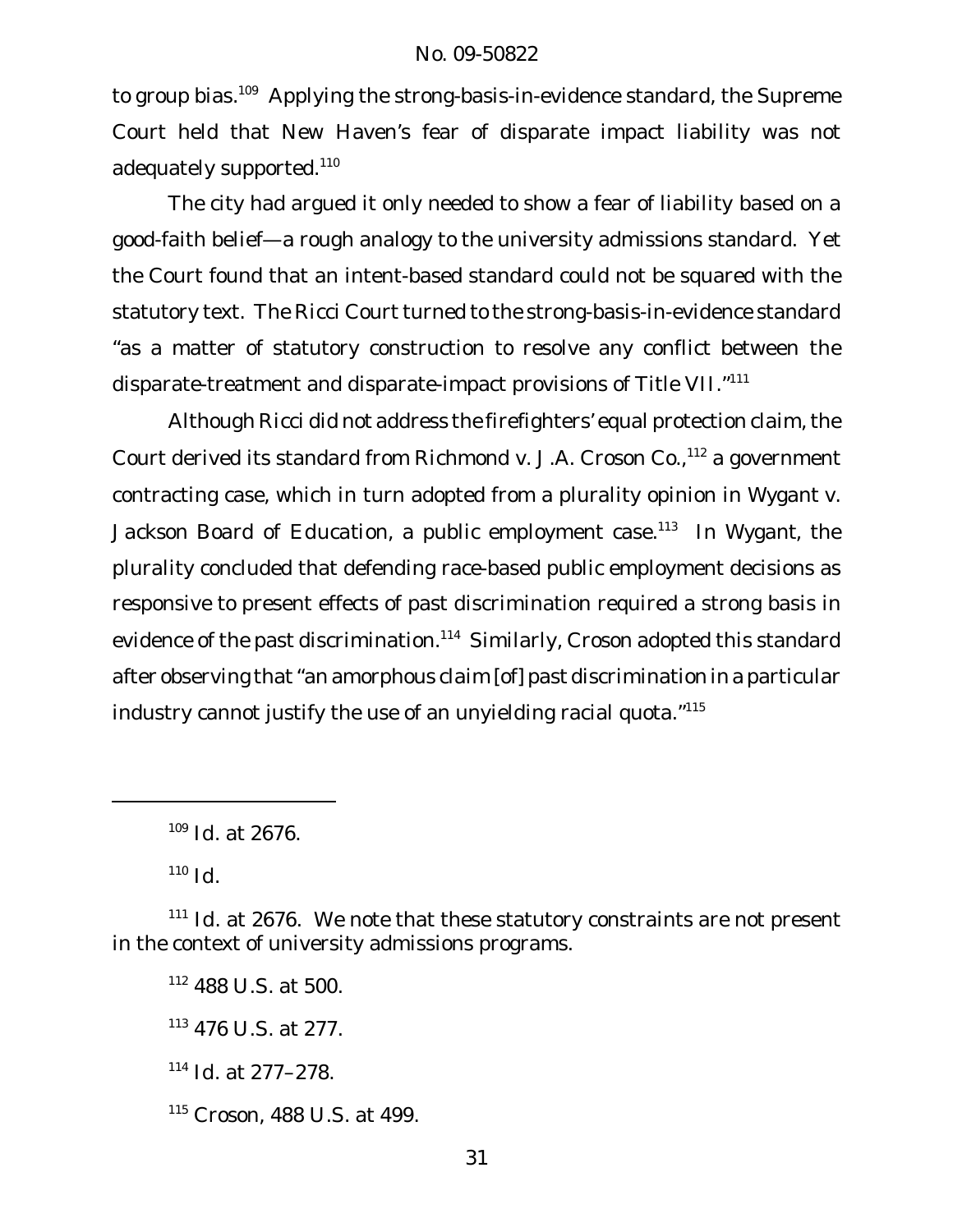This recitation of history, quick as it is, makes plain that the cases Appellants cite have little purchase in this challenge to university admissions. The high standard for justifying the use of race in public employment decisions responds to the reality that race used in a backward-looking attempt to remedy past wrongs, without focus on individual victims, does not treat race as part of a holistic consideration. In doing so, it touches the third rail of racial quotas. *Wygant* and *Croson* both involved explicit quotas; in *Ricci*, the Court was concerned that the city's use of race threatened to devolve into a *de facto* quota.

By contrast, *Grutter* recognized that universities are engaged in a different enterprise. Their holistic approach is part of a forward-looking effort to obtain the educational benefits of diversity. The look to race as but one element of this further goal, coupled with individualized consideration, steers university admissions away from a quota system. *Grutter* teaches that so long as a university considers race in a holistic and individualized manner, and not as part of a quota or fixed-point system, courts must afford a measure of deference to the university's good faith determination that certain race-conscious measures are necessary to achieve the educational benefits of diversity, including attaining critical mass in minority enrollment.

*Parents Involved in Community Schools v. Seattle School District No. 1* further supports this understanding.<sup>116</sup> When scrutinizing two school districts' race-conscious busing plans, the Court invoked *Grutter*'s "serious, good faith consideration" standard, rather than the strong-basis-in-evidence standard that Appellants would have us apply.<sup>117</sup> The *Parents Involved* Court never suggested that the school districts would be required to prove their plans were meticulously supported by some particular quantum of specific evidence. Rather, the Court struck down the school districts' programs because they pursued racial balancing

<sup>116</sup> 551 U.S. 701 (2007).

<sup>117</sup> *See id.* at 735 (quoting *Grutter*, 539 U.S. at 339).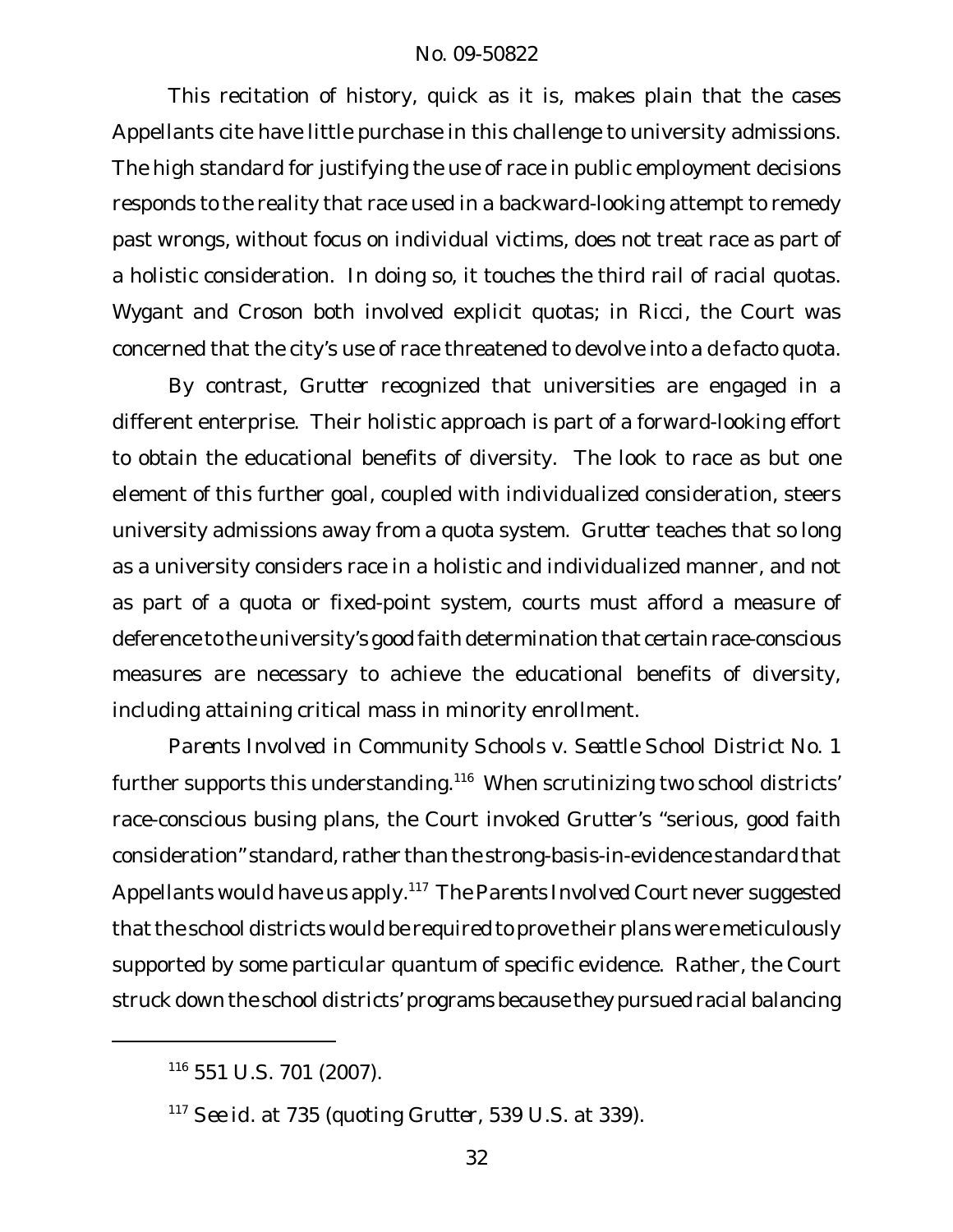and defined students based on racial group classifications, not on individual circumstances.

In short, the Court has not retreated from *Grutter*'s mode of analysis, one tailored to holistic university admissions programs. Thus, we apply strict scrutiny to race-conscious admissions policies in higher education, mindful of a university's academic freedom and the complex educational judgments made when assembling a broadly diverse student body.

### $\mathcal{C}$

Appellants do not allege that UT's race-conscious admissions policy is functionally different from, or gives greater consideration to race than, the policy upheld in *Grutter*. Rather, Appellants question whether UT *needs* a *Grutter*-like policy. As their argument goes, the University's race-conscious admissions program is unwarranted because (1) UT has gone beyond a mere interest in diversity for education's sake and instead pursues a racial composition that mirrors that of the state of Texas as a whole, amounting to an unconstitutional attempt to achieve "racial balancing"; (2) the University has not given adequate consideration to available "race-neutral" alternatives, particularly percentage plans like the Top Ten Percent Law; and (3) UT's minority enrollment under the Top Ten Percent Law already surpassed critical mass, such that the additional (and allegedly "minimal") increase in diversity achieved through UT's *Grutter*like policy does not justify its use of race-conscious measures. We will consider each of these arguments in turn.

# **V. RACIAL BALANCING**

Again, diversity is a permissible goal for educational institutions, but "outright racial balancing" is not. Attempting to ensure that the student body contains some specified percentage of a particular racial group is "patently

33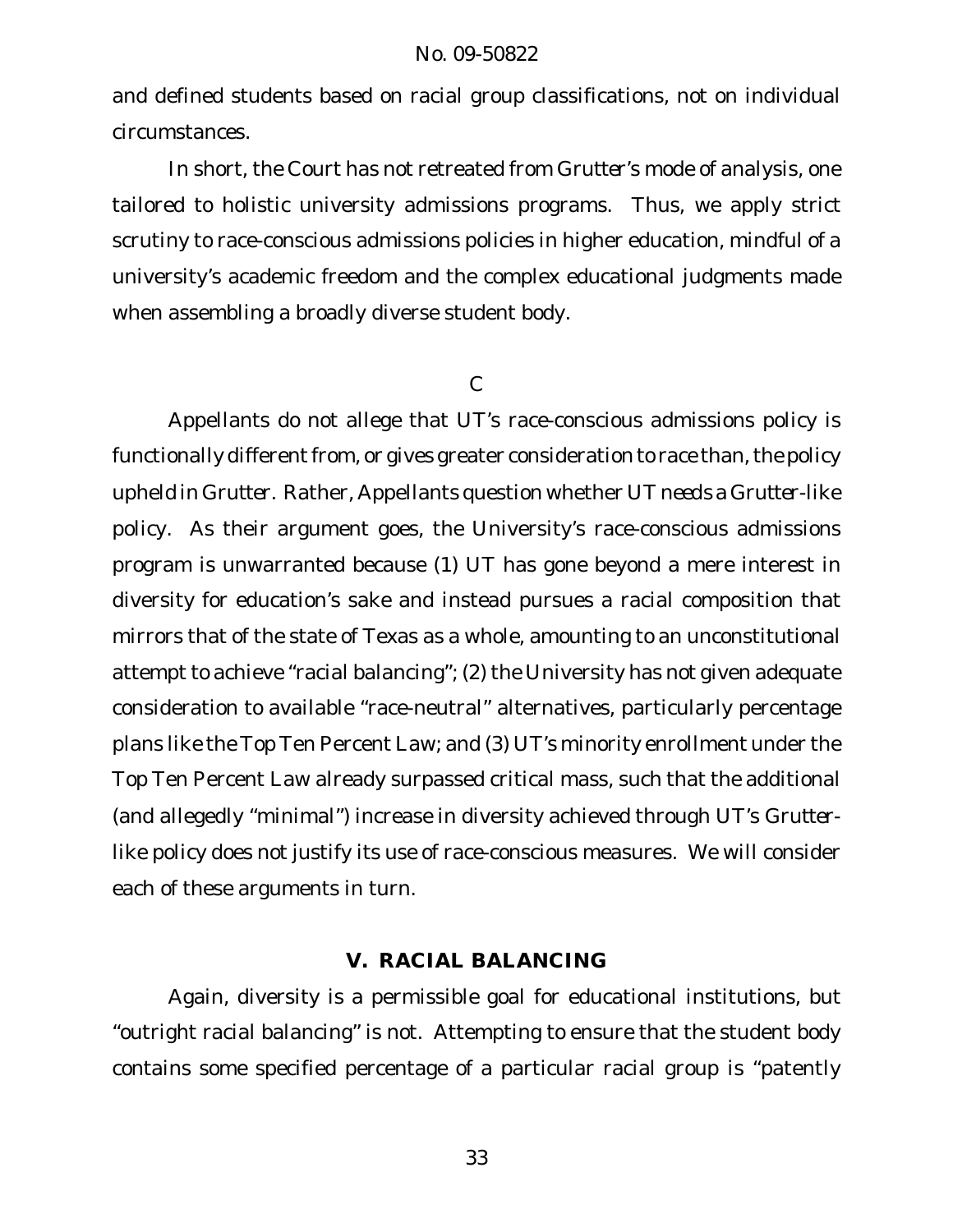unconstitutional."<sup>118</sup> This concept follows from the Supreme Court's repeated emphasis that, by itself, increasing racial representation is not a sufficiently compelling interest to justify the use of racial preferences. *Grutter* described many important educational interests that may be sought through diversity, but steadfastly maintained that "'[r]acial balance is not to be to be achieved for its own sake.<sup>'"119</sup> Moreover, "[t]he point of the narrow tailoring analysis in which the *Grutter* Court engaged was to ensure that the use of racial classifications was indeed part of a broader assessment of diversity, and not simply an effort to achieve racial balance" by creating an unconstitutional quota.<sup>120</sup>

# A

Looking to the details of UT's race-conscious admissions policy, it is clear that administrators knew a quota system would not survive judicial review, and they took care to avoid this fatal mistake. UT's system was modeled after the *Grutter* program, which the Supreme Court held was not a quota. UT has never established a specific number, percentage, or range of minority enrollment that would constitute "critical mass," nor does it award any fixed number of points to minority students in a way that impermissibly values race for its own sake.<sup>121</sup>

<sup>118</sup> *Grutter*, 539 U.S. at 329–30 (quoting *Bakke*, 438 U.S. at 308 (opinion of Powell, J.)).

<sup>119</sup> *Id.* at 330 (quoting *Freeman v. Pitts*, 503 U.S. 467, 494 (1992)).

<sup>120</sup> *Parents Involved*, 551 U.S. at 723.

<sup>&</sup>lt;sup>121</sup> Appellants argue that UT's "head-in-the-sand approach"—refusing to identify any specific number, percentage, or range of minority students that would constitute critical mass—is an improper attempt "to short circuit any inquiry into whether it can justify its policy with evidence by arguing that critical mass is a purely subjective concept that cannot be evaluated in numerical terms." Appellants claim that until UT identifies some "finishing line," the use of race has "no logical stopping point" and is therefore "too amorphous a basis for imposing a racially classified remedy." But in both *Bakke*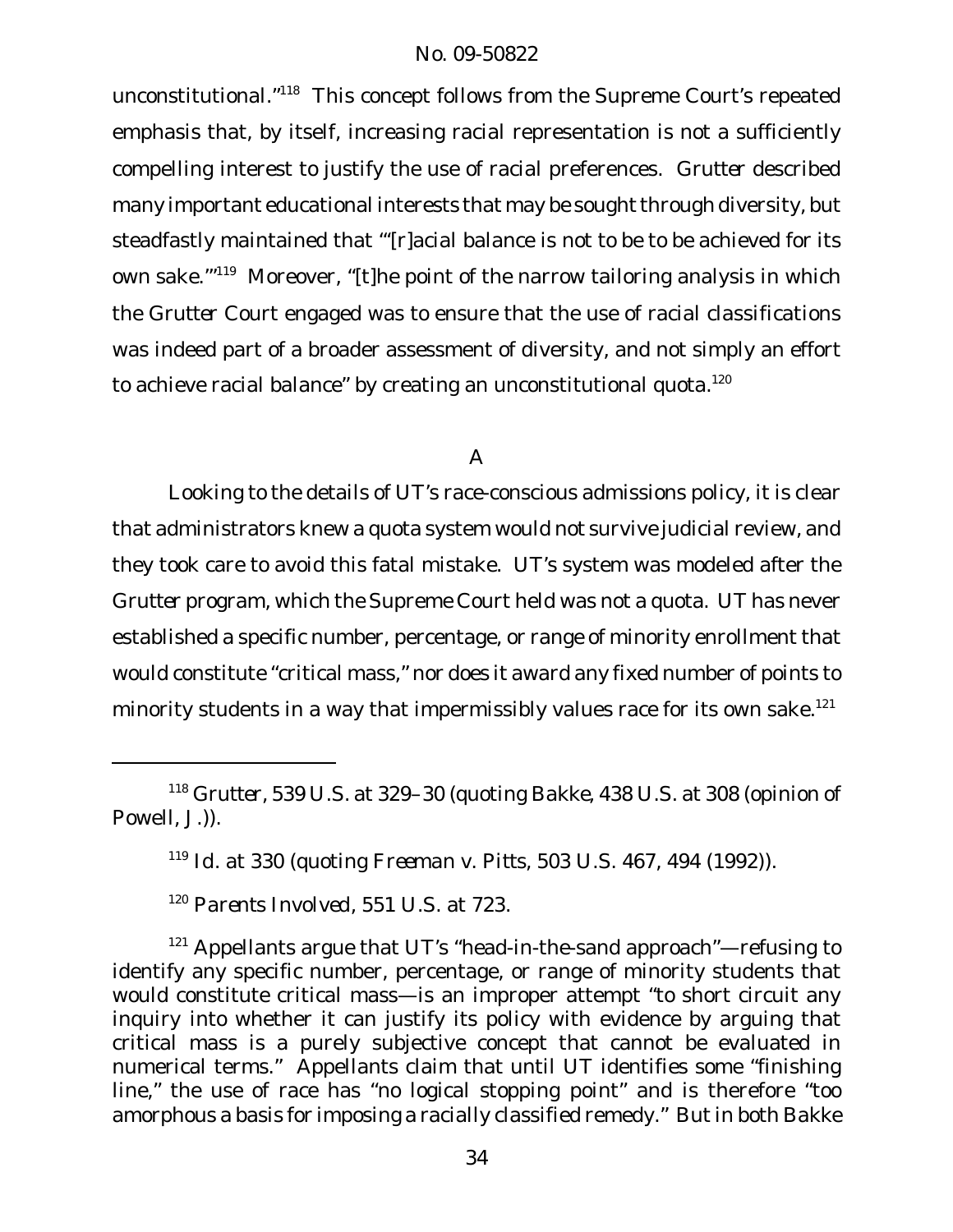Further, there is no indication that UT's *Grutter*-like plan is a quota by another name. It is true that UT looks in part to the number of minority students when evaluating whether it has yet achieved a critical mass, but "[s]ome attention to numbers, without more, does not transform a flexible admissions system into a rigid quota."<sup>122</sup> Whereas a quota imposes a fixed percentage standard that cannot be deviated from, a permissible diversity goal "'require[s] only a good-faith effort . . . to come within a range demarcated by the goal itself.<sup>'"123</sup> Indeed, UT's policy improves upon the program approved in *Grutter* because the University does not keep an ongoing tally of the racial composition of the entering class during its admissions process.<sup>124</sup>

UT has not admitted students so that its undergraduate population directly mirrors the demographics of Texas. Its methods and efforts belie the charge. The percentage of Hispanics at UT is less than two-thirds the percentage of Hispanics in Texas, and the percentage of African-Americans at UT is half the percentage of Texas's African-American population, while

and Grutter, the controlling opinions expressly approved of policies seeking only some undefined "meaningful number" of minorities, *see Grutter*, 539 U.S. at 335; *Bakke*, 438 U.S. at 323 (opinion of Powell, J.), and the Court has firmly "rejected" the argument "that diversity as a basis for employing racial preferences is simply too open-ended, ill-defined, and indefinite" a ground for race-conscious university admissions policies, *Gratz*, 539 U.S. at 268 (internal quotation marks omitted). On the contrary, if UT were to identify some numerical target for minority enrollment, that would likely render the policy unconstitutional under *Grutter*.

<sup>122</sup> *Grutter*, 539 U.S. at 336 (citation, internal quotation marks, and brackets omitted).

<sup>123</sup> *Id.* at 335 (quoting *Sheet Metal Workers v. EEOC*, 478 U.S. 421, 495 (1986)).

<sup>124</sup> *Cf. Grutter*, 539 U.S. at 391–92 (Kennedy, J., dissenting).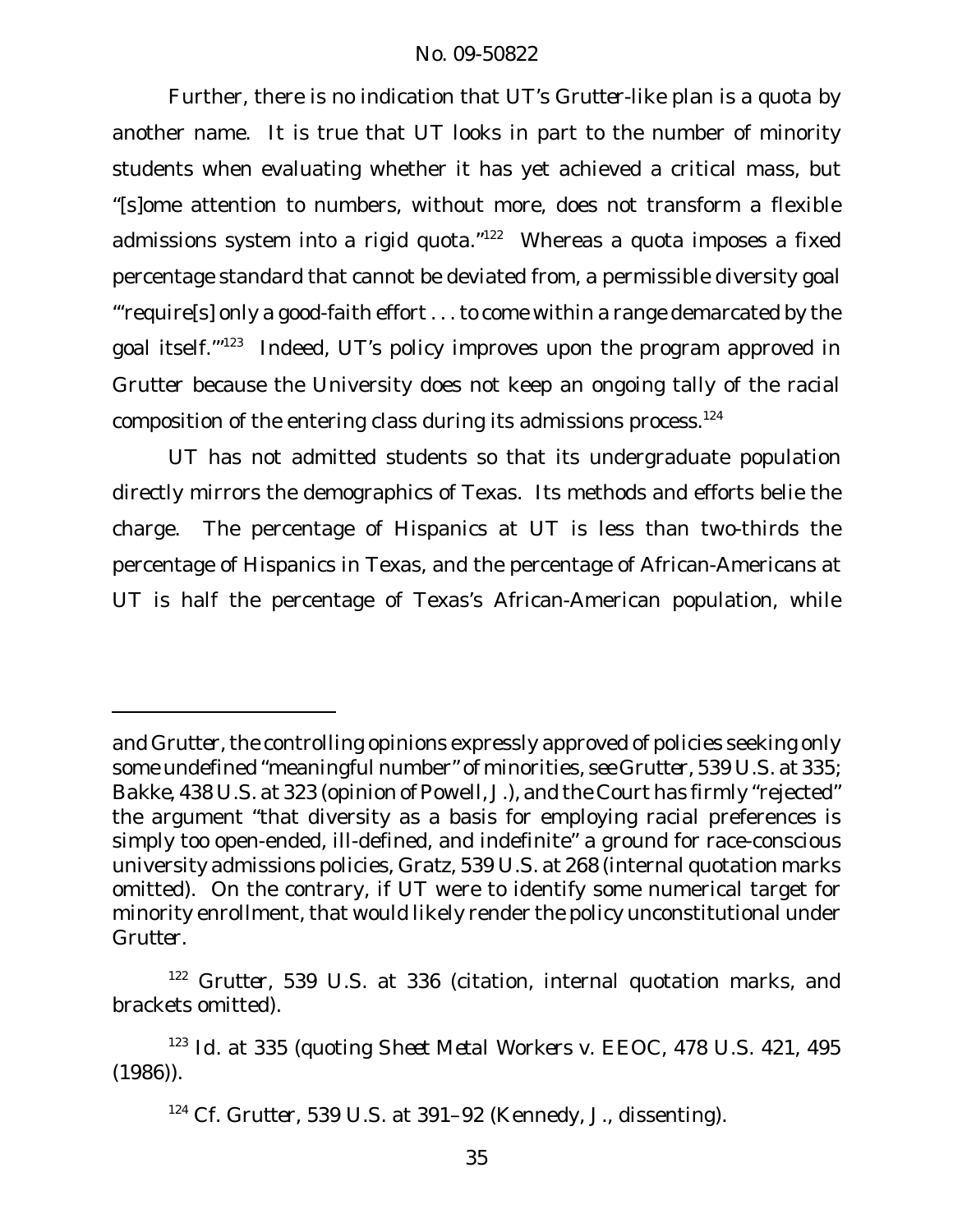Asian-American enrollment is more than five times the percentage of Texan Asian-Americans.<sup>125</sup>

B

Appellants nevertheless argue that UT's program amounts to racial balancing because it supposedly evinces a special concern for demographically underrepresented groups, while neglecting the diverse contributions of others. These arguments do not account for the operation of UT's admissions system or the scope of the diversity interest approved by the Court in *Grutter*.

1

The district court expressly found that race can enhance the personal achievement score of a student from any racial background, including whites and Asian-Americans.<sup>126</sup> For example, a white student who has demonstrated substantial community involvement at a predominantly Hispanic high school may contribute a unique perspective that produces a greater personal achievement score than a similarly situated Hispanic student from the same school. This possibility is the point of *Grutter*'s holistic and individualized assessments, which must be "'flexible enough to consider all pertinent elements of diversity in light of the particular qualifications of each applicant.<sup>"127</sup> Indeed, just as in *Grutter*, UT applicants of every race may submit supplemental information to highlight their potential diversity contributions, which allows

<sup>125</sup> *Fisher*, 645 F. Supp. 2d at 607 n.11.

<sup>126</sup> *Id.* at 606.

<sup>127</sup> *Grutter*, 539 U.S. at 337 (quoting *Bakke*, 438 U.S. at 317 (opinion of Powell, J.)).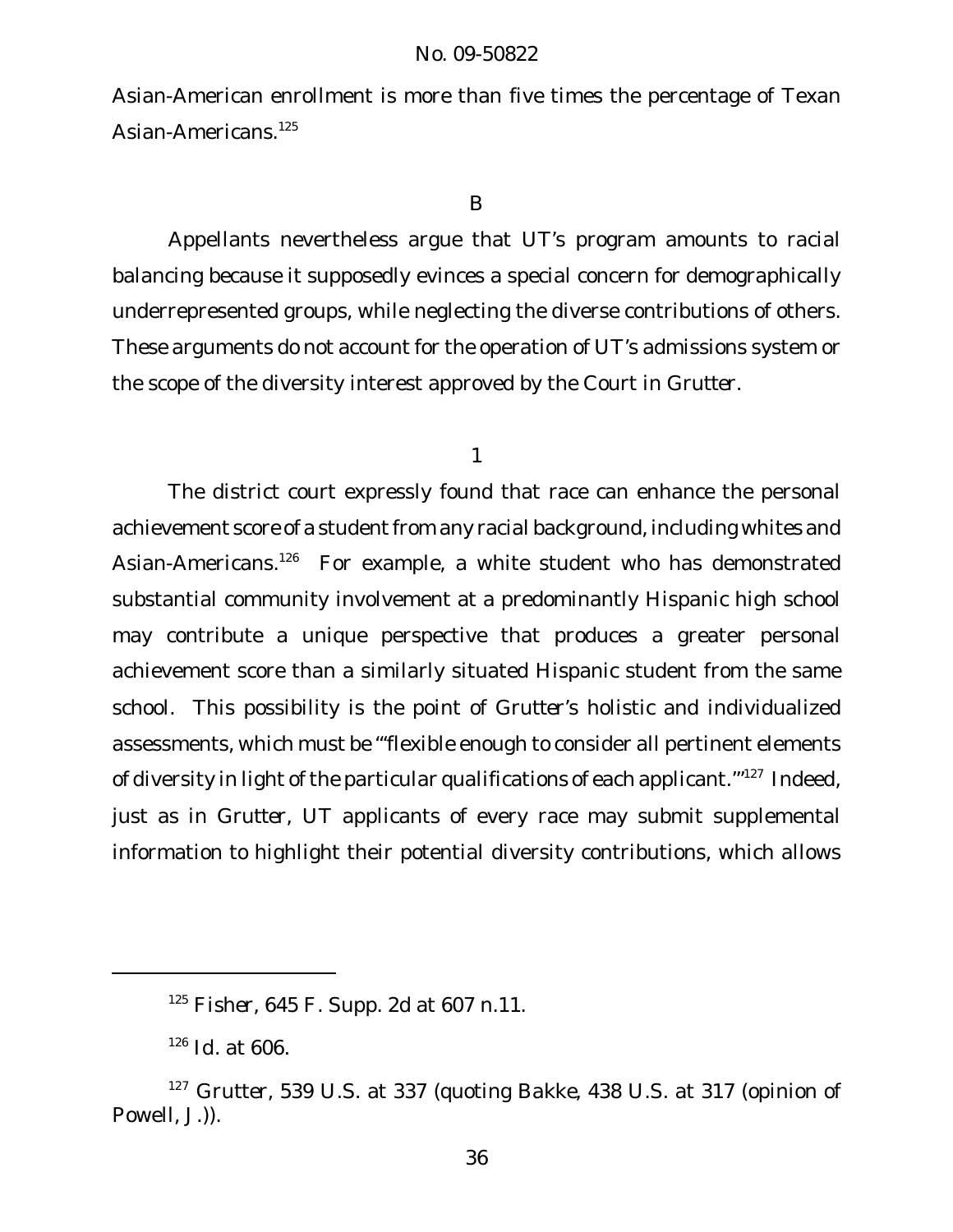students who are diverse in unconventional ways to describe their unique attributes.<sup>128</sup>

The summary judgment record shows that demographics are not consulted as part of any individual admissions decision, and UT's admissions procedures do not treat certain racial groups or minorities differently than others when reviewing individual applications. Rather, the act of considering minority group demographics (to which Appellants object) took place only when the University first studied whether a race-conscious admissions program was needed to attain critical mass. Appellants' objection therefore must be directed not to the design of the program, but rather to whether UT's decision to reintroduce race as a factor in admissions was made in good faith.

### 2

Appellants contend that UT revealed its true motive to be outright racial balancing when it referenced state population data to justify the adoption of race-conscious admissions measures. They insist that if UT were truly focused on educational benefits and critical mass, then there should be no reason to consult demographic data when determining whether UT had sufficient minority representation.

We disagree. The University's policies and measured attention to the community it serves are consonant with the educational goals outlined in *Grutter* and do not support a finding that the University was engaged in improper racial balancing during our time frame of review. Both *Grutter* and *Bakke* recognized that "there is of course 'some relationship between numbers and achieving the benefits to be derived from a diverse student body."<sup>129</sup> In its

<sup>128</sup> *Id.* at 338; *see Fisher*, 645 F. Supp. 2d at 597.

<sup>129</sup> *Grutter*, 539 U.S. at 336 (quoting *Bakke*, 438 U.S. at 323 (opinion of Powell, J.)).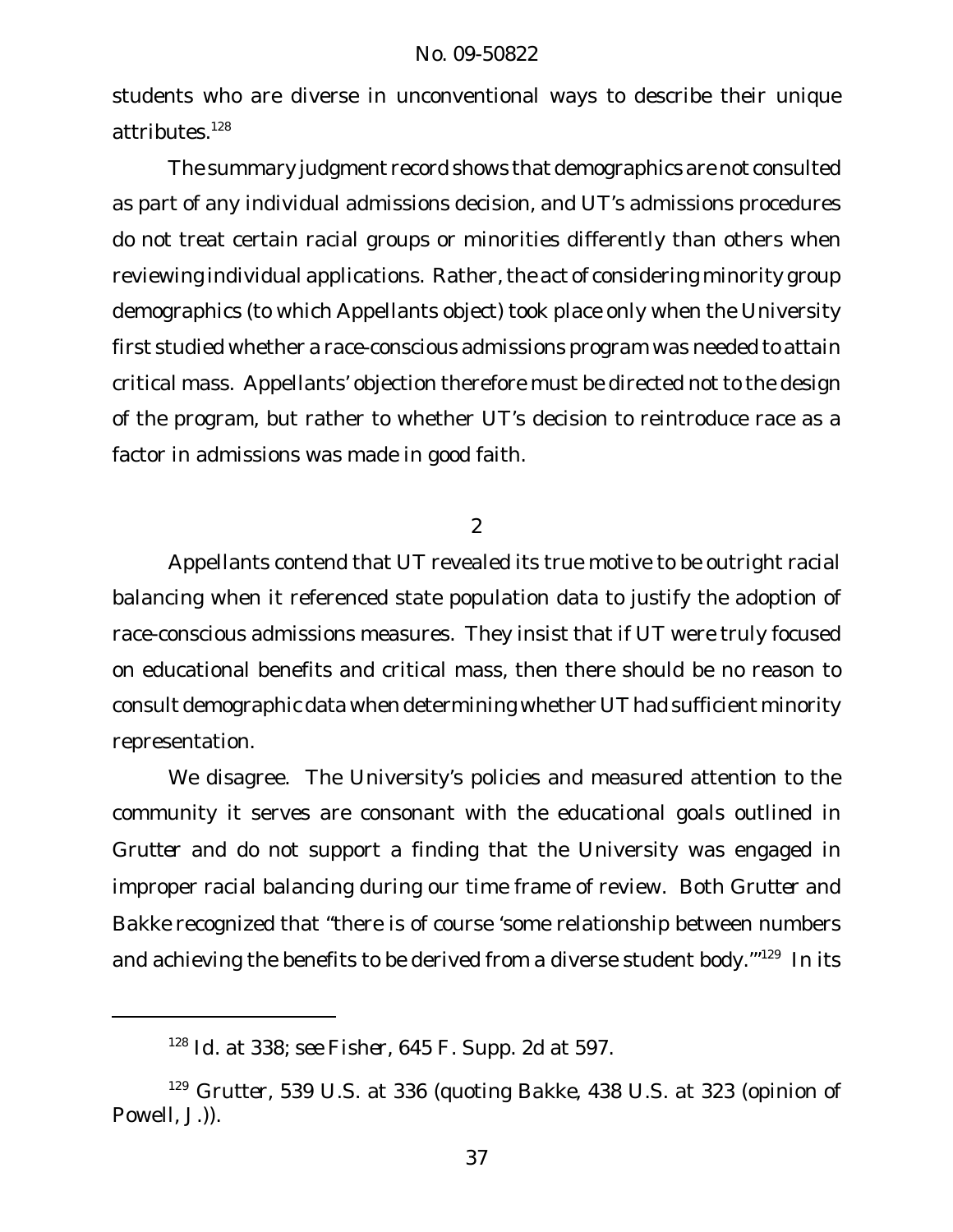policymaking process, UT gave appropriate attention to those educational benefits identified in *Grutter* without overstepping any constitutional bounds.

*Grutter* recognized that racial and ethnic backgrounds play an influential role in producing the diversity of views and perspectives which are paramount to a university's educational mission. As Justice O'Connor explained, the "unique experience of being a racial minority in a society, like our own, in which race unfortunately still matters" can have a significant impact on a student's views.<sup>130</sup> The Court acknowledged that "[b]y virtue of our Nation's struggle with racial inequality, [underrepresented minority students] are both likely to have experiences with particular importance to the [University's] mission, and less likely to be admitted in meaningful numbers on criteria that ignore these experiences."<sup>131</sup> UT properly concluded that these individuals from the state's underrepresented minorities would be most likely to add unique perspectives that are otherwise absent from its classrooms. Identifying *which* backgrounds are underrepresented, in turn, presupposes some reference to demographics, and it was therefore appropriate for UT to give limited attention to this data when considering whether its current student body included a critical mass of underrepresented groups.

Preparing students to function as professionals in an increasingly diverse workforce likewise calls for some consideration of a university's particular educational mission and the community it serves. For instance, a nationally renowned law school draws upon a nationwide applicant pool and sends its graduates into careers in all states; therefore it is appropriate for such a school to consider national diversity levels when setting goals for its admissions program. In contrast, UT's stated goal is to "produce graduates who are capable

<sup>130</sup> *Id.* at 333.

<sup>131</sup> *Id.* at 338.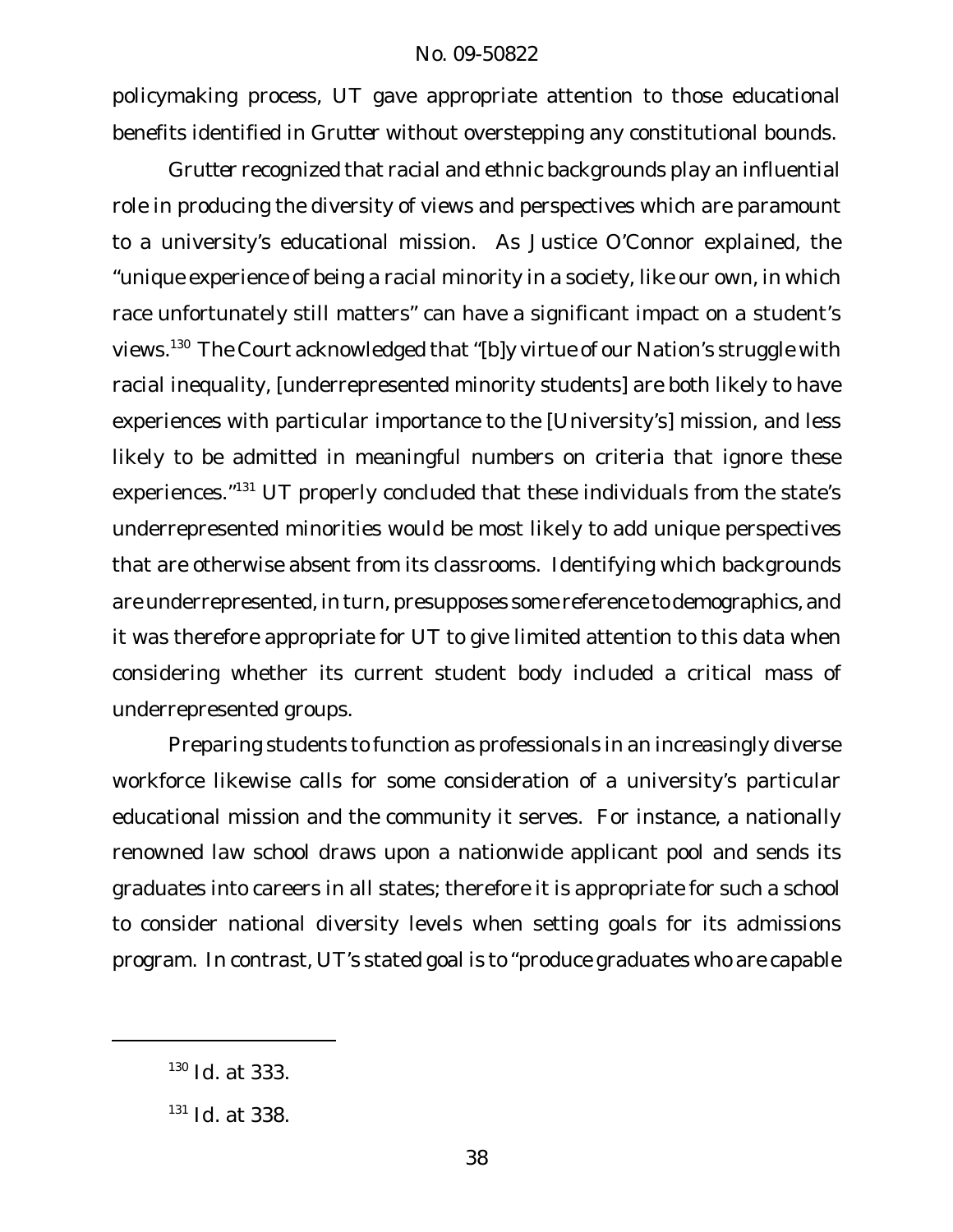of fulfilling the future leadership needs of Texas."<sup>132</sup> This objective calls for a more tailored diversity emphasis. In a state as racially diverse as Texas, ensuring that graduates learn to collaborate with members of racial groups they will encounter in the workforce is especially important. The *2004 Proposal* concluded that a race-conscious admissions program was necessary at UT specifically because "from a racial, ethnic, and cultural standpoint, students at the University [were] being educated in a less-than-realistic environment that [was] not conducive to training the leaders of tomorrow."<sup>133</sup>

The need for a state's leading educational institution to foster civic engagement and maintain visibly open paths to leadership also requires a degree of attention to the surrounding community. A university presenting itself as open to all may be challenged when the state's minority population grows steadily but minority enrollment does not. Indeed, the *2004 Proposal* expressed concern that UT appeared "largely closed to nonwhite applicants" and did not "provide a welcoming supportive environment" for minority students.<sup>134</sup> UT was keenly aware that by sending a message that people of all stripes can succeed at UT, the University would attract promising applicants from once-insulated communities, over time narrowing the credentials gap between minority and non-minority applicants.<sup>135</sup> After *Hopwood*, such applicants were dissuaded from applying to UT. But through the Top Ten Percent Law and *Grutter*-like plan, UT has increased its minority applicant pool in its effort to ensure that it

<sup>132</sup> *2004 Proposal* at 23 (quoted in *Fisher*, 645 F. Supp. 2d at 602).

<sup>133</sup> *Id.* at 24–25 (quoted in *Fisher*, 645 F. Supp. 2d at 602).

<sup>134</sup> *Id.* at 14.

<sup>135</sup> *See, e.g.*, Mark C. Long et al., *Policy Transparency and College Enrollment: Did the Texas Top Ten Percent Law Broaden Access to the Public Flagships?*, 627 ANNALS AM. ACAD. POL. & SOC. SCI. 82 (2010); Kim M. Lloyd et al., *Minority College Aspirations, Expectations and Applications Under the Texas Top 10% Law*, 86 SOC. FORCES 1105 (2008).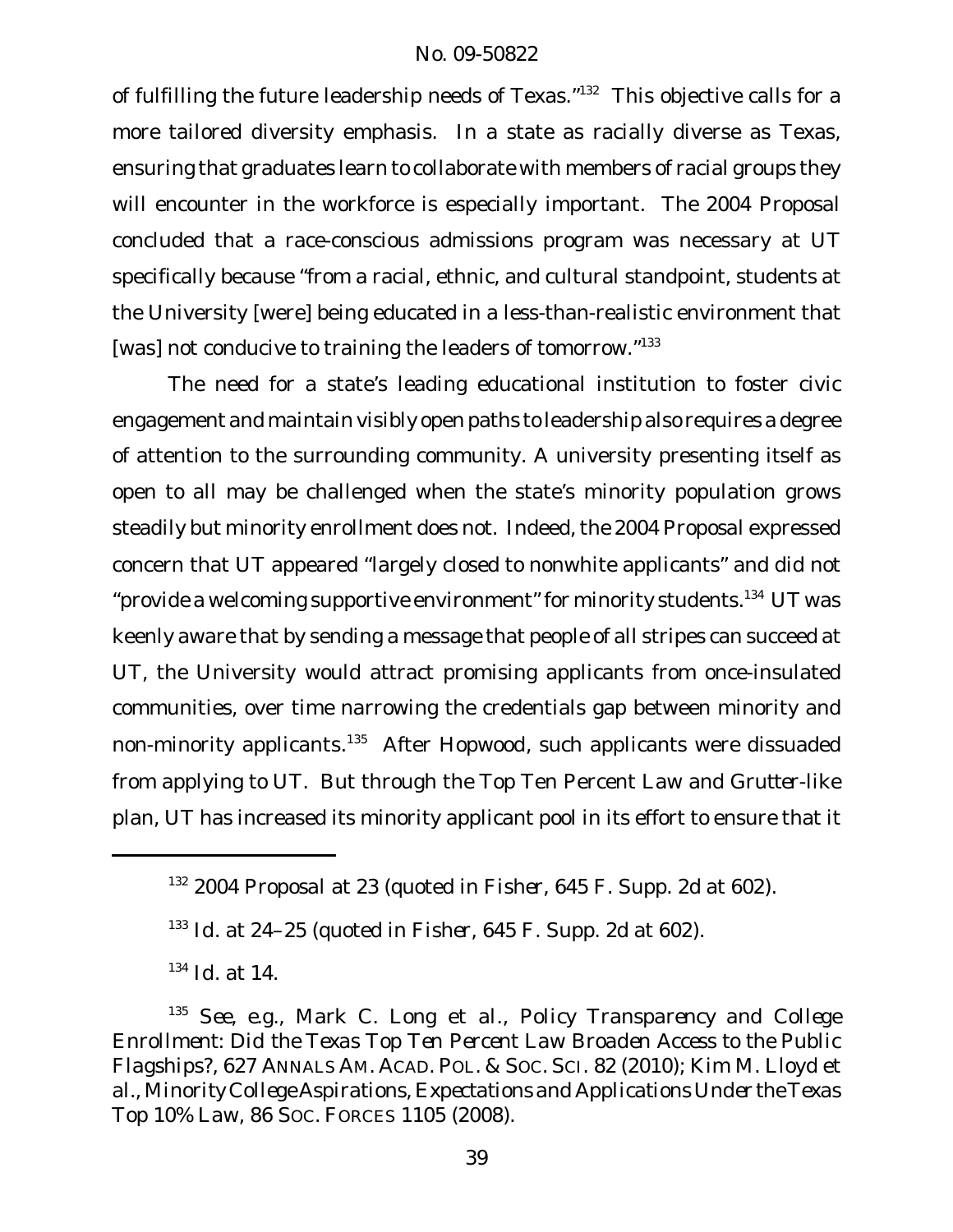serves as a flagship university for the entire state, not just Texans of certain backgrounds. Cultivating paths to leadership for underrepresented groups serves both the individual and the public, sustaining an infrastructure of leaders in an increasingly pluralistic society. Although a university must eschew demographic targets, it need not be blind to significant racial disparities in its community, nor is it wholly prohibited from taking the degree of disparity into account.

Finally, *Grutter*'s structure accepts that a university's twin objectives of rewarding academic merit and fostering diversity can be complementary rather than competing goals;that students rising to the top of underrepresented groups demonstrate promise as future leaders. These students' relative success in the face of harmful and widespread stereotypes evidences a degree of drive, determination, and merit not captured by test scores alone. Insofar as Appellants complain that the University's limited attention to demographics was inconsistent with the legitimate educational concerns recognized in *Bakke* and *Grutter*, we conclude that their contention cannot be sustained.

3

Appellants argue that a broad approach to educational diversity is improper because "critical mass" must be an "inward-facing concept . . . that focuses on the functioning of the student body," encompassing only that level of minority enrollment necessary to ensure that minority students participate in the classroom and do not feel isolated. While Appellants' view may comport with one literal interpretation of the "critical mass" label, it is not the view that prevailed in *Grutter*. The *Grutter* majority defined critical mass "by reference to the educational benefits that diversity is designed to produce,"<sup>136</sup> and the educational benefits recognized in *Grutter* go beyond the narrow "pedagogical

<sup>136</sup> *Grutter*, 539 U.S. at 339.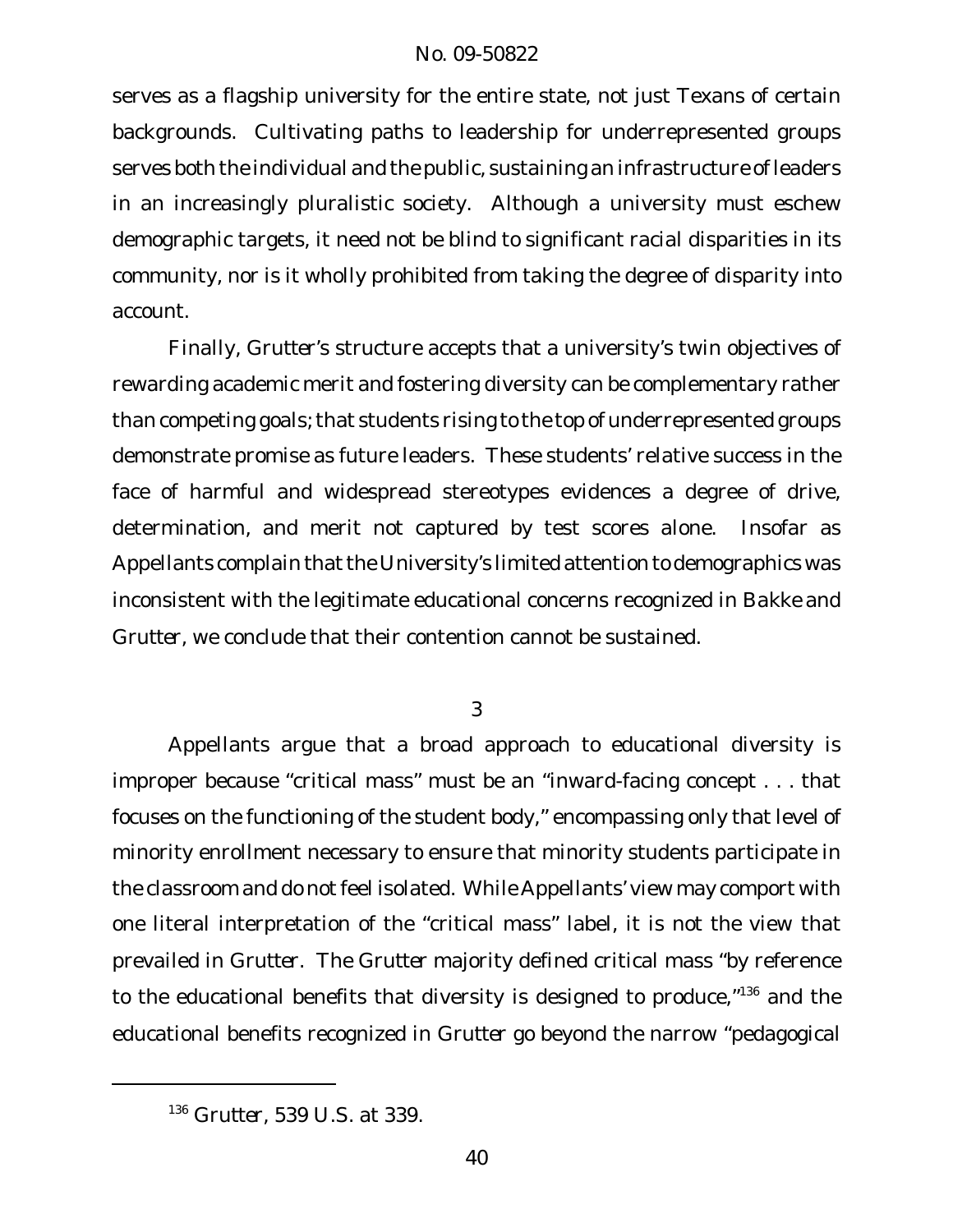concept" urged by Appellants. On this understanding, there is no reason to assume that critical mass will or should be the same for every racial group or every university. We are persuaded, as was the district court, that the University adhered to *Grutter* when it reintroduced race into its admissions process based in part on an analysis that devoted special attention to those minorities which were most significantly underrepresented on its campus.

# **VI. THE TOP TEN PERCENT LAW**

*Grutter* is best read as a path toward the moment when all race-conscious measures become unnecessary. To that end, *Grutter* requires universities that employ race-conscious admissions to seriously consider race-neutral alternatives. But "[n]arrow tailoring does not require exhaustion of every conceivable race-neutral alternative," especially if the proffered alternatives would require the University to sacrifice other importantinterests, like its academic selectivity and reputation for excellence.<sup>137</sup>

The parties devote significant attention to the Top Ten Percent Law.<sup>138</sup> Since the Law was first enacted in 1997, UT has seen increases in both African-American and Hispanic enrollment, but again, changing demographics and other minority outreach programs render it difficult to quantify the increases attributable to the Top Ten Percent Law.139

<sup>137</sup> *See id.* at 339–340.

<sup>&</sup>lt;sup>138</sup> TEX. EDUC. CODE § 51.803 (1997). The precise impact UT's other raceneutral alternatives (such as scholarship and outreach programs) have had on minority enrollment is not clear, but their effect would not appear to be great enough to bear on the constitutionality of the University's race-conscious admissions policy.

<sup>139</sup> *Fisher*, 645 F. Supp. 2d at 594; *see also* Marta Tienda & Teresa A. Sullivan, *The Promise and Peril of the Texas Uniform Admissions Law* 164–65 & tbl.1, *in* THE NEXT TWENTY-FIVE YEARS? AFFIRMATIVE ACTION AND HIGHER EDUCATION IN THE UNITED STATES AND SOUTH AFRICA 155 (David L. Featherman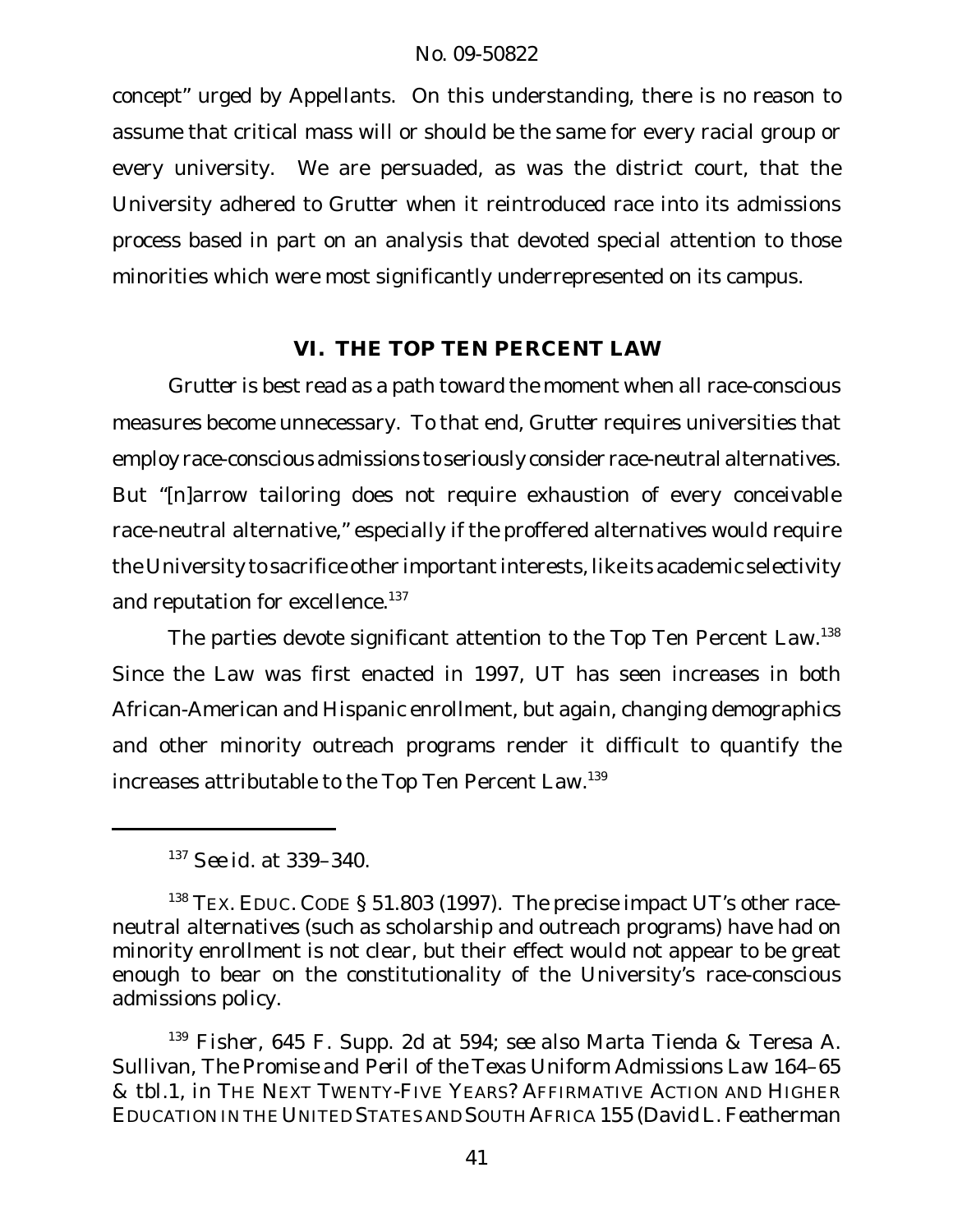Appellants put forward the Top Ten Percent Law as a facially race-neutral alternative that would allow UT to obtain a critical mass of minority enrollment without resorting to race-conscious admissions. As the argument goes, if the Top Ten Percent Law were able to serve the University's interests "about as well" as race-conscious admissions, without differentiating between students on the basis of race, then it would render UT's current admissions program unconstitutional. <sup>140</sup> UT responds that the Top Ten Percent Law does not constitute a workable alternative to a flexible admissions system, and so it is "entirely irrelevant" as a matter of law in determining whether or not a university may adopt the holistic consideration of race to achieve critical mass.

UT is correct that so-called "percentage plans" are not a constitutionally mandated replacement for race-conscious admissions programs under *Grutter*, although—as will become apparent—this realization alone does not end our constitutional inquiry. The idea of percentage plans as a viable alternative to race-conscious admissions policies was directly advocated to the *Grutter* Court by the United States, arguing as *amicus curiae*. <sup>141</sup> In response, the Court held that although percentage plans may be a race-neutral means of increasing minority enrollment, they are not a workable alternative—at least in a constitutionally significant sense—because "they may preclude the university from conducting the individualized assessments necessary to assemble a student body that is not just racially diverse, but diverse along all the qualities valued by the university."<sup>142</sup> In addition, the Court emphasized existing percentage

et al. eds., 2010).

<sup>140</sup> *See Grutter*, 539 U.S. at 339 (quoting *Wygant*, 476 U.S. at 280 n.6  $(1986)$ .

 $141$  The United States has since filed an amicus brief in the present case, urging us to uphold UT's current admissions program.

<sup>142</sup> *Grutter,* 539 U.S. at 340 (internal citation omitted).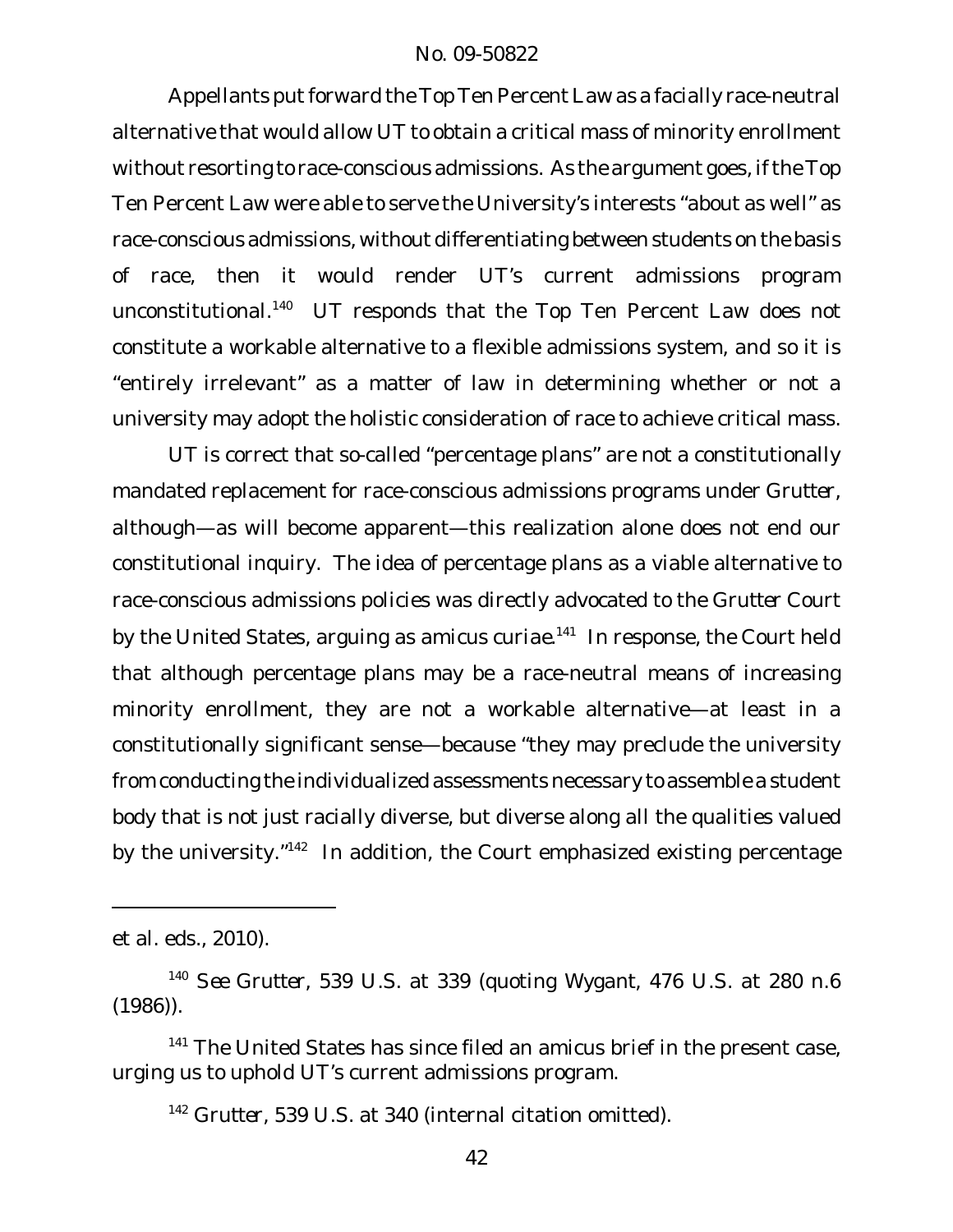plans—including UT's—are simply not "capable of producing a critical mass without forcing [universities] to abandon the academic selectivity that is the cornerstone of [their] educational mission."<sup>143</sup>

That the Top Ten Percent Law is not a constitutionally-mandated alternative does not make it irrelevant. By now it is clear that the Law is inescapably tied to UT's *Grutter* plan, as *Grutter* does its work with the applicants who remain after the cut of the Top Ten Percent Law. In 2008, top ten percent applicants accounted for 8,984 of the 10,200 Texas admittees.<sup>144</sup> Thus, with the Top Ten Percent Law in effect, UT's *Grutter* plan can only possibly influence the review of approximately 1,200 admitted students' applications.<sup>145</sup> In evaluating the constitutionality of an admissions program, we cannot ignore a part of the program comprising 88% of admissions offers for Texas residents and yielding 81% of enrolled Texan freshmen.<sup>146</sup>

The reality is that the Top Ten Percent Law alone does not perform well in pursuit of the diversity *Grutter* endorsed and is in many ways at war with it.

<sup>143</sup> *Id.*

<sup>144</sup> *2008 Top Ten Report* at 8 tbl.2; Ishop Aff. (Dist. Ct. Dkt. No. 96, Tab 7) ¶ 12.

<sup>145</sup> In reality, the Grutter plan operates on even fewer applications, as many non-top ten percent students are admitted based purely on their class rank and standardized test scores, without any reference to their PAI, leaving only 841 seats in 2008 that were evaluated under the *Grutter* plan. *See* Ishop Aff. (Dist. Ct. Dkt. No. 96, Tab 7) ¶ 12.

<sup>146</sup> *2008 Top Ten Report* at 7 tbl.1a; *see supra* note 74 and accompanying text. We also note that since it began, the Top Ten Percent Law has had an increasing impact on admissions decisions. In 1998, top ten percent candidates comprised just 41% of Texans in the freshman class. In 2004, 66% of Texan freshmen were top ten percent students, and in 2008, top ten percent students made up 81% of the Texas freshmen seats. While the legislative 75% cap on top ten percent enrollment may help alleviate some of the concerns with this plan, the fact remains that the Top Ten Percent Law operates today very differently than it did when first implemented.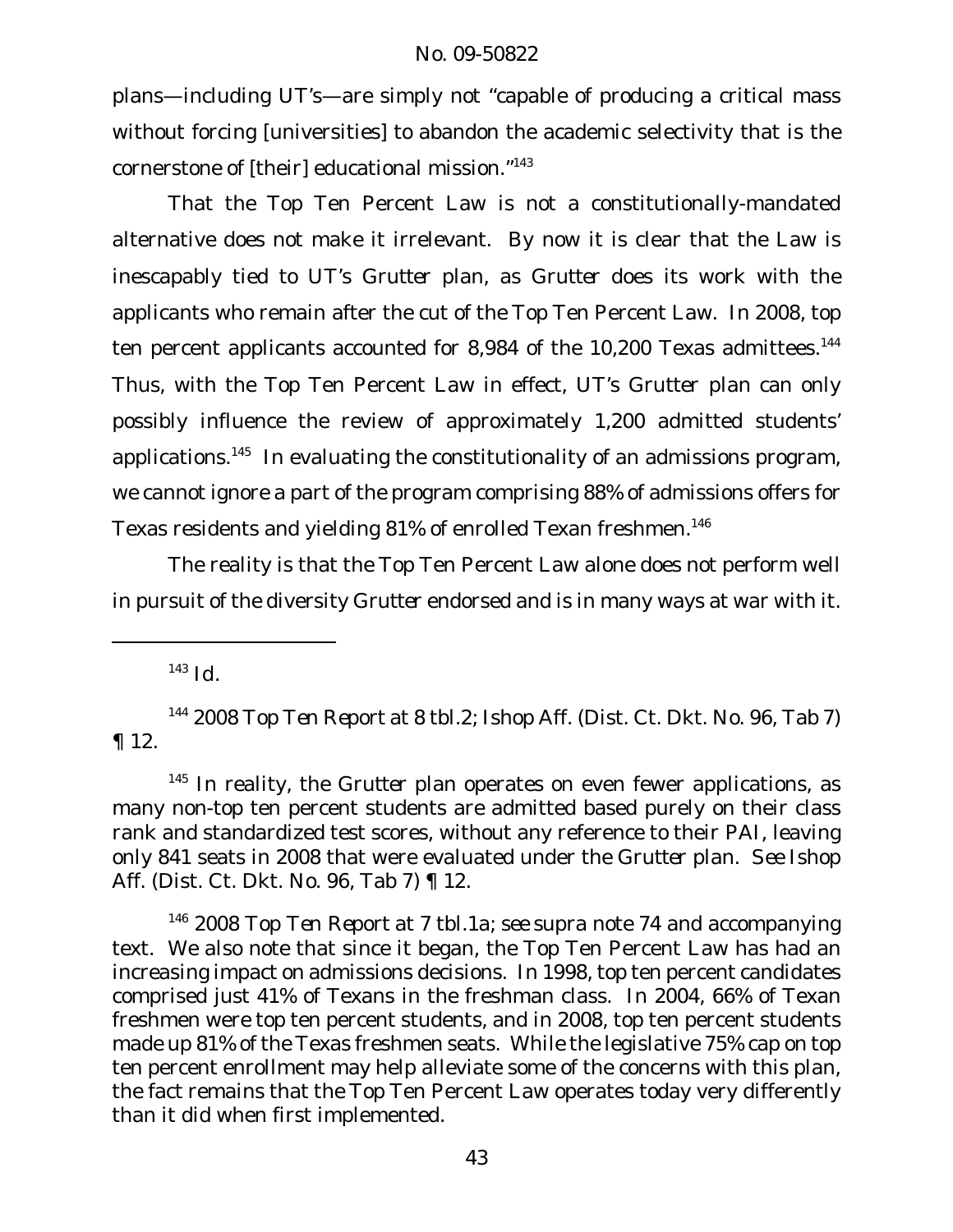While the Law may have contributed to an increase in overall minority enrollment, those minority students remain clustered in certain programs, limiting the beneficial effects of educational diversity.<sup>147</sup> For example, nearly a quarter of the undergraduate students in UT's College of Social Work are Hispanic, and more than 10% are African-American. In the College of Education, 22.4% of students are Hispanic and 10.1% are African-American. By contrast, in the College of Business Administration, only 14.5% of the students are Hispanic and 3.4% are African-American.<sup>148</sup> It is evident that if UT is to have diverse interactions, it needs more minority students who are interested in and meet the requirements for a greater variety of colleges, not more students disproportionately enrolled in certain programs. The holistic review endorsed by *Grutter* gives UT that discretion, but the Top Ten Percent Law, which accounts for nearly 90% of all Texas resident admissions, does not.<sup>149</sup>

<sup>148</sup> *Statistical Handbook 2009–2010*, at 31–32 tbl.S27.

<sup>147</sup> *See* Univ. of Tex. at Austin Office of Info. Mgmt., *Statistical Handbook 2009–2010*, at 32 tbl.S27 (2010) (reporting UTenrollment by college, grade level, ethnicity, and gender); Lisa Dickson, *Major Choices: Race and Gender Differences in College Major Choice*, 627 ANNALSAM. ACAD.POL.&SOC.SCI. 108, 108 (2010) (analyzing UT data and finding that "significant differences by gender, race, and ethnicity persist in initial college major choice even after controlling for the [SAT] score of the student and the high school class rank of the student").

 $149$  For example, instead of admitting a minority top ten percent student from a low-performing school, UT might admit a minority student with an interest in business who is just as academically qualified (and perhaps more so), but falls outside the top ten percent of his high school class because he attends a more competitive high school. This example also demonstrates how the Top Ten Percent Law hurts academic selectivity: UT must admit a top ten percent student from a low-performing high school before admitting a more qualified minority student who ranks just below the top ten percent at a highly competitive high school. This effect, in turn, further widens the "credentials gap" between minority and non-minority students atthe University, which risks driving away matriculating minority students from difficult majors like business or the sciences.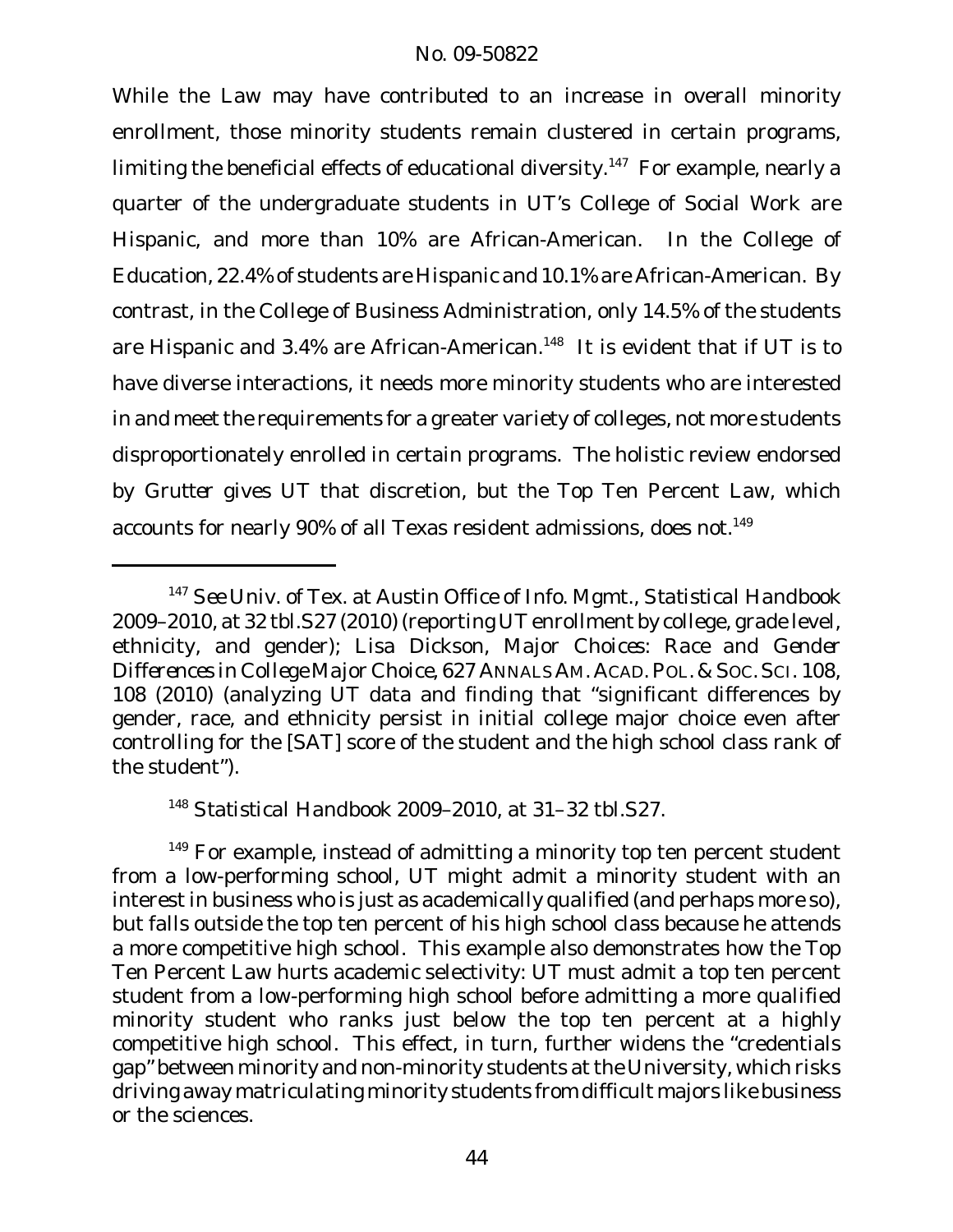Focusing narrowly on geographic diversity, in part as a proxy for race, the Top Ten Percent Law crowds out other types of diversity that would be considered under a *Grutter*-like plan. By ignoring these other diversity contributions, the Top Ten Percent Law restricts the University's ability to achieve the maximum educational benefits of a truly diverse student body.<sup>150</sup> As UT's 2003 classroom study shows, percentage plans bear little promise of producing the meaningful diverse interactions envisioned by *Grutter*, atleast not in the classroom. For instance, the study reported that although overall enrollment of minority students at UT rose significantly between 1996 and 2002, theFall 2002 schedule contained more classes with zero or one African American or Hispanic students than had the Fall 1996 schedule.<sup>151</sup>

Justice Ginsburg pointed outin *Grutter*'s companion case that percentage plans create damaging incentives to the education system. She observed that "[p]ercentage plans depend for their effectiveness on continued racial segregation at the secondary school level." These measures "encourage parents to keep their children in low-performing segregated schools, and discourage students from taking challenging classes that might lower their grade point

<sup>&</sup>lt;sup>150</sup> The Top Ten Percent Law may produce diversity beyond varying hometowns, including differences in socioeconomic status and rural/urban/suburban upbringing. However, under the Top Ten Percent Law, the University does not have the opportunity to select for a wide range of diverse experiences (such as travel abroad, extra-curricular involvement, or work experience), so the Top Ten Percent Law bluntly operates as an attempt to create diversity through reliance on perceived group characteristics and segregated communities.

<sup>151</sup> *2004 Proposal* at 25 & tbl.8.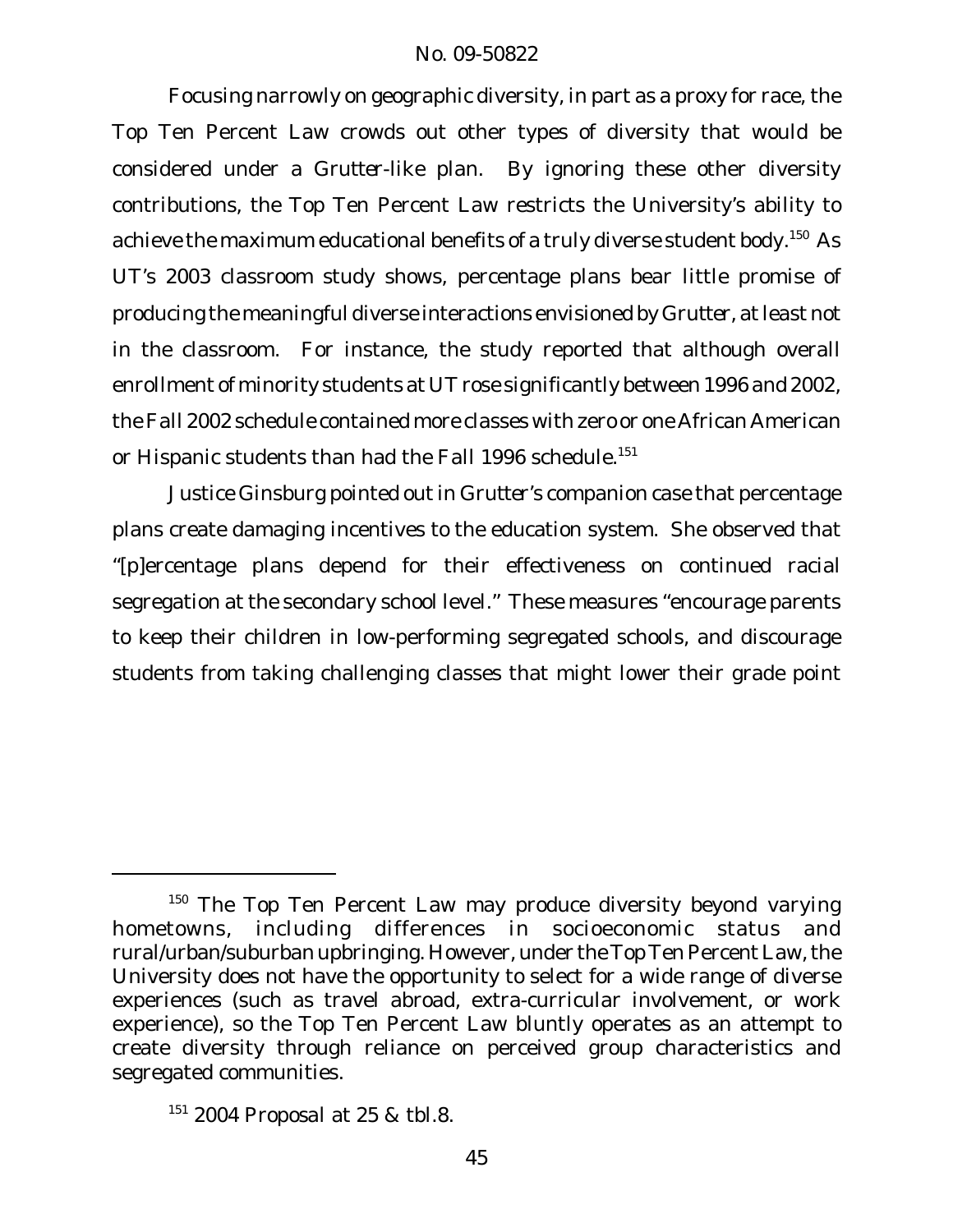averages."<sup>152</sup> Similarly, these plans create a strong incentive to avoid competitive educational institutions like magnet schools.<sup>153</sup>

Texas applicants falling outside the top ten percent group face extreme competition to gain admittance to the University. There are approximately 16,000 students competing for only 1,216 fall admissions slots. The competition is so great that, on average, students admitted from outside the top ten percent of their high school class, regardless of race, have even higher SAT scores than those granted automatic admission under the Top Ten Percent Law.<sup>154</sup> Perversely, this system negatively impacts minority students (who nationally have lower standardized test scores) in the second decile of their classes at competitive high schools. *Grutter*'s holistic look at race may soften this unreasonable exclusion of those second-decile minorities better qualified than many of the non-minorities bluntly swept in under the Top Ten Percent Law. But not much. It requires no empirical study to observe that those excluded under this Law have been a rich source of Texas leaders over its history and that for some applicants, admission to the flagship school of Texas is little more possible than admission to Harvard.<sup>155</sup> That all of these weaknesses are

<sup>154</sup> *See 2008 Top Ten Percent Report* at 12 tbl.6 (showing the average SAT range for top ten percent and non-top ten percent students); *id.* at 13–15 tbls.6a–6d (displaying SAT ranges based on race and top ten percent status).

<sup>152</sup> *Gratz*, 539 U.S. at 304 n.10 (Ginsburg, J., dissenting).

 $153$  In an effort to ameliorate this effect, a special provision of the Top Ten Percent Law provides that "a high school magnet program, academy, or other special program" may be considered "an independent high school with its own graduating class separate from the graduating class of other students attending the high school," effectively allowing the school to certify two separate groups of Top Ten Percent Law students. *See* TEX. EDUC. CODE § 51.8045.

<sup>&</sup>lt;sup>155</sup> To reach its target class size, UT offers fall admission to 10,200 Texas applicants. Ishop Aff. (Dist. Ct. Dkt. No. 96, Tab 7) ¶ 12. For the class entering Fall 2008, after UT offered admission to top ten percent students, there were 1,216 admissions spots remaining. (The district court noted there were 841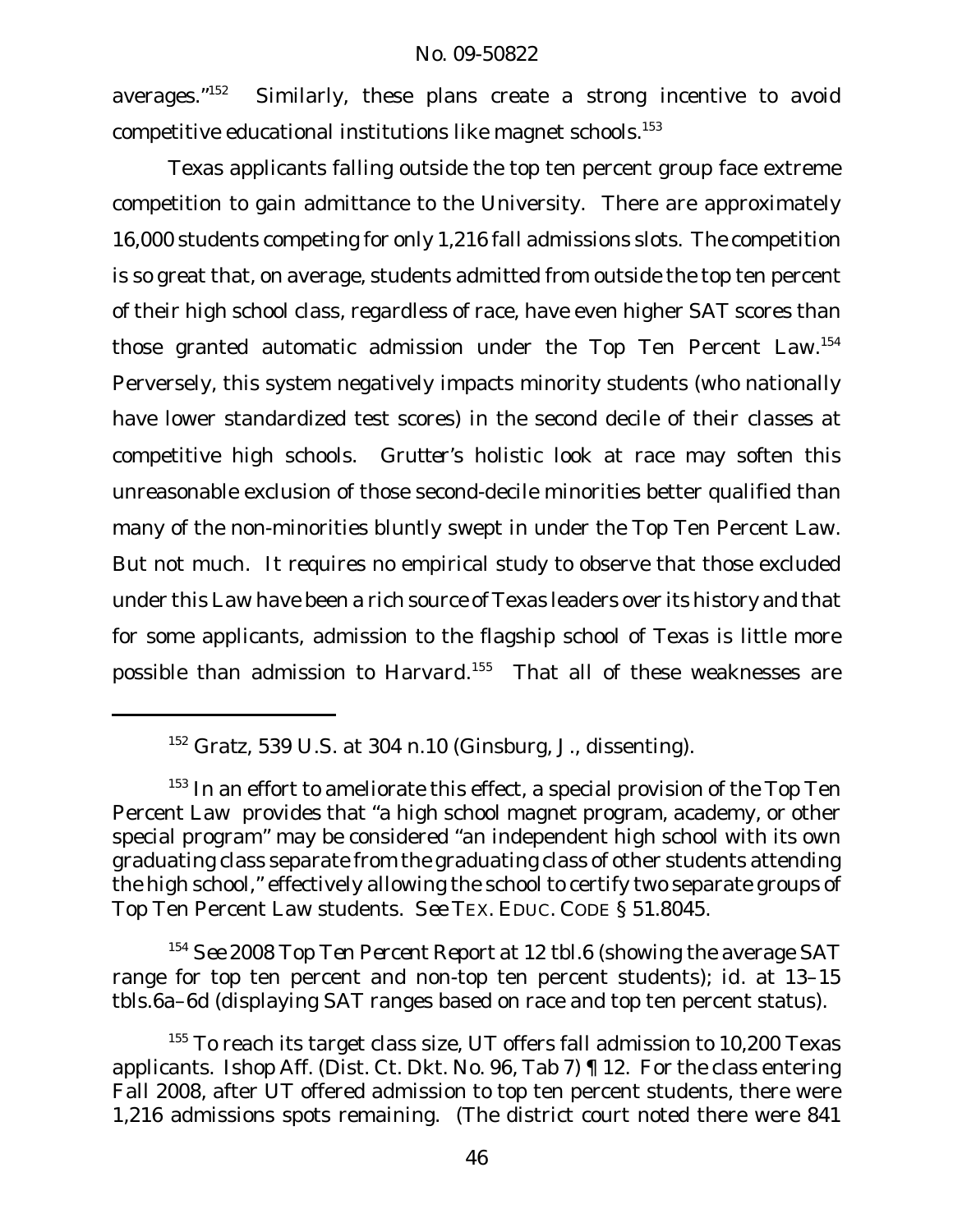apparent in the Top Ten Percent Law only make its focus upon race the plainer.<sup>156</sup>

The Top Ten Percent Law was adopted to increase minority enrollment. That it has done, but its sweep of admissions is a polar opposite of the holistic focus upon individuals. Its internal proxies for race end-run the Supreme Court's studied structure for the use of race in university admissions decisions. It casts aside testing historically relied upon, admitting many top ten percent minorities with significantly lower scores than rejected minorities and nonminorities alike. That these admitted minorities are academically able to remain in the University does not respond to the reality that the Top Ten

<sup>156</sup> Appellants here do not challenge the constitutionality of the Top Ten Percent Law. In fact, they endorse it as a race-neutral alternative to the *Grutter* plan*.* A court considering the constitutionality of the Law would examine whether Texas enacted the Law (and corresponding admissions policies) because of its effects on identifiable racial groups or in spite of those effects. *See Pers. Adm'r of Mass. v. Feeney*, 442 U.S. 256 (1979); *cf.* Brief of Social Scientists Glenn C. Loury et al. as *Amici Curiae* in Support of Respondents, *Grutter v. Bollinger*, 539 U.S. 306 (2003), *available at* 2003 WL 402129, at \*2, \*9–\*10 (noting that "it is not clear that [percentage] plans are actually race-neutral" and that some *amici* counsel in *Grutter* "have signaled interest in moving on after this case to challenge these aspects of the Texas program").

places, but that number included the admission of so-called "Group A" applicants who have extremely high AI scores but are not in the top ten percent of their class. *See id.*) There were a total of 27,712 applicants for the fall class of 2008. *Statistical Handbook 2009–2010*, at 25 tbl.S21. Neither the record nor any public information released by the University disclose what portion of that total applicant pool were Texas residents, but if we assume that proportion of applicants from Texas matches the 90% of admissions slots reserved for Texas applicants, one can estimate that there were 24,940 Texas applicants. Subtracting the 8,984 students admitted under the Top Ten Percent Law yields an estimate of 15,956 applicants for 1,216 seats, or an acceptance rate of approximately 7.6%. By comparison, the overall acceptance rate at Ivy League schools for the class entering Fall 2008 ranged from 8% (Harvard) to 21% (Cornell). *See The Rankings: Best National Universities*, U.S. NEWS & WORLD REP., Sept. 2009, at 84–85.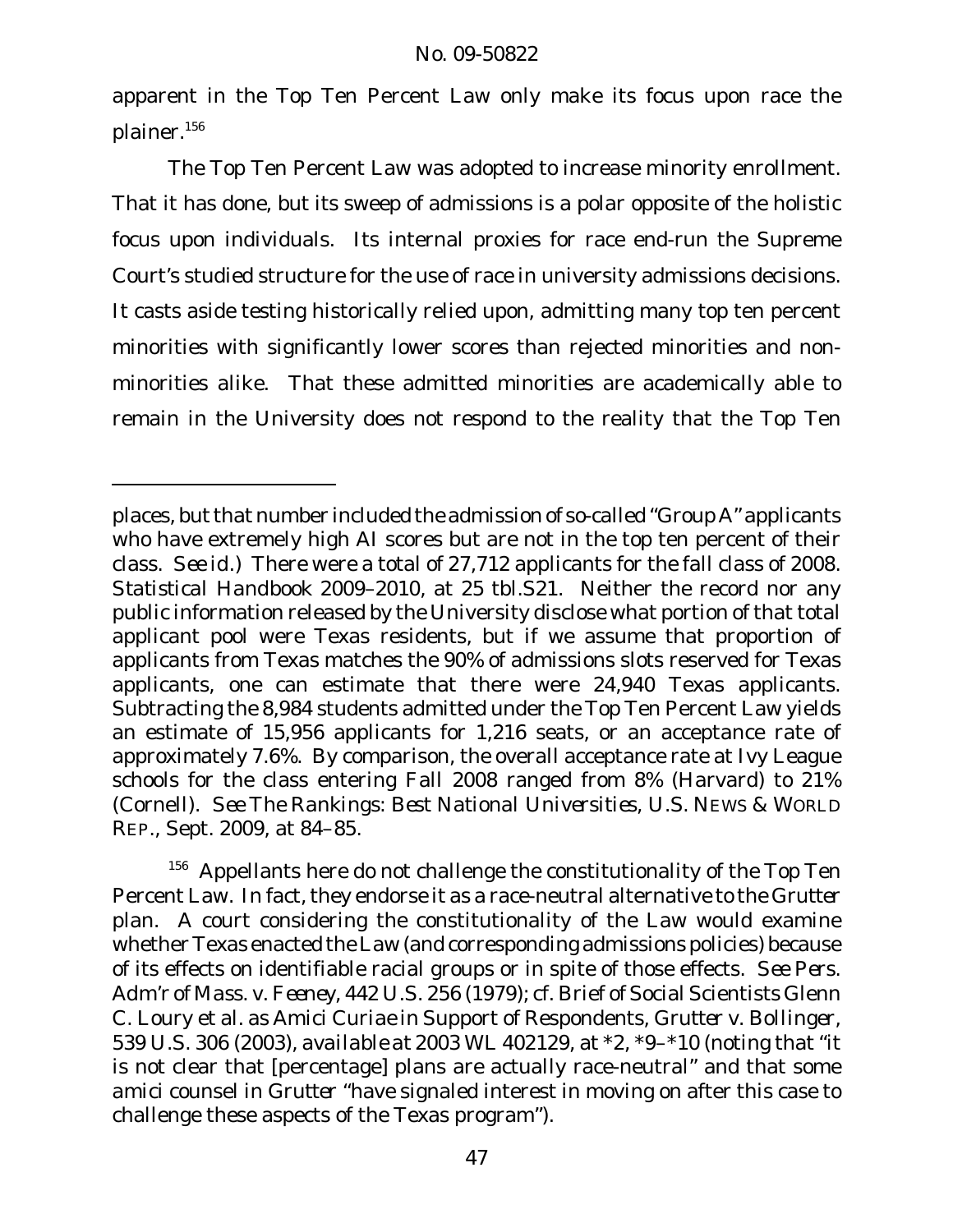Percent Law eliminated the consideration of test scores, and correspondingly reduced academic selectivity, to produce increased enrollment of minorities. Such costs may be intrinsic to affirmative action plans. If so, *Grutter* at least sought to minimize those costs through narrow tailoring. The Top Ten Percent Law is anything but narrow.

In short, while the Top Ten Percent Law appears to succeed in its central purpose of increasing minority enrollment, it comes at a high cost and is at best a blunt tool for securing the educational benefits that diversity is intended to achieve. We cannot fault UT's contention that the Top Ten Percent Law is plainly not the sort of workable race-neutral alternative that would be a constitutionally mandated substitute for race-conscious university admissions policies. We are keenly aware that the University turned to the Top Ten Percent Law in response to a judicial ruling. Yet we cannot agree that it is irrelevant. To the contrary, that the Top Ten Percent Law, accounting for the vast majority of in-state admissions, threatens to erode the foundations UT relies on to justify implementing *Grutter* policies is a contention not lacking in force. "Facially neutral" has a talismanic ring in the law, but it can be misleading. It is here.

# **VII. CRITICAL MASS**

Appellants contend that UT's decision to reintroduce race-conscious admissions was unconstitutional because minority enrollment already met or exceeded "critical mass" when this decision was made, and thus any further facial consideration of race was neither warranted nor constitutional. Appellants claim the best measure of whether UT had attained the benefits of diversity is the raw percentage of minorities enrolled. As a result of the combined effects of changing demographics, targeted high school programs, and the Top Ten Percent Law, total minority enrollment had increased over the years. When the decision was made to reintroduce race-conscious admissions in

48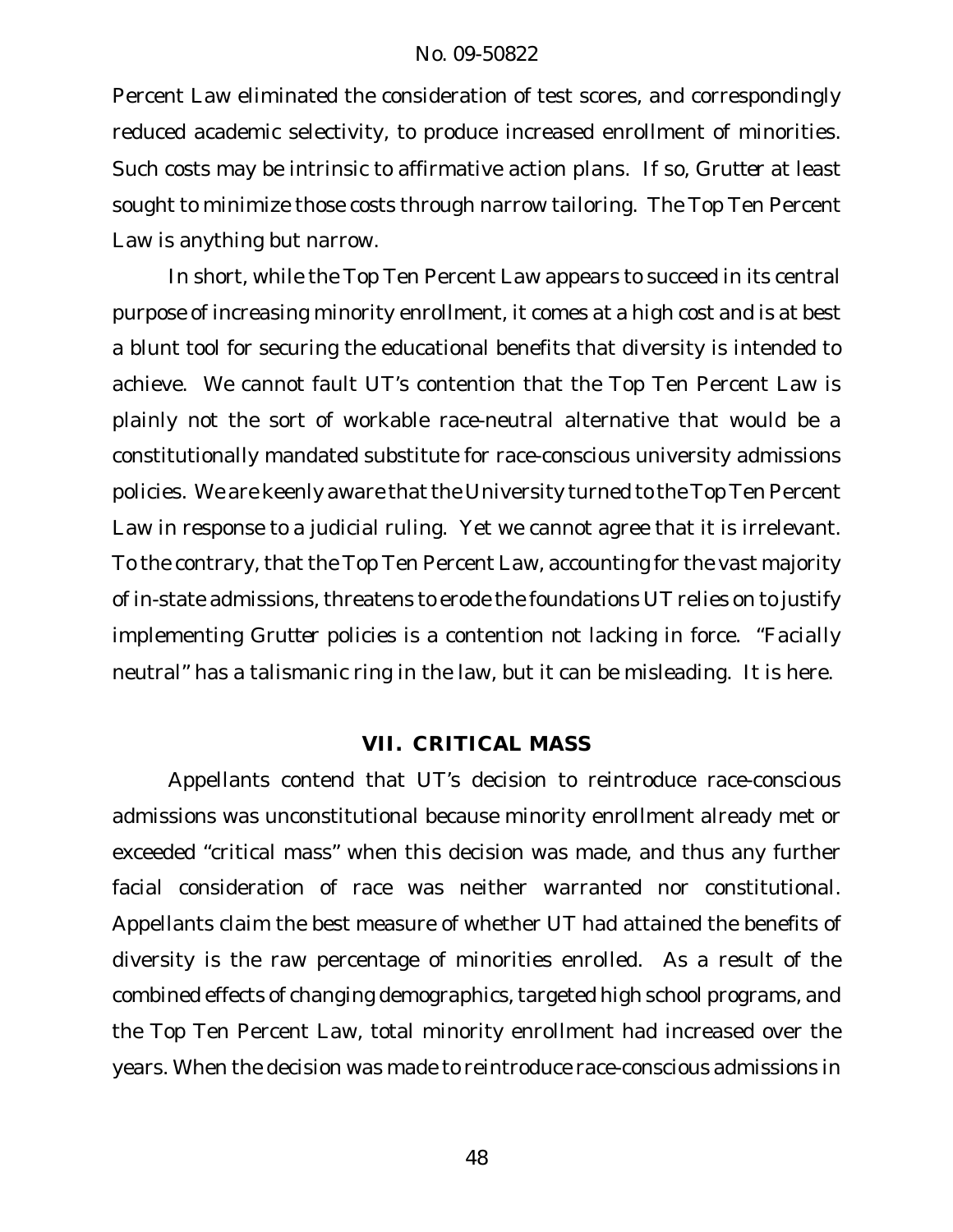2004, underrepresented minorities made up 21.4% of the incoming class (4.5% African-American and 16.9% Hispanic).<sup>157</sup>

Although Texas was not constitutionally required to enact the Top Ten Percent Law, Appellants are correct that the decision to do so—and the substantial effect on aggregate minority enrollment at the University—places at risk UT's race-conscious admissions policies. We are confident, and hold, that a *Grutter*-style admissions system standing alone is constitutional. That said, whether to overlay such a plan with the Top Ten Percent Law and how to calibrate its flow presents a Hobson's choice between the minority students it contributes and the test of constitutional bounds it courts. True enough, the Top Ten Percent Law is in a sense, perhaps a controlling sense, a "facially" raceneutral plan. But it was animated by efforts to increase minority enrollment, and to the extent it succeeds it is because at key points it proxies for race.

### A

Appellants propose various baseline levels of diversity which, they suggest, would fully satisfy the University's interestin attaining critical mass. They first argue that if "from 13.5 to 20.1 percent" minority enrollment was adjudged to be great enough diversity each year by Michigan's Law School in *Grutter*, then the 21.4% minority enrollment that UT had achieved prior to reintroducing race-conscious admissions must already have achieved critical mass. We find this comparison inapt for numerous reasons.

Appellants' comparison presumes that critical mass must have some fixed upper bound that applies across different schools, different degrees, different states, different years, different class sizes, and different racial and ethnic subcomposition. It is based on Appellants' continued insistence that the concept of critical mass is defined by the minimum threshold for minority students to

<sup>157</sup> *Fisher*, 645 F. Supp. 2d at 593.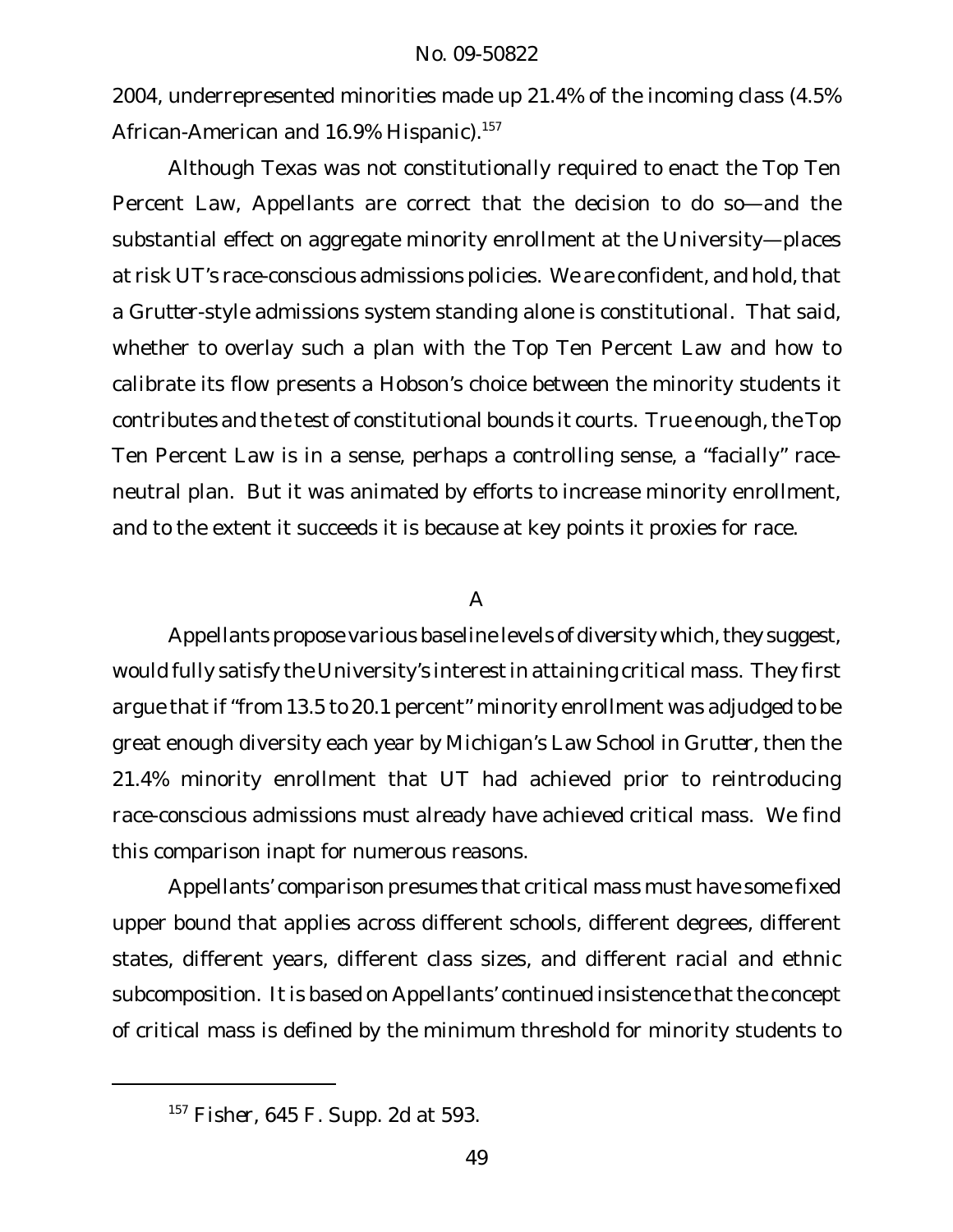have their ideas represented in class discussions and not to feel isolated or like spokespersons for their race. As we have discussed, *Grutter* firmly rejects that premise and defines critical mass by reference to a broader view of diversity.

At oral argument, Appellants qualified this insistence and wisely conceded that what constitutes critical mass in the eyes of one school might not suffice at another. *Grutter* concerned a law school, whereas Appellants challenge UT's undergraduate program. Michigan's Law School operates on a national level, while UT focuses on recruiting and producing future leaders for Texas. The law school enrolled approximately 350 students in its first-year class, few enough students that diversity in the student body readily approximates diversity in the classroom. In contrast, UT enrolls approximately 7,000 undergraduates in its first-year class and has data showing diversity rates vary widely across individual classrooms. African-Americans and Hispanics never represented more than a combined 14.8% of the Michigan Law School's applicant pool during the examined time period,<sup>158</sup> while those same underrepresented minorities were 28% of UT's freshman applicant pool for Fall 2008.<sup>159</sup>

Appellants point to the Supreme Court's observation in *United States v. Virginia* that the Virginia Military Institute "could achieve at least 10% female enrollment—a sufficient critical mass to provide the female cadets with a positive educational experience."<sup>160</sup> But this figure, even if accurate, covers only one component of the multi-faceted concept of diversity elaborated in *Grutter*. In any event, the claim that 10% minority enrollment is a ceiling to critical mass is confounded by *Grutter*.

Appellants lastly note that minority enrollment at UT now exceeds the level it had reached in the mid-1990s, pre-*Hopwood*, when the University was

<sup>158</sup> *Grutter*, 539 U.S. at 384 tbls.1–2 (Rehnquist, C.J., dissenting).

<sup>159</sup> *2008 Top Ten Percent Report* at 6 tbl.1.

 $160$  518 U.S. 515, 523 (1996) (internal quotation marks omitted).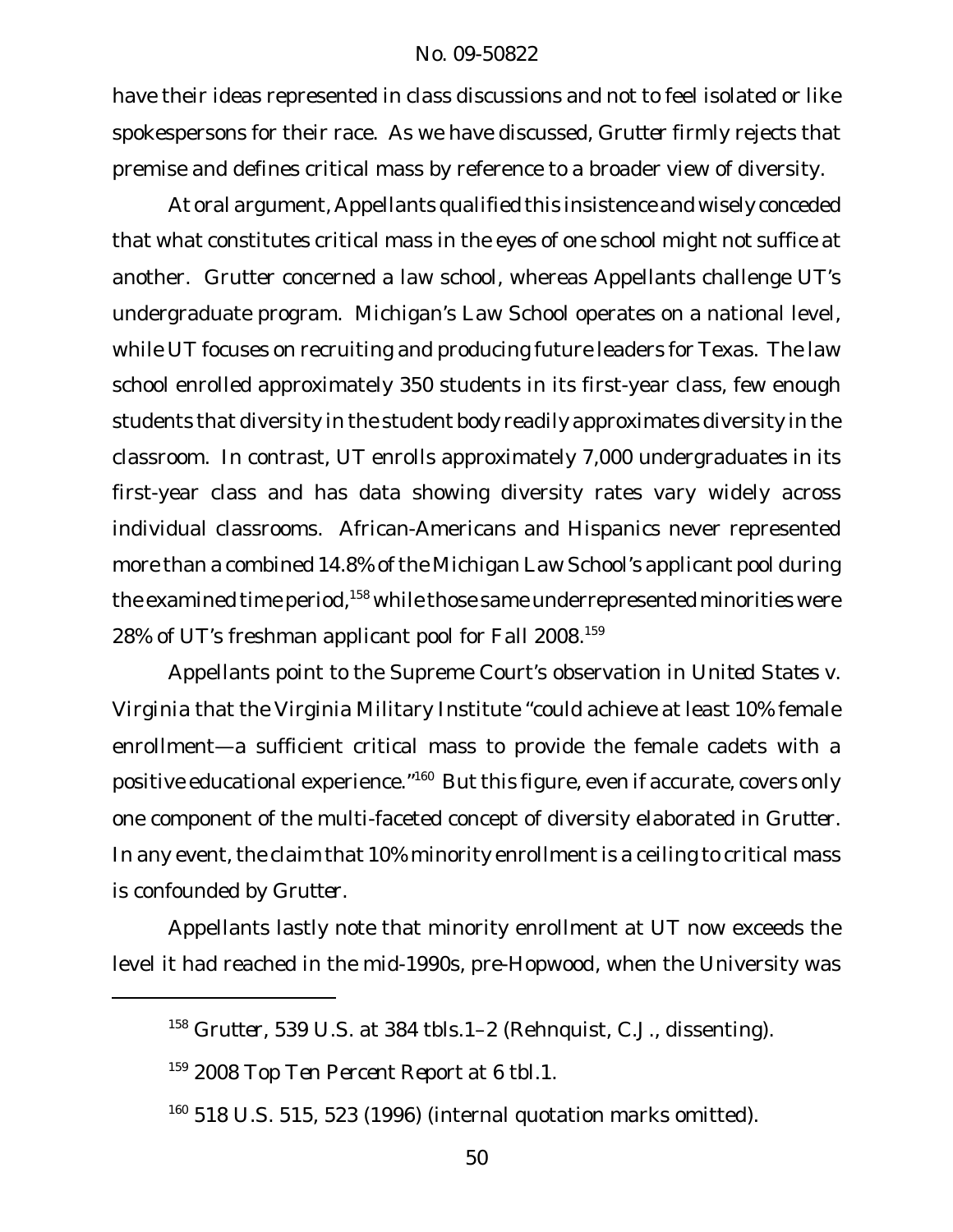free to obtain any critical mass it wanted through overtly race-based decisions. UT responds that it has consistently maintained, both in the *2004 Proposal* and before this Court, that even before *Hopwood* it had never reached critical mass.<sup>161</sup> While UT was making a greater use of race in that era, its pursuit of diversity was constrained by other interests, such as admitting only well-qualified students. We cannot assume that diversity levels immediately before *Hopwood* were indicative of critical mass. Moreover, minority enrollment in 1996 is not indicative of UT's true pre-*Hopwood* diversity. While admissions decisions in 1996 were not controlled by Hopwood, the case impacted enrollment, resulting in fewer minority students. If one instead compares minority enrollment from 1989 to 2004, a different picture emerges. In 2004, UT enrolled significantly fewer African-Americans than it had in 1989 (309 compared to 380). In addition, the 2004 entering class consisted of only 100 more Hispanics than the 1989 class, a low number considering the vast increases in the Hispanic population of Texas. Further, the *2004 Proposal* demonstrated that the percentage of diverse classrooms had declined since 1996.<sup>162</sup> The decrease in classroom diversity will only continue if additional minority representation is not achieved, as the University plans to increase its number of course offerings in future years. Finally, whatever levels of minority enrollment sufficed more than a decade ago may no longer constitute critical mass today, given the social changes Texas has undergone during the intervening years. Appellants' proposed baselines are insufficient reason to doubt UT's considered, good faith conclusion that "the University still has not reached a critical mass at the classroom level."163

<sup>161</sup> *See, e.g.*, *2004 Proposal* at 24 ("[R]estoration to pre-*Hopwood* levels is not sufficient.").

<sup>162</sup> *Id.* at 25 & tbl.8.

<sup>163</sup> *Id.* at 24 (quoted in *Fisher*, 645 F. Supp. 2d at 602).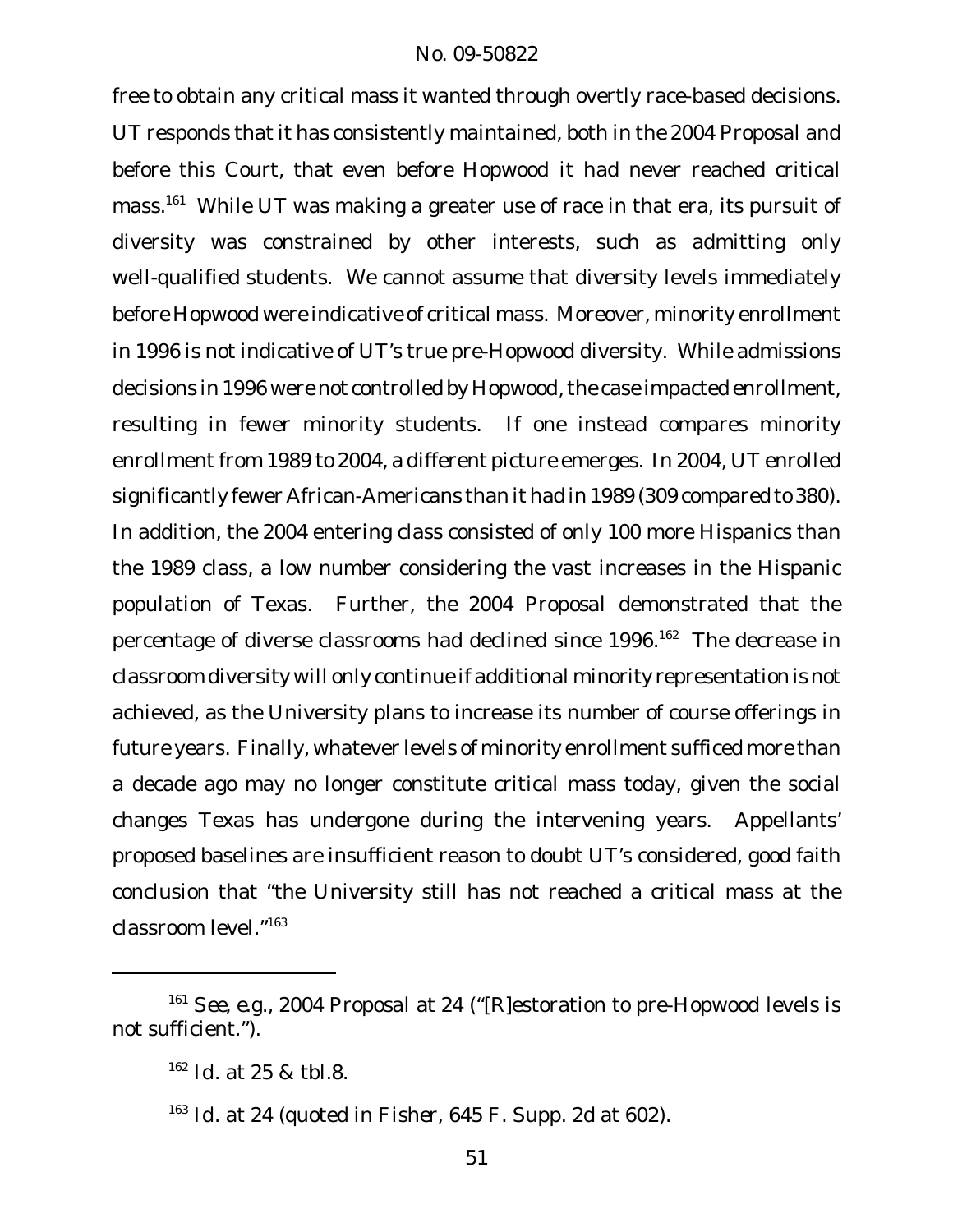*Grutter* pointedly refused to tie the concept of "critical mass" to any fixed number. The *Grutter* Court approved ofthe University of Michigan Law School's goal of attaining critical mass even though the school had specifically abjured any numerical target.<sup>164</sup> The Court recounted how school officials had described "critical mass" only through abstract concepts such as "meaningful numbers," "meaningful representation," and "a number that encourages underrepresented minority students to participate in the classroom and not feel isolated."<sup>165</sup> The type of broad diversity *Grutter* approved does not lend itself to any fixed numerical guideposts.

None of this is to say that *Grutter* left "critical mass" without objective meaning. Rather, the legally cognizable interest—attaining a critical mass of underrepresented minority students—"is defined by reference to the educational benefits that diversity is designed to produce."<sup>166</sup> If a plaintiff produces evidence that calls into question a university's good faith pursuit of those educational benefits, its race-conscious admissions policies may be found unconstitutional. We are not persuaded, however, that any of the benchmarks suggested by Appellants succeed at calling that judgment into question.

### B

As we have observed, benchmarks aside, UT's claim that it has not yet achieved critical mass is less convincing when viewed against the backdrop of the Top Ten Percent Law, which had already driven aggregate minority enrollment up to more than one-fifth of the University's incoming freshman class before less subtle race-conscious admissions were reintroduced.

<sup>164</sup> *Grutter*, 539 U.S. at 318.

<sup>165</sup> *Id.*

<sup>166</sup> *Id.* at 330.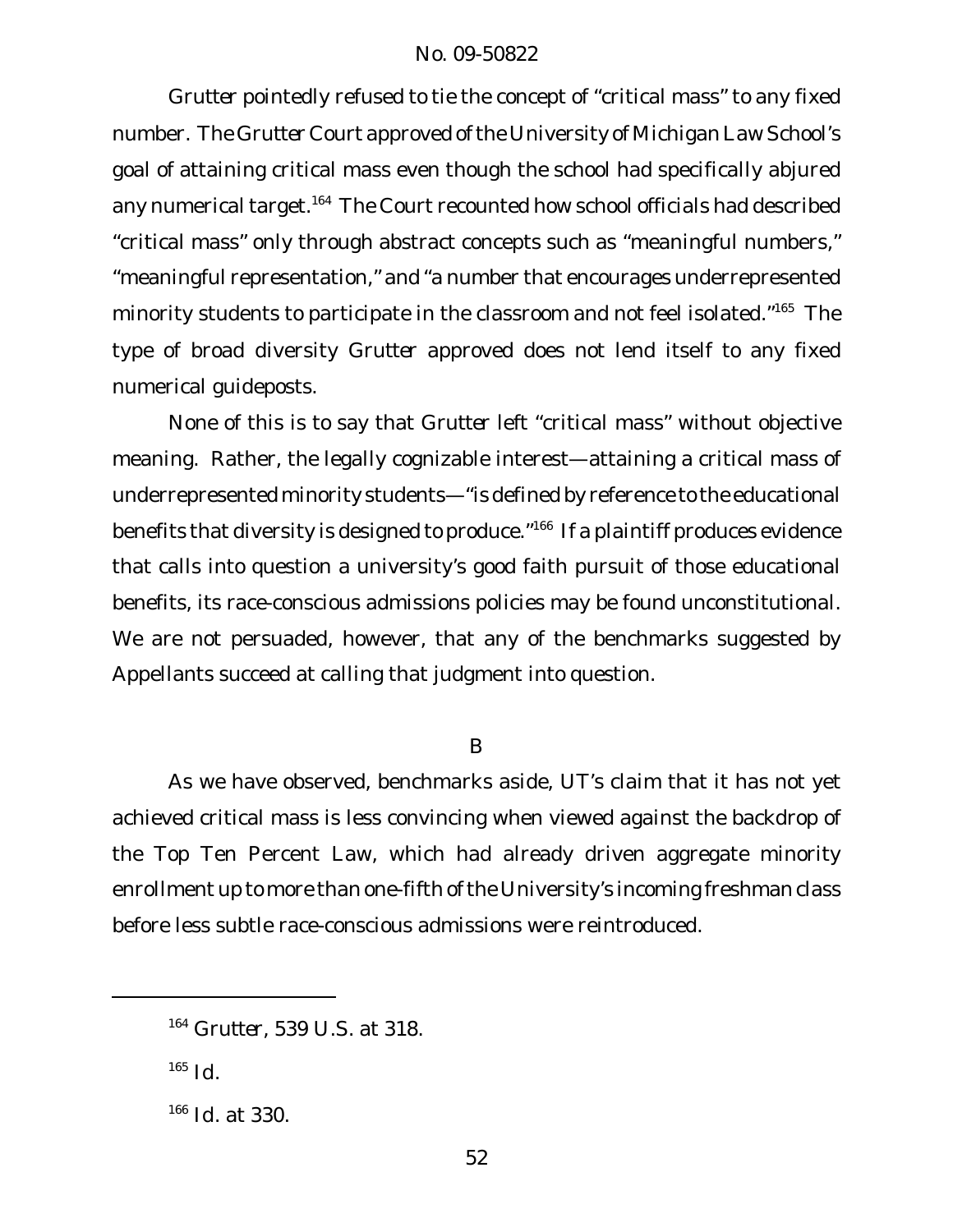The chief difficulty with looking to aggregate minority enrollment is that it lumps together distinct minority groups from different backgrounds who may bring various unique contributions to the University environment. African-American and Hispanic students, for example, are not properly interchangeable for purposes of determining critical mass, and a university must be sensitive to important distinctions within these broad groups. In *Parents Involved*, the Supreme Court specifically faulted two school districts for employing "only a limited notion of diversity" that lumped together very different racial groups.<sup>167</sup> One school district classified students exclusively as "white" or "nonwhite"; another labeled them as "black" or "other."<sup>168</sup> This "binary conception of race" runs headlong into the central teaching of *Grutter* and other precedents which instruct that a university must give serious and flexible consideration to all aspects of diversity.<sup>169</sup>

On this record, we must conclude that the University has acted with appropriate sensitivity to these distinctions. Although the aggregate number of underrepresented minorities may be large, the enrollment statistics for individual groups when UT decided to reintroduce race as a factor in admissions decisions does not indicate critical mass was achieved. Further, we recognize that some year-to-year fluctuation in enrollment numbers is inevitable, so statistics from any single year lack probative force; the University needs to maintain critical mass in years when yield is low just as it does when yield is high.

It is also apparent that UT has given appropriate consideration to whether aggregate minority enrollment is translating into adequate diversity in the

<sup>167</sup> *Parents Involved*, 551 U.S. at 723.

<sup>168</sup> *Id.* at 712, 716.

<sup>169</sup> Id. at 735. Even current labels of "Hispanic," "African-American," or "Asian" may lump very different ethnic groups into a single category.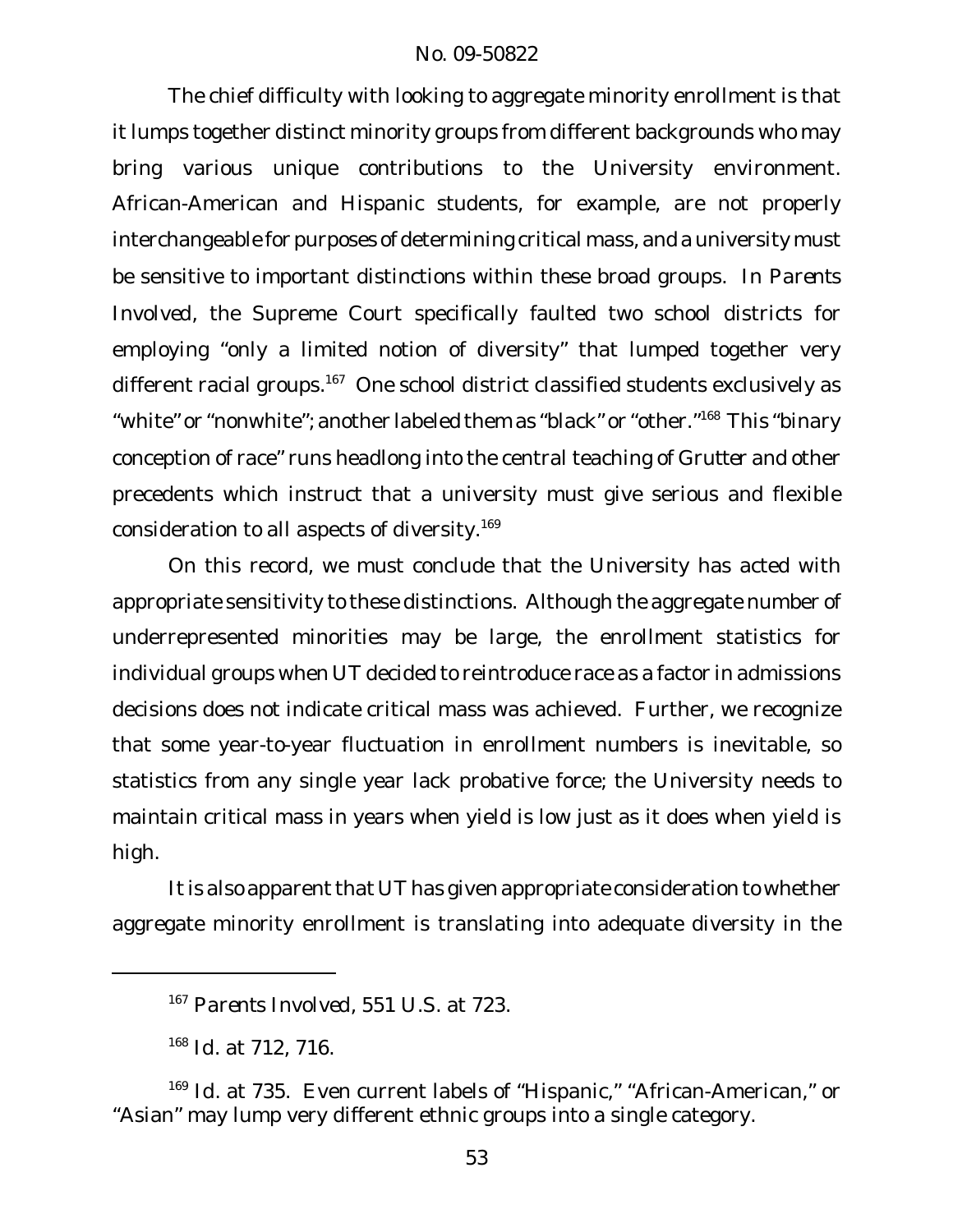classroom. Through two separate studies, the *2004 Proposal* reached a serious and good faith determination that the aggregate number overstates the University's true level of diverse interaction. UT sought to obtain the full educational benefits of diversity as approved in *Grutter* and properly concluded that race-conscious admissions measures would help accomplish its goals.

### C

Appellants argue that even if UT had not yet achieved critical mass under race-neutral policies, it had come close enough that the reintroduction of race-conscious measures was unwarranted. Pointing to the Supreme Court's recent decision in *Parents Involved*, they argue that the University's use of race is unnecessary, and therefore not narrowly tailored, because it has only a "minimal effect." The district court thought this was an attempt "to force UT into an impossible catch-22: on the one hand, it is well-established that to be narrowly tailored the means 'must be specifically and narrowly framed to accomplish' the compelling interest, but on the other hand, according to [Appellants], the 'narrowly tailored' plan must have more than a minimal effect."<sup>170</sup>

Parents Involved does not support the cost-benefit analysis that Appellants seek to invoke. Rather, *Parents Involved* was primarily a critique of the school districts' "extreme approach" that used binary racial categories to classify schoolchildren.<sup>171</sup> The Court referred to the "minimal effect" sought by this policy as evidence that other, more narrowly tailored means would be effective to serve the school districts' interests.<sup>172</sup> The Court did not hold that a *Grutter*-like system would be impermissible even after race-neutral alternatives

<sup>170</sup> *Fisher*, 645 F. Supp. 2d at 609.

<sup>171</sup> *Parents Involved*, 551 U.S. at 735.

<sup>172</sup> *Id.* at 733.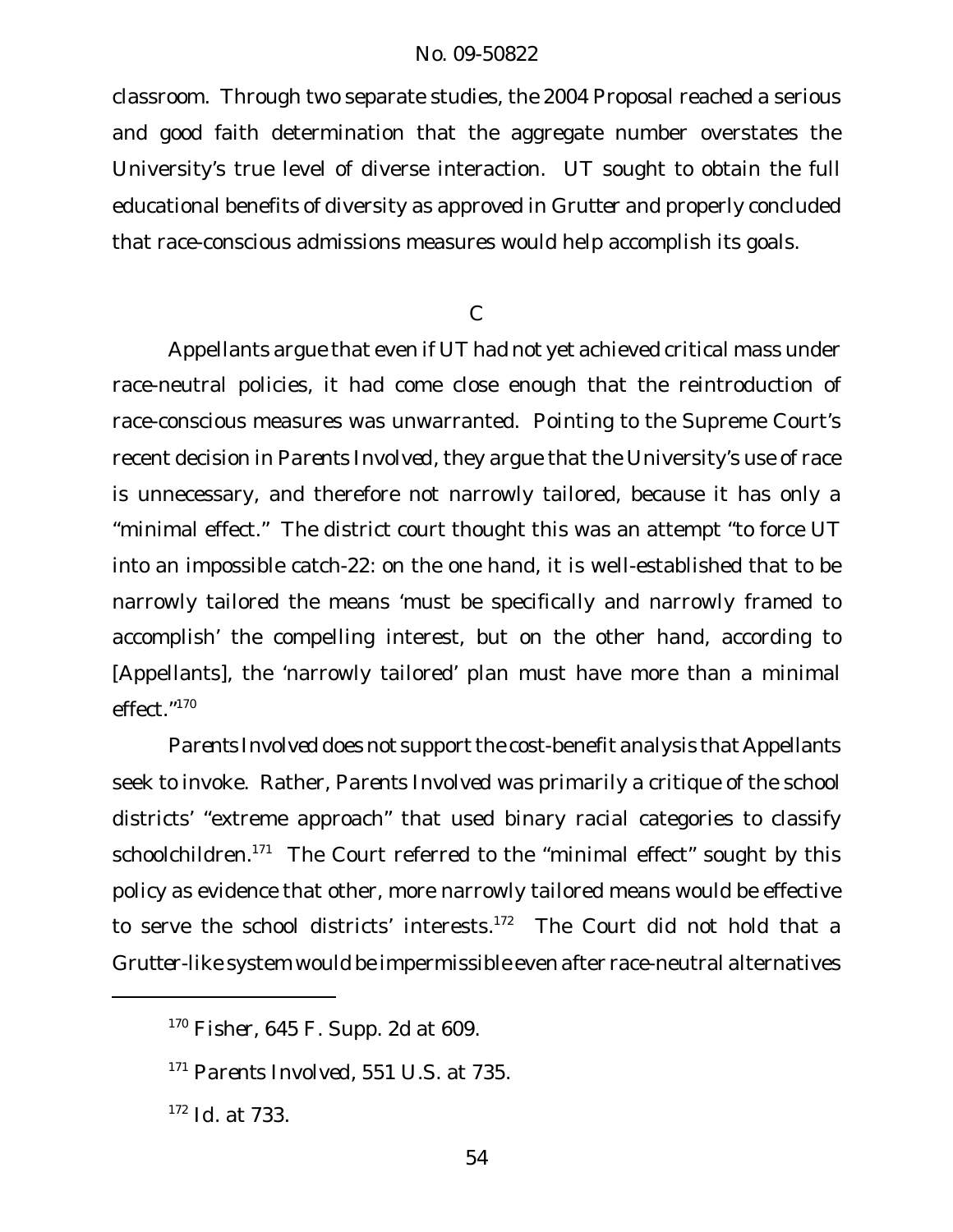have been exhausted because the gains are small. To the contrary, Justice Kennedy—who provided the fifth vote in *Parents Involved*—wrote separately to clarify that "a more nuanced, individual evaluation . . . . informed by *Grutter*" would be permissible, even for the small gains sought by the school districts.<sup>173</sup>

# **VIII. CONCLUSION**

Mindful of the time frame of this case, we cannot say that under the circumstances before us UT breached its obligation to undertake a "serious, good faith consideration" before resorting to race-conscious measures; yet we speak with caution. In this dynamic environment, our conclusions should not be taken to mean that UT is immune from its obligation to recalibrate its dual systems of admissions as needed, and we cannot bless the university's race-conscious admissions program in perpetuity. Rather, much like judicial approval of a state's redistricting of voter districts, it is good only until the next census count—it is more a process than a fixed structure that we review. The University's formal and informal review processes will confront the stark fact that the Top Ten Percent Law, although soon to be restricted to 75% of the incoming class, increasingly places at risk the use of race in admissions. In 1998, those admitted under the Top Ten Percent Law accounted for 41% of the Texas residents in the freshman class, while in 2008, top ten percent students comprised 81% of enrolled Texan freshmen.<sup>174</sup> This trajectory evidences a risk of eroding the necessity of using race to achieve critical mass with accents that may, if persisted in, increasingly present as an effort to meet quantitative goals drawn from the demographics of race and a defiance of the now-demanded focus upon individuals when considering race.

<sup>173</sup> *Id.* at 790 (opinion of Kennedy, J.).

<sup>174</sup> *2008 Top Ten Percent Report* at 7 tbl.1a.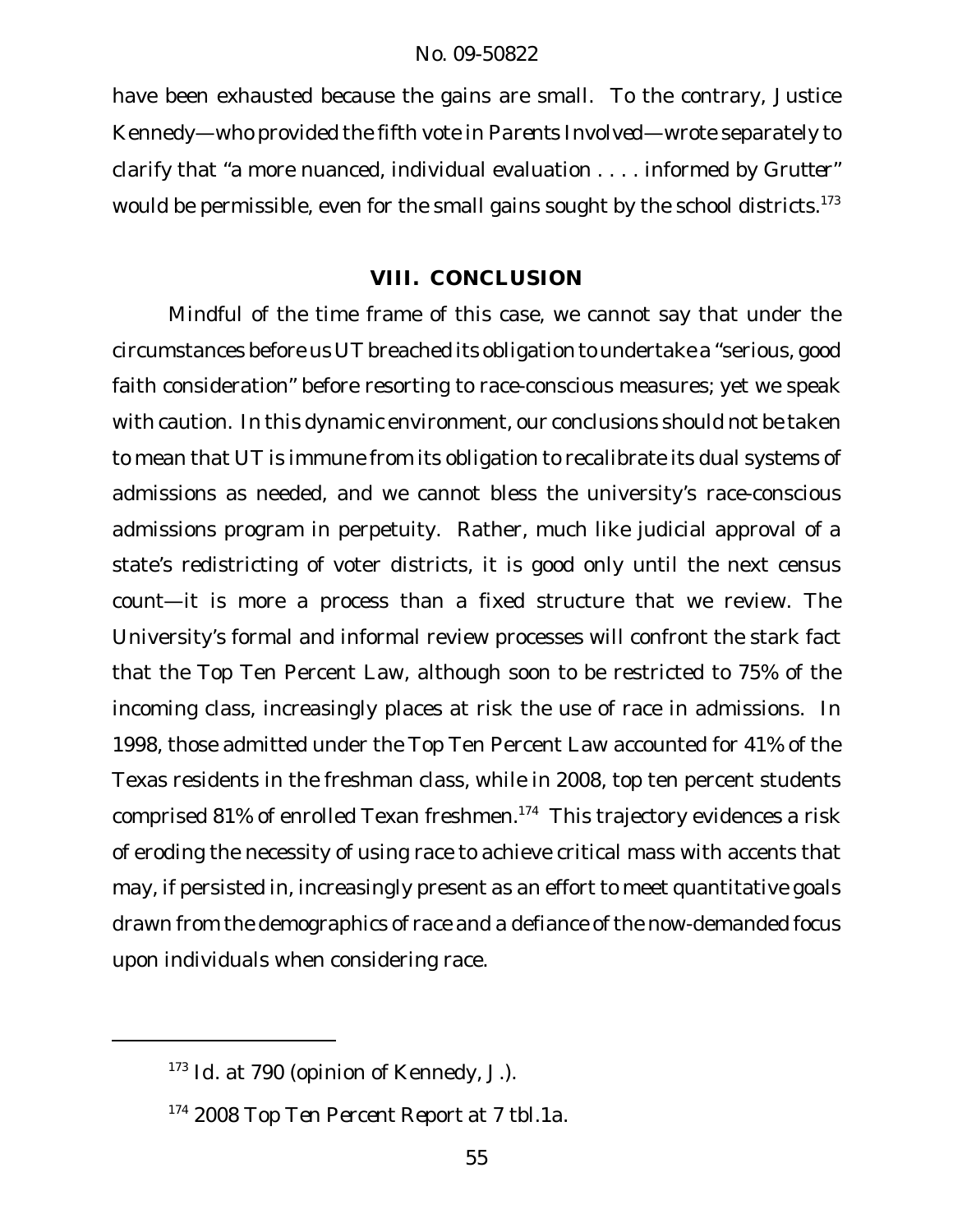A university may decide to pursue the goal of a diverse student body, and it may do so to the extent it ties that goal to the educational benefits that flow from diversity. The admissions procedures that UT adopted, modeled after the plan approved by the Supreme Court in *Grutter*, are narrowly tailored procedures in some respects superior to the *Grutter* plan because the University does not keep a running tally of underrepresented minority representation during the admissions process. We are satisfied that the University's decision to reintroduce race-conscious admissions was adequately supported by the "serious, good faith consideration" required by *Grutter*. Finally, it is neither our role nor purpose to dance from *Grutter*'s firm holding that diversity is an interest supporting compelling necessity. Nor are we inclined to do so. The role of black athletes in the southern universities forty years ago presents diversity's potential better than can we, although at that early juncture, it was ability overcoming a barrier of race.<sup>175</sup>

The judgment of the district court is AFFIRMED.

<sup>175</sup> *See* David K. Wiggins & Patrick B. Miller, THEUNLEVELPLAYINGFIELD: A DOCUMENTARY HISTORY OF THE AFRICAN AMERICAN EXPERIENCE IN SPORT 443 (2003) (quoting Roy Wilkins, who wrote in the 1930s that black athletes "carry more interracial education than all the erudite philosophy ever written on race" (internal quotation marks omitted)).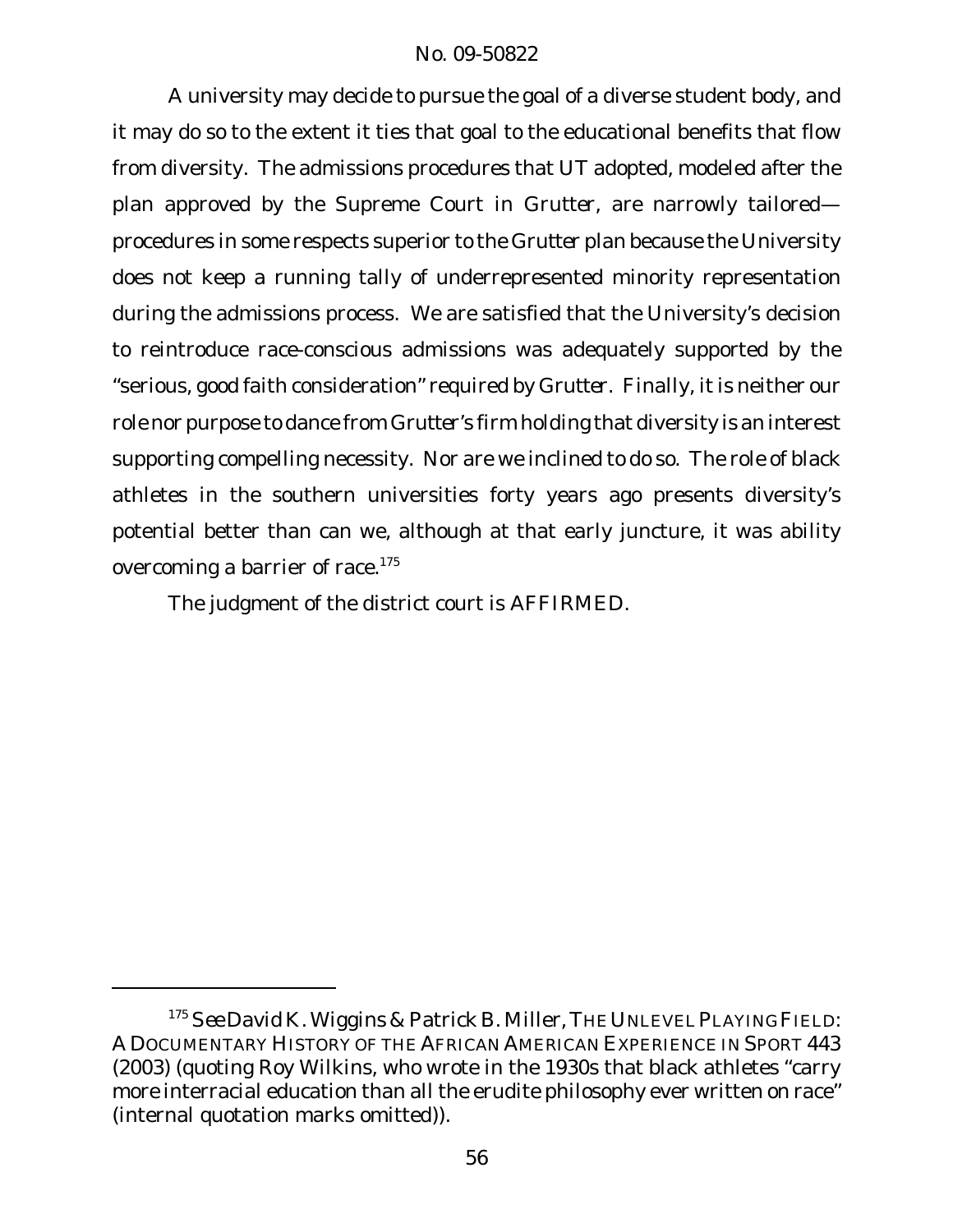KING, Circuit Judge, specially concurring:

I concur in the judgment and in the analysis and application of *Grutter* in Judge Higginbotham's opinion. No party challenged, in the district court or in this court, the validity or the wisdom of the Top Ten Percent Law. We have no briefing on those subjects, and the district court did not consider them. Accordingly, I decline to join Judge Higginbotham's opinion insofar as it addresses those subjects.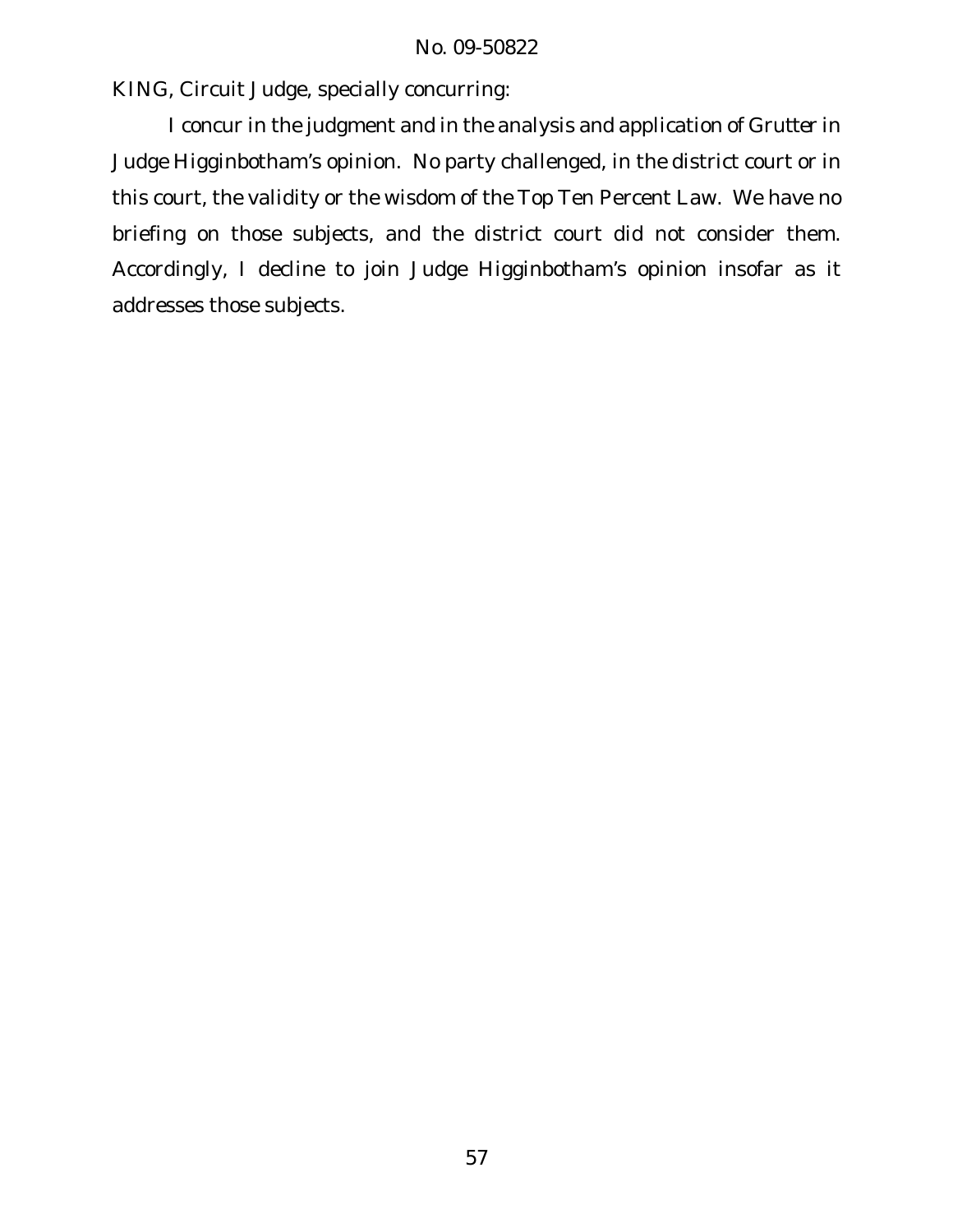EMILIO M. GARZA, Circuit Judge, specially concurring:

Whenever a serious piece of judicial writing strays from fundamental principles of constitutional law, there is usually a portion of such writing where those principles are articulated, but not followed. So it goes in *Grutter*, where a majority of the Court acknowledged strict scrutiny as the appropriate level of review for race-based preferences in university admissions, but applied a level of scrutiny markedly less demanding. To be specific, race now matters in university admissions, where, if strict judicial scrutiny were properly applied, it should not.

Today, we follow *Grutter*'s lead in finding that the University of Texas's race-conscious admissions program satisfies the Court's unique application of strict scrutiny in the university admissions context. I concur in the majority opinion, because, despite my belief that *Grutter* represents a digression in the course of constitutional law, today's opinion is a faithful, if unfortunate, application of that misstep. The Supreme Court has chosen this erroneous path and only the Court can rectify the error. In the meantime, I write separately to underscore this detour from constitutional first principles.

**I**

The Equal Protection Clause of the Fourteenth Amendment provides that no State shall "deny to any person within its jurisdiction the equal protection of the laws." U.S. CONST. amend. XIV. One of the Amendment's "core principles" is to "do away with all governmentally imposed discriminations based on race," *Palmore v. Sidoti*, 466 U.S. 429, 432 (1984), and to create "a Nation of equal citizens in a society where race is irrelevant to personal opportunity and achievement." *Richmond v. J.A. Croson Co.*, 488 U.S. 469, 505–06 (1988). This is why "[r]acial and ethnic distinctions of any sort are inherently suspect and . . . call for the most exacting judicial examination." *Miller v. Johnson*, 515 U.S. 900, 904 (1995) (quoting *Regents of the Univ. of Cal. v. Bakke*, 438 U.S. 265, 291 (1978) (opinion of Powell, J.)). It matters not whether the racial preference is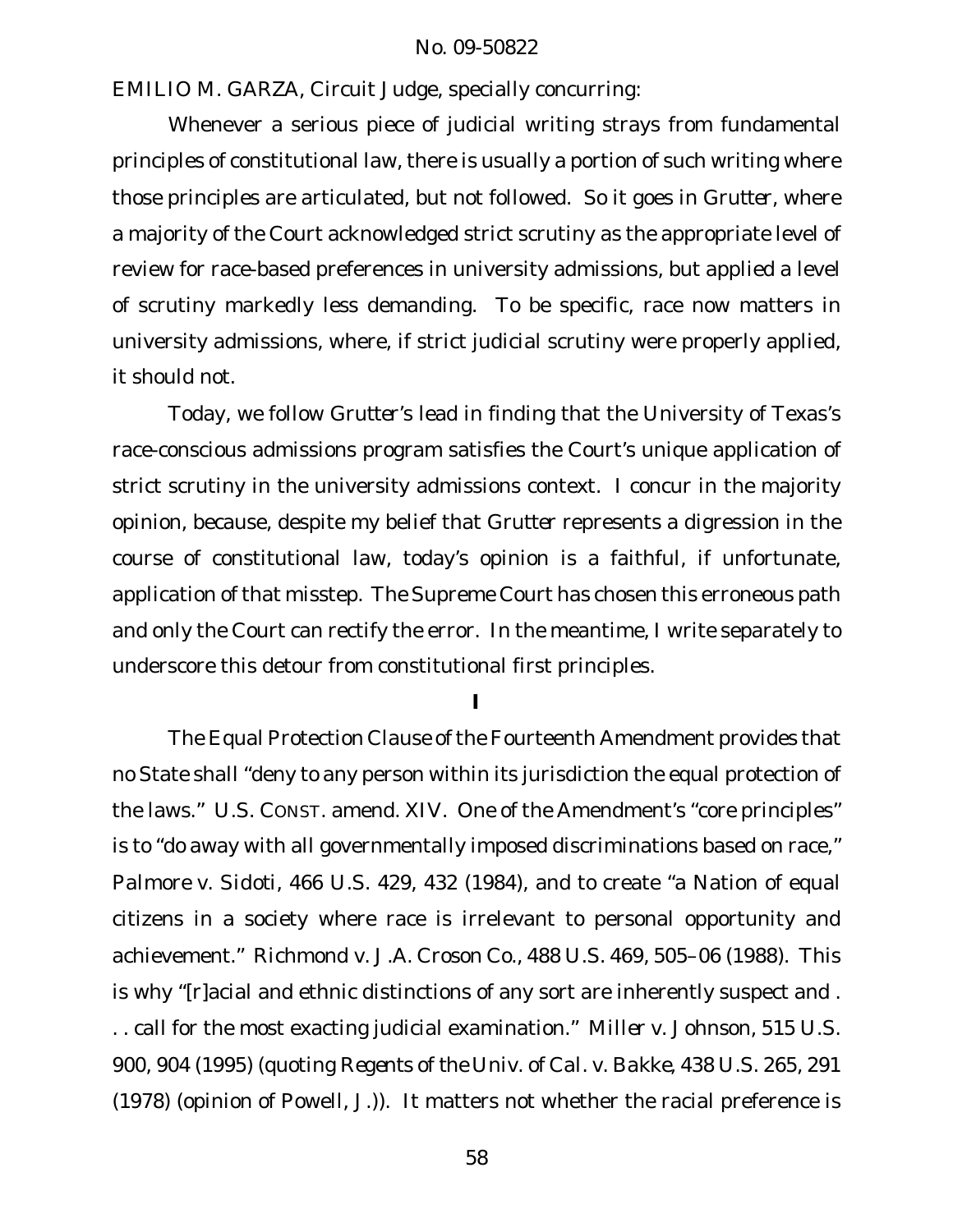characterized as invidious or benign: strict scrutiny applies regardless of "the race of those burdened or benefitted by a particular classification." *Shaw v. Reno*, 509 U.S. 630, 650–51 (1993) (quoting *Croson*, 488 U.S. at 494). To survive such exacting scrutiny, laws classifying citizens on the basis of race must be "narrowly tailored to achieving a compelling state interest." *Miller*, 515 U.S. at 904.

In *Grutter*, the majority acknowledged these fundamental principles, *see Grutter v. Bollinger*, 539 U.S. 306, 326–27 (2003), but then departed and held, for the first time, that racial preferences in university admissions could be used to serve a compelling state interest. *Id.* at 328. Though the Court recognized that strict scrutiny should govern the inquiry into the use of race in university admissions, *id.* at 326, what the Court applied in practice was something else entirely.

# **A**

The *Grutter* majority asserts that "[s]trict scrutiny is not 'strict in theory, but fatal in fact.'" 539 U.S. at 326 (quoting *Adarand Constructors, Inc. v. Pena*, 515 U.S. 200, 237 (1995)). But since the Court began applying strict scrutiny to review governmental uses of race in discriminating between citizens, the number of cases in which the Court has permitted such uses can be counted on one hand.<sup>1</sup> The Court has rejected numerous intuitively appealing justifications

<sup>1</sup> *See Grutter*, 539 U.S. at 328 (recognizing racial diversity "in the context of higher education" as compelling); *Freeman v. Pitts*, 503 U.S. 467, 494 (1992) (remedying the effects of past intentional discrimination a compelling governmental interest); *Korematsu v. United States*, 323 U.S. 214, 216 (1944) ("[P]ressing public necessity may sometimes justify the existence of [racial discrimination]; racial antagonism never can."). In *Fullilove v. Klutznick*, 448 U.S. 448 (1980), the Court upheld a federal law that set aside public works monies for minority-owned businesses. Although *Fullilove* has not been expressly overruled, it is unlikely that its holding survives the Court's later Equal Protection decisions. *See* ERWIN CHEMERINSKY, CONSTITUTIONAL LAW: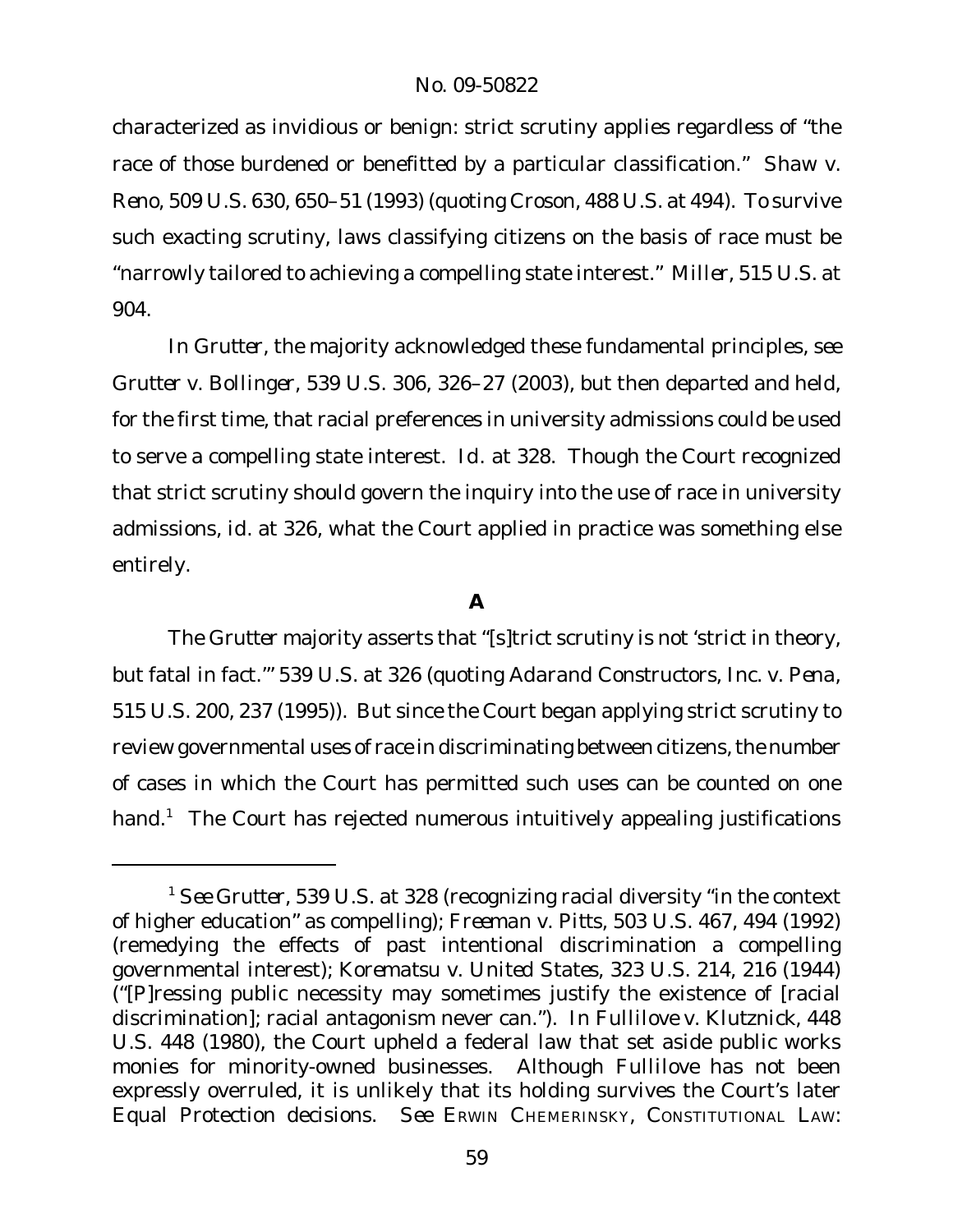offered for racial discrimination, such as remedying general societal discrimination, *see Croson*, 488 U.S. at 496–98 (plurality opinion); enhancing the number of minority professionals available to work in underserved minority communities, *see Bakke*, 438 U.S. at 310–11 (opinion of Powell, J.); and providing role models for minority students, *see Wygant v. Jackson Bd. of Educ.*, 476 U.S. 267, 275–76 (1986) (plurality opinion). In all of these cases, the Court found that the policy goals offered were insufficiently compelling to justify discrimination based on race.

In those rare cases where the use of race properly furthered a compelling state interest, the Court has emphasized that the means chosen must "work the least harm possible," *Bakke*, 438 U.S. at 308 (opinion of Powell, J.), and be narrowly tailored to fit the interest "with greater precision than any alternative means." *Grutter*, 539 U.S. at 379 (Rehnquist, C.J., dissenting) (quotation omitted). Moreover, the failure to consider available race-neutral alternatives and employ them if efficacious would cause a program to fail strict scrutiny. *See Wygant*, 476 U.S. at 280 n.6 (plurality opinion) (the "term 'narrowly tailored' . . . requires consideration of whether lawful alternative and less restrictive means could have been used."); *see also Adarand*, 515 U.S. at 237–38; *Croson*, 488 U.S. at 507; *Fullilove v. Klutznick*, 448 U.S. 448, 537 (1980) (Stevens, J., dissenting) ("Racial classifications are simply too pernicious to permit any but the most exact connection between justification and classification.").

Beyond the use of race-neutral alternatives, the Court, pre-*Grutter*, had considered several other factors in determining whether race-conscious programs were narrowly tailored. Programs employing a quota system would fail this inquiry, as would programs of unlimited duration. *See Bakke*, 438 U.S. at

PRINCIPLES AND POLICIES § 9.3.5, at 738, 742–43 (3d ed. 2006). *Korematsu*'s authority is likewise suspect.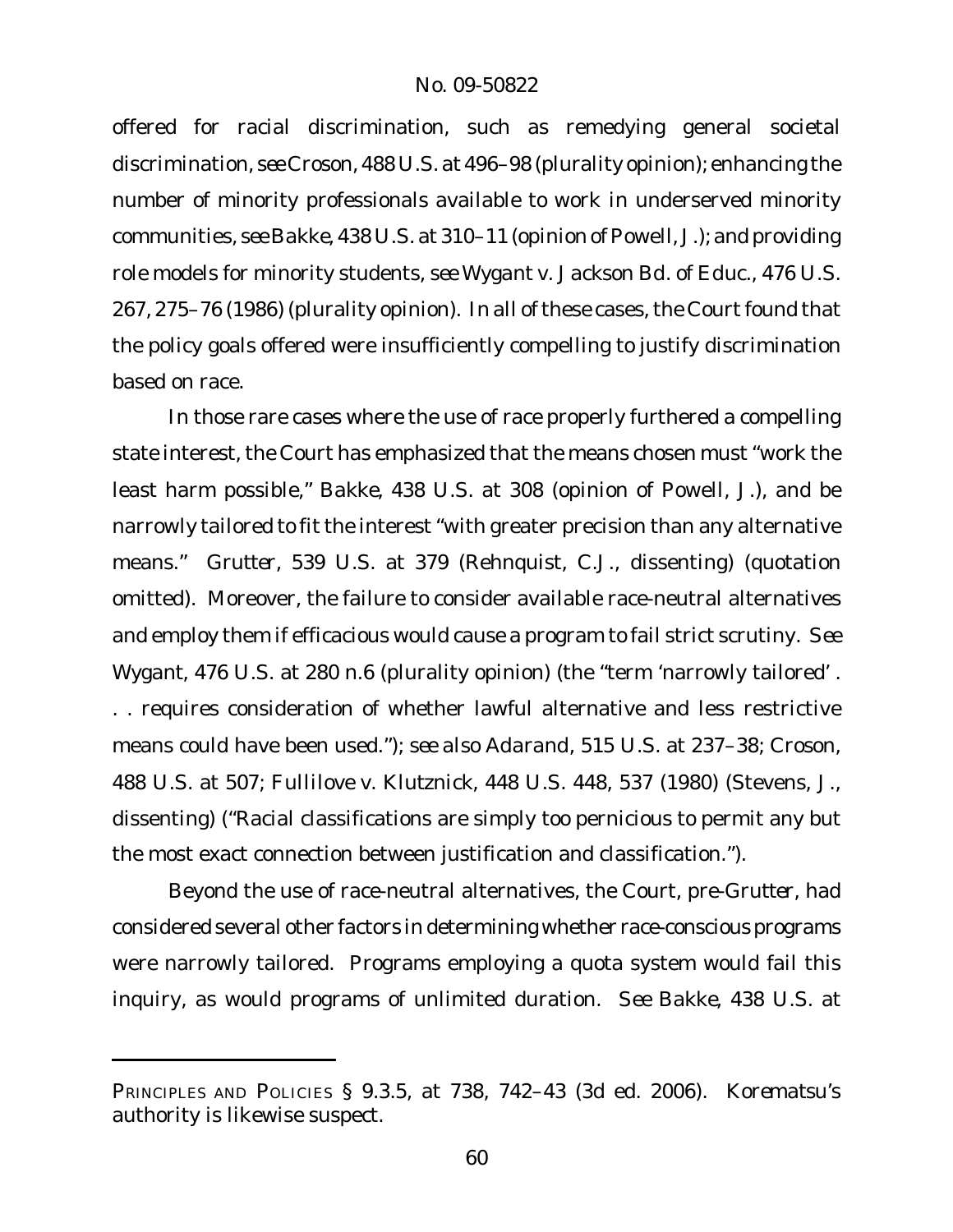315–18; *Croson*, 488 U.S. at 498. The Court looked to a program's flexibility and its capacity for individualized consideration. *See United States v. Paradise*, 480 U.S. 149, 177 (1987) (plurality opinion); *Croson*, 488 U.S. at 508. The Court also considered the relationship between the numerical goal and the percentage of minority group members in the relevant population, and whether the means chosen were likely to be overinclusive. *See Croson*, 488 U.S. at 506–10. Finally, the Court considered the program's burden on innocent third parties. *See, e.g., Metro Broad., Inc. v. FCC*, 497 U.S. 547, 630 (1990) (O'Connor, J., dissenting) (programs should not "unduly burden individuals who are not members of the favored racial and ethnic groups"); *Bakke*, 438 U.S. at 308 (opinion of Powell, J.).

*Grutter* changed this. After finding that racial diversity at the University of Michigan Law School ("Law School") was a compelling governmental interest, the Court redefined the meaning of narrow tailoring. *See Grutter*, 539 U.S. at 387 (Kennedy, J., dissenting) ("The Court, however, does not apply strict scrutiny. By trying to say otherwise, it undermines both the test and its own controlling precedents."); *see generally* Ian Ayres & Sydney Foster, *Don't Tell, Don't Ask: Narrow Tailoring After* Grutter *and* Gratz, 85 TEX. L. REV. 517 (2007). The Court replaced narrow tailoring's conventional "least restrictive means" requirement with a regime that encourages opacity and is incapable of meaningful judicial review under any level of scrutiny. Courts now simply assume, in the absence of evidence to the contrary, that university administrators have acted in good faith in pursuing racial diversity, and courts are required to defer to their educational judgments on how best to achieve it. *Grutter*, 539 U.S. at 328–29. What is more, the deference called for in *Grutter* seems to allow universities, rather than the courts, to determine when the use of racial preferences is no longer compelling. *See id.* at 343 ("We take the Law School at its word that it would 'like nothing better than to find a race-neutral admissions formula' and will terminate its race-conscious admissions program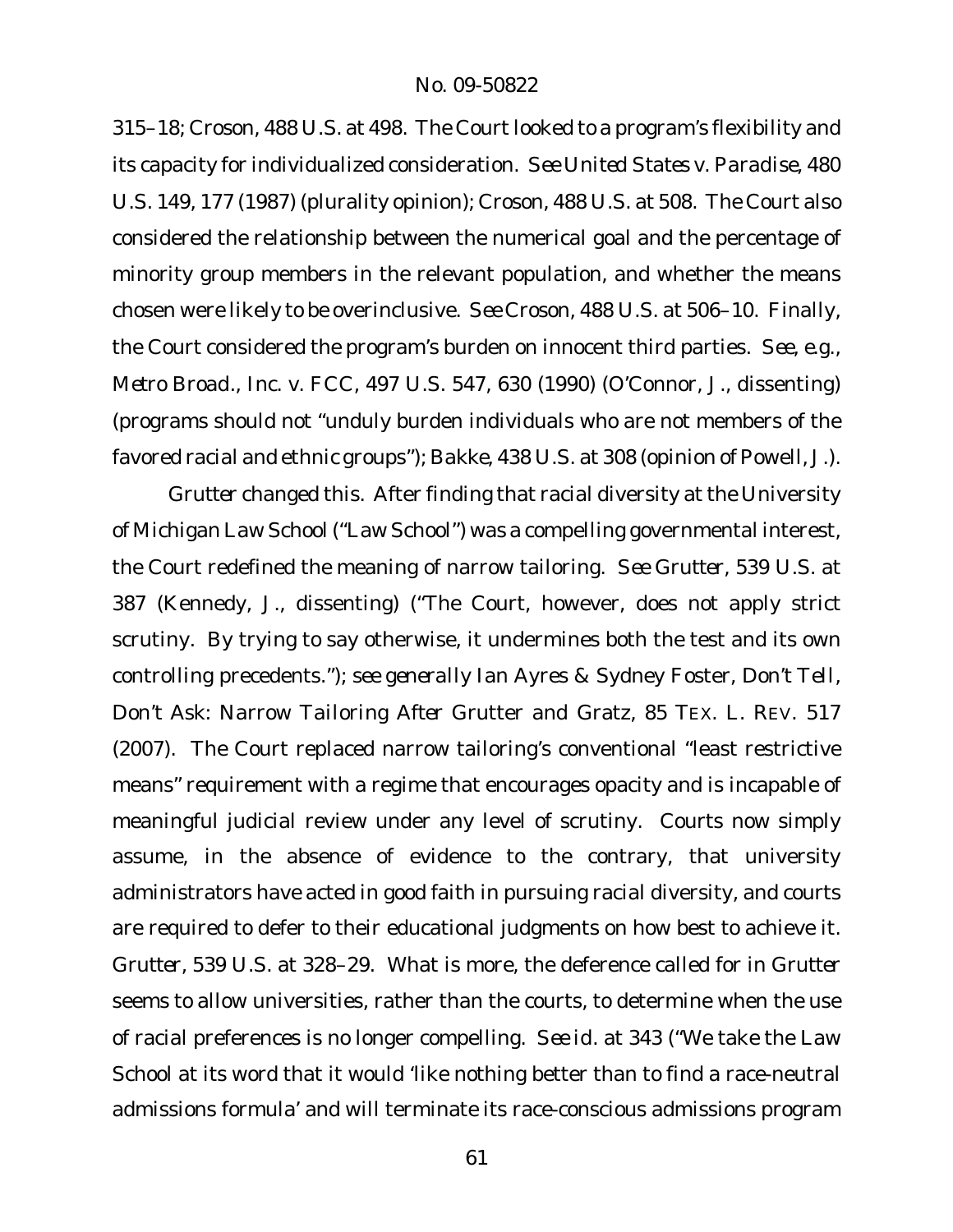as soon as practicable."). This new species of strict scrutiny ensures that only those admissions programs employing the most heavy-handed racial preferences, and those programs foolish enough to maintain and provide conclusive data, will be subject to "exacting judicial examination." *Miller*, 515 U.S. at 904. Others, like the University of Michigan in *Grutter*, and the University of Texas here, can get away with something less.

**B**

Setting aside for a moment *Grutter*'s finding that racial diversity within the Law School was a compelling state interest, *see infra* Sections I.D and III, I find troubling the Court's treatment of whether the Law School's chosen means—using race as a "plus" factor—was narrowly tailored to achieving that end. The Court discussed five hallmarks of a narrowly tailored race-conscious admissions program in answering this question: (1) the absence of quotas; (2) a program that does not unduly harm any racial group; (3) serious, good-faith consideration of race-neutral alternatives; (4) a program that contains a sunset provision or some logical end point; and (5) individualized consideration of all applicants. *See* 539 U.S. at 335–43. The Court's opinion effectively emptied at least three of these criteria of their probative content, leaving the first and fifth as determinative in any narrow tailoring inquiry. *See* Ayres & Foster, 85 TEX. L. REV. at 543.

First, *Grutter* defined a quota as reserving a fixed number or percentage of opportunities for certain minority groups, and insulating individuals from those groups from competition with all other candidates for available seats. *Id.* at 333–36. These prohibitions were clear well before *Grutter. See Bakke*, 438 U.S. at 317; *Croson*, 488 U.S. at 496. Only those programs with overt numerical set-asides or separate minority admissions tracks would fail this requirement.

Next, the Court found that race-conscious admissions programs do not unduly burden innocent third parties so long as they provide individualized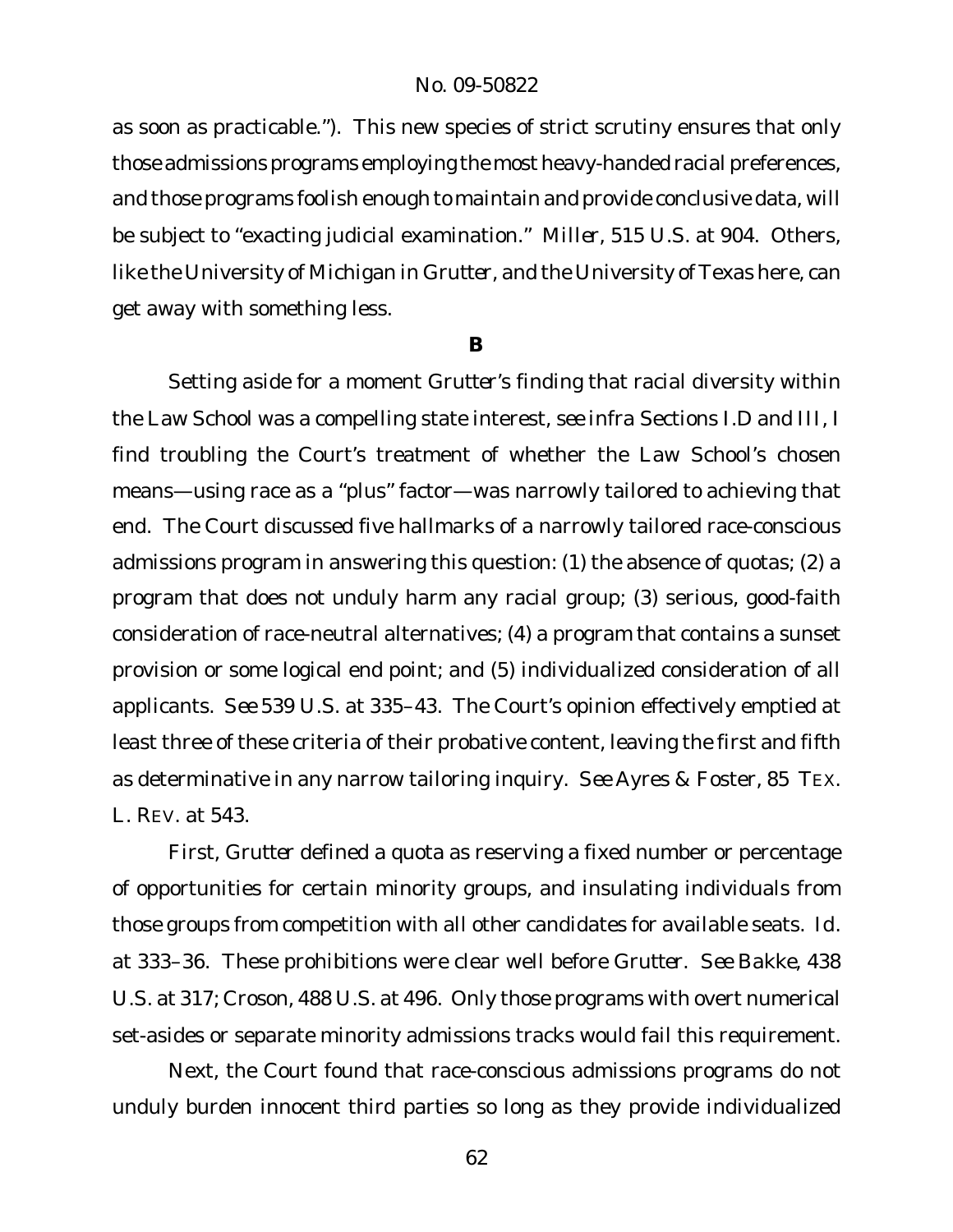consideration. *Grutter*, 539 U.S. at 341 ("[I]n the context of its individualized inquiry into the possible diversity contributions of all applicants, the Law School's race-conscious admissions program does not unduly harm nonminority applicants."). Here, the Court collapsed the second narrow tailoring criterion into the fifth.

*Grutter* also held that there were no workable race-neutral alternatives at the Law School, such as "using a lottery system" or "decreasing the emphasis for all applicants on undergraduate GPA and LSAT scores." *Id.* at 340. The Court likewise rejected the United States' argument that the Law School's plan was not narrowly tailored because race-neutral alternatives that had proven effective elsewhere (i.e., the percentage plans utilized in California, Florida, and Texas) were available and would deliver the educational benefits the Law School was seeking. *Id.* The Court held that "[n]arrow tailoring does not require exhaustion of every conceivable race-neutral alternative. . . . Narrow tailoring does, however, require serious, good faith consideration of workable race-neutral alternatives that will achieve the diversity the university seeks." *Id.* at 339. After *Grutter*, universities are no longer required to use the *most effective* raceneutral means. So long as admissions officials have given "serious, good faith consideration" to such programs, they are free to pursue less effective alternatives that serve the interest "about as well." *Id.* (citing *Wygant*, 476 U.S. at 280 n.6 (plurality opinion)). Thus, this third criterion is now essentially without meaning. Given the deference that universities' educational judgments are to be afforded post-Grutter, "serious, good faith consideration" is a peculiarly low bar that will be satisfied in most every case. *Compare id.* at 339 (narrow tailoring "require[s] serious, good faith consideration of workable race-neutral alternatives"), *with id.* at 329 ("[G]ood faith on the part of a university is 'presumed' absent a showing to the contrary.") (citation and internal quotation marks omitted).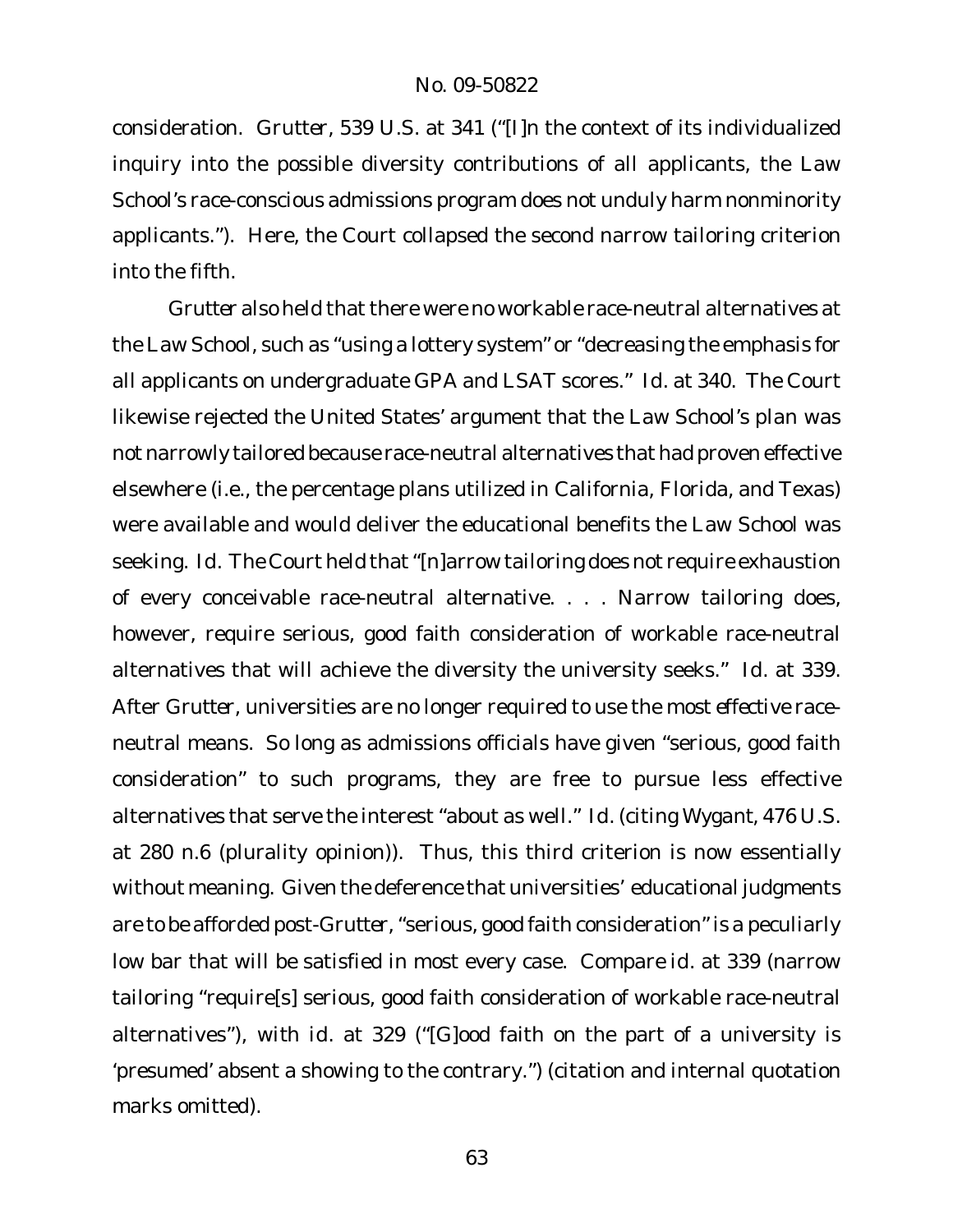Finally, while the Court acknowledged that race-conscious admissions programs must be limited in time, such as by sunset provisions or periodic reviews to determine whether the preferences remain necessary, the Court suspended application of this criterion for twenty-five years. *Id.* at 343 ("We expect that 25 years from now, the use of racial preferences will no longer be necessary to further the interest approved today."). In doing so, the *Grutter* majority simply accepted the Law School's promise that it would terminate its race-conscious policies as soon as possible. *See id.* at 343 ("We take the Law School at its word that it would 'like nothing better than to find a race-neutral admissions formula' and will terminate its race-conscious admissions program as soon as practicable."). The Court's approval here is remarkable given the constitutional gravity of this experiment (i.e., the Law School's allocation of preferences along racial lines). This fourth criterion will now be considered satisfied with little or no showing on the part of university administrators, at least until 2028.

And thus, all that truly remains of strict scrutiny's narrow tailoring inquiry post-*Grutter* is the requirement of "individualized consideration." But what does this term mean specifically? *Grutter* never tells us. Moreover, the weight given to race as part of this individualized consideration is purposefully left undefined, making meaningful judicial review all but impossible.

#### **C**

In *Grutter*, the University of Michigan Law School sought to achieve a student body that was both academically strong and diverse along several dimensions, including race. There, the Court endorsed the Law School's "highly individualized, holistic review of each applicant's file, giving serious consideration to all the ways an applicant might contribute to a diverse educational environment." *Id*. at 337. The Court noted approvingly that the Law School had "no policy . . . of automatic acceptance or rejection based on any

64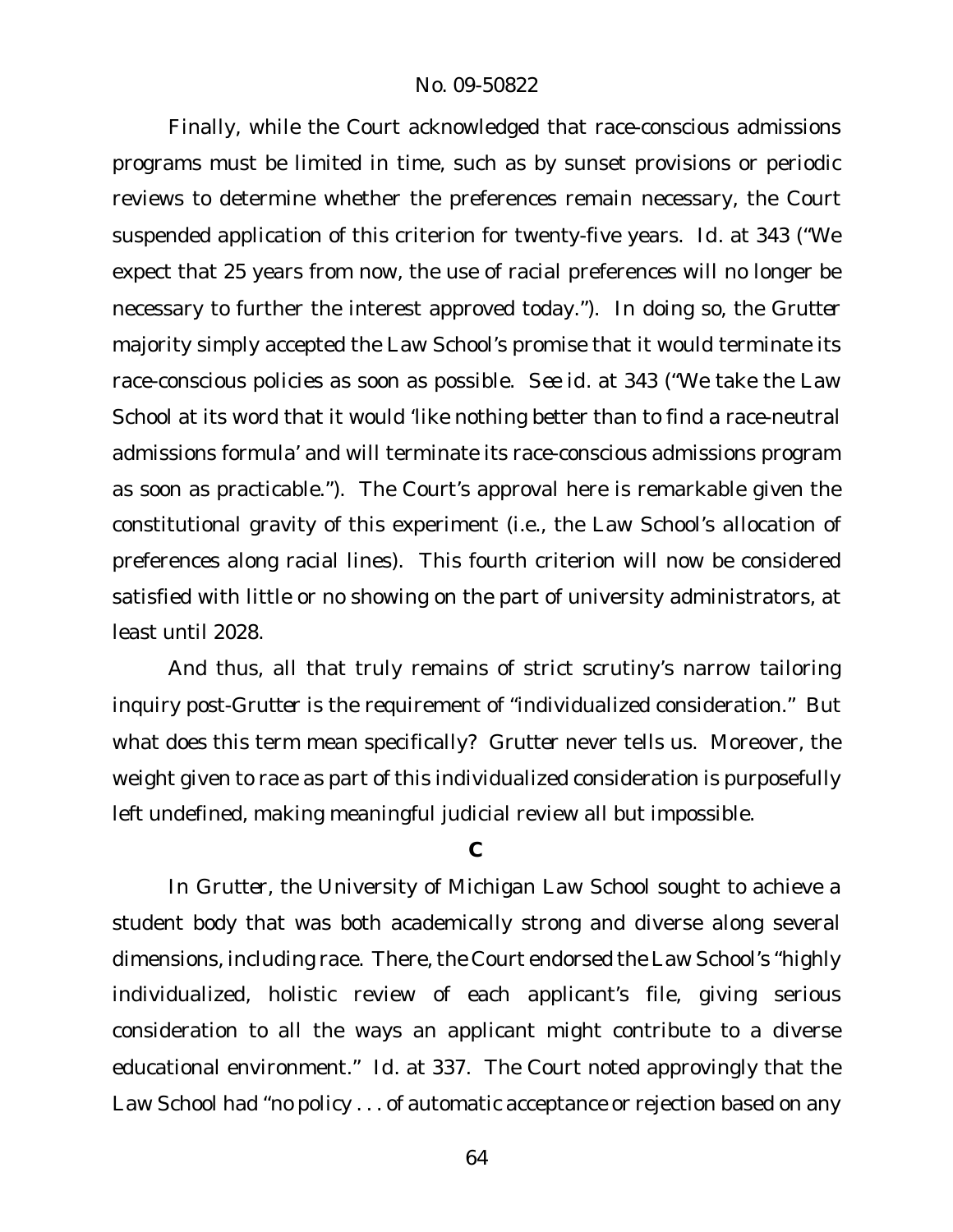single 'soft' variable." *Id.* The *Grutter* majority permitted the use of race and ethnicity as "plus" factors within the Law School's holistic review, but this simply raises the question: how much of a plus?<sup>2</sup> Grutter did not say.

Instead, the Court implicitly forbade universities from quantifying racial preferences in their admissions calculus. Contrasting the admissions system found unconstitutional in *Gratz*, the *Grutter* majority noted that"the Law School awards no mechanical, predetermined diversity 'bonuses' based on race or ethnicity." *Id.* (citing *Gratz v. Bollinger*, 539 U.S. 244, 271–72 (2003)). On this view, rigid point systems that allocate preference points for racial and ethnic status are unconstitutional because they "preclude[] admissions counselors from conducting the type of individualized consideration the Court's opinion in *Grutter* requires." *Gratz*, 539 U.S. at 277 (O'Connor, J., concurring) (citation omitted).

But it is not clear, to me at least, how using race in the holistic scoring system approved in *Grutter* is constitutionally distinct from the point-based system rejected in Gratz.<sup>3</sup> If two applicants, one a preferred minority and one

 $2$  The Court's discussion of race as a "plus" factor takes place in the context of strict scrutiny's narrow tailoring inquiry. Whether race should be considered at all is a separate, more fundamental, matter. *See infra* Section III.

<sup>&</sup>lt;sup>3</sup> Although I do not believe the government's use of race in university admissions can ever serve a compelling interest, assuming that it can, there is no reason why a well-designed point system could not account for an applicant's race, among other variables, and yet still provide meaningful, individualized consideration. *See* Ayres & Foster, 85 TEX. L. REV. at 566–70; *see also Gratz*, 539 U.S. at 295 (Souter, J., dissenting) ("[I]t is hard to see what is inappropriate in assigning some stated value to a relevant characteristic, whether it be reasoning ability, writing style, running speed, or minority race. Justice Powell's plus factors necessarily are assigned some values. The college simply does by a numbered scale what the law school accomplishes in its 'holistic review'; the distinction does not imply that applicants to the undergraduate college are denied individualized consideration . . . ." (citation omitted)).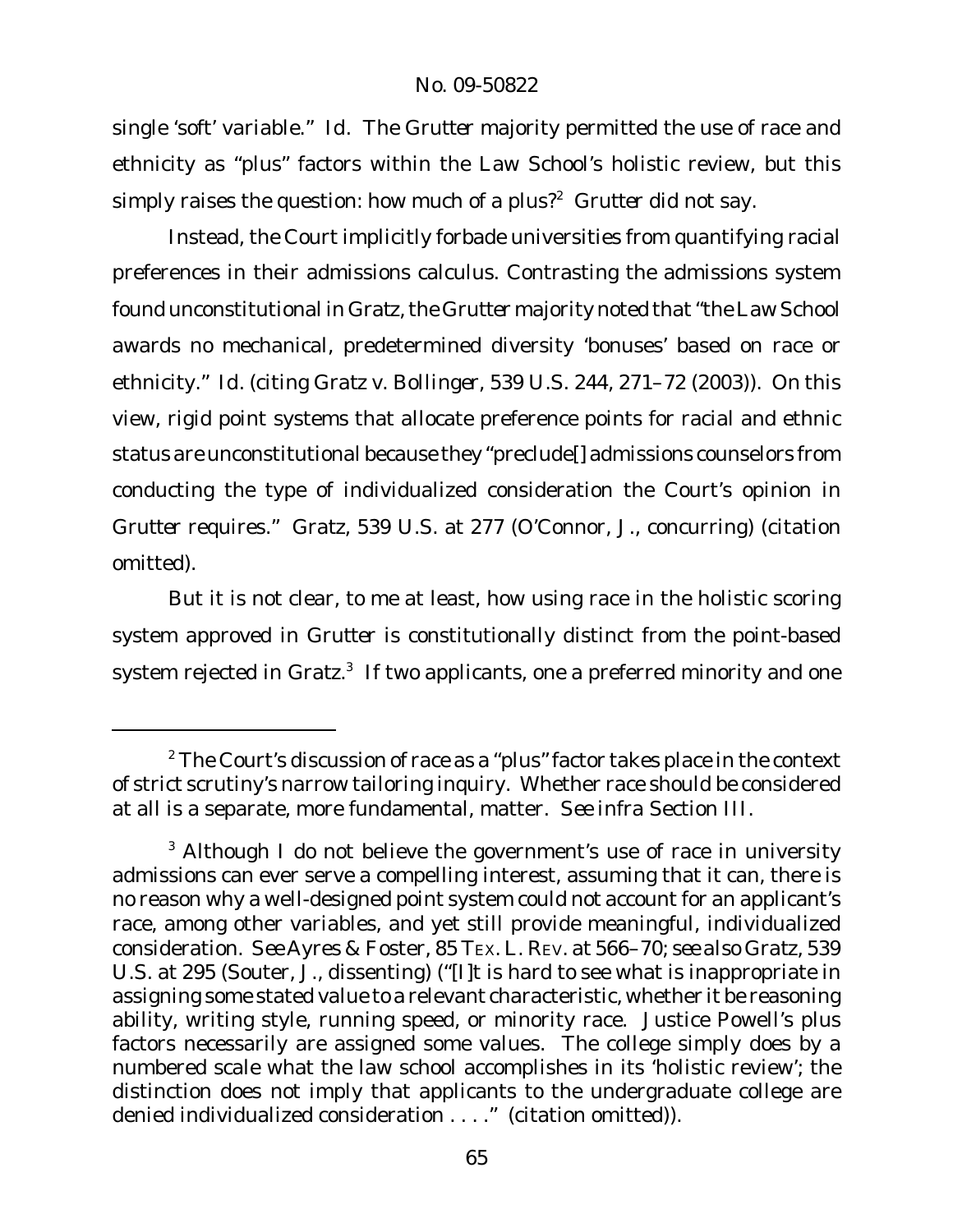nonminority, with application packets *identical* in all respects save race would be assigned the same score under a holistic scoring system, but one gets a higher score when race is factored in, how is that different from the mechanical groupbased boost prohibited in *Gratz*? Although one system quantifies the preference and the other does not, the result is the same: a determinative benefit based on race.

*Grutter*'s new terminology like "individualized consideration" and "holistic review" tends to conceal this result. By obscuring the University of Michigan's use of race in these diffuse tests, the Court allowed the Law School to do covertly what the undergraduate program could not do overtly. *See Gratz*, 539 U.S. at 270–76. This much is clear and has been discussed elsewhere.<sup>4</sup> I write separately to add my view, confirmed while deciding this appeal, that *Grutter*'s narrow tailoring inquiry—now reduced to testing for individualized consideration—is incapable of meaningful judicial review.

Traditionally, strict scrutiny required that the overall benefits of programs employing racial classifications justified the overall costs.<sup>5</sup> *See* Ayres & Foster, 85 TEX. L. REV. at 526 & n.38. In *Grutter*, not only did the Court fail to conduct such an analysis, it rejected the only means for measuring the constitutionally relevant costs and benefits. *Id.* Although I disagree with the Court that raceconscious policies can ever serve a compelling interest in university admissions, by prohibiting race and ethnicity from being quantified at all, *Grutter* eliminated

<sup>4</sup> *See, e.g.,* Larry Alexander & Maimon Schwarzschild, Grutter *or Otherwise: Racial Preferences and Higher Education*, 21 CONST. COMMENT. 3 (2004); CHEMERINSKY, CONSTITUTIONAL LAW 744.

<sup>&</sup>lt;sup>5</sup> For example, a race-conscious admissions policy that added just one, three, or five members of a preferred minority group to an enrolling class of 6,700 would fail to be narrowly tailored. Such a program would have an intolerably high cost for little return. *See infra* Section II.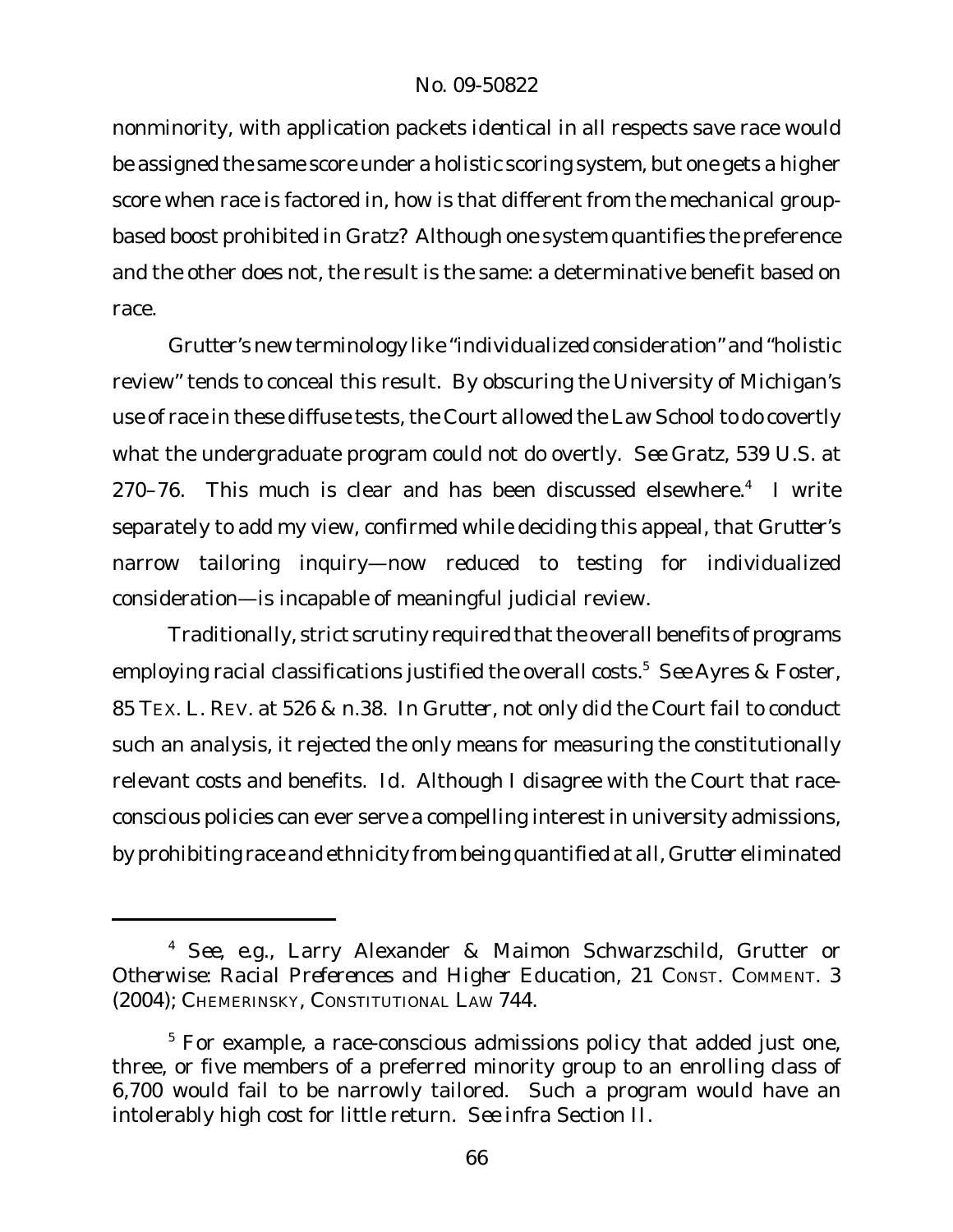any chance for courts to critically evaluate whether race is, in fact, the defining feature of an admissions packet. Post-*Grutter*, there is no way to assess how much of a "plus" race gets as a plus-factor in any admissions system. And without the ability to measure the number of "but-for" admits (i.e., admitted minority students for whom race was the decisive factor), courts cannot meaningfully evaluate whether a university's use of race fits its asserted interest narrowly. See id. at 527–41, 575–82.<sup>6</sup> In short, it is impossible to subject such uses of race to strict scrutiny. *Grutter* rewards admissions programs that remain opaque.

Even assuming the Court's "educational benefits of diversity" justification holds true, *see infra* Section I.D, there are far more effective *race-neutral* means of screening for the educational benefits that states like Michigan and Texas ostensibly seek. To the degree that state universities genuinely desire students with diverse backgrounds and experiences, race-neutral factors like specific hardships overcome, extensive travel, leadership positions held, volunteer and work experience, dedication to particular causes, and extracurricular activities, among many other variables, can be articulated with specificity in the admissions essays.<sup>7</sup> These markers for viewpoint diversity are far more likely

<sup>6</sup> *See also id.* at 528 n.42 (citing, *inter alia*, WILLIAM G. BOWEN & DEREK BOK, THE SHAPE OF THE RIVER: LONG-TERM CONSEQUENCES OF CONSIDERING RACE IN COLLEGE AND UNIVERSITY ADMISSIONS 31–39 (1998)) (observing that the degree of racial preferences can be measured by examining the number of but-for admits and the qualification differentials between but-for admits and nonpreferred applicants who would have been admitted in the absence of affirmative action).

 $^7$  In addition to the two essays that UT requires as part of each application packet, the University considers several of the factors described above in determining an applicant's personal achievement score. *See Fisher v. Univ. of Tex. at Austin*, 645 F. Supp. 2d 587, 597 (W.D. Tex. 2009) ("The third [Personal Achievement Index] element is the personal achievement score, which is based on an evaluation of the file in its entirety by senior members of the admissions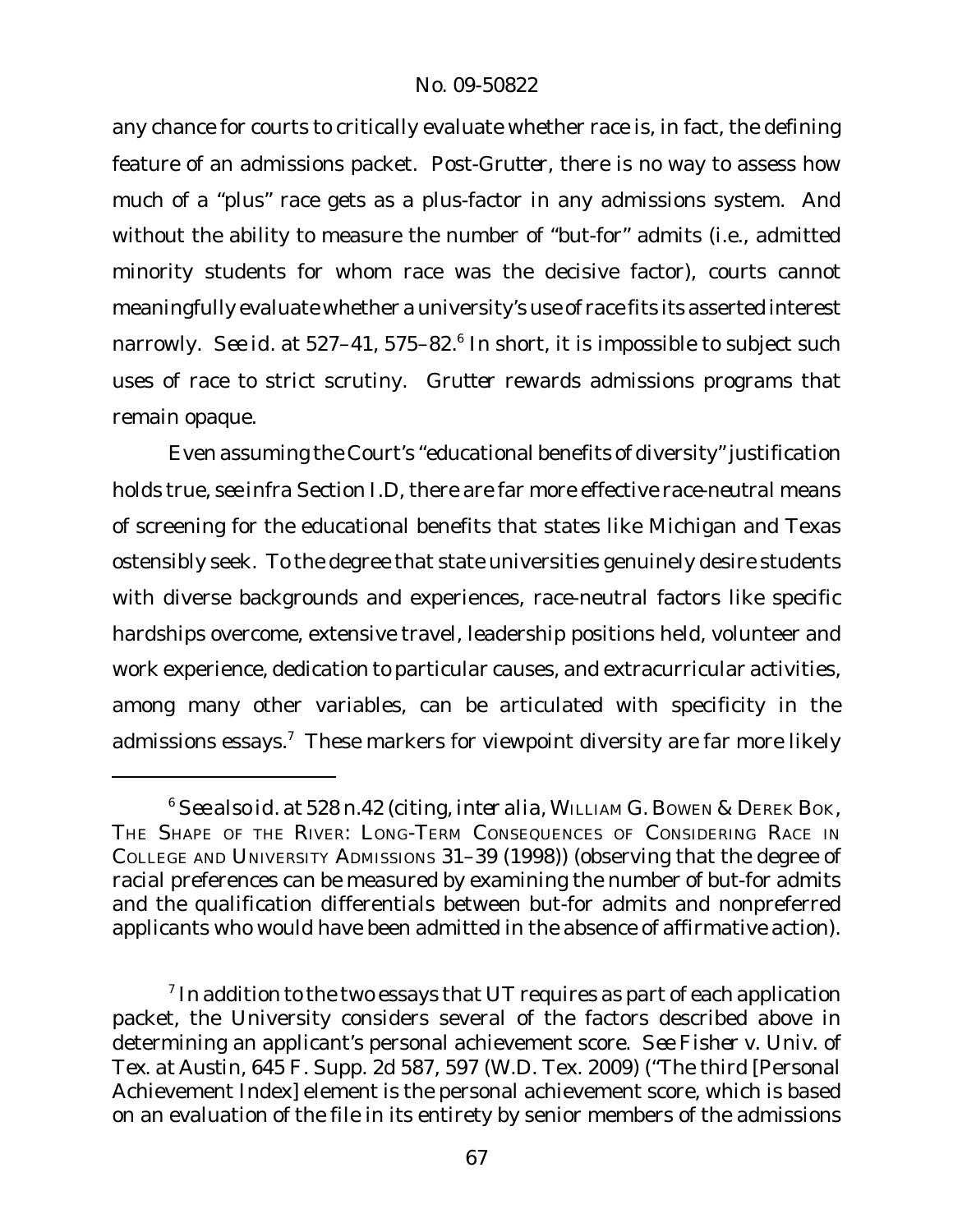to translate into enhanced classroom dialogue than a blanket presumption that race will do the same. Moreover, these markers represent the kind of life experiences that reflect industry. Race cannot. While race inevitably colors an individual's life and views, that facet of race and its impact on the individual can be described with some precision through an admissions essay. We should not presume that race shapes everyone's experiences in the same ways and award preference (or a bonus, or a "plus") accordingly. Such a policy, however labeled, is not narrowly tailored.

Finally, the Court's unusual deference to educators' academic judgments that racial diversity is a compelling interest, coupled with the deference allegedly owed to their determination of when the use of race is no longer necessary, *see id.* at 343, would appear to permit race-based policies indefinitely. For example, notwithstanding that a university's race-conscious policies had achieved 25% African-American and 25% Hispanic enrollment in the student body generally, that university could still justify the use of race in admissions if these minority students were disproportionately bunched in a small number of classes or majors. In fact, the majority's application of *Grutter* today reaches just such a result.

Despite Top Ten Percent's demonstrable impact on minority enrollment at the University of Texas, the majority opinion holds that the University's use of race in admissions can be justified by reference to the paucity of minority students in certain majors:

While the [Top Ten Percent] Law may have contributed to an increase in overall minority enrollment, those minority students remain clustered in certain programs, severely limiting the

staff. The evaluators conduct a holistic review considering the applicant's demonstrated leadership qualities, extracurricular activities, awards and honors, work experience, service to the school or community, and special circumstances.").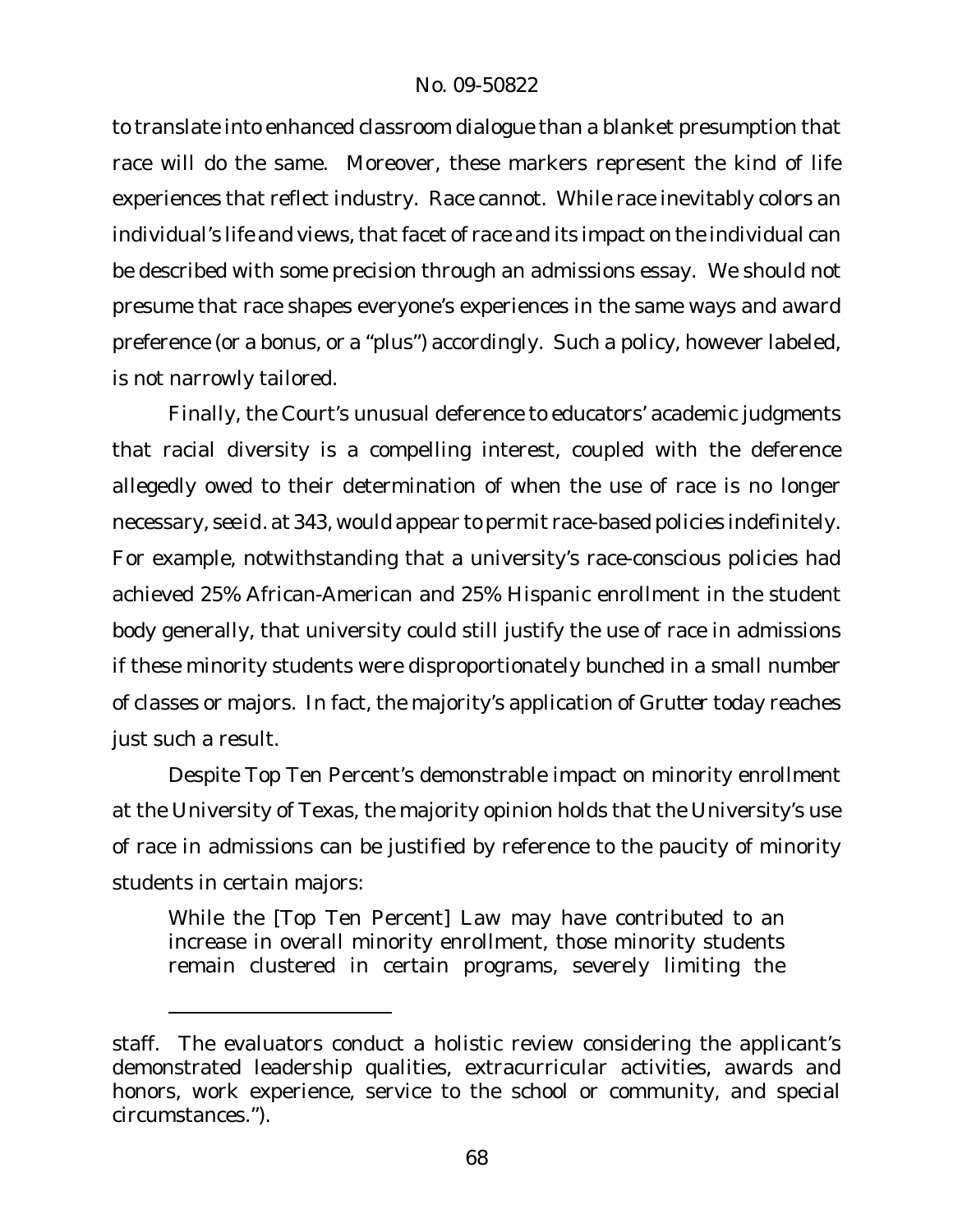beneficial effects of educational diversity. For example, nearly a quarter of the undergraduate students in UT's College of Social Work are Hispanic, and more than 10% are African-American. In the College of Education, 22.4% of students are Hispanic and 10.1% are African-American. By contrast, in the College of Business Administration, only 14.5% of the students are Hispanic and 3.4% are African-American. It is evident that if UT is to have diverse interactions, it needs more minority students who are interested in and meet the requirements for a greater variety of colleges, not more students disproportionately enrolled in certain programs.

*Ante* at 42. If this is so, a university's asserted interested in racial diversity could justify race-conscious policies until such time as educators certified that the elusive critical mass had finally been attained, not merely in the student body generally, but major-by-major and classroom-by-classroom.

Given the "large-scale absence of African-American and Hispanic students from thousands of classes" at the University of Texas, *Fisher*, 645 F. Supp. 2d at 607, today's decision ratifies the University's reliance on race at the departmental and classroom levels, and will, in practice, allow for race-based preferences in seeming perpetuity. Such a use of race "has no logical stopping point" and is not narrowly tailored. *See Croson*, 488 U.S. at 498 (citing *Wygant*, 476 U.S. at 275). Allowing race-based social engineering at the university level is one thing, but not nearly as invasive as condoning it at the classroom level. I cannot accept that the Fourteenth Amendment permits this level of granularity to justify dividing students along racial lines.

### **D**

The same imprecision that characterizes *Grutter*'s narrow tailoring analysis casts doubt on its discussion of racial diversity as a compelling state interest. *Grutter* found that the Law School had a compelling interest in "securing the educational benefits of a diverse student body," and that achieving a "critical mass" of racially diverse students was necessary to accomplish that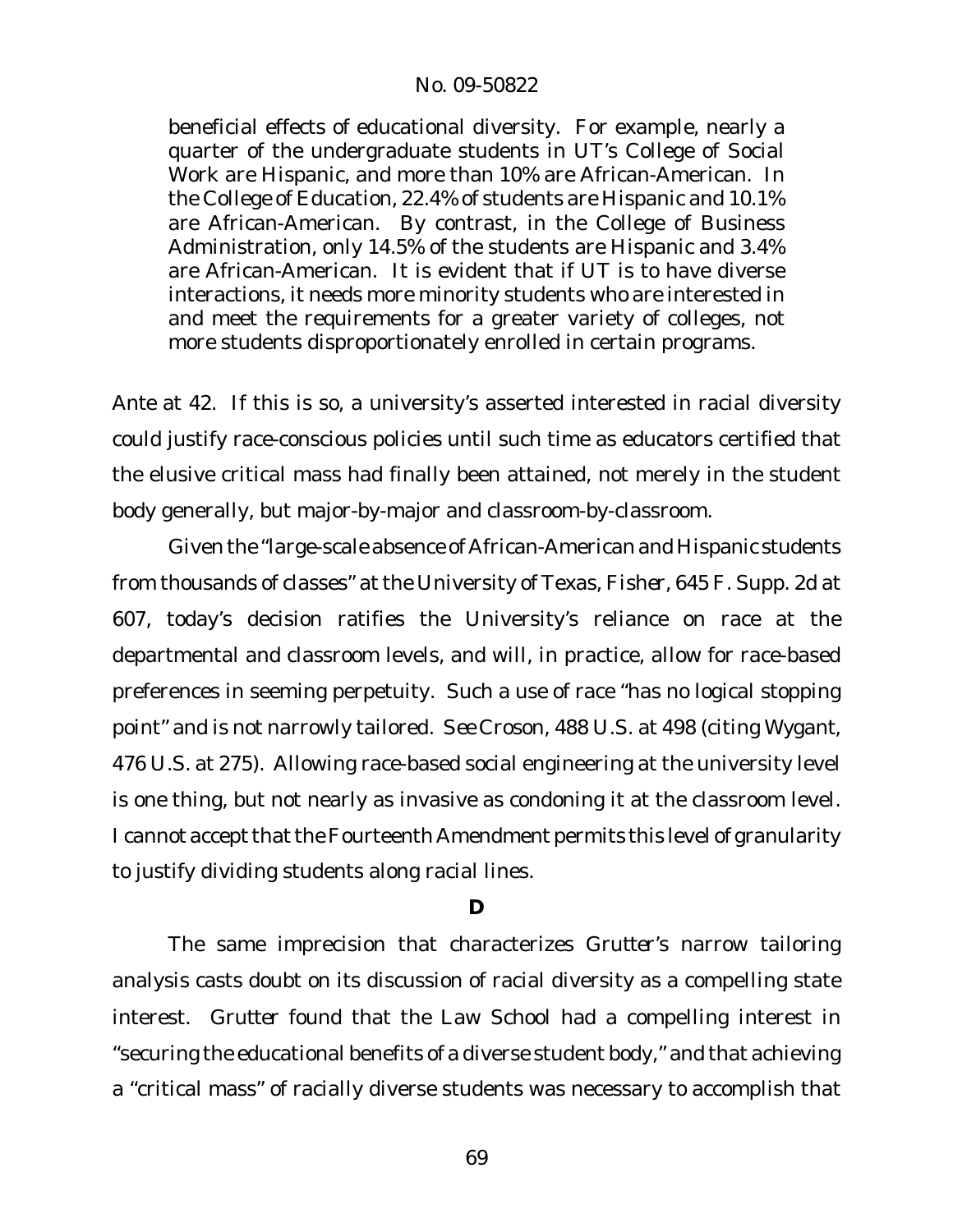goal. *Id.* at 333. The Law School defined "critical mass" as "a number that encourages underrepresented minority students to participate in the classroom and not feel isolated . . . or like spokespersons for their race." *Id.* at 318–19. The Court clarified: "critical mass is defined by reference to the educational benefits that diversity is designed to produce." *Id.* at 330. Justice O'Connor's majority opinion identified three such constitutionally relevant benefits: (i) increased perspective in the classroom; (ii) improved professional training; and (iii) enhanced civic engagement. *Id.* at 330–33. The first element is based on Justice Powell's focus in *Bakke* on the campus-level benefits of diversity. The second two are new.<sup>8</sup>

My difficulty with *Grutter*'s "educational benefits of diversity" discussion is that it remains suspended at the highest levels of hypothesis and speculation. And unlike ordinary hypotheses, which must be testable to be valid, *Grutter*'s thesis is incapable of testing. Justice O'Connor's majority opinion rests almost entirely on intuitive appeal rather than concrete evidence.

**1**

<sup>8</sup> *See* Robert C. Post, *The Supreme Court, 2002 Term—Forward: Fashioning the Legal Constitution: Culture, Courts, and Law*, 117 HARV. L. REV. 4, 59–60 (2003) ("Although *Grutter* casts itself as merely endorsing Justice Powell's opinion in Bakke, *Grutter*'s analysis of diversity actually differs quite dramatically from Powell's. Powell conceptualized diversity as a value intrinsic to the educational process itself. He regarded diversity as essential to 'the quality of higher education,' because education was a practice of enlightenment, 'of speculation, experiment, and creation,' that thrived on the 'robust exchange of ideas; characteristically provoked by confrontation between persons of distinct life experiences. . . . [*Grutter*] instead conceives of education as instrumental for the achievement of extrinsic social goods like professionalism, citizenship, or leadership. . . . *Grutter*'s justifications for diversity thus potentially reach far more widely than do Powell's."); *see also* Ayres & Foster, 85 TEX. L. REV. at 578 n.215 (citing commentary).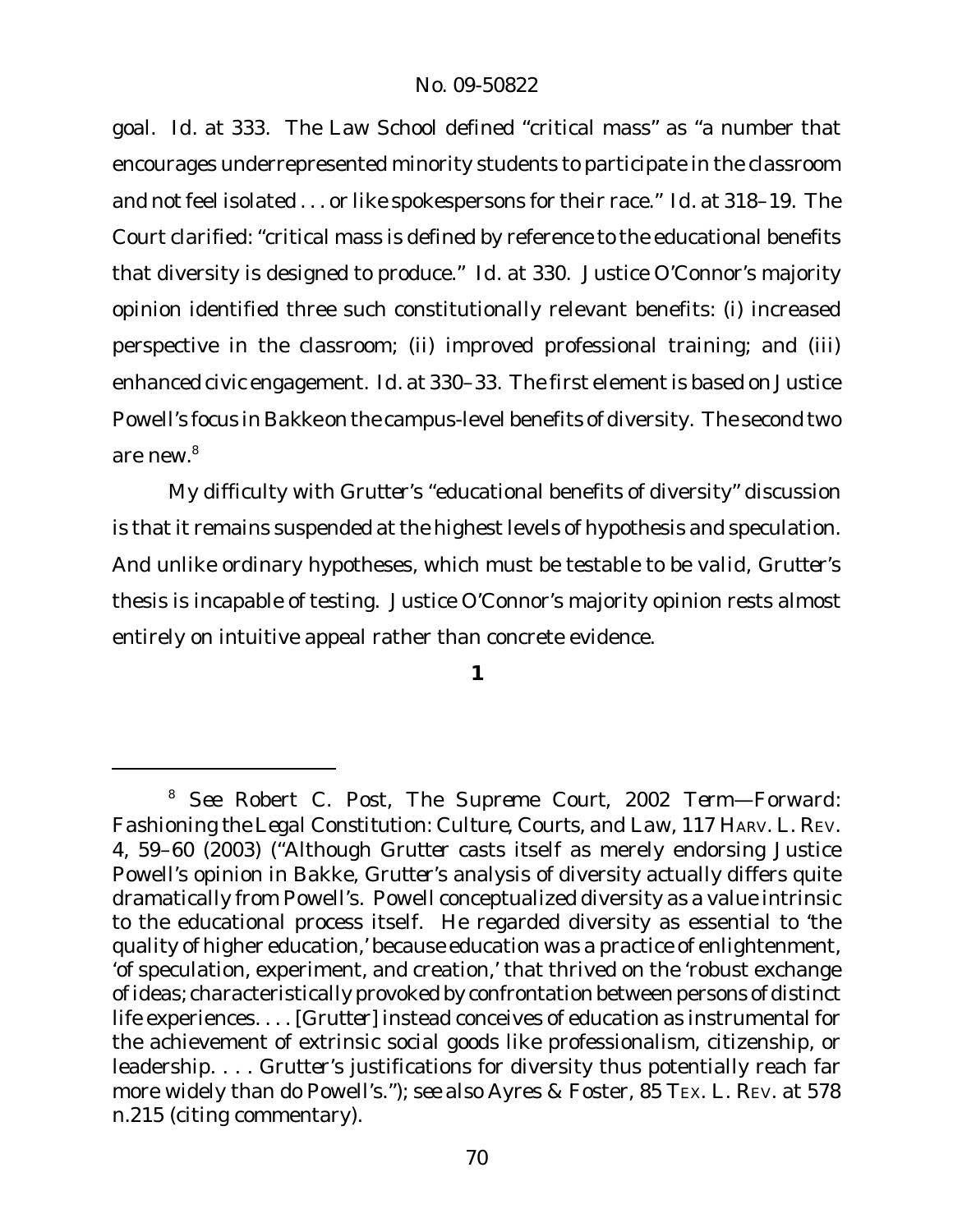The first constitutionally relevant benefit that makes up *Grutter*'s compelling interest is racial diversity's direct impact in the classroom. Here, the Court concluded that diverse perspectives improve the overall quality of education because "classroom discussion is livelier, more spirited, and simply more enlightening and interesting when students have the greatest possible variety of backgrounds." *Id.* at 330 (internal quotation marks omitted). This rationale conforms to Justice Powell's opinion in *Bakke* that universities should pursue "[t]he atmosphere of speculation, excitement and creation" that is "promoted by a diverse student body." 438 U.S. at 312 (opinion of Powell, J.). $9$ I question the validity of this surmise.

Nonetheless, assuming a critical mass of minority students could perceptibly improve the quality of classroom learning, how would we measure success? By polling students and professors, as the University of Texas has done?<sup>10</sup> How would we know whether the substantial social harm we are tolerating by dividing students based on race is worth the cost? That classroom discussion is, in fact, being enhanced? How can a party prove that it is? How can an opposing party prove that it is not?

My concern with allowing viewpoint diversity's alleged benefits to justify racial preference is that viewpoint diversity is too theoretical and abstract. It cannot be proved or disproved. Sure, the *Grutter* majority cited to expert reports and amicus briefs from corporate employers as evidence that student body diversity improves educational outcomes and better prepares students for the

<sup>9</sup> Justice Powell's opinion in *Bakke* conspicuously avoided claiming a categorical educational benefit of diversity, asserting only the potential for such benefits. *See* 438 U.S. at 314 (opinion of Powell, J.).

 $10$  Every measure of social benefit or harm would be subjective and, at worst, capable of manipulation through framing biases.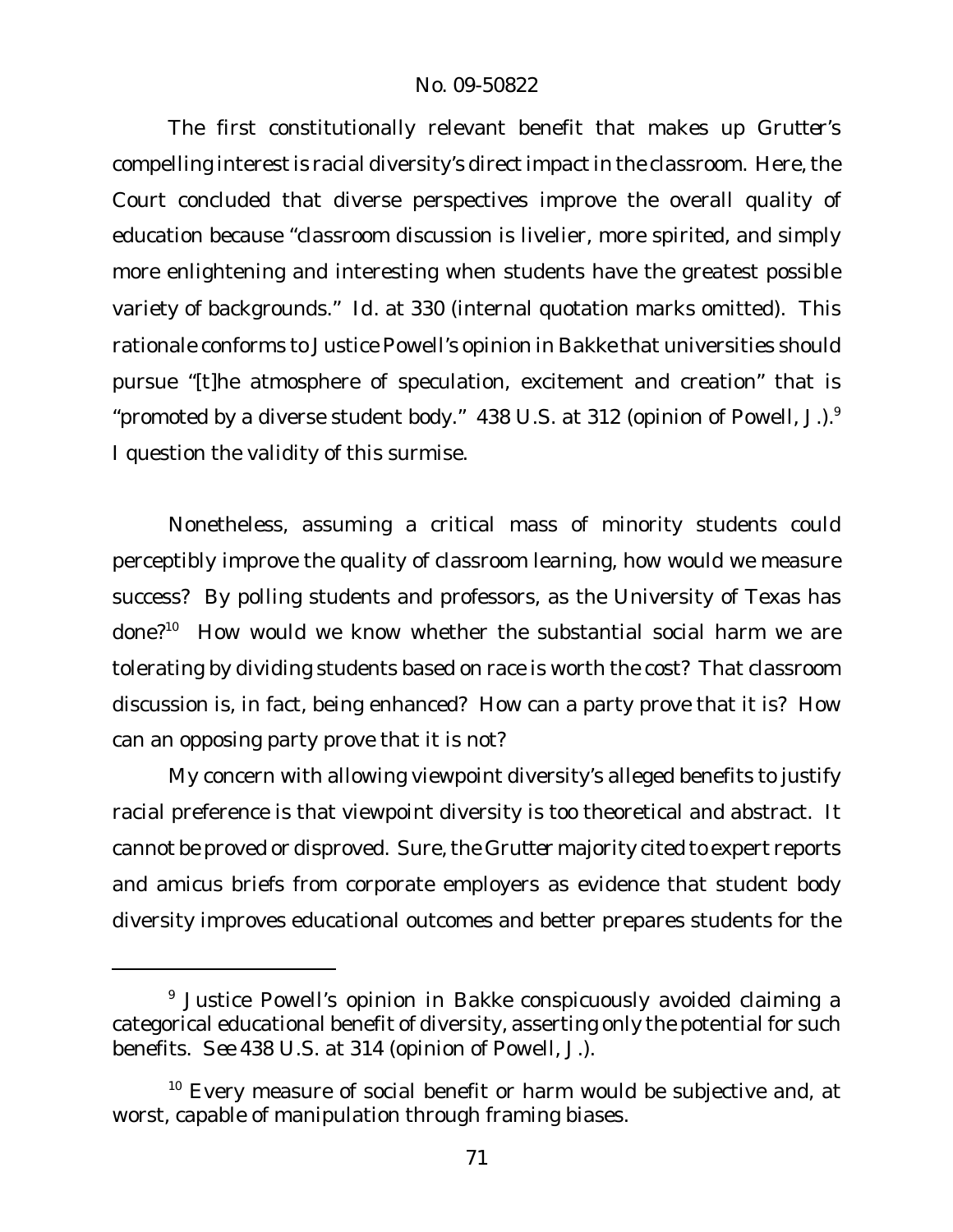workforce. Id. at 330. But this support can be easily manipulated.<sup>11</sup> If all a university "need do is find . . . report[s]," studies, or surveys to implement a raceconscious admissions policy,"the constraints of the Equal Protection Clause will, in effect, have been rendered a nullity." *Croson*, 488 U.S. at 504; *see also J.E.B. v. Alabama ex rel. T.B.*, 511 U.S. 127, 139 n.11 (1994) ("[C]lassifications that rest on impermissible stereotypes violate the Equal Protection Clause, even when some statistical support can be conjured up for the generalizations."). *Grutter* permits race-based preferences on nothing more than intuition—the type that strict scrutiny is designed to protect against. *See* 539 U.S. at 327 ("Absent searching judicial inquiry into the justification for such race-based measures, we have no way to determine what classifications are benign or remedial and what classifications are in fact motivated by illegitimate notions of racial inferiority or simple racial politics.") (citation and internal quotation marks omitted).

*Grutter* and *Bakke* err by simply assuming that racial diversity begets greater viewpoint diversity. This inference is based on the assumption that members of minority groups, *because of* their racial status, are likely to have unique experiences and perspectives incapable of expression by individuals from outside that group. But as the Court has recognized elsewhere, the Constitution prohibits state decisionmakers from presuming that groups of individuals, whether classified by race, ethnicity, or gender, share such a quality collectively. *See Miller*, 515 U.S. at 914 (the Equal Protection Clause forbids "the demeaning notion that members of the defined racial groups ascribe to certain 'minority views' that must be different from those of other citizens.") (citation omitted). There is no one African-American or Hispanic viewpoint,<sup>12</sup> and, in fact, *Grutter*

<sup>11</sup> *See* Alexander & Schwarzschild, 21 CONST. COMMENT. at 5 n.9 (criticizing the Court's undue reliance on amicus briefs from corporate employers).

 $12$  For example, life experiences differ significantly if a Hispanic student's ethnicity originates in Mexico as opposed to Spain, or, for that matter, any of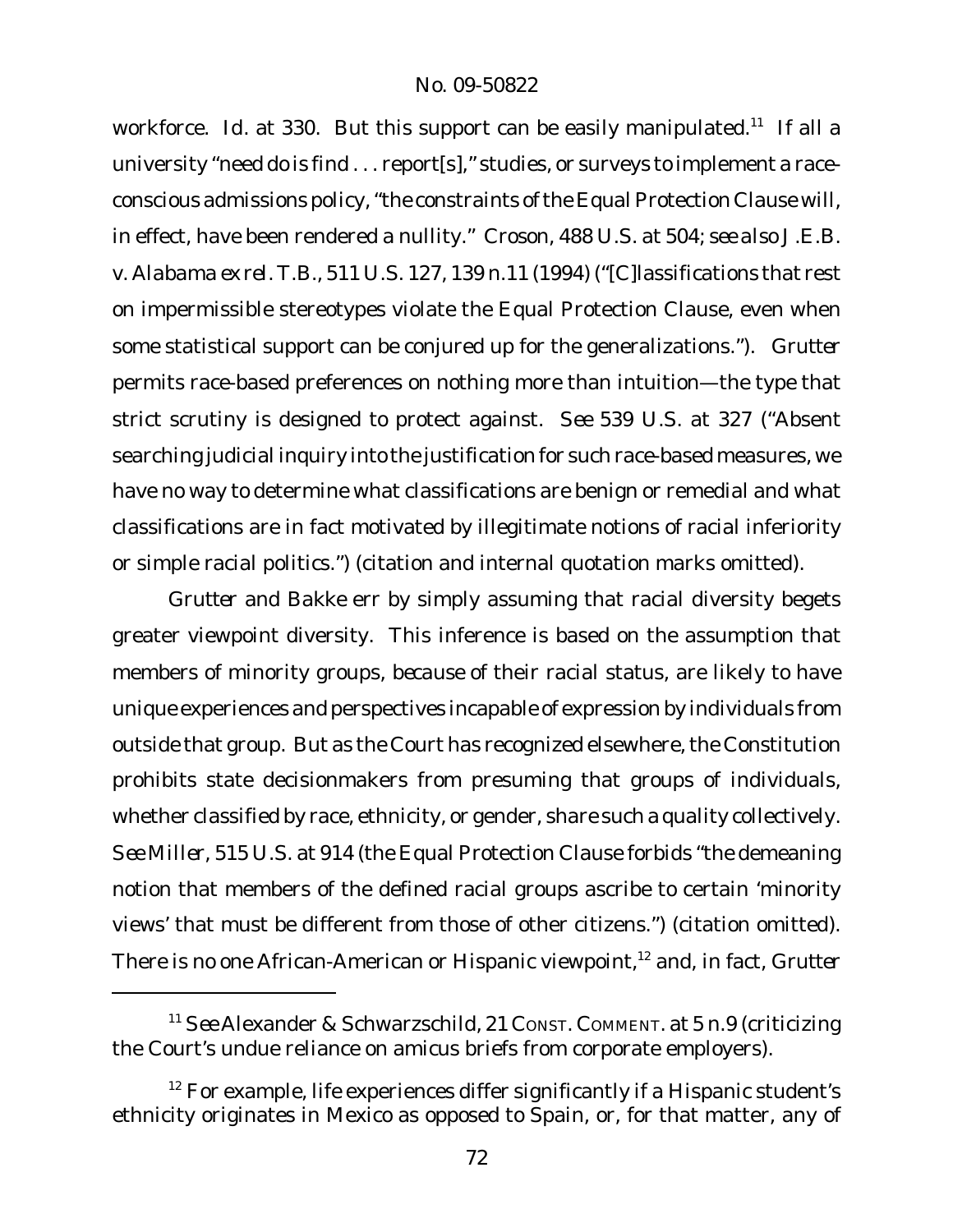approved the Law School's diversity rationale precisely because of the role that racial diversity can play in dispelling such falsehoods. *See id.* at 320 (citing expert testimony suggesting that "when a critical mass of underrepresented minority students is present, racial stereotypes lose their force because nonminority students learn there is no 'minority viewpoint' but rather a variety of viewpoints among minority students."); and *id.* at 333 ("[D]iminishing the force of such stereotypes is a crucial part of the Law School's mission, and one that it cannot accomplish with only token numbers of minority students.").

*Grutter* sought to have it both ways. The Court held that racial diversity was necessary to eradicate the notion that minority students think and behave, not as individuals, but as a race. At the same time, the Court approved a policy granting race-based preferences on the assumption that racial status correlates with greater diversity of viewpoints.

**2**

*Grutter*'s second asserted educational benefit of diversity relates to improved professional training. Here, Justice O'Connor writes that diversity "promotes cross-racial understanding, helps to break down racial stereotypes, and enables students to better understand persons of different races." *Id.* at 330 (internal quotation marks and brackets omitted). Such training is essential, the argument goes, for future leaders who will eventually work within and supervise a racially diverse workforce. *Id.* at 330–31.

various Central and South American countries. Likewise, an African-American student whose roots come from Nigeria would be distinct in culture and ethnicity from a student whose ancestry originated in Egypt or Haiti. This same principle applies for students from non-preferred racial classes. For example, secondgeneration students from English, Irish, Scottish, or Australian ancestry would come with very different cultural experiences, and yet all of these students would be grouped together as "White"in racial classification systems like the one used at the University of Texas.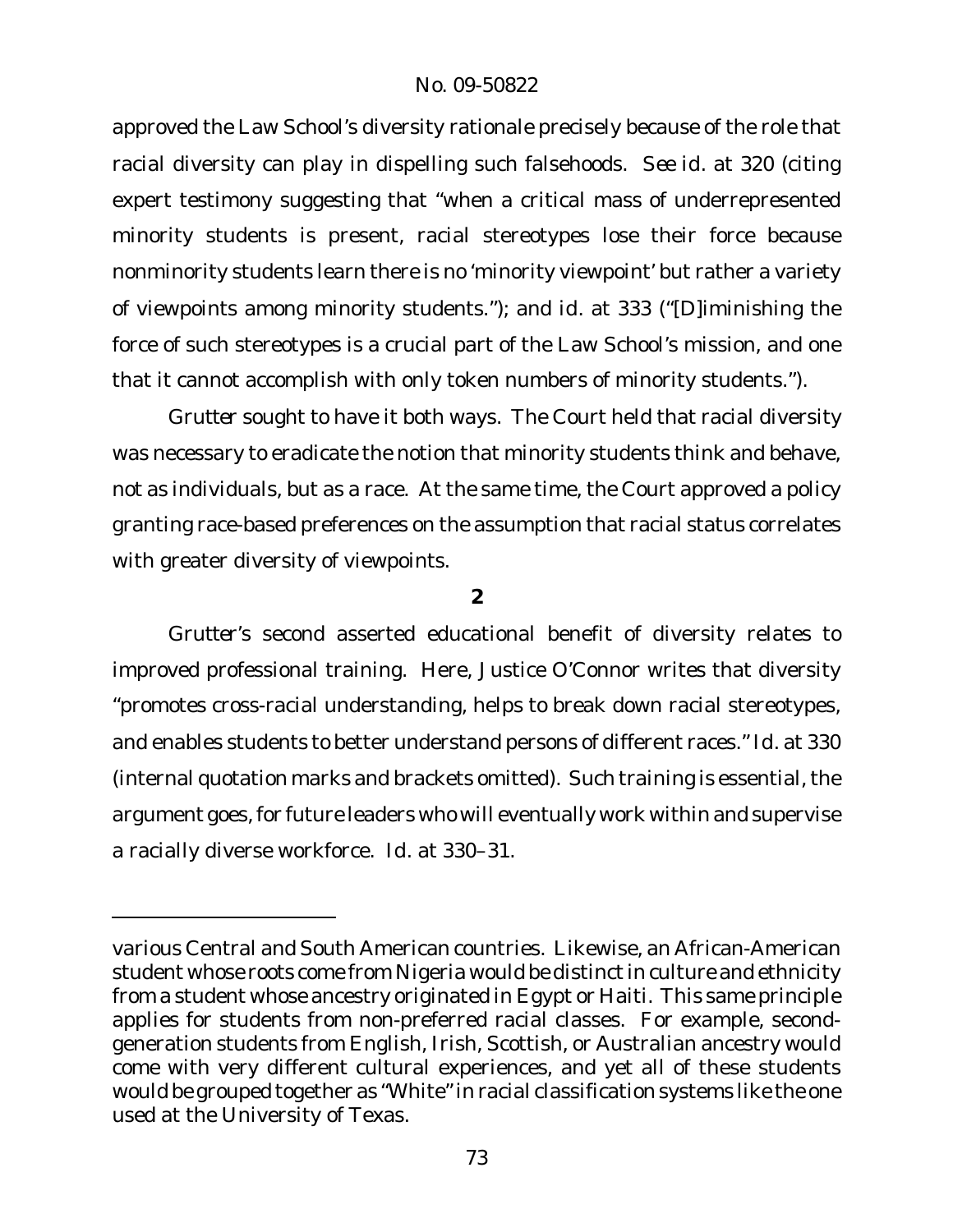State universities are free to define their educational goals as broadly as needed to serve the public interest. We defer to educators' professional judgments in setting those goals. *Grutter*, 539 U.S. at 328 ("Our holding today is in keeping with our tradition of giving a degree of deference to a university's academic decisions, within constitutionally proscribed limits."). My concern, discussed throughout this opinion, is not that Grutter commands such deference, but that it conflated the deference owed to a university's asserted interest with deference to the means used to attain it. *See id.* at 388 (Kennedy, J., dissenting) ("The Court confuses deference to a university's definition of its educational objective with deference to the implementation of this goal.").

There is, however, one aspect of the Court's "improved professional training" rationale that I find especially troubling. While *Grutter* made much of the role that educational institutions play in providing professional training, *see id.* at 331 ("We have repeatedly acknowledged the overriding importance of preparing students for work and citizenship"), the cases the Court relied on involved primary and secondary schools. *See id.* (citing *Plyer v. Doe*, 457 U.S. 202, 221 (1982) (describing education as pivotal to "sustaining our political and cultural heritage") and *ibid.* (citing *Brown v. Bd. of Educ.*, 347 U.S. 483, 493 (1954) ("education . . . is the very foundation of good citizenship.")). I question whether these cases apply with equal force in the context of higher education, where academic goals are vastly different from those pursued in elementary and secondary schools. Moreover, a university's self-styled educational goals, for example, promoting "cross-racial understanding" and enabling students "to better understand persons of different races," could just as easily be facilitated in many other public settings where diverse people assemble regularly: in the workplace, in primary and secondary schools, and in social and community groups. *See Grutter*, 539 U.S. at 347–48 (Scalia, J., dissenting). I do not believe that the university has a monopoly on furthering these societal goals, or even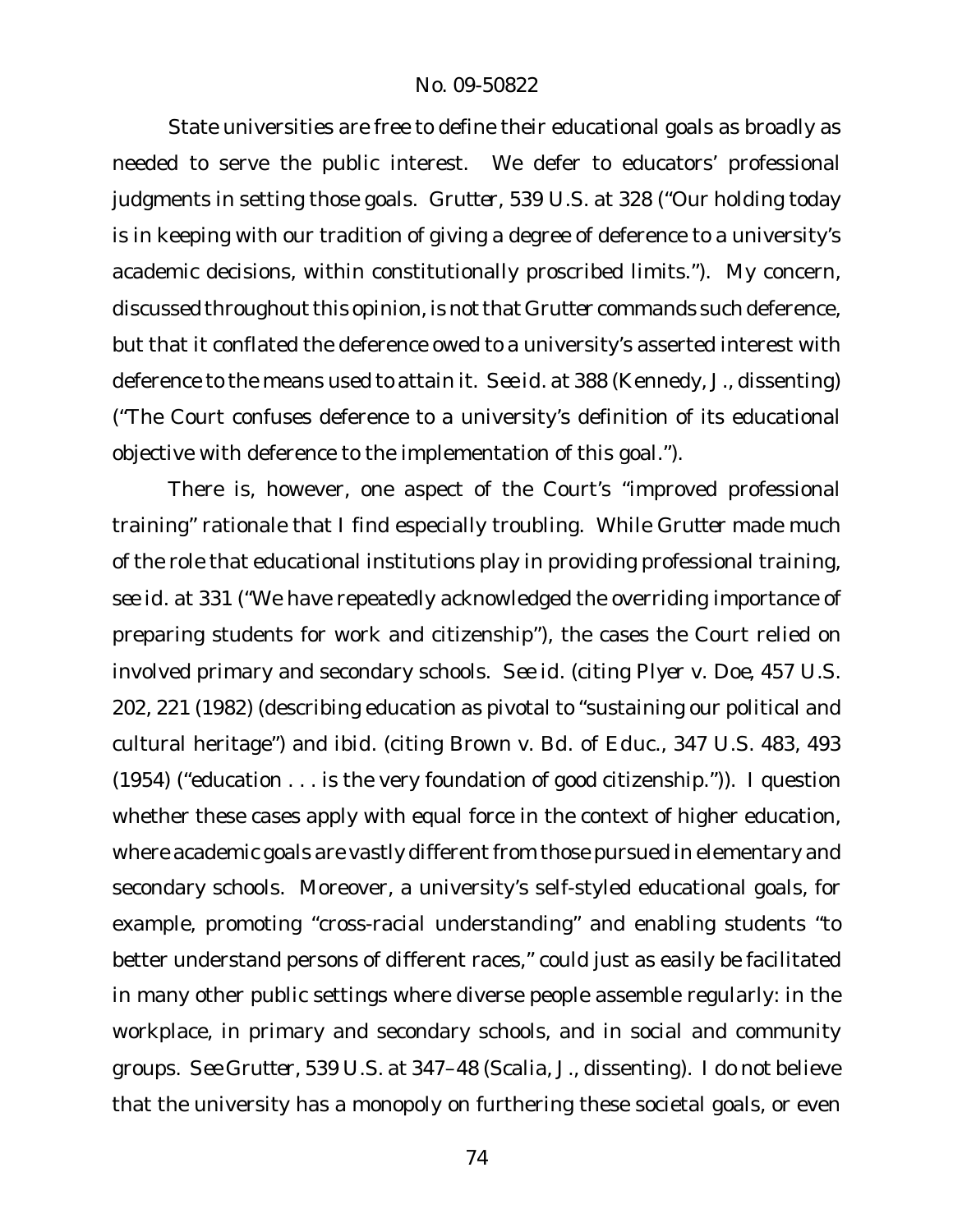that the university is in the best position to further such goals. Notwithstanding an institution's decision to expand its educational mission more broadly, the university's core function is to educate students in the physical sciences, engineering, social sciences, business and the humanities, among other academic disciplines.

**3**

Finally, *Grutter* articulated a third benefit of racial diversity in higher education: enhancing civic engagement. Here, the Court wrote that:

Effective participation by members of all racial and ethnic groups in the civic life of our Nation is essential if the dream of one Nation, indivisible, is to be realized.

. . .

In order to cultivate a set of leaders with legitimacy in the eyes of the citizenry, it is necessary that the path to leadership be visibly open to talented and qualified individuals of every race and ethnicity. All members of our heterogeneous society must have confidence in the openness and integrity of educational institutions that provide this training. . . . Access to [higher] education . . . must be inclusive of talented and qualified individuals of every race and ethnicity, so that all members of our heterogeneous society may participate in the educational institutions that provide the training and education necessary to succeed in America.

*Id.* at 332–33.

Unlike the first two "educational benefits of diversity," which focused on improving classroom discussion and professional training, this third claimed benefit plainly has nothing to do with the university's core education and training functions. Instead, *Grutter* is concerned here with role that higher education plays in a democratic society, and the Court suggests that affirmative action at public universities can advance a societal goal of encouraging minority participation in civic life.<sup>13</sup> This proposition lacks foundation.

<sup>13</sup> *See* Lani Guinier, *The Supreme Court, 2002 Term—Comment: Admissions Rituals as Political Acts: Guardians at the Gates of Our Democratic*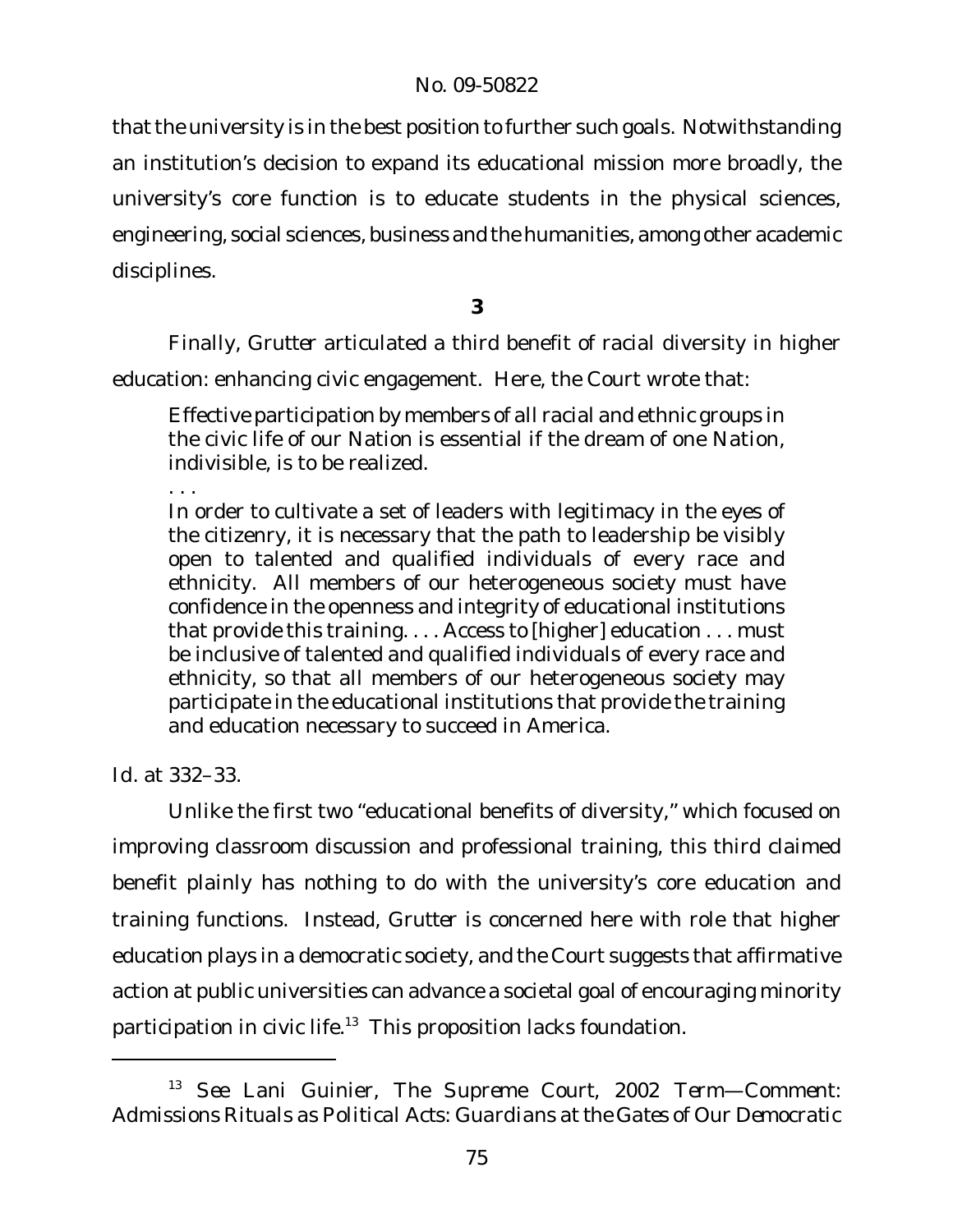If a significant portion of a minority community sees our nation's leaders as illegitimate or lacks confidence in the integrity of our educational institutions, as *Grutter* posits in the block quote above, *see id.*, 539 U.S. at 332, I doubt that suspending the prevalent constitutional rules to allow preferred treatment for as few as 15-40 students, *see infra* Section II, is likely to foster renewed civic participation from among that community as a whole.<sup>14</sup>

*Grutter* replaced *Bakke's* emphasis on diversity in educational *inputs* with a new emphasis on diversity in educational *outputs*. By expanding Justice Powell's original viewpoint diversity rationale to include diversity's putative benefits in the workforce and beyond (i.e., inspiring a sense of civic belonging in discouraged minority communities), the Court has endorsed a compelling interest without bounds. Post-*Grutter*, it matters little whether racial preferences in university admissions are justified by reference to their potential for improved discussion in individual classrooms, or even at the university generally. Now such preferences can be justified based on their global impact. By removing the focus of attention from diversity's educational value at the campus level, the Court has ensured that the "educational benefits of diversity" will accommodate all university affirmative action plans as compelling.

**E**

*Ideals*, 117 HARV. L. REV. 113, 174–76 (2003).

<sup>&</sup>lt;sup>14</sup> This is not to criticize universities, like the University of Texas, for implementing policies that seek to increase minority representation, not merely for its educational benefits on campus, but also for the secondary benefits that such increases in minority enrollment can have in the workplace and in society generally. A university degree confers professional and leadership opportunities unavailable otherwise, and ensuring that all segments of society have meaningful access to public institutions of higher education "represents a paramount government objective." *Grutter*, 539 U.S. at 331–32 (citing Brief of United States as Amicus Curiae 13). I do not question this goal, but rather the constitutionality of using race to attain it.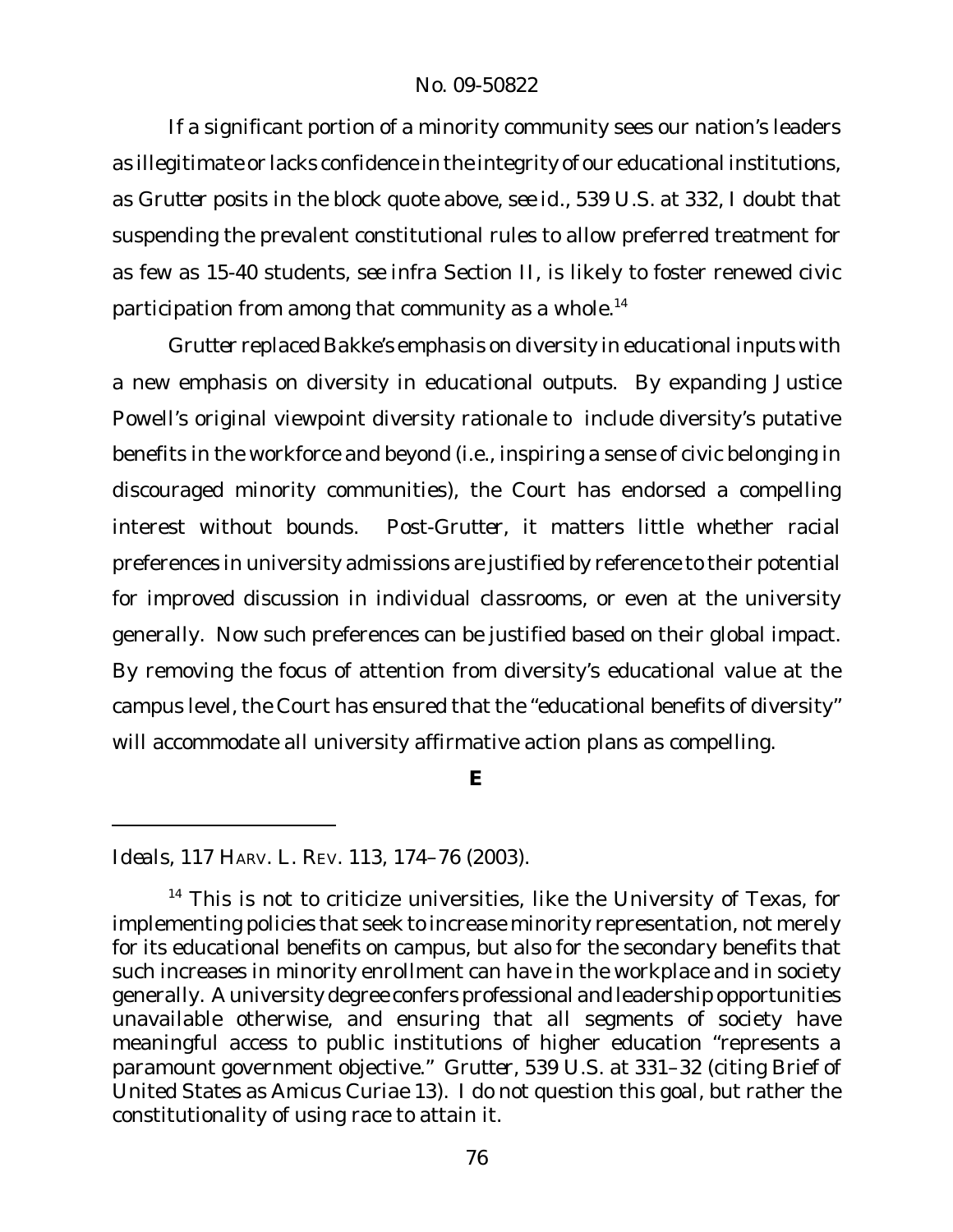Finally, by using metaphors, like "critical mass," and indefinite terms that lack conceptual or analytical precision, but rather sound in abject subjectivity, to dress up constitutional standards, *Grutter* fails to provide any predictive value to courts and university administrators tasked with applying these standards consistently. And notwithstanding the Court's nod to federalism, *Grutter*'s ambiguity discourages States from experimenting or departing from the one accepted norm. *See id.* at 342 (citing *United States v. Lopez*, 514 U.S. 549, 581 (1995) (Kennedy, J., concurring) ("[T]he States may perform their role as laboratories for experimentation to devise various solutions where the best solution is far from clear.")). In the absence of clear guidance, public universities nationwide will simply model their programs after the one approved in *Grutter* rather than struggle with the risks and uncertain benefits of experimentation. That is exactly what has occurred here. With one exception—the Top Ten Percent law—the race-conscious admissions policy that we review today is identical to the program used at the Law School.

#### **II**

As mentioned at the outset, I concur in the opinion because I believe today's decision is a faithful application of *Grutter*'s teachings, however flawed I may find those teachings to be. I am compelled to follow the Court's unusual deference towards public university administrators in their assessment that racial diversity is a compelling interest, as well as the Court's refashioned narrow-tailoring inquiry. *See* 28 U.S.C. § 453. My difficulty is not necessarily with today's decision, but with the one that drives it. Nonetheless, there is one aspect of Judge Higginbotham's thoughtful opinion that gives me pause about whether *Grutter* compels the result we reach today. Ultimately, and regrettably,

77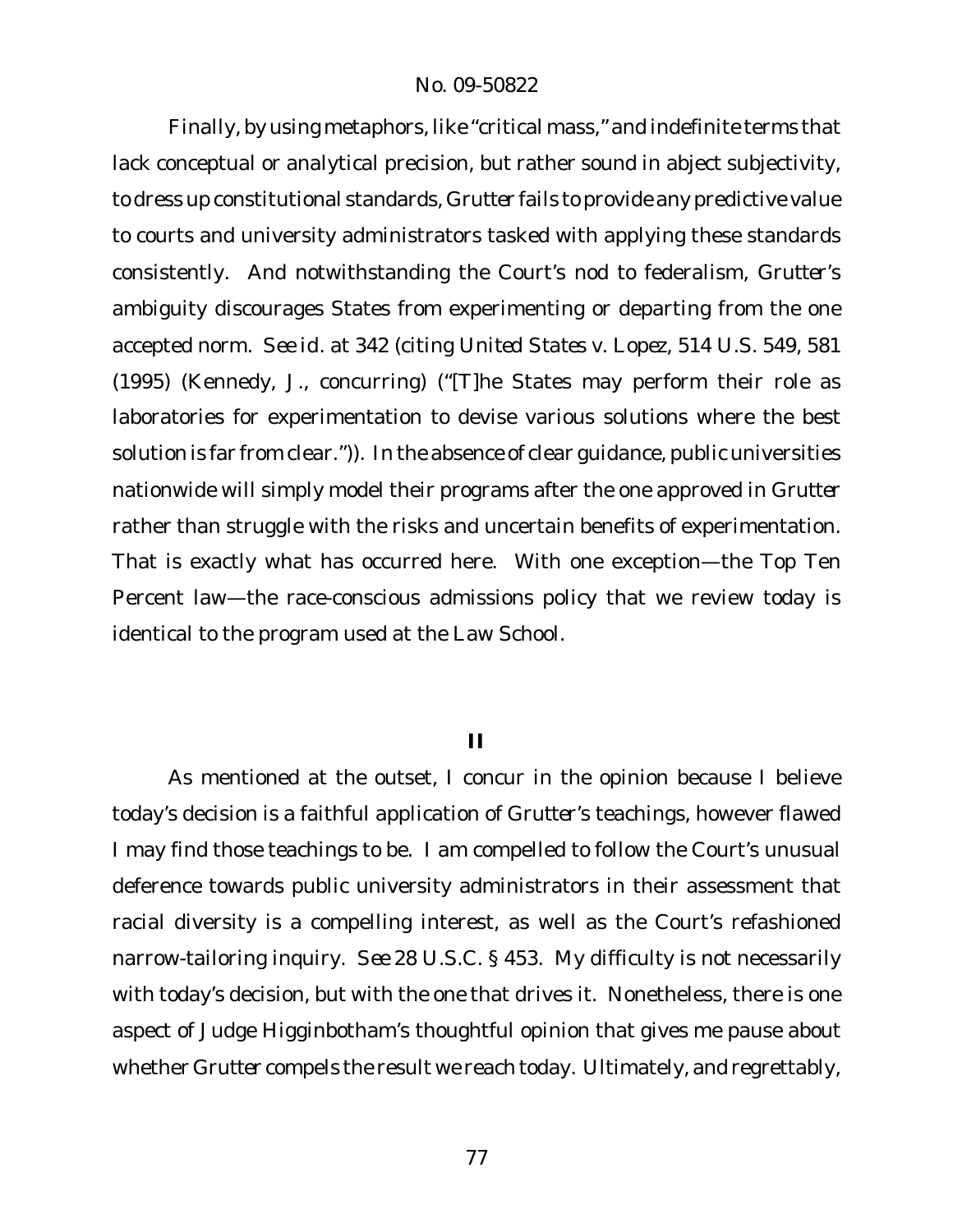I recognize that the deference called for by *Grutter* may make this concern superfluous.

As today's opinion notes, the University of Texas's race-conscious admissions policy is nearly indistinguishable from the program approved by the Supreme Court in Grutter.<sup>15</sup> Ante at 2, 4, 25. As such, the majority opinion summarily finds that, like the Law School in *Grutter*, the University of Texas has a compelling interest in obtaining the educational benefits of diversity in its undergraduate program. *Id.* at 26. After affording all deference due, today's decision focuses on the efficacy of the University's race-conscious admissions policy. *Id.* at 29 ("[W]hile we focus on the University's decision to adopt a *Grutter*-like plan, admissions outcomes remain relevant evidence of the plan's necessity—a reality check."). In my view, the efficacy of the University's racebased admissions policy is more than merely relevant, it is dispositive.

The plaintiffs here argue that the University of Texas's interest in obtaining a racially diverse student body is not compelling because the University has already achieved critical mass by way of Texas's Top Ten Percent law. *See* TEX. EDUC. CODE § 51.803 (1997). The University disagrees. This claim is difficult to evaluate. The University refuses to assign a weight to race or to maintain conclusive data on the degree to which race factors into admissions decisions and enrollment yields. *See Fisher*, 645 F. Supp. 2d at 608–09 ("At no point in the process is race considered individually or given a numerical value; instead, the file is evaluated in its entirety in order to provide a better understanding of the student as a person and place her achievements in context."). Whether the University of Texas's use of race is narrowly tailored turns on whether its chosen means—using race as a plus factor in the

<sup>&</sup>lt;sup>15</sup> As a result, UT's policy suffers from all the same defects as the Law School policy evaluated in *Grutter* and discussed previously in this opinion. *See supra* Section I.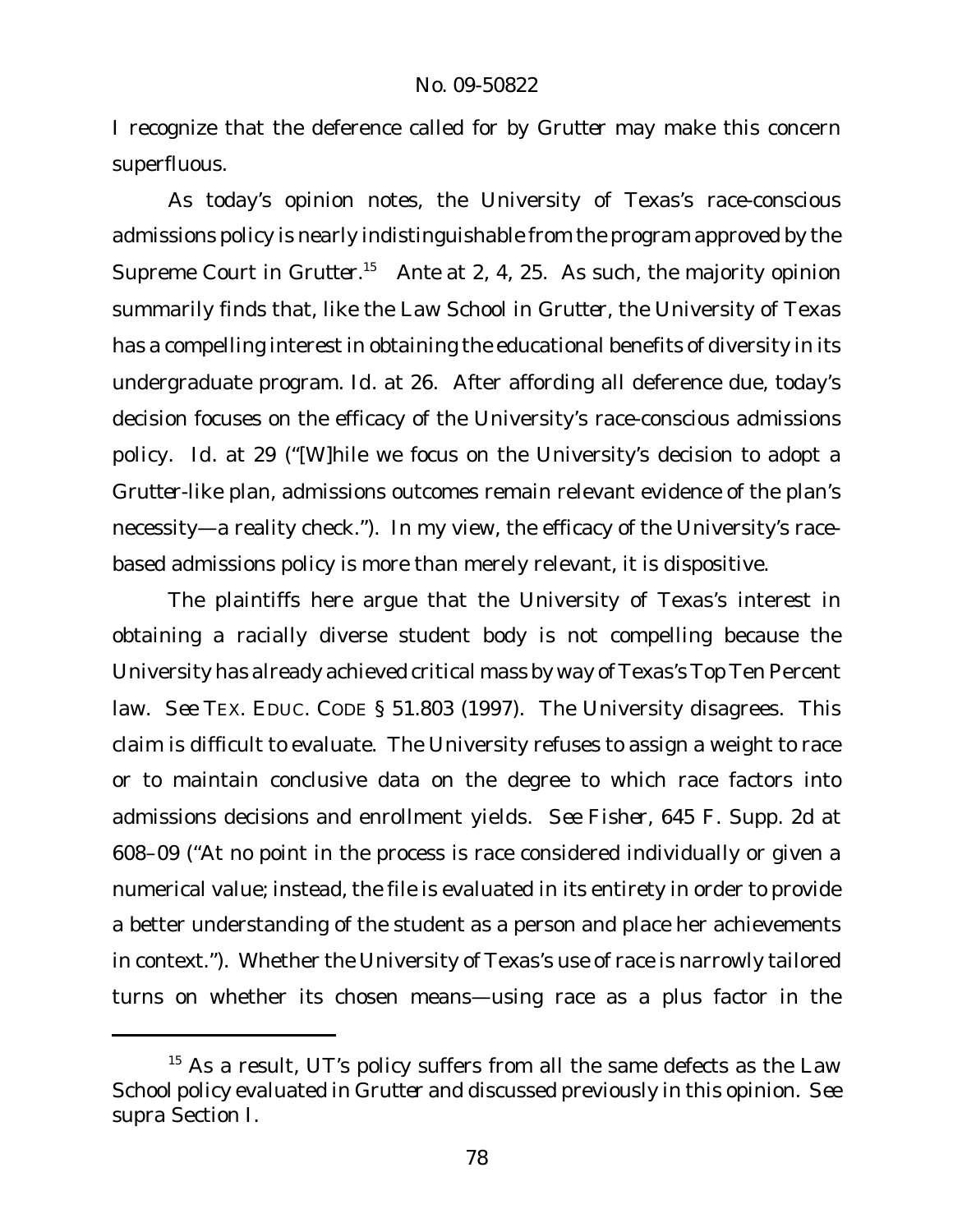University's holistic scoring system—are effective, not just in theory, but also in practice.

If, apart from the Top Ten Percent law, the University of Texas's raceconscious admissions program added just three-to-five African-American students, or five-to-ten Hispanic students, to an entering freshman class of 6,700, that policy would completely fail to achieve its aims and would not be narrowly tailored. *See* Ayres & Foster, 85 TEX. L. REV. at 523 n.27 ("At least as a theoretical matter, narrow tailoring requires not only that the preferences not be too large, but also that they not be too small so as to fail to achieve the goals of the relevant compelling government interest."). The marginal benefit of adding just five or ten minority students to a class of this size would be negligible and have no perceptible impact on the "educational benefits that diversity is designed to produce." *Grutter*, 539 U.S. at 330 ("[C]ritical mass is defined by reference to the educational benefits that diversity is designed to produce.").<sup>16</sup> This is especially so, if, as the district court suggests, "the largescale absence of African-American and Hispanic students from thousands of classes indicates UT has not reached sufficient critical mass for its students to benefit from diversity and illustrates UT's need to consider race as a factor in admissions in order to achieve those benefits." *Fisher*, 645 F. Supp. 2d at 607

<sup>16</sup> *See Bakke*, 438 U.S. at 316 (opinion of Powell, J.) (noting the "necessity of including more than a token number of black students"). *See also* Patricia Gurin et al., *Diversity and Higher Education:Theory and Impact on Educational Outcomes*, 72 HARV. EDUC. REV. 330, 360–61 (2002) (enrolling "significant numbers of students of various groups" is necessary to enable students to "perceive differences both within groups and between groups"); Kathryn R.L. Rand & Steven Andrew Light, *Teaching Race Without a Critical Mass: Reflections on Affirmative Action and the Diversity Rationale*, 54 J. LEGAL. EDUC. 316, 332–34 (2004) (noting that under a cost-benefit analysis it may be more difficult to justify an affirmative action program when a university is unable to enroll a critical mass of minority applicants).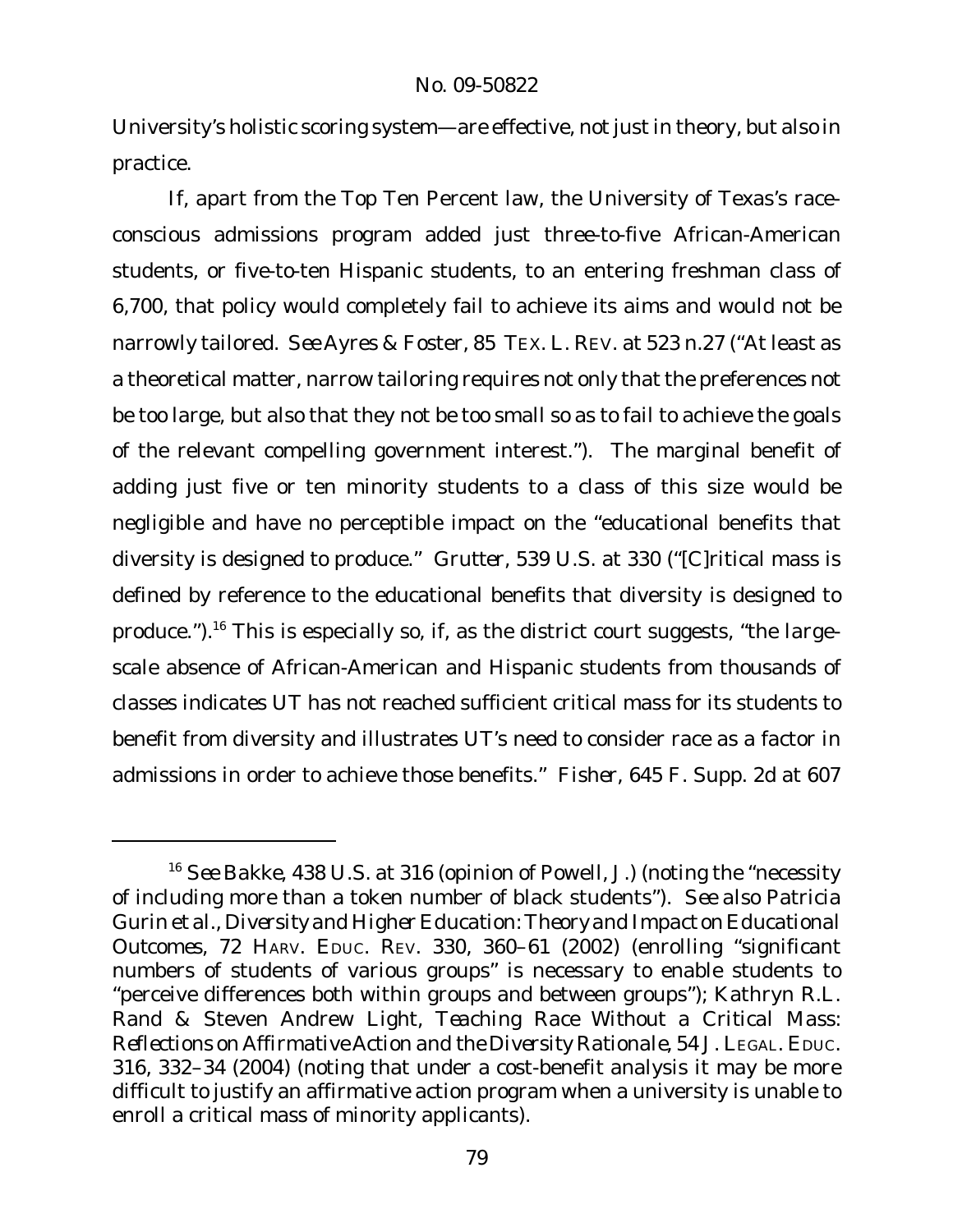(citing statistics showing that in 2002, the University offered over 5,631 classes, 79% of which (4,448) had just one or zero African-American students; 30% of classes (1,689) had zero or one Hispanic students).<sup>17</sup> So, the controlling question is,"Is the University of Texas's race-conscious policy effective?" And by effective, I do not mean that every statistically insignificant gain (i.e., adding one, three, or five students at the margin) qualifies. The constitutional inquiry for me concerns whether the University's program meaningfully furthers its intended goal of increasing racial diversity on the road to critical mass. I find it does not.

In the 2008 admissions cycle, 29,501 students applied to the University of Texas. *See Fisher*, 645 F. Supp. 2d at 590. Less than half, 12,843, were admitted and 6,715 ultimately enrolled.<sup>18</sup> *Id*. Of these enrolled students, 6,322 came from Texas high schools.<sup>19</sup> *See Implementation and Results of the Texas*

<sup>&</sup>lt;sup>17</sup> These statistics represent all classes at UT with five or more students, including large lecture courses. For classes with five to 24 students—the most likely to foster the vibrant discussion described in *Grutter* and *Bakke*—the figures are more revealing. In 2002, UT offered 3,616 classes with five to 24 students. Of these, 90% had one or zero African-American students and 43% had one or zero Hispanic students. *See* Proposalto Consider Race and Ethnicity in Admissions, June 25, 2004 at 26, Table 8.

 $18$  Today's decision, like the district court's, alternates between using statistics from admitted and enrolled students. If realizing the educational benefits of diversity is the University's asserted interest, only the data for enrolled students is relevant to our review.

 $19$  In the discussion that follows, I use the number of enrolled Texas residents (6,322) as a baseline rather than the aggregate enrollment for firsttime freshman (6,715). There are two reasons for this. First, this case asks us to decide the necessity of UT's race-conscious admissions policy in light of Texas's Top Ten Percent law. I find this question is evaluated most effectively by comparing enrollment data for Texas residents, which include precise figures for Top 10% and Non-Top 10% enrollees. Second, as the majority opinion recognizes, *ante* at 44 n.155, the record does not include data showing what portion of the total applicant pool were Texas residents and what portion came from out-of-state. This is problematic. We know, for example, that the 2008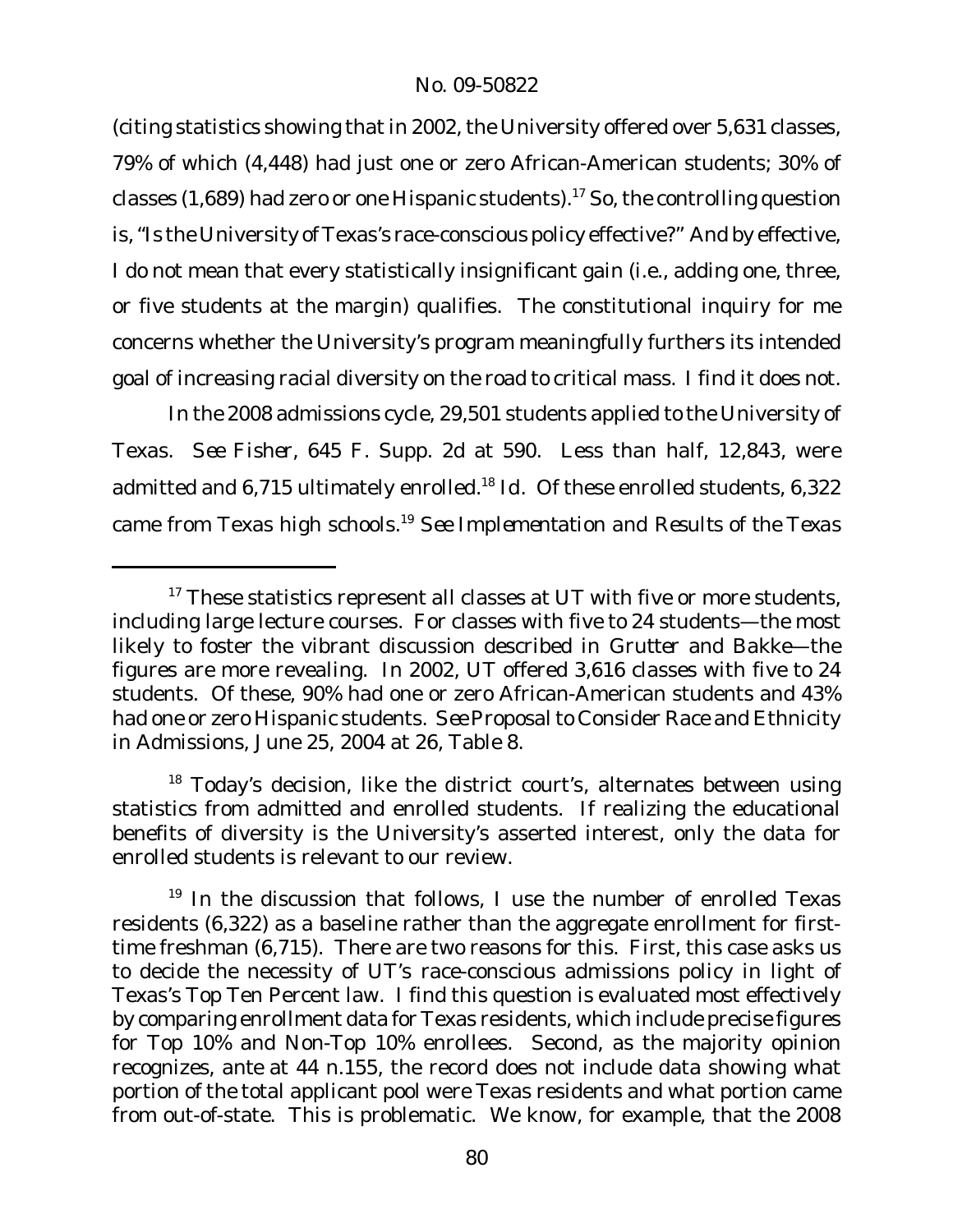*Automatic Admissions Law (HB 588) at the University of Texas at Austin*, October 28, 2008 at 7 ("*2008 Top Ten Percent Report*"). 5,114 (80.9% of enrolled Texas residents) of these students were a product of Top Ten Percent, meaning that, at most, 1,208 (19.1%) enrolled non-Top Ten Percent Texas residents had been evaluated on the basis of their AI/PAI scores. *Id.*

Of the 363 African-American freshmen from Texas high schools that were admitted and enrolled (6% of the 6,322-member enrolling class from Texas high schools), 305 (4.8%) were a product of Top Ten Percent, while 58 (0.92%) African-American enrollees had been evaluated on the basis of their AI/PAI scores.<sup>20</sup> See *2008 Top Ten Percent Report* at 7. For the 1,322 (21%) total enrolled in-state Hispanic students, 1,164 (18.4% of enrolled in-state students) were a product of Top Ten Percent, while 158 (2.5%) had been evaluated on the basis of their AI/PAI scores. *Id.* We know that in some cases an applicants' AI score is high enough that the applicant is granted admission based on that score alone. But we do not have data to show how many of these 58 African-American and 158 Hispanic students were admitted automatically based on their AI scores, which are race-neutral, and how many were admitted after factoring in the students' PAI scores, which use the University's *Grutter*-like holistic evaluation plan and

entering freshman class included 375 African-American and 1,338 Hispanic students, and that 363 and 1,322 of these students, respectively, were Texas residents. *See 2008 Top Ten Percent Report* at 6–7. So, although we know that the 2008 enrolling freshman class included 12 African-American and 16 Hispanic students from out-of-state, we cannot intelligently discuss the potential impact of UT's race-conscious policy on this data set without also having total application and admissions information available for non-Texas residents. This does not affect my conclusions—the number of non-Texas African-American and Hispanic students enrolled in the freshman class is statistically insignificant.

 $20$  In this section, I often refer to a raw number followed by a percentage listed in parentheses. *E.g.*, "305 (4.8%)." This percentage figure (\_\_%) is calculated by dividing number of students cited by 6,322, the number of enrolled Texas residents in the 2008 freshman class.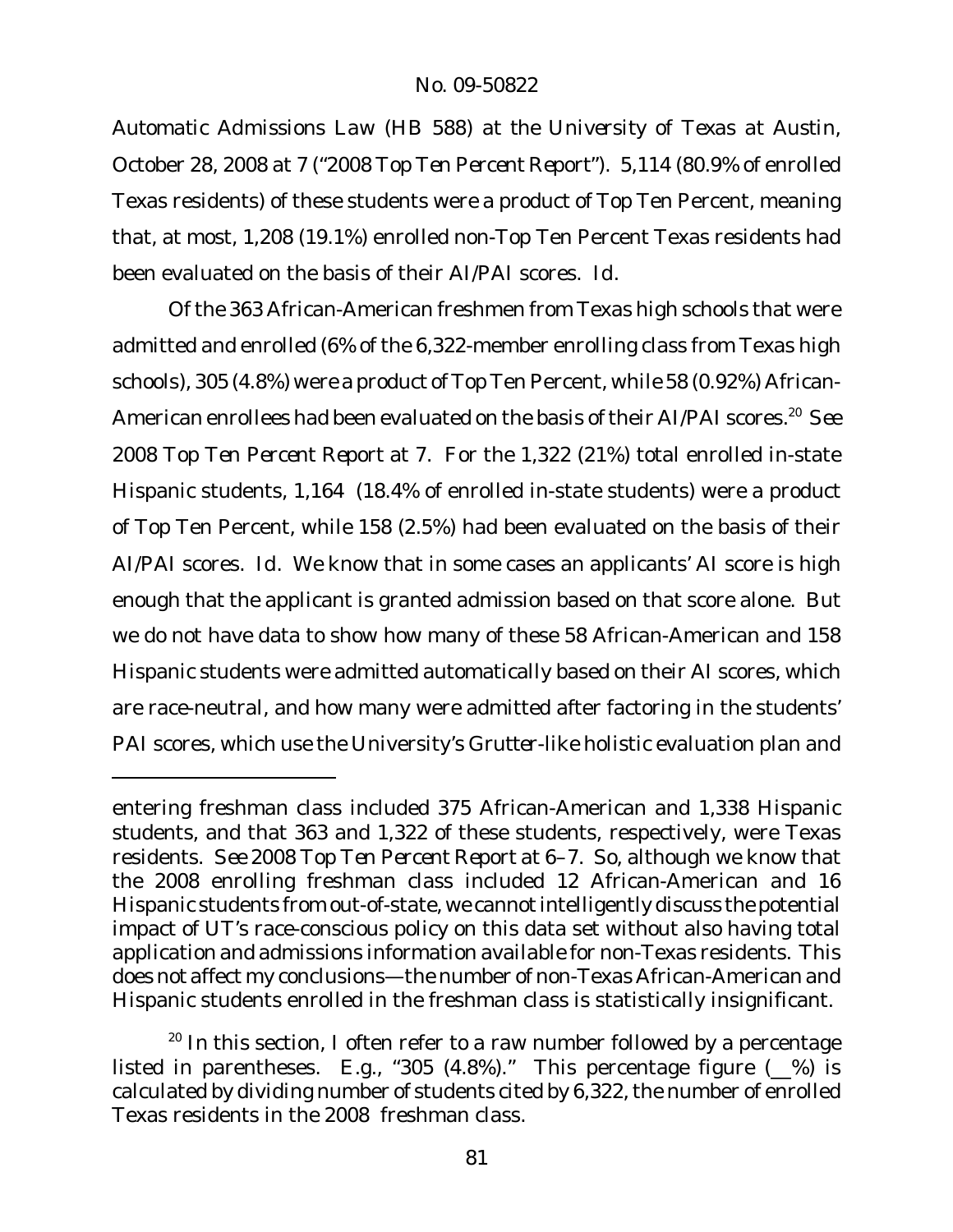include consideration of an applicant's race as one of seven "special circumstances." Nonetheless, assuming that *all* 58 and 158 African-American and Hispanic students, respectively, were admitted on the basis of their combined AI and PAI scores (i.e., that none of these minority students gained admission on the basis of their race-neutral Academic Index score alone), the question is whether the University's use of race, which is a "highly suspect tool," *Croson*, 488 U.S. at 493, as part of the PAI score contributes a statistically significant enough number of minority students to affect critical mass at the University of Texas.

We do not know, because the University does not maintain data, the degree to which race influenced the University's admissions decisions for any of these enrolled students or how many of these students would not have been admitted but-for the use of race as a plus factor. But assuming the University gave race decisive weight in each of these 58 African-American and 158 Hispanic students' admissions decisions, those students would still only constitute 0.92% and 2.5%, respectively, of the entire 6,322-person enrolling in-state freshman class. And this is assuming a 100%, unconstitutional use of race, not as a plus factor, but as a categorical condition for guaranteed admission. *See Grutter*, 539 U.S. at 329–30 (making race an automatic factor in admissions would "amount to outright racial balancing, which is patently unconstitutional.").

Assume further, that such a prohibited use of race was employed in only half of the University's admissions decisions. This would still only yield 29 (0.46%) African-American and 79 (1.25%) Hispanic students.

Now assume that the University's use of race is truly holistic; that given the multitude of other race-neutral variables the University considers and values sincerely, race's significance is limited in any individual application packet. *See Fisher*, 645 F. Supp. 2d at 608 ("UT considers race in its admissions process as a factor of a factor of a factor of a factor. As described in exhaustive

82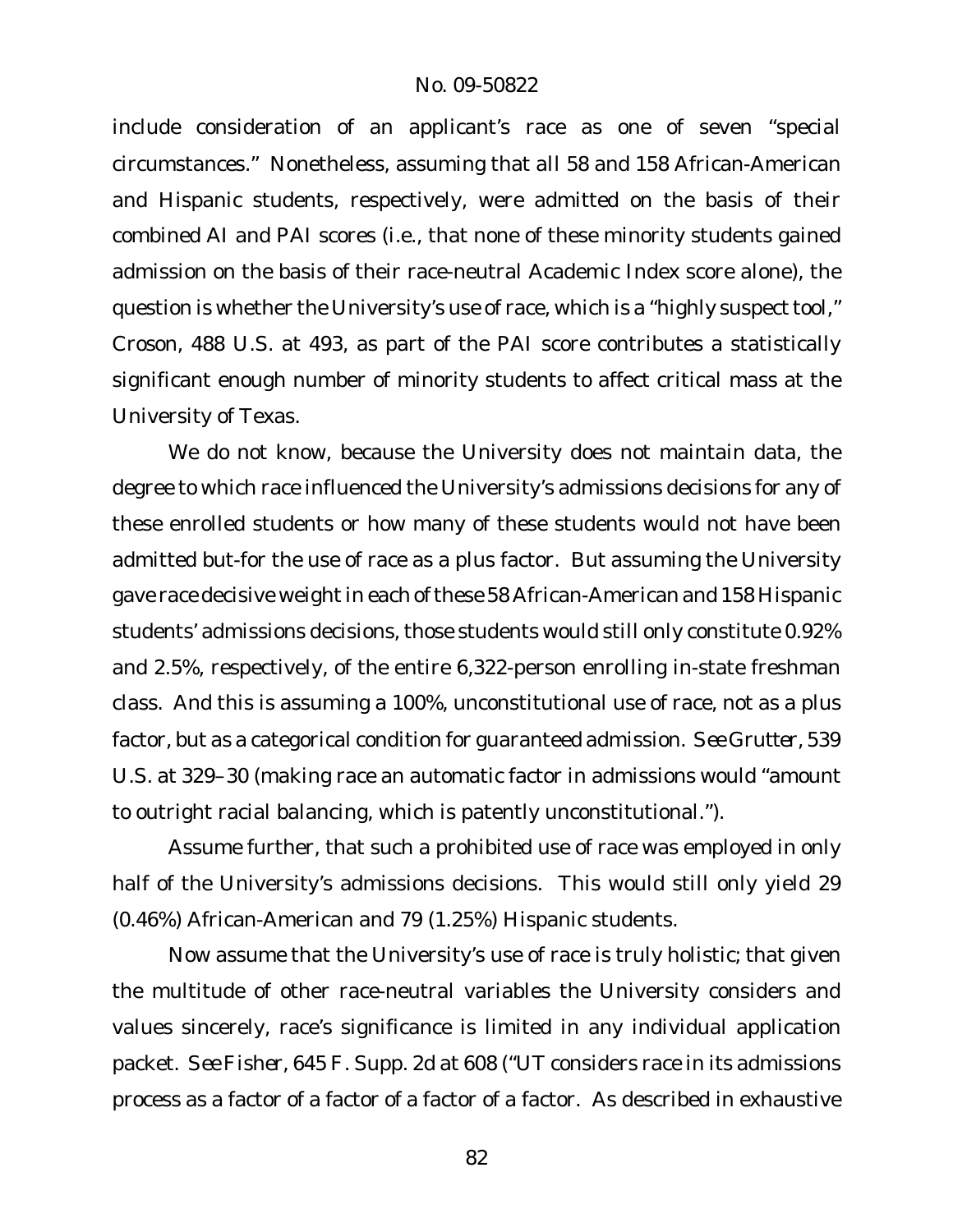detail above, race is one of seven "special circumstances," which is in turn one of six factors that make up an applicants personal achievement score."). Lastly, assume that in this system, the University's use of race results in a but-for offer of admission in one-quarter of the decisions. A twenty-five percent but-for admissions rate seems highly improbable if race is truly limited in its holistic weighting, but the unlikelihood of the assumption proves my point. Even under such a system, the University's proper use of race holistically would only yield 15 (0.24%) African-American and 40 (0.62%) Hispanic students. African-American students, for example, admitted and enrolled by way of this holistic system would still only constitute *two-tenths of one percent* of the University of Texas's 2008 entering freshman class. Such a use of race could have no discernable impact on the classroom-level "educational benefits diversity is designed to produce" or otherwise influence "critical mass" at the University of Texas generally. Such a plan exacts a cost disproportionate to its benefit and is not narrowly tailored. This is especially so on a university campus with, for example, 4,448 classes (out of 5,631) with zero or one African-American students, and 1,689 classes with zero or one Hispanic students. *Fisher*, 645 F. Supp. 2d at 607.

More importantly, if the figures above are reasonably accurate, the University's use of race also fails *Grutter*'s compelling interest test as a factual matter. *See* 539 U.S. at 333 ("[D]iminishing the force of [racial] stereotypes is both a crucial part of the Law School's mission, and one that it cannot accomplish with only token numbers of minority students."). From its inception immediately following Grutter, the University's race-conscious admissions policy was described as essential to the University of Texas's educational mission:

[T]o accomplish [UT's] mission and fulfill its flagship role . . . the undergraduate experience for each student must include *classroom* contact with peers of differing racial, ethnic, and cultural backgrounds. The proposal to consider race in the admissions

83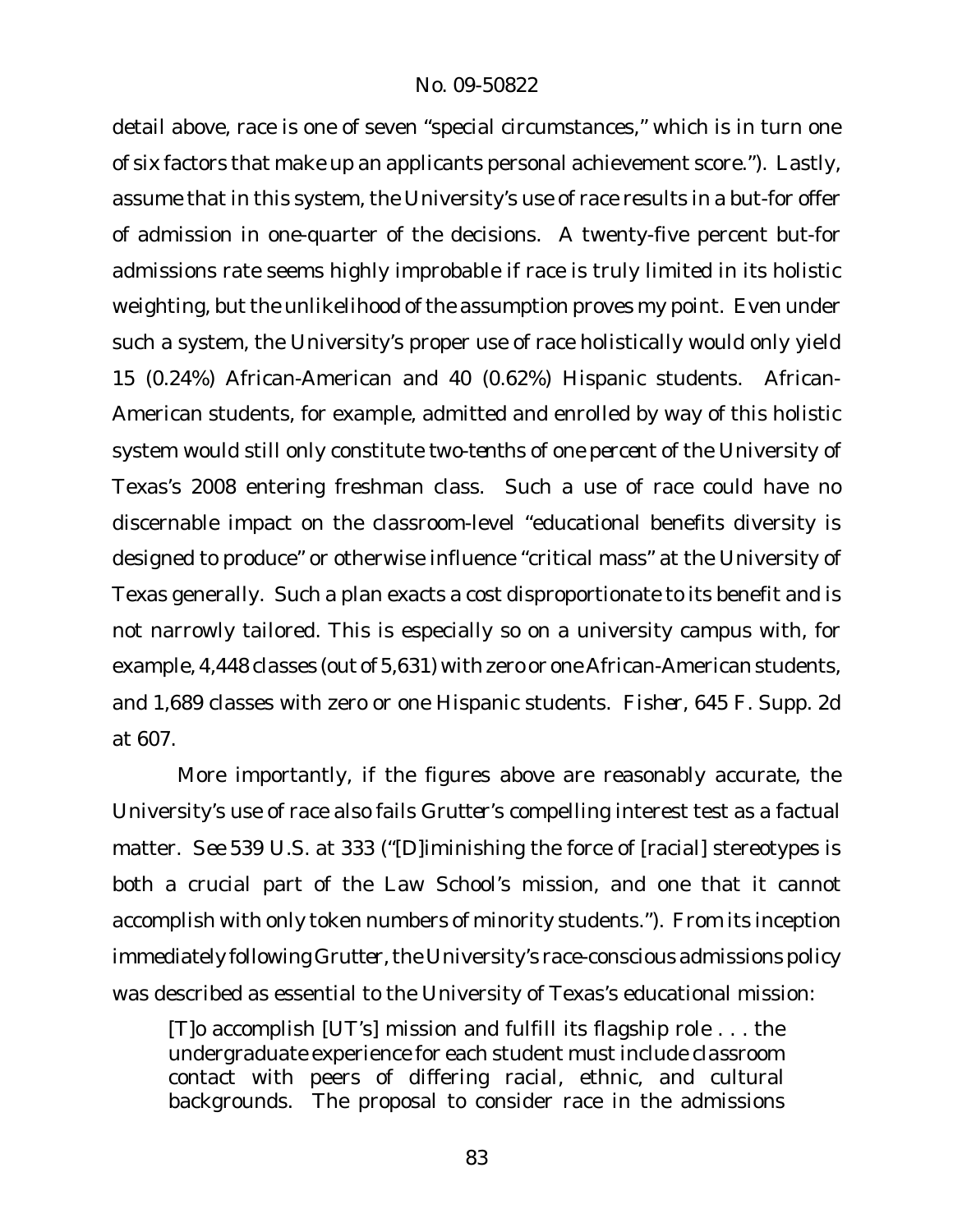process is not an exercise in racial balancing but an acknowledgment that significant differences between the racial and ethnic makeup of the University's undergraduate population and the state's population prevent the University from fully achieving its mission.

*Fisher*, 645 F. Supp. 2d at 602 (citing Proposal to Consider Race and Ethnicity in Admissions, June 25, 2004 at 24). If the University's use of race is truly necessary to accomplish its educational function, then as a factual matter, the University of Texas's race-conscious measures have been completely ineffectual in accomplishing its claimed compelling interest.

In contrast, Top Ten Percent was responsible for contributing 305 and 1,164 African-American and Hispanic students, respectively, to the entering 2008 freshman class using entirely race-neutral means. These students represent 4.8% and 18.4% of the entering in-state freshman class. In addition, ofthe 58 African-American and 158 Hispanic enrolled students evaluated on the basis of their AI and PAI scores, if the University's use of race was truly holistic, the percentage of these students for whom race was a decisive factor (i.e., but-for admits) should be minimal. In other words, the vast majority of these 58 and 158 students were admitted based on objective factors other than race. That is, the University was able to obtain approximately 96% of the African-American and Hispanic students enrolled in the 2008 entering in-state freshman class using race-neutral means. And although the University argues that this number still does not qualify as critical mass, one thing is certain: the University of Texas's use of race has had an infinitesimal impact on critical mass in the student body as a whole. As such, the University's use of race can be neither compelling nor narrowly tailored.

I do not envy the admissions officials at the University of Texas. In 1997, in response to our decision in *Hopwood v. Texas*, 78 F.3d 932 (5th Cir. 1996), the people of the State of Texas determined, through their elected representatives,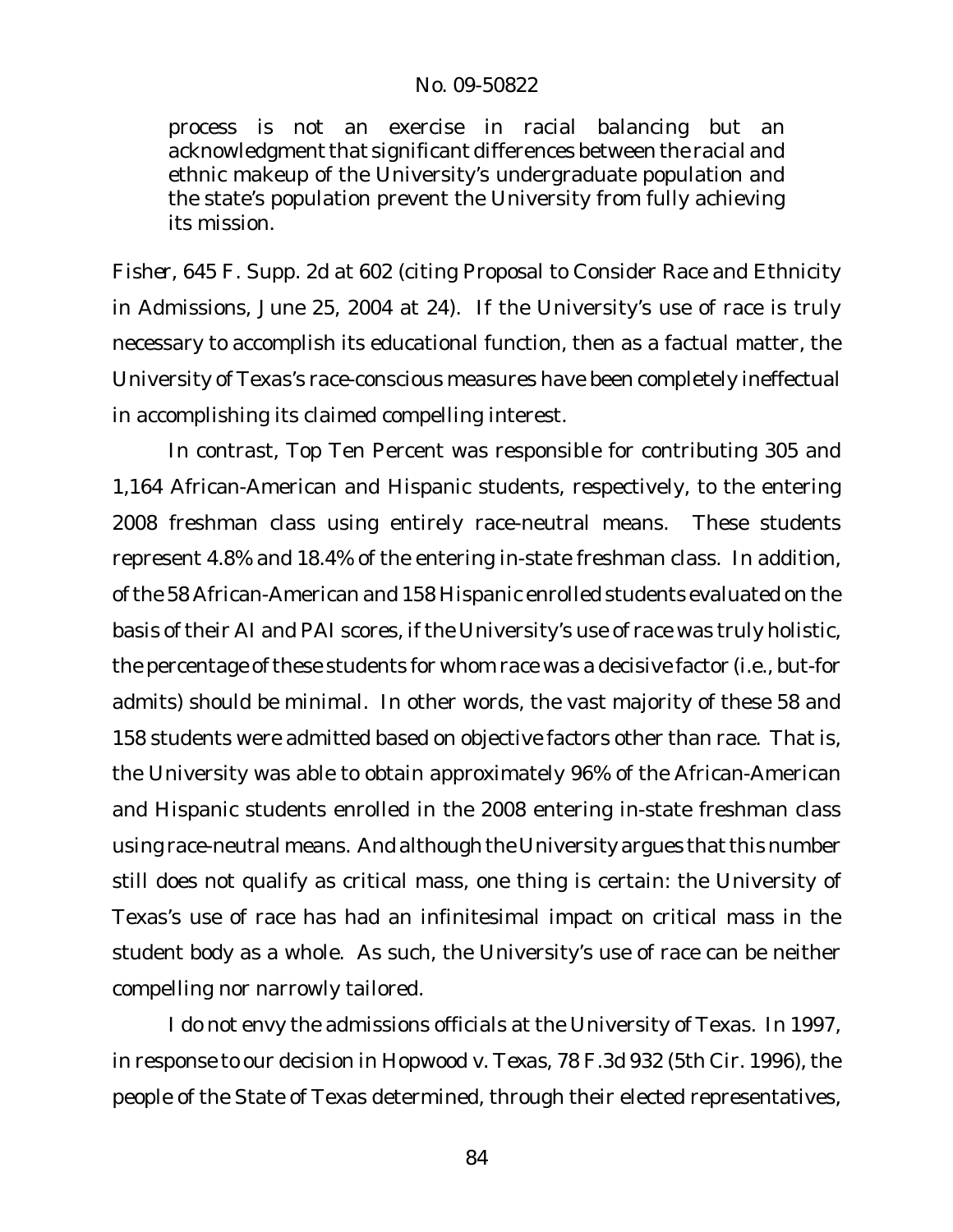that something needed to be done to improve minority enrollment at Texas's public institutions of higher education. Texas's Top Ten Percent law was intended to effectuate that desire. We take no position today on the constitutionality of that law.<sup>21</sup> Instead, we are asked to scrutinize the legality of the University's race-conscious policy designed to complement Top Ten Percent. Even with the limited data available, I cannot find that the University of Texas's use of race is narrowly tailored where the University's highly suspect use of race provides no discernable educational impact. In my view, the University's program fails strict scrutiny before or after *Grutter*. *See, e.g., Parents Involved in Cmty. Schs. v. Seattle Sch. Dist. No. 1*, 551 U.S. 701, 790 (2007) (Kennedy, J., concurring) ("[I]ndividual racial classifications employed in this manner may be considered legitimate *only if they are a last resort* to achieve a compelling interest.") (citation omitted) (emphasis added). Before Grutter, it is unlikely that the Supreme Court would have found that the University of Texas's means were narrowly tailored to the interest it asserts. Nonetheless, narrow tailoring in the university admissions context is not about balancing constitutional costs and benefits any longer. Post-*Grutter*, universities need not inflict the least harm possible so long as they operate in good faith. And in assessing good faith, institutions like the University of Texas need not even provide the type of metrics that allow courts to review their affirmative action programs. As long

 $21$  In assessing whether the University's use of race is narrowly tailored, today's majority opinion finds that Top Ten Percent is not a race-neutral alternative that serves the University's asserted interest "about as well" as its *Grutter*-like plan. *See ante* at 39–46. My concurrence should not be read to approve or reject the constitutionality of percentage plans like Top Ten Percent. That issue remains open. I write separately to underscore the minimal effect that the University's use of race has had on critical mass *in light of Top Ten Percent*, and why the University's use of race would not, therefore, be narrowly tailored applying traditional strict scrutiny principles before *Grutter*. I recognize that *Grutter* appears to swallow this concern.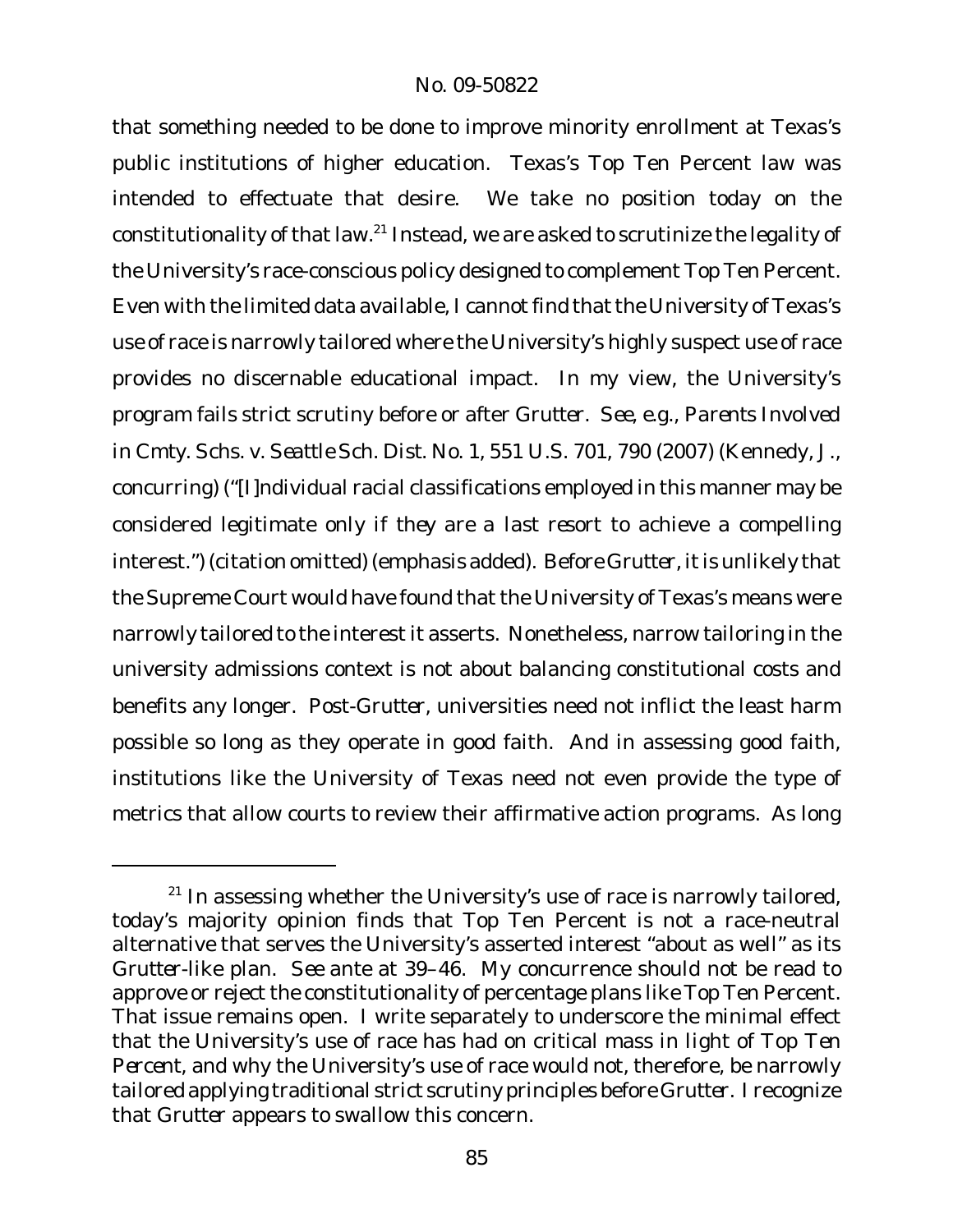as these public institutions remain sufficiently opaque in their use of race, reviewing courts like ours will be hard pressed to find anything short of good faith and narrow tailoring. In the world post-*Grutter*, courts are enjoined to take universities at their word.

### **III**

The Supreme Court's narrow tailoring jurisprudence has been reliably tethered, at least before 2003, to the principle that whenever the government divides citizens by race, which is itself an evil that can only be justified in the most compelling circumstances, that the means chosen will inflict the least harm possible, *see Bakke*, 438 U.S. at 308 (opinion of Powell, J.), and fit the compelling goal "so closely that there is little or no possibility that the motive for the classification was illegitimate racial prejudice or stereotype." *Croson*, 488 U.S. at 493; *see also Kimel v. Fla. Bd. of Regents*, 528 U.S. 62, 84 (2000) ("[W]hen a State discriminates on the basis of race . . . , we require a tighter fit between the discriminatory means and the legitimate ends they serve."). *Grutter* abandoned this principle and substituted in its place an amorphous, untestable, and above all, hopelessly deferential standard that ensures that race-based preferences in university admissions will avoid meaningful judicial review for the next several decades.

My disagreement with *Grutter* is more fundamental, however. *Grutter*'s failing, in my view, is not only that it approved an affirmative action plan incapable of strict scrutiny, but more importantly, that it approved the use of race in university admissions as a compelling state interest at all.

The idea of dividing people along racial lines is artificial and antiquated. Human beings are not divisible biologically into any set number of races.<sup>22</sup> A

<sup>22</sup> *See* Alexander & Schwarzschild, 21 CONST. COMMENT. at 6 & n.10 ("There is broad scholarly support for this proposition. *See, e.g.*, NAOMI ZACK, PHILOSOPHY OF SCIENCE AND RACE 58–62 (2002); JOSEPH L. GRAVES, JR., THE EMPEROR'S NEW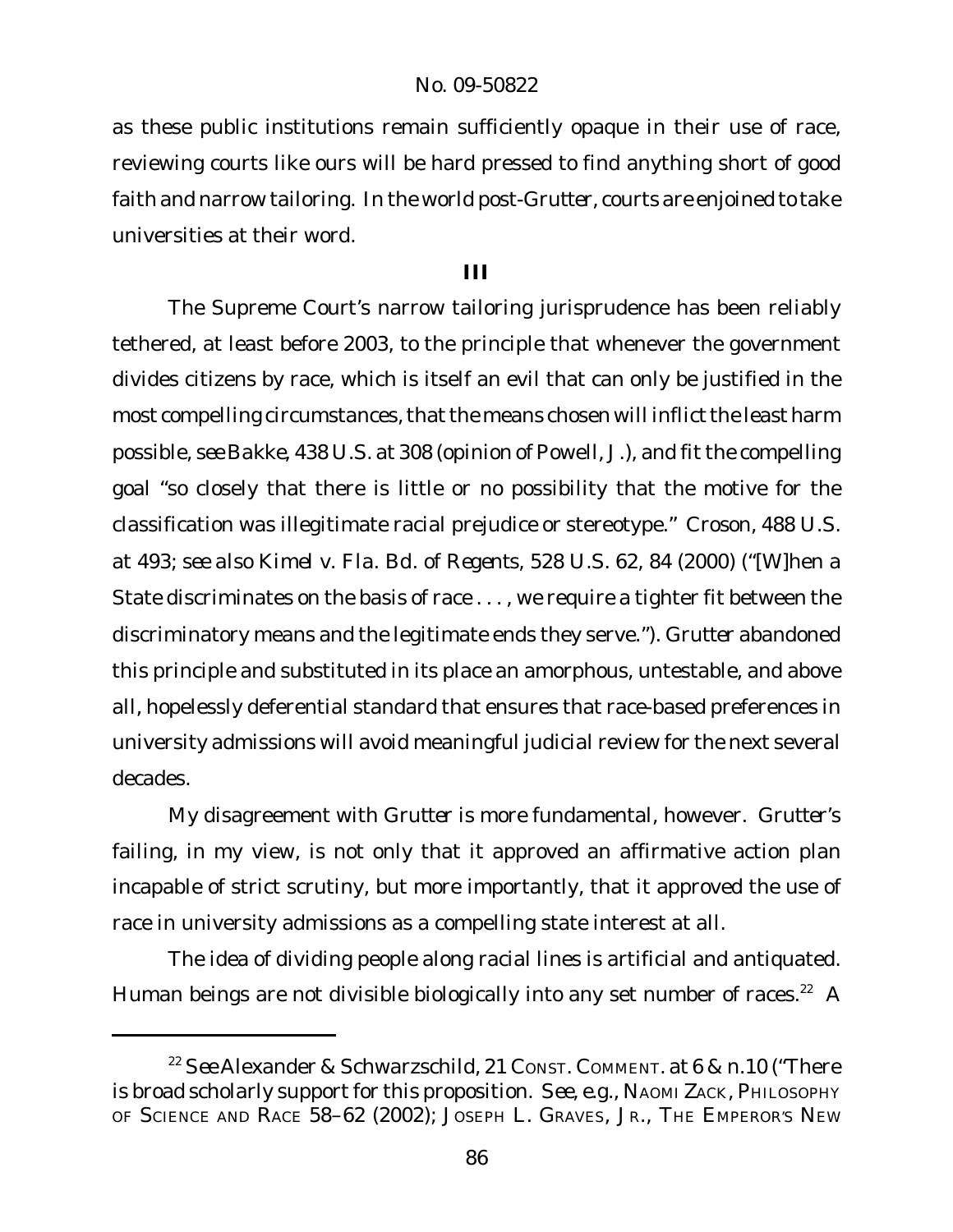world war was fought over such principles. Each individual is unique. And yet, in 2010, governmental decisionmakers are still fixated on dividing people into white, black, Hispanic, and other arbitrary subdivisions. The University of Texas,for instance, segregates student admissions data along five racial classes. *See, e.g.*, *2008 Top Ten Percent Report* at 6 (reporting admissions data for White, Native-American, African-American, Asian-American, and Hispanic students). That is not how society looks any more, if it ever did.

When government divides citizens by race, matters are different. $23$ Government-sponsored discrimination is repugnant to the notion of human equality and is more than the Constitution can bear. *See Grutter*, 539 U.S. at 388 (Kennedy, J., dissenting) ("Preferment by race, when resorted to by the State, can be the most divisive of all policies, containing within it the potential to destroy confidence in the Constitution and the idea of equality."). There are no *de minimis* violations of the Equal Protection Clause, and when government undertakes any level of race-based social engineering, the costs are enormous. Not only are race-based policies inherently divisive, they reinforce stereotypes that groups of people, because of their race, gender, or ethnicity, think alike or have common life experiences. The Court has condemned such class-based presumptions repeatedly. *See, e.g., United States v. Virginia*, 518 U.S. 515, 533 (1996) ("Supposed 'inherent differences' are no longer accepted as a ground for

CLOTHES: BIOLOGICAL THEORIES OF RACE AT THE MILLENNIUM (2001); Joshua M. Glasgow, *On the New Biology of Race*, 100 J. PHIL. 456 (2003).").

<sup>&</sup>lt;sup>23</sup> See Alexander & Schwarzschild, 21 Const. Comment. at 6-7 ("[W]hen the government classifies people racially and ethnically, and then makes valuable entitlements such as admission to a university turn on those classifications, . . . that very fact encourages people to think that 'races' are real categories, not bogus ones, and that one's race is an exceedingly important rather than a superficial fact about oneself and others. In other words, it encourages people to pay close attention to race and to think in racial terms.").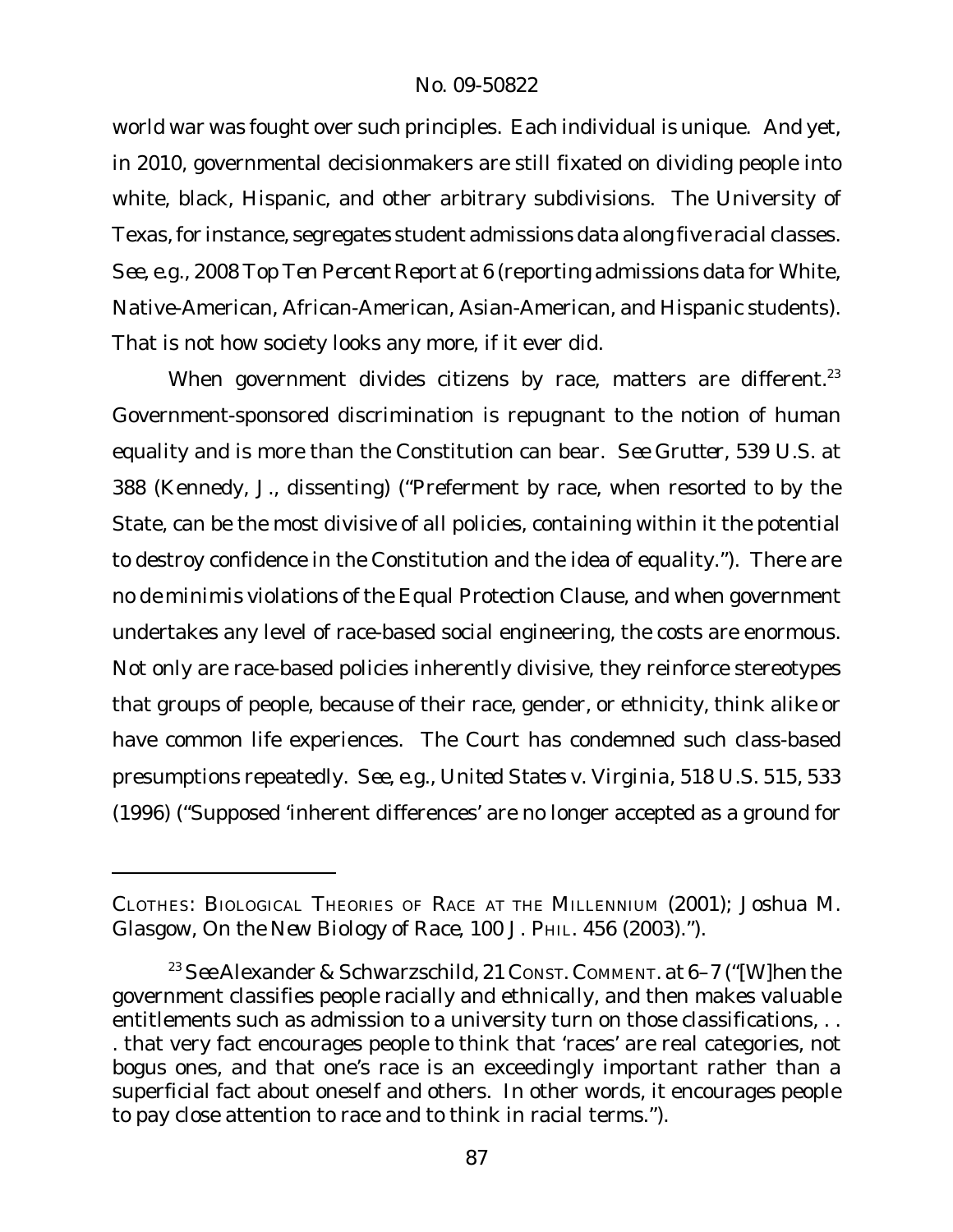race or national origin classifications."); *Shaw*, 509 U.S. at 647 (rejecting the notion "that members of the same racial group—regardless of their age, education, economic status, or the community in which they live—think alike, share the same . . . interests," or have a common viewpoint about significant issues); *Wygant*, 476 U.S. at 316 (Stevens, J., dissenting) (the "premise that differences in race, or the color of a person's skin, reflect real differences . . . is utterly irrational and repugnant to the principles of a free and democratic society"). I do not see how racial discrimination in university admissions is any less repugnant to the Constitution. If anything, government-sponsored discrimination in this context presents an even greater threat of long-term harm.24

- 1. preference divides the society in which it is awarded;
- 2. it establishes a precedent in excusing admitted racial discrimination to achieve political objectives;
- 3. it corrupts the universities in which it is practiced, sacrificing intellectual values and creating pressures to discriminate by race in grading and graduation;
- 4. . . .
- 5. it obscures the real social problem of why so many minority students are not competitive academically;
- 6. it obliges a choice of some few ethnic groups, which are to be favored above all others;
- 7. . . .
- 8. it removes incentives for academic excellence and encourages separatism among racial and ethnic minorities;
- 9. it mismatches students and institutions, increasing the likelihood of failure for many minority students; and
- 10. it injures race relations over the long haul.

CARL COHEN & JAMES P. STERBA, AFFIRMATIVE ACTION & RACIAL PREFERENCE 109 (2003).

<sup>&</sup>lt;sup>24</sup> Professor Cohen succinctly describes some of the effects of racial and ethnic preferences in higher education: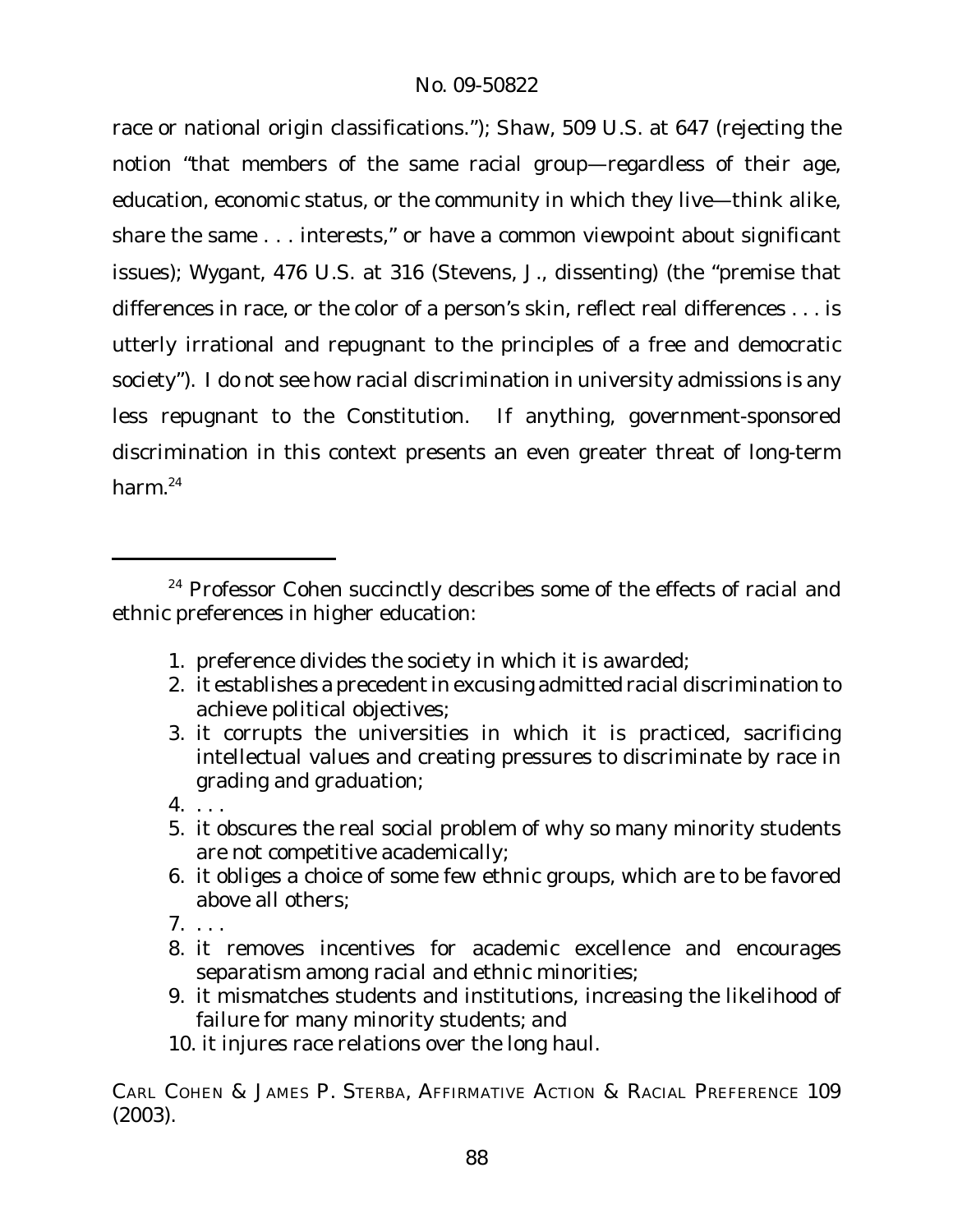For the most part, college admissions is a zero-sum game. Whenever one student wins, another loses. The entire competition, encouraged from age five on, is premised on *individual* achievement and promise.<sup>25</sup> It is no exaggeration to say that the college application is 18 years in the making and is an unusually personal experience: the application presents a student's best self in the hopes that her sustained hard work and experience to date will be rewarded with admission. Race-based preferences break faith with this expectation by favoring a handful of students based on a trait beyond the control of all. *See Bakke*, 438 U.S. at 361 (opinion of Brennan, White, Marshall & Blackmun, JJ.) ("[A]dvancement sanctioned, sponsored, or approved by the State should ideally be based on individual merit or achievement, or at least on factors within the control of the individual . . . ."). Given the highly personal nature of the college admissions process, this kind of class-based discrimination poses an especially acute threat of resentment and its corollary—entitlement. More fundamentally, it "assures that race will always be relevant in American life, and that the ultimate goal of eliminating entirely from governmental decisionmaking such irrelevant factors as a human being's race will never be achieved." *Croson*, 488 U.S. at 495 (citation and internal quotation marks omitted).

Yesterday's racial discrimination was based on racial preference; today's racial preference results in racial discrimination. Changing the color of the group discriminated against simply inverts, but does address, the fundamental problem: the Constitution prohibits all forms of government-sponsored racial

 $25$  For example, in the School of Architecture, the School of Fine Arts, and certain honors programs, where aptitude is essential, the University requires special portfolio, audition, and other requirements. *See ante* at 23 n.87. In these and other impacted programs where student demand outstrips available space, the University recognizes and uses merit as the decisive consideration in admission. I do not see why excellence and merit warrant less consideration in the University's other disciplines.